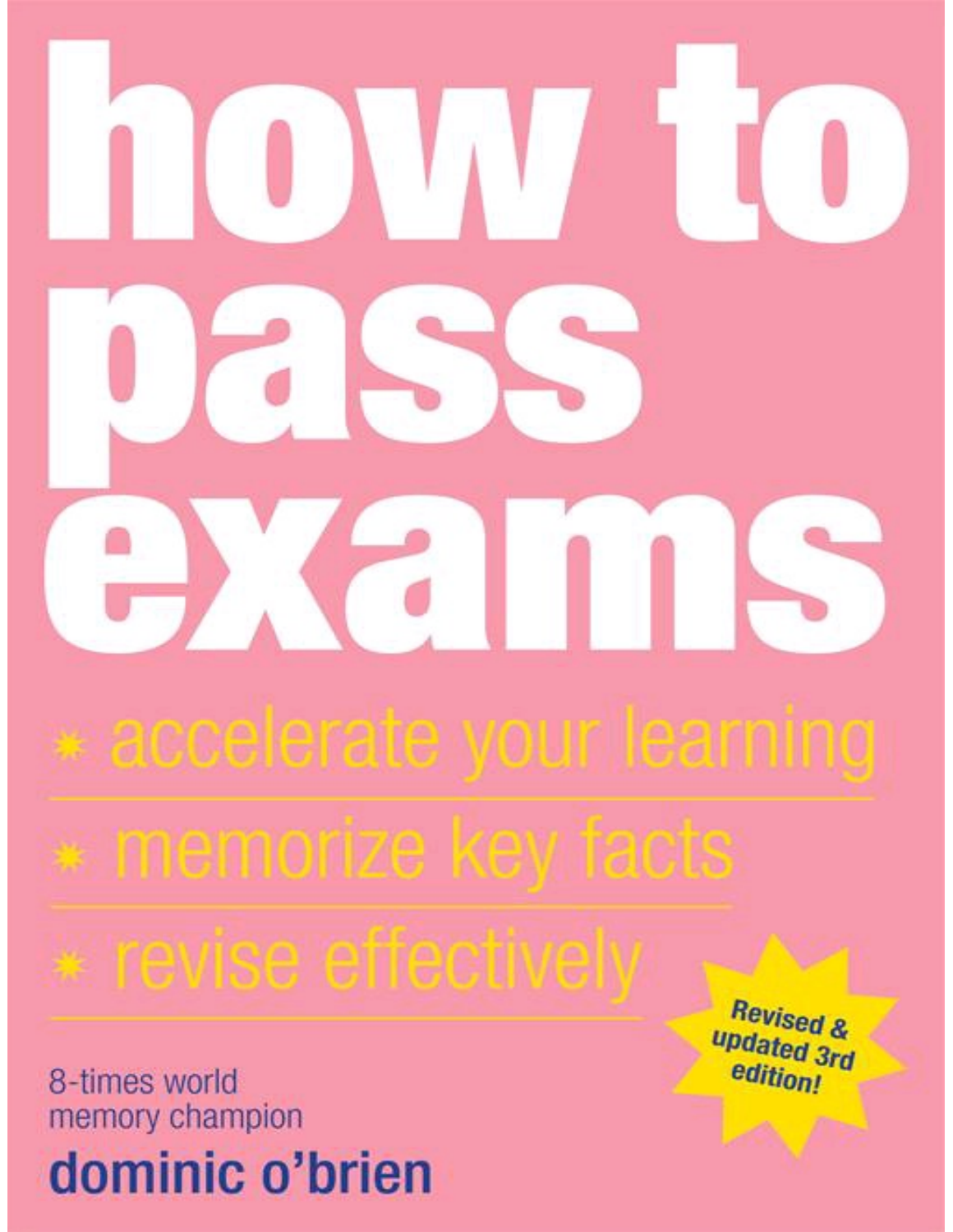Dominic O'Brien

# How to Pass Exams

accelerate your learning

memorise key facts

revise effectively

Foreword by Tony Buzan



DUNCAN BAIRD PUBLISHERS LONDON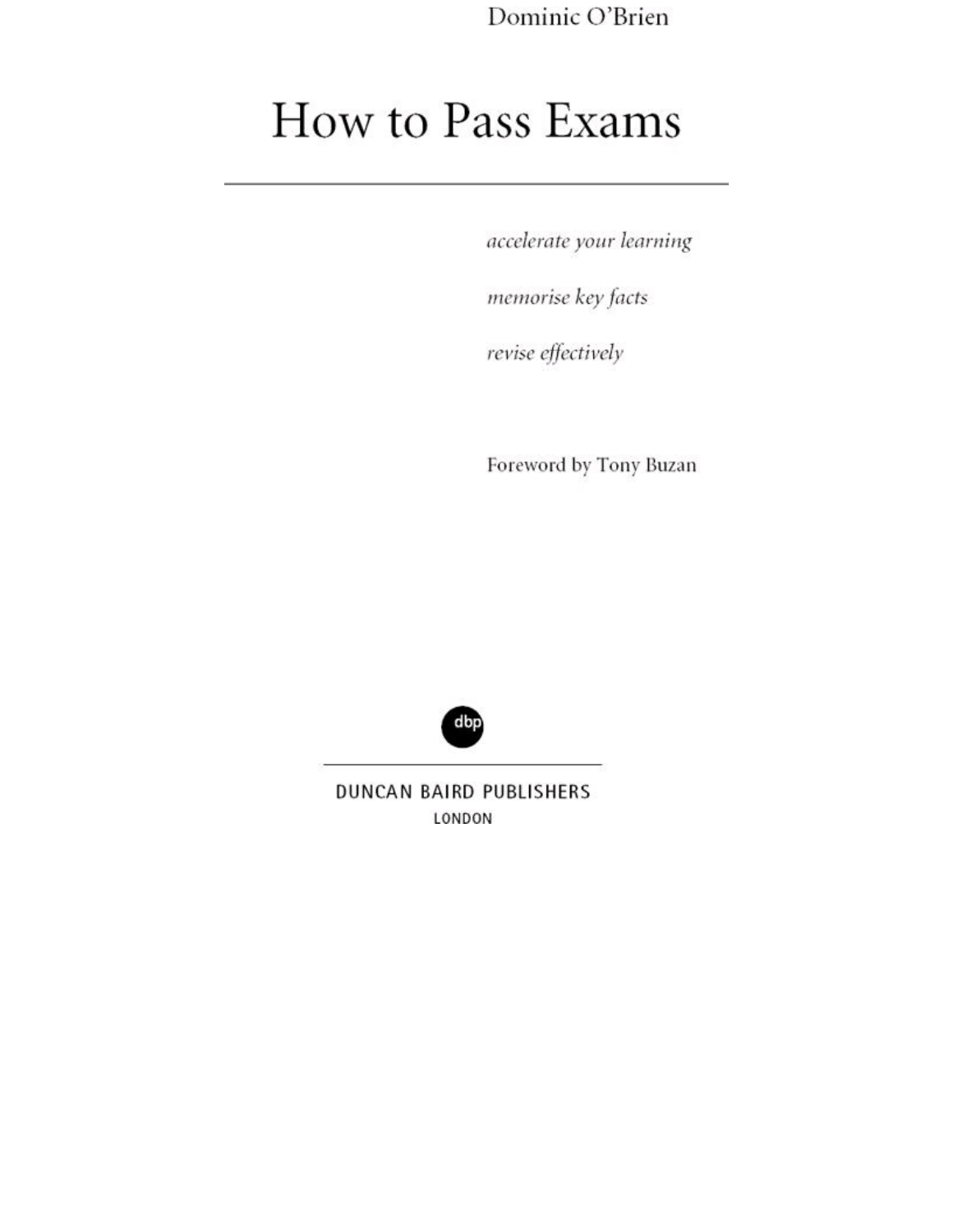# <span id="page-2-0"></span>Foreword

Dominic O'Brien has now become globally known for his extraordinary mental powers. I had the privilege of first meeting Dominic in the late 1980s when I was in the process of organising the inaugural World Memory Championships. He told me that, like many students, he had been criticised in school for inattentiveness, daydreaming and for not being as interested as he should have been in the topics in the standard curriculum. Dominic's interests were more involved in the worlds of the imagination, music and developing his more general mental skills. As a result, he left school and began to study the art of memory.

Within five short years he had developed a gigantic "Memory Muscle" and was ready to challenge all comers at the first World Memory Championships in 1991. Taking on such legends of the mind as Creighton Carvello, who had set the world record for memorisation of the numbers of *pi* at 20,013 digits, Dominic virtually cruised to victory, clinching the title of first World Memory Champion and in the process breaking and setting mental world records.

Since then he has gone on to defend his title successfully and to establish a growing number of mental records, including the memorisation of a pack of cards in under forty-five seconds. Ranked No. 1 in the world in *Buzan's Book of Genius* (published 1994), Dominic is universally recognised as one of the greatest mental athletes in the world. After having seen Dominic smash world records with apparent ease in 1993 and 1994, Grandmaster Raymond Keene O.B.E., an authority on mind sports and chess, and chess correspondent of *The Times* and the *Spectator*, said that he had never seen anything so dominantly brilliant in the field of mental athletics.

What is more important for all students to realise is that Dominic achieved his extraordinary accomplishments by studying the field, by applying himself totally to the task he had set himself and by developing the natural skills which we all have.

In this excellent book on how to pass exams which you are about to read, Dominic reveals the methods and secrets by which he has achieved such enviable success. I recommend this book with delight, in the belief that all students will benefit from its clear advice, and look forward to seeing you challenge Dominic at the next World Memory Championships!

TONY BUZAN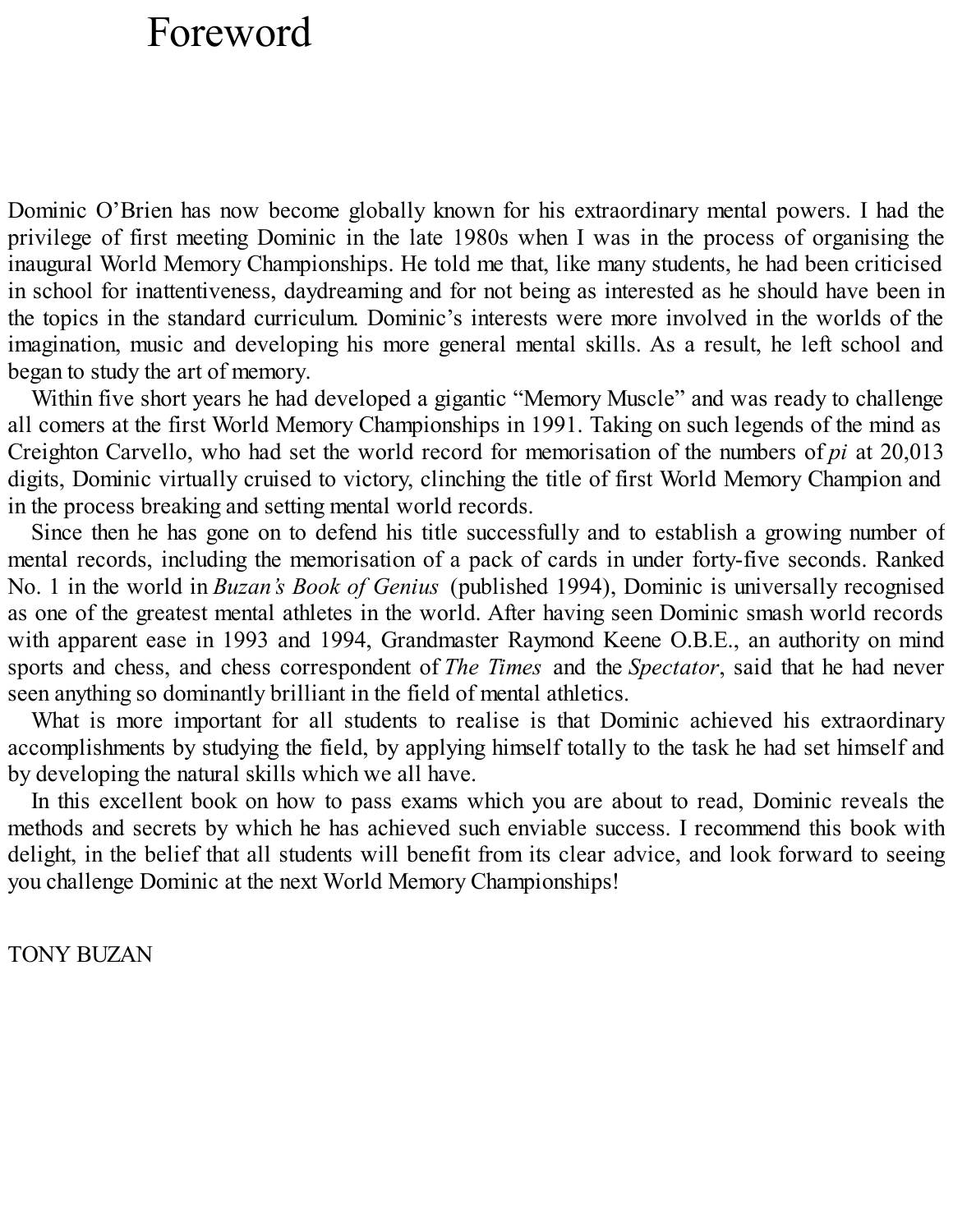### **Contents**

[Foreword](#page-2-0) by Tony Buzan [Introduction](#page-4-0) Speed [Reading](#page-6-0) Note-taking and [Mind-mapping](#page-12-0) [Memory](#page-23-0) Imagination and [Association](#page-27-0) The Link [Method](#page-31-0) [Visualisation](#page-35-0) The [Journey](#page-38-0) Method The [Language](#page-44-0) of Numbers Never Forget a [Quotation](#page-56-0) The Easy Route to Learning [Languages](#page-66-0) [Mathematical](#page-76-0) Short-cuts The [Abstract](#page-81-0) World of Science How to [Remember](#page-92-0) History Dates [Geographical](#page-98-0) Tips A Brain for [Business](#page-102-0) Mind over [Media](#page-105-0) ICT with [Imagination](#page-108-0) Giving a [Presentation](#page-111-0) Planning Your [Revision](#page-118-0) A Final [Word](#page-122-0) **[Bibliography](#page-123-0)**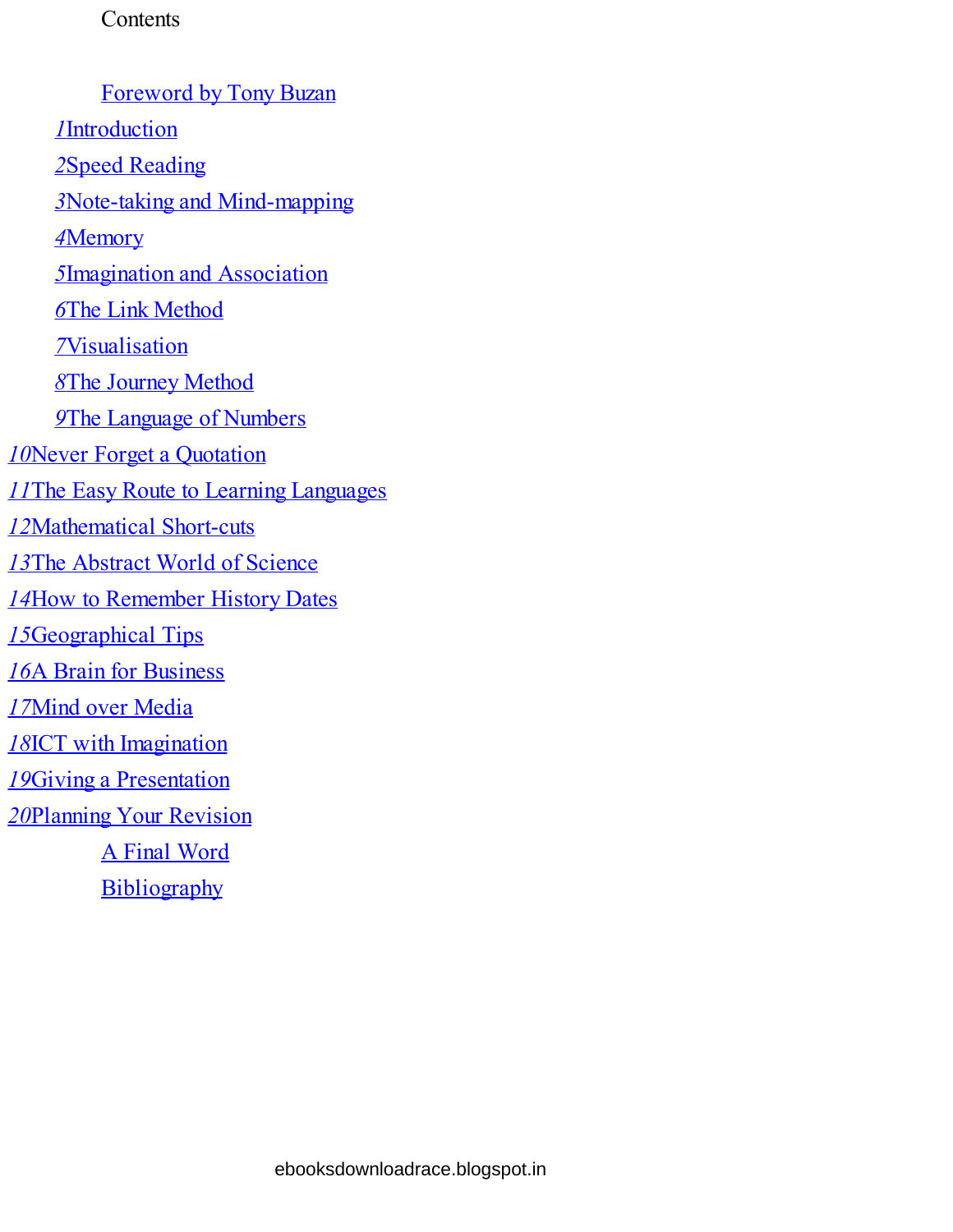# <span id="page-4-0"></span>1 Introduction

#### LEARNING HOW TO LEARN

Some years ago I watched an event that was to change my life. Creighton Carvello, a psychiatric nurse from Middlesbrough in the northeast of England, memorised the order of a pack of playing cards in just under three minutes. In doing so he achieved a new world memory record. So astonished and bewildered was I by this incredible feat of brain power that I began to investigate my own memory.

The burning question to me was whether Creighton possessed extraordinary powers of recall, or was privy to special techniques that could be used by the rest of us to train our own brains, producing equally stunning results.

After many years of intensive study in memory training, I am utterly convinced that most of us are quite capable of storing in our brain not just the order of a pack of fifty-two playing cards, but information in encyclopaedic quantities. The only thing preventing us from doing so is ignorance of the techniques and systems that would enable us to unleash the full potential of this remarkable resource – the brain – which for most of the time lies unused within our skulls.

The key to memory development, accelerated learning and, ultimately, the passing of exams lies in our imagination. This book will show you how to unlock your own imagination by treating it like a muscle, and giving it regular exercise as it takes adventurous walks through familiar locations. You will discover how dull, unintelligible data can be converted into meaningful, memorable images by learning the colourful language of numbers. I will show you how historical dates, chemical symbols, foreign words and lines from literature can all be stored using three-dimensional mental filing systems. I will demonstrate how success can be achieved in academic disciplines as diverse as maths and media studies by simply using your memory to its maximum natural potential. By bringing the full capability of your memory into play and combining it with the most effective reading and revising techniques – both of which this book will show you – you will be well on the way to passing your exams with flying colours. No matter what your level of study – GCSE, A-Level, baccalaureate, B-Tec or Degree – if your course involves exams, your first steps to success lie here.

What a pity I wasn't shown these methods when I was at school, struggling away.

#### **Belief and confidence**

The root of my problems at school lay in a common, and misguided, belief. The belief that everyone falls into one of two camps – that a child is born either with or without the gift of learning. Born to be scholarly or not. In short – bright or dim.

According to this belief, if you are unlucky enough to fall into the latter group, then you are destined to struggle and ultimately fail. At school I knew my place. I accepted my category. Just imagine what that did for my confidence!

What appeared to be a lack of concentration in class was in fact day-dreaming – one talent I did possess was an active imagination. What a tragedy this wasn't nurtured from an early age. For imagination, as you will discover, is the key to developing a perfect memory.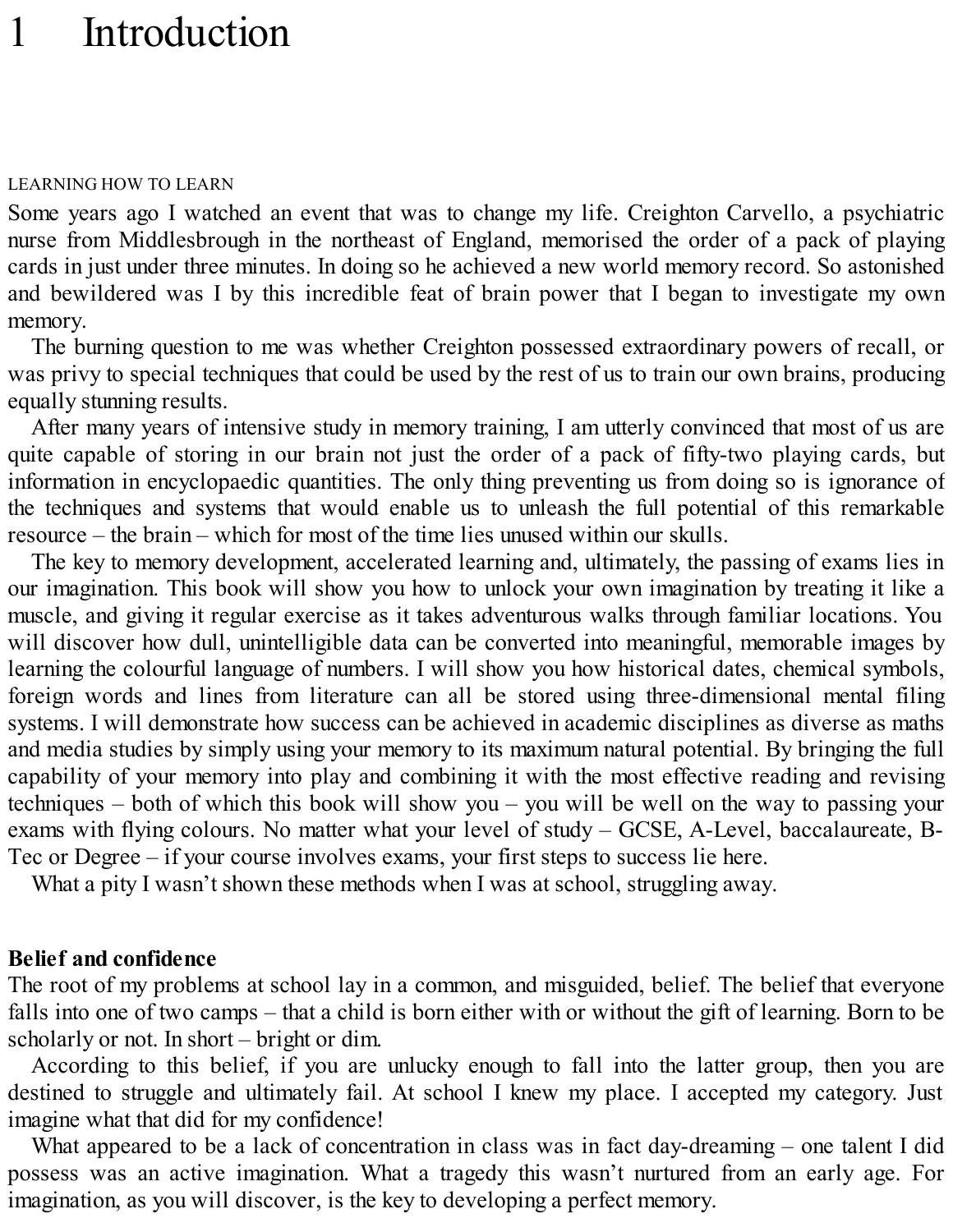#### **Learning how to learn**

I hope your educational experiences haven't been as bad as mine were – I hated school. I accepted, reluctantly, that this was the way things were, but couldn't understand why I should be restricted to a watered-down, grey, overcomplicated, artificial, classroom version of the universe, when outside I could see life itself beckoning in all its three-dimensional glory.

"O'Brien! Why are you staring out of the window? Stop day-dreaming and concentrate!" So the trick was to lock eyes on the teacher and day-dream at the same time.

"O'Brien, what have I just been talking about? … Can't you remember anything? … Is nothing absorbed in that head of yours?"

Precious little information was absorbed in those days because no one explained the absorption process. Buy a washing machine and the instructions come with it. Purchase a computer and you get a user's guide of encyclopaedic proportions. Your brain is vastly superior to any computer and incredibly complicated. So when we are born, where's the instruction manual? Much like using a computer, how could I be expected to output information if I wasn't told how to input it in the first place?

It is now my firm belief that what every student really needs to know before tackling any subject is how to learn how to learn. This book aims to reveal that process, so treat this as your own user's guide to the brain.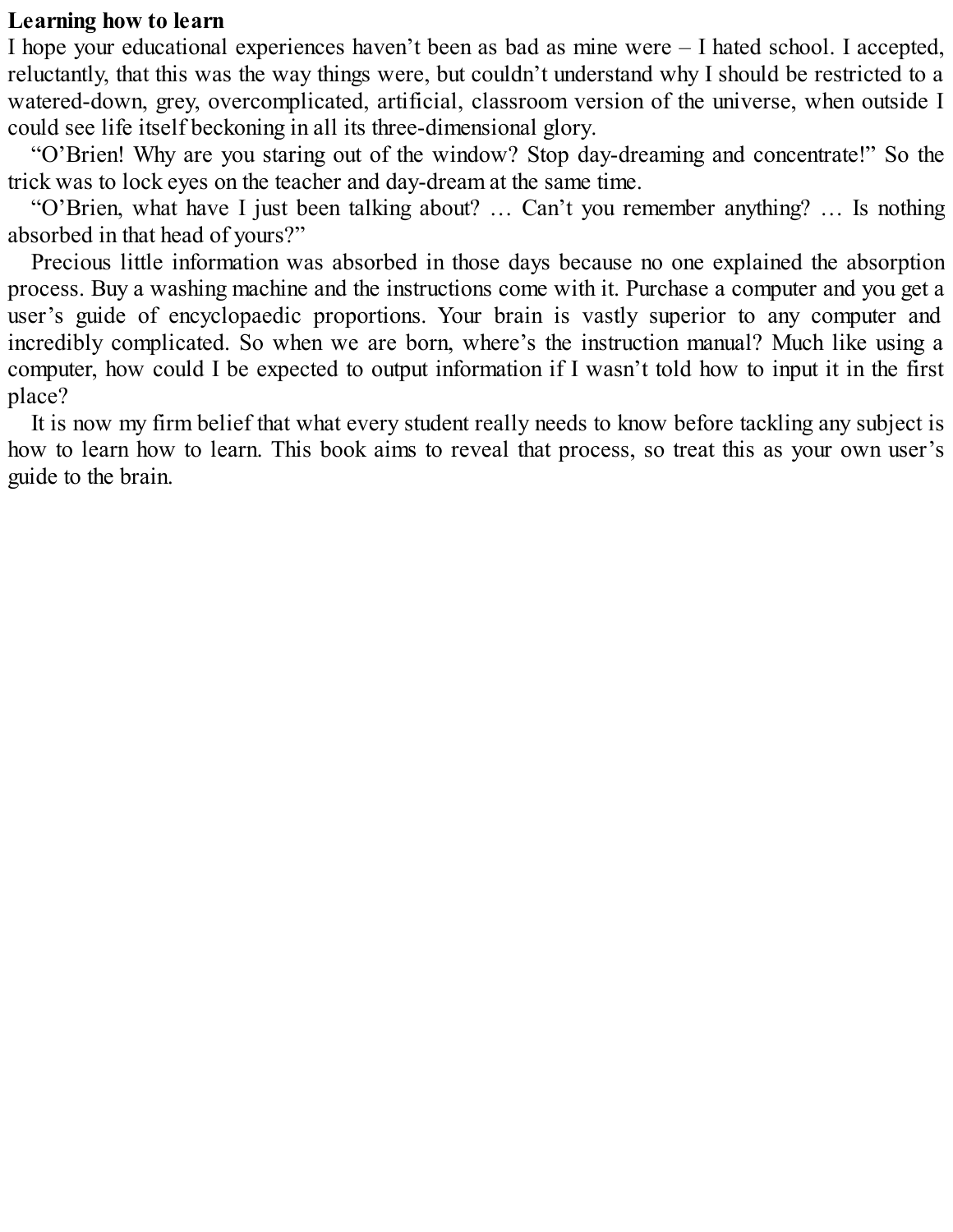# <span id="page-6-0"></span>**Speed Reading**

*"The art of reading is to skip judiciously."* — P. G. Hamerton (1834–94)

#### WHAT HOLDS UP OUR READING SPEED?

We know that the human eye can switch focus in less than  $1/500$  of a second. The width of text that each eye, at a normal reading distance of 45 centimetres (18 inches), can focus upon is approximately eighteen letters in an average typeface, such as the one in which this book is set. That's about three words, on average. In theory, therefore, the human eye should be capable of reading 1,500 words per second or 90,000 words per minute; yet the average reading speed is about 200 words per minute.

So what on earth happened to the other 89,800 words per minute?

Perhaps they got lost when we were taught to read – aloud – with our tongues instead of our eyes and brains.

The average reading speed, as I have said, lies somewhere between 200 and 250 words per minute, with a comprehension rate (understanding of the text) of between 50 and 70 per cent. Before we look at ways of how you can dramatically increase your reading speed, first test yourself to estimate your reading rate.

The following story – Seeing is Believing – contains 500 words. As you read it, time yourself carefully and note down the exact number of seconds you take. Then divide the number of words by the number of seconds you took, and multiply this by sixty:  $500/sec \times 60 = words/min$ .

If, for example, it took you 136 seconds, then your reading rate is 220 words per minute. Don't try to rush through the text, because there are questions at the end that test your comprehension of it.

#### Seeing is Believing

As we have seen, the potential reading speed of the human eye is, theoretically at least, 90,000 words per minute. Fantastic? Incredible? Impossible? Not so, apparently, for whiz-kid Eugenia Alexeyenko of Russia.

If the following account is true, I could have a serious rival at the next World Memory Championships! It is reported that eighteen-year-old Eugenia reads so fast that she could breeze through a massive 1,200-page novel like *War and Peace* by Leo Tolstoy or the equally bulky *A Suitable Boy* by Vikram Seth in about ten minutes.

"This amazing girl can read infinitely faster than her fingers can flick the pages – and if she didn't have to slow herself down by doing this, she would read at the rate of 416,250 words a minute," said a senior researcher at the Moscow Academy of Science.

A special test was arranged for the superkid at the Kiev Brain Development Centre in front of a panel of scientists. They were sure that Eugenia had never read the test material before because they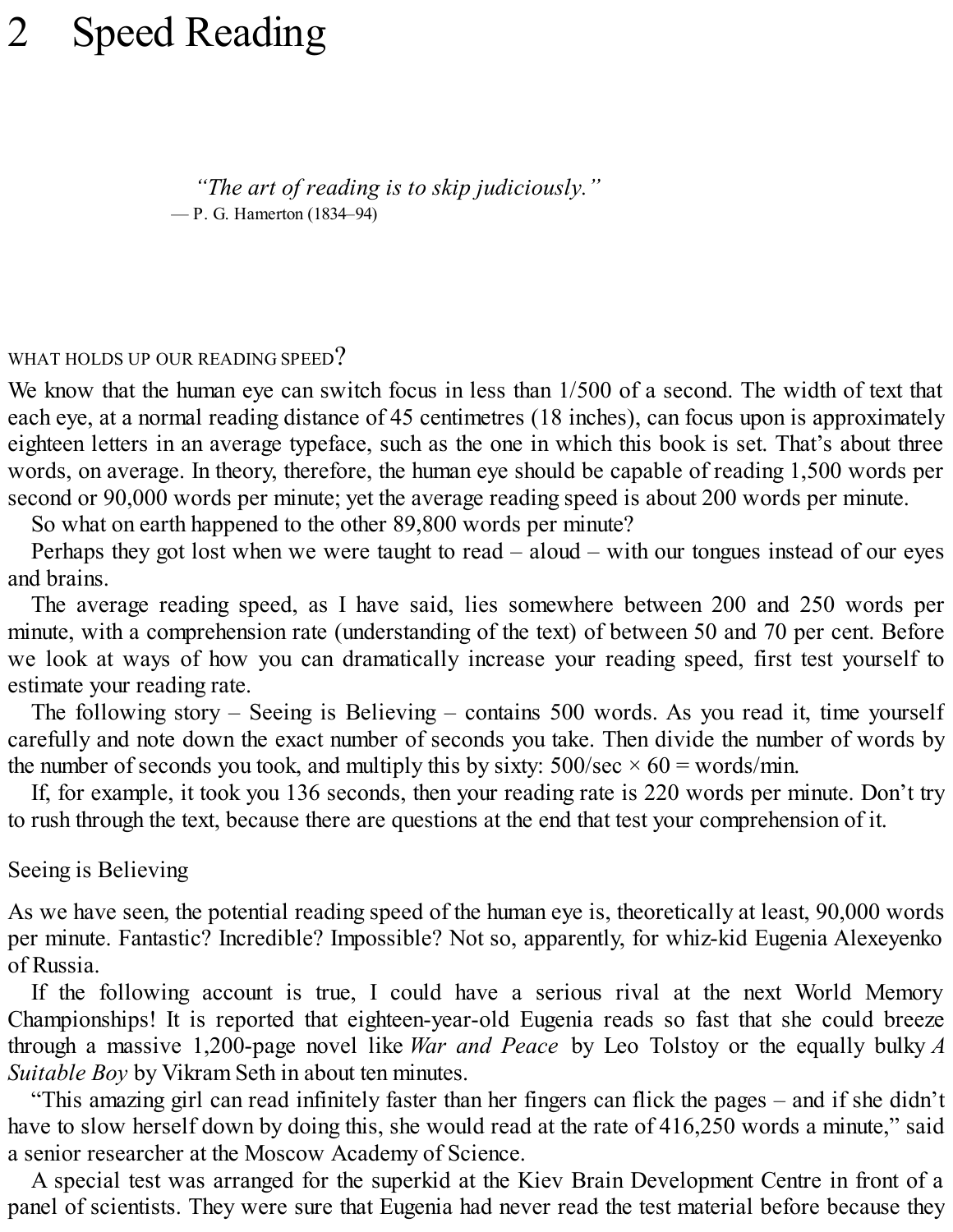had obtained copies of political and literary magazines that appeared on the news-stands that day, after isolating her in a room at the testing centre. Researchers also brought in obscure and ancient books, as well as recently published ones, from Germany. These had been translated into Russian – the only language she knows.

While their subject was kept isolated, the examiners read the test material several times and took notes on its contents. They then placed two pages of the material in front of her to calculate her reading speed.

The result was astounding. She apparently read 1,390 words in a fifth of a second – the time it takes to blink one's eyes. She was also given several magazines, novels and reviews, which she read effortlessly.

What I find incredible was her evident comprehension of the contents. "We quizzed her in detail and often it was very technical information that most teenagers would never have been able to understand. Yet her answers proved that she understood perfectly," said one of the examiners.

Surprisingly, no one knew about Eugenia's unique ability until she was fifteen, when her father, Nikolai Alexeyenko, gave her a copy of a long newspaper article. When she handed it back to him two seconds later, saying it was quite interesting, he thought she was joking. However, when questioned, she gave all the right answers.

If this account is true, does it follow that she possesses phenomenal powers of eidetic or photographic memory? Not necessarily, according to Eugenia's own account of her extraordinary powers: "I don't know what my secret is. The pages go into my mind and I recall the sense rather than the exact text. There's some sort of analysis going on in my brain which I really can't explain. But I feel as though I have a whole library in my head!"

What do you think? Do you believe in Eugenia's inexplicable powers, or is this account the stuff of fiction?

Make a note of the time it took you to read the story, then answer these questions by ticking one of the alternatives:

- 1 What is Eugenia's surname?
	- **Zverevsky**
	- **Alexeyenko**
- 2 How old is she?
	- $\Box$  16
	- $\Box$  18
- 3 According to the senior researcher, how many words can she read per minute?
	- $\Box$  41,625
	- $\Box$  416,250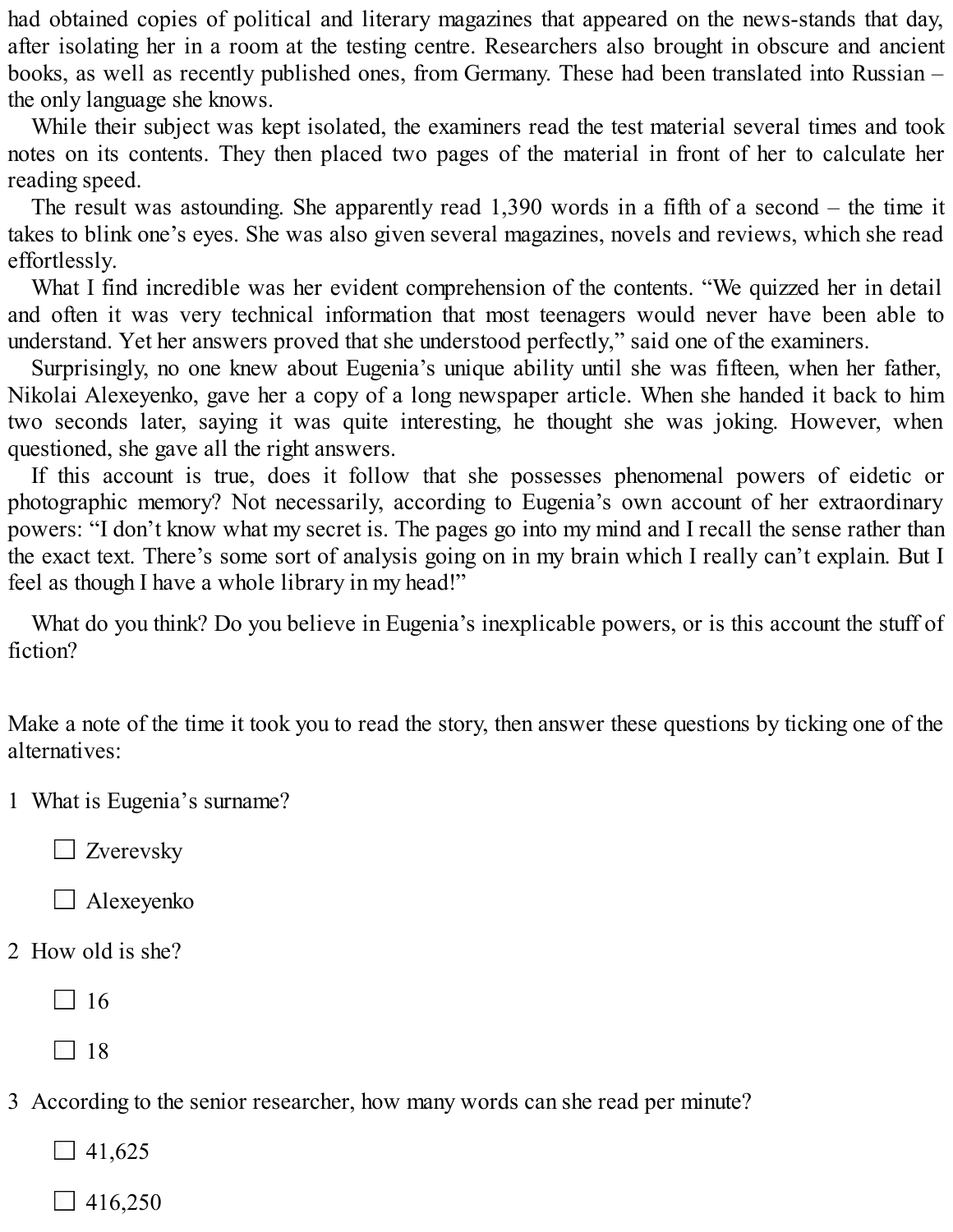4 Where was she tested?

**Moscow** 

**Kiev** 

5 From which language was some of the test material translated?

German

Dutch

6 How many languages, apart from Russian, can Eugenia speak?

**None** 

Nine

7 What is her father's name?

**Mikanov** 

- Nikolai
- 8 At what age was her ability discovered?

15

 $\begin{array}{c} \begin{array}{c} \end{array}$  11

9 Where was the article that her father handed her from?

A magazine

 $\Box$  A newspaper

10 What does she say that she is able to recall as the pages go into her mind?

The sense

 $\Box$  The exact text

Now calculate your reading speed and check your answers against the text to work out your comprehension rating.

| Words/min | Correct answers | Rating |
|-----------|-----------------|--------|
| $0 - 150$ | $1 - 4$         | Poor   |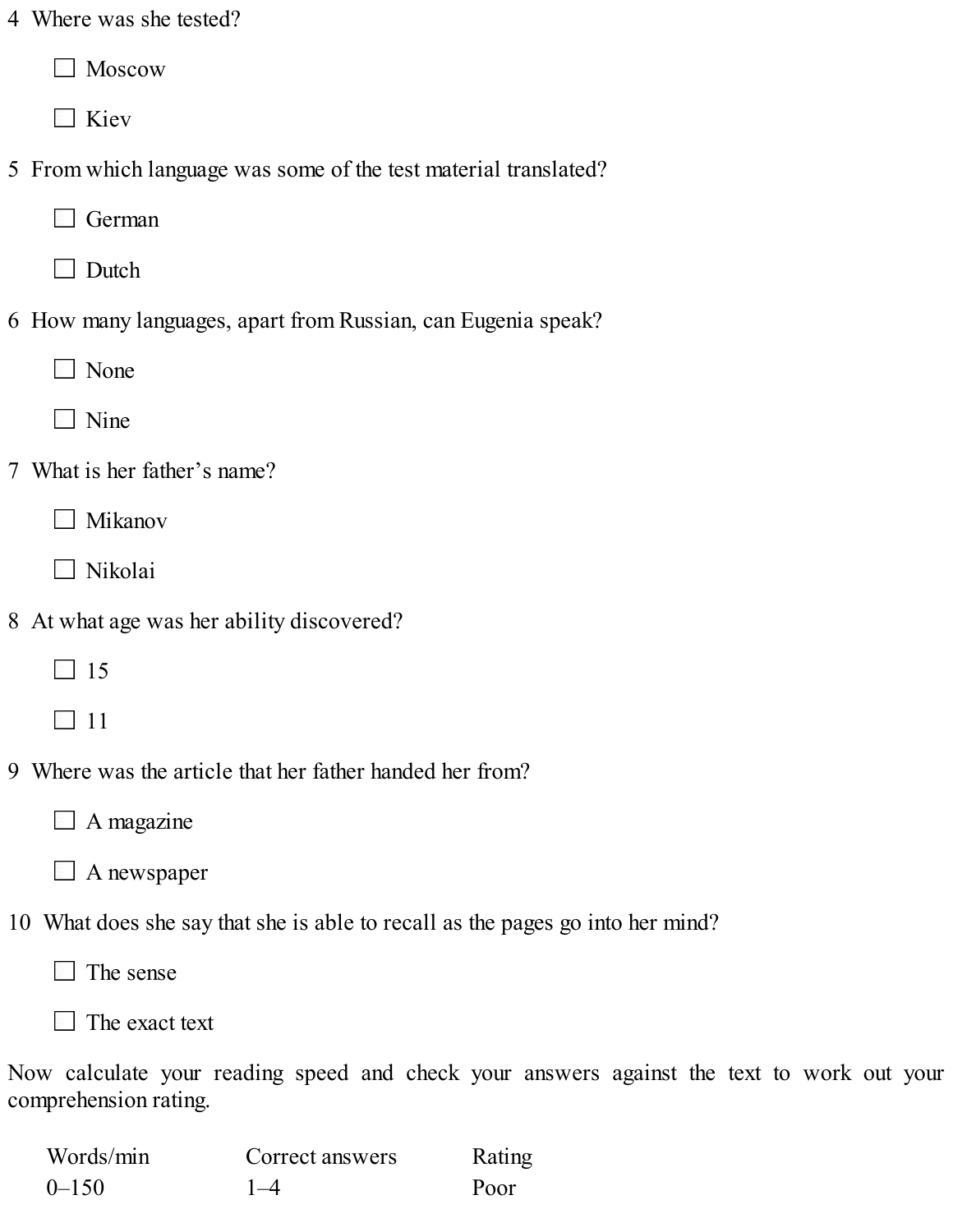| $150 - 250$  | $5 - 7$  | Average             |
|--------------|----------|---------------------|
| 250–400      | $6 - 8$  | Better than average |
| 400-750      | $7 - 10$ | Good                |
| 750-1000     | $8 - 10$ | Excellent           |
| 1000 or more | $8 - 10$ | Genius              |

#### **A quiet word in your ear**

It now appears that some of the more traditional methods of teaching may in fact be a hindrance rather than a help to a pupil who is just starting to learn how to read.

One of the factors that may prevent us from speeding up our reading is that right from the start, we get into the habit of speaking every word we read. The phonetic and "look–say" methods are useful to us to begin with because we are learning two skills at the same time: speaking as well as reading. But why should we feel the need to say a word like "television" silently to ourselves on seeing it written down, when we're already perfectly capable of uttering the word out loud?

Try reading this sentence now without speaking the words to yourself or hearing any internal sounds. It may seem an impossible task at first, as the two operations have been inextricably linked from an early age; but with a little effort it is possible at least to turn the volume down. Don't let your reading rate be governed and kept to a finite speed by an internal voice. You should be able to read even faster than you actually speak. Former U.S. President John F. Kennedy posthumously holds the talking speed record for a public figure, but even he only managed 300 words per minute. With technique and practice, it's quite reasonable to expect to more than double this rate for reading.

#### **I'm only going to tell you this once**

When I'm giving a talk on memory, as part of my demonstration I ask the audience to call out random words one at a time. While I'm memorising them a volunteer records the order of the words until a total of 100 is reached. If all goes well, I am then able to recall the exact sequence backwards or forwards. But I'm faced with an acute balancing act here. As I only hear each word once, I have to make quite sure that the image I form is strong enough to recall later. This involves time. In theory, the more time I take, the clearer the image, but I've noticed that too much of a time lapse between words can throw my concentration. So speeding up into a steady rhythm or flow of words makes them easier to remember. And because I know I'm only going to hear each word once, it forces me to focus my mind.

Reading can be approached in the same way. First, it doesn't follow that the longer you take digesting each word the greater your comprehension of the text as a whole. Speeding up can actually help you to develop a rhythm, which will aid your concentration and, in turn, increase your understanding. Second, avoid back-tracking by telling yourself that you're only going to read a sentence once in order to absorb its contents. If you approach reading with the attitude of, "Well, I'll probably have to go over it again", then you're telling your mind that it doesn't have to focus so hard the first time because it's always got a second or third chance. If you miss the meaning of a phrase or sentence occasionally, keep moving. It's not worth losing your rhythm for the sake of the odd word – maintain a steady eye movement and your comprehension will improve.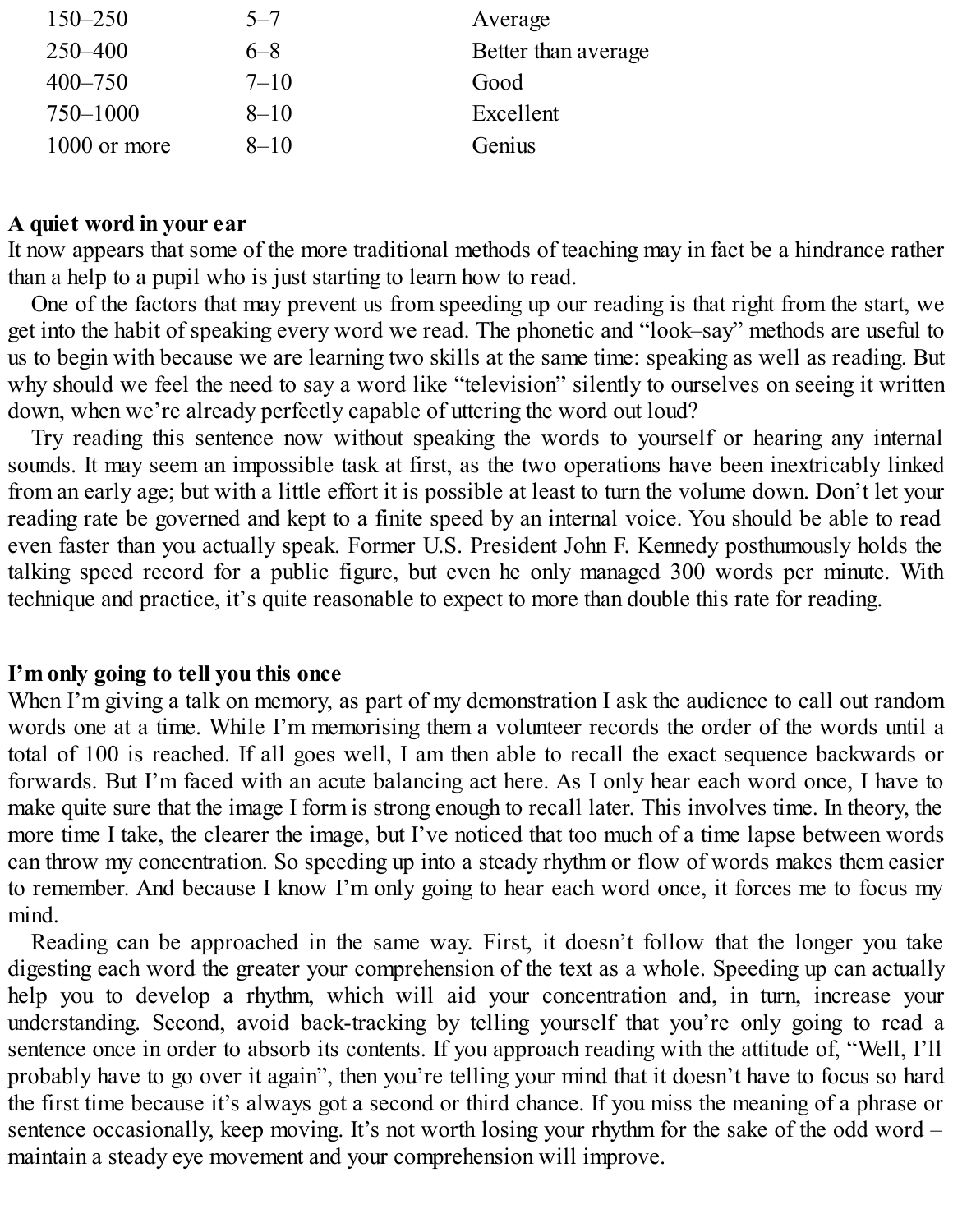#### **Pointing the finger**

I can remember, as a pupil at primary school, being told by my teacher that it was very bad practice to run my finger along the page as I was reading. I was told that although it might feel more comfortable reading this way, it would nevertheless inhibit my progress in the long term. And anyway, had I ever seen grown-ups use their fingers to read with? I suppose the logic behind the thinking was: How could a cumbersome lump of flesh and bone in the form of a finger ever hope to keep pace with the speed and agility of the eye and brain? Or perhaps it just looked awkward. Either way, the advice I was given was ill-informed.

Just think about your eye movement as you are reading this. Although you may think that your eyes are moving in a smooth, steady way, they are (as you will notice if you study someone else's eyes while they read) continually stopping and starting in a jerky fashion. The point at which your eyes stop or pause is the point at which the information is absorbed by the brain. So your reading speed is determined by the number of stops you take to cover a sentence and the amount of time spent on each of those stops.

It follows, then, that the advanced readers are those able to take in a much wider span of words during each interval. All this stopping and starting can put considerable strain on the eyes, so it's no wonder that reading is an effective method for getting off to sleep. One way of easing this workload on your eye muscles is to use a guide.

#### **Guiding the eye**

While keeping your head stationary, try to scan the room in front of you by slowly gliding your eyes from left to right without stopping at any point. You will find the task virtually impossible because your eyes will automatically want to stop and focus on the various objects along their path of vision. Repeat the exercise, but this time use a pointed finger held out in front of you to act as a guide. If you focus on the tip of your finger as you move it slowly from left to right, you'll notice that your eyes are now able to slide smoothly in one long sweep. Not only will your eyes feel more relaxed but you'll still be able to pick up all the objects in the background, albeit slightly out of focus.

Now apply the same principle to reading. Rest your finger on the page just below a line and start moving it from left to right until your eyes are able to follow the text without pausing. Gradually build up speed without worrying too much about the interpretation of the material, until the words become a blur. Interestingly, the point at which you can't distinguish any words is well in excess of 1,000 words per minute – so there are really no physical obstructions to hamper your progress. It's just your comprehension that needs to catch up.

Once you have found the upper limit, slow down to a rate which you find comfortable and the chances are that you've already gained over 50 per cent on your previous speed. Experiment with different types of pointers. I find a long thin biro or pencil with a fine tip the most effective eye guide. Develop a constant rhythm in your hand movement. Your brain will quickly accept that this new uninterrupted method of taking in information means that there is no time for stopping or backtracking.

Imagine driving your car through a beauty spot. If you want to take in as much of the scenery around you as possible, one way is to take regular short glimpses, which means you've got to drive slowly for safety's sake. The other way is to stop every few miles and get out of the car to enjoy the view. The trouble is that this is just as slow and you miss out on all the sights between stops. The best way is to get someone else to do the driving for you – by being a passenger on a coach, for example.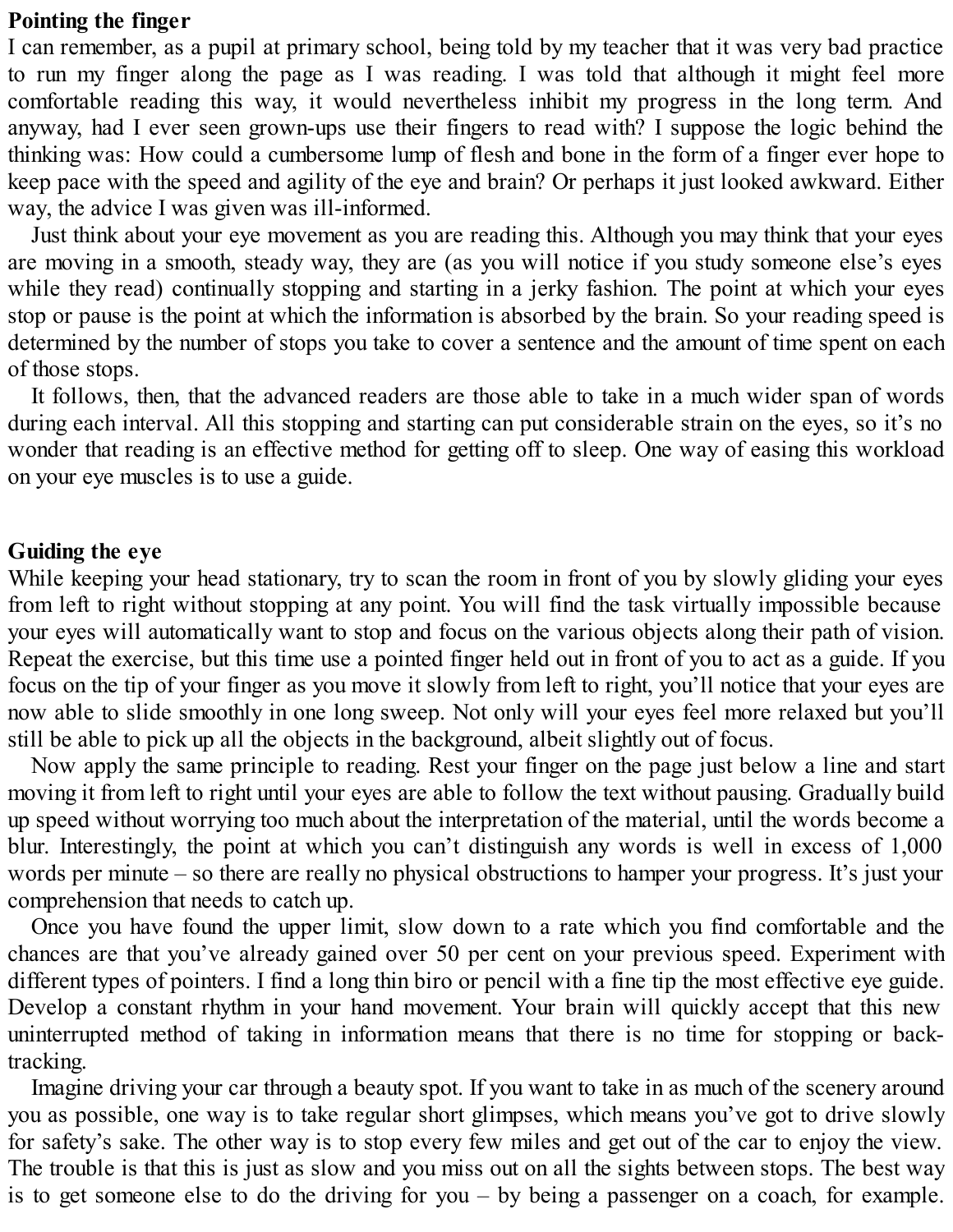Although you forfeit control and may not be able to stop whenever you want, at least you can enjoy an uninterrupted flow of vistas and you reach your destination much faster, as well as having the physical strain of driving removed. So treat your hand as a personal chauffeur. Let it control the speed as you just sit back and enjoy the steady flow of information that passes before you.

It's actually possible to read two or three lines at the same time. The idea is that as you are reading the first line, you are prepared for the second line by getting a sneak preview of the words.

Over the coming days and weeks, persevere with your new reading method and monitor your progress at regular stages. Find the most efficient pointer, and if you have access to a metronome, use it during practice sessions to maintain a steady rhythm. See how fast you can read. By pushing your reading rate up to dizzy heights during practice, you will find that when you drop back to a more comfortable pace, what you thought was your normal reading speed will in fact have gone up a few notches.

Who knows, you may even be a potential world speed reading champion yourself!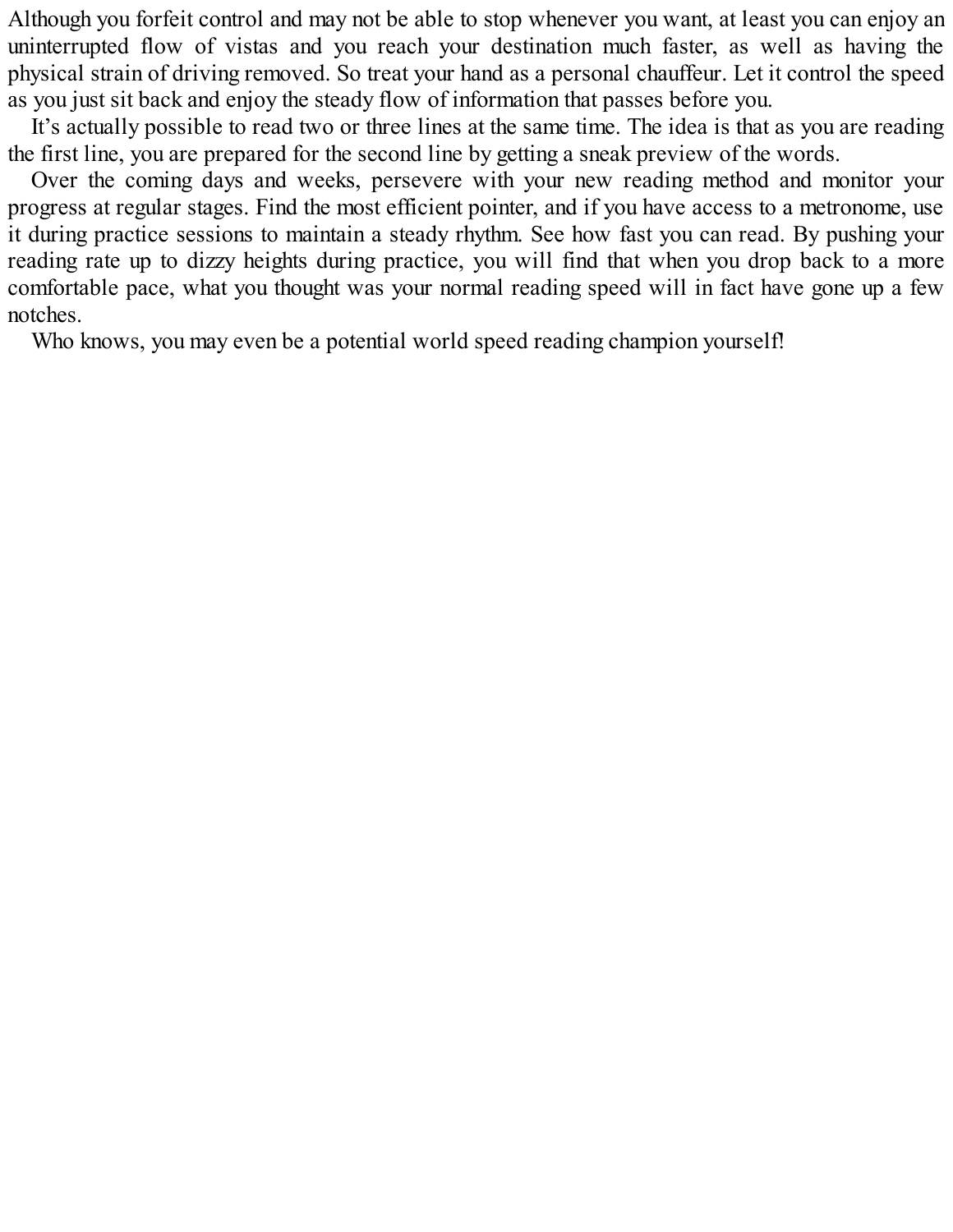# <span id="page-12-0"></span>3 Note-taking and Mind-mapping

*"A picture has been said to be something between a thing and a thought."* — Samuel Palmer (1805–81)

### TAKE NOTE!

Whether attending lectures, revising for exams, preparing presentations or planning essays, notes have a vital role to play. But could we be more efficient with our note-taking? Could we use methods which make our notes more usable, easier to comprehend, more visual – something to help our brains picture all the relevant information in its entirety? The answer is yes.

### **What are notes for?**

But first, the basics. There are extremely good reasons why notes are essential:

- 1 Notes act effectively as a filter, helping you to concentrate and prioritise key areas of importance while disregarding irrelevant padding.
- 2 They provide a quick reference for exam revision.
- 3 Because they are your own unique interpretation of information, they are in themselves memorable.
- 4 They aid understanding.
- 5 They facilitate an overview of a topic and appeal to both your imagination and your sense of logic and order.

### **The attention threshold**

Have you ever sat through an entire lesson or lecture and remembered virtually nothing of what you heard? Silly question, really; but why does this happen? It was probably owing to one or more of these reasons:

- 1 The lecture was delivered in a listless monotone.
- 2 You had a total lack of interest in the subject.
- 3 The lecturer was a turn-off.
- 4 The lecturer was a turn-on.
- 5 You were suffering from a lack of sleep.
- 6 The subject matter was too complicated to absorb, or there was too much information.
- 7 Stress either from the pressure of study or owing to social or domestic reasons. Stress is a major contributing factor to memory and recall loss – and if the root of your stress lies in achievementrelated issues, like exams, fear of failure or parental pressure, it can be self-perpetuating.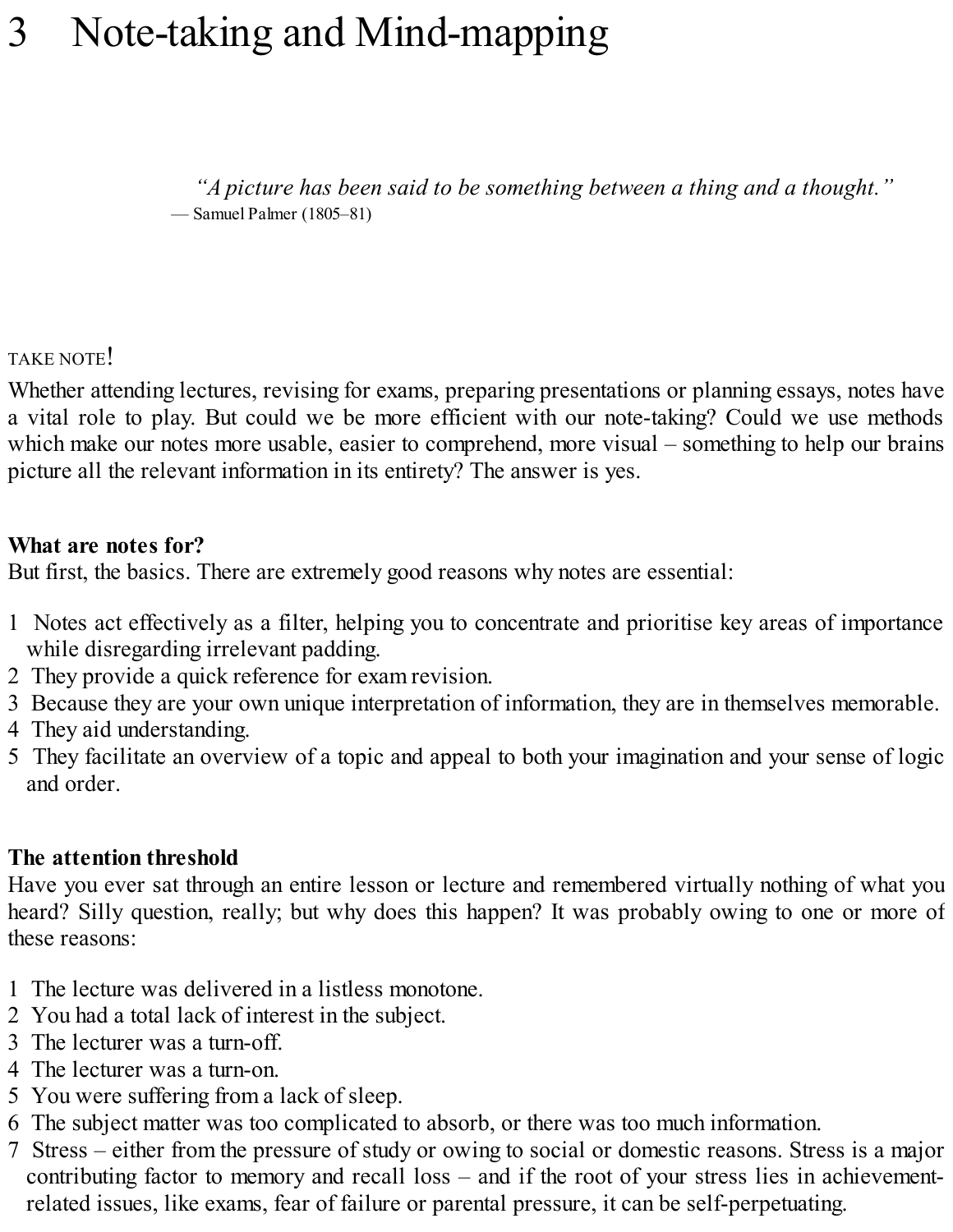### **Efficiency**

Whatever the reason for your lack of concentration, efficient note-taking can ease the problem. As Dday – otherwise known as exams – looms ever closer, panicky note-taking creeps in, taking varied forms.

• *The great scoop*

Take the student who, journalist-style, has a compulsive desire to write down every precious word the lecturer has to offer lest he or she should miss out on a single pearl of wisdom. The result is a congealed soup of shorthand: it is impossible to fathom, the central theme is lost and time has been wasted gathering unnecessary information.

• *Danger! Faulty signalling*

Then there's the frenetic artist, the sort who indulges in the creation of a frenzied maze of arrows, boxes and more arrows that point to everything and nothing. Not the sort of person you want manning air traffic control as you're coming in to land. The intention is to connect individual pieces of data, facts, theories or ideas, thus creating a grand, unified overview. A valiant, logical aim and one that we shall find the route to shortly; but without basic guidelines the central point gets buried in a spaghetti-like disarray.

• *Precision engineering*

Similarly, there's the conscientious draughtsman. He or she also incorporates arrows and boxes but in a more precise manner, taking great pains to make sure that all sides are of equal length and that angles contained in diamond or triangular shapes are also equal. Relevant associations and important data may, however, be overlooked for the sake of geometric accuracy.

• *I won't forget … honest I won't*

Perhaps you are one of a group who rarely takes notes during a lecture, relying instead on faith in your memory. You may think you know it all in the short term, but how good is your long-term memory? What references will you have to fall back on in the future if you don't make notes now?

So what's the big deal about ordinary, linear notes? They're not that bad, are they? We get by on them, and besides, they're accepted universally. That's the way it is and things will never change.

Well, things are changing, and for the better. At this point it might be helpful to have a look inside our skulls.

### THE BUILDING BLOCKS OF THOUGHT

Humans have an amazing ability to process information. The key agents in this process are the brain's nerve cells, or neurons. It is tempting to compare these cells with the working parts of computers, but neurons are fundamentally unrivalled because they work on a unique blend of electricity and chemistry. Each neuron has a main tentacle called an axon, and a myriad of smaller tentacles called dendrites. The axon of one neuron sends messages, which are received by the dendrites of others. The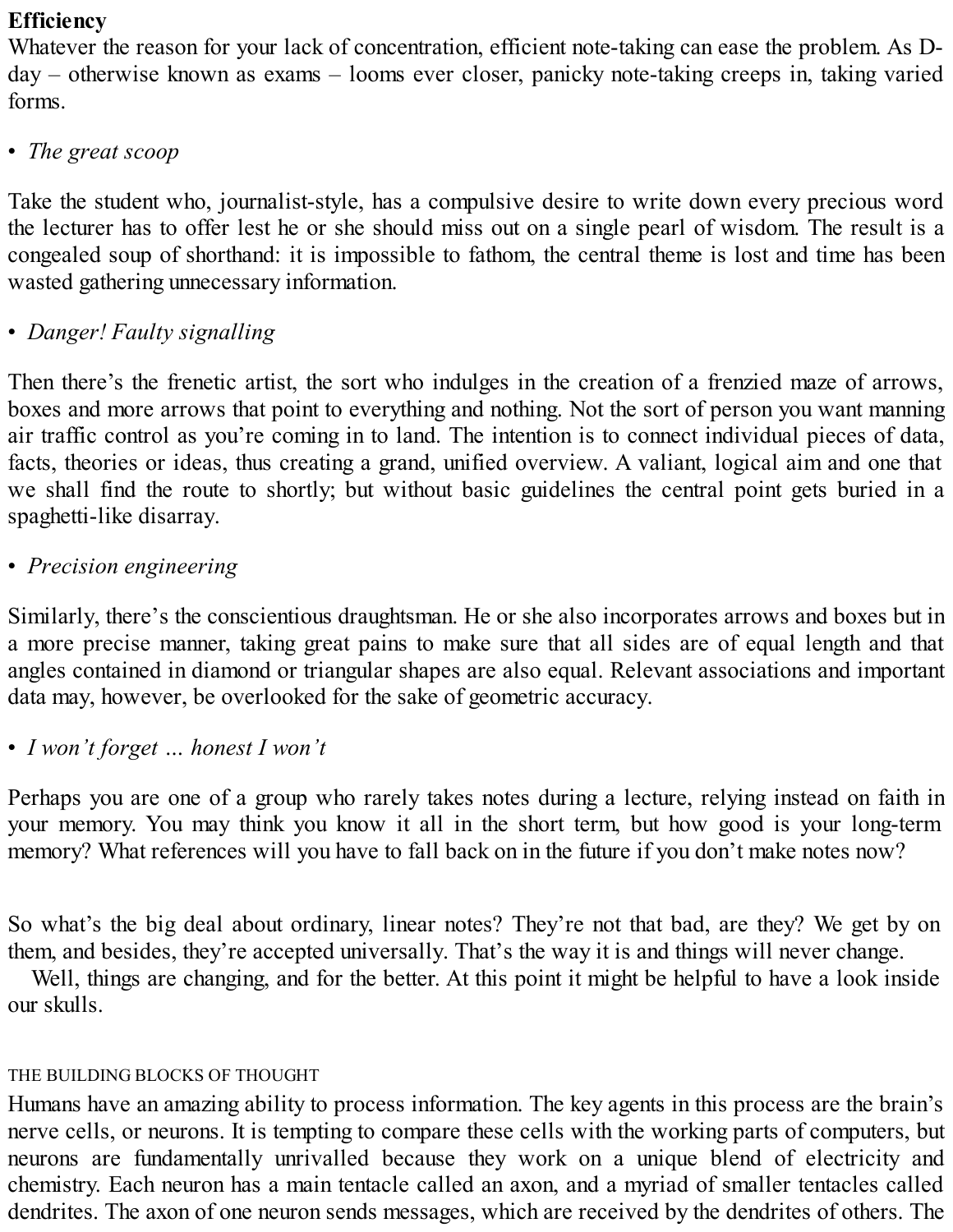point at which these messages are received and sent is known as the synaptic gap, a tiny space only billionths of an inch wide where electrochemical changes take place that give rise to the very essence of thought itself.

It is hard to begin to comprehend the scope of the brain's thinking potential when one considers that:

- 1 A single neuron can make a possible 1,027 connections.
- 2 The brain contains about ten thousand million neurons.

It suggests that human thought is fundamentally limitless.

# TWO BRAINS IN ONE?

The largest part of your brain, the cerebrum, consists of two hemispheres: the left and the right. Each hemisphere is covered with intricately folded "grey matter", the cortex, which handles decisions, memory, speech and other complex processes. The left hemisphere controls the right side of your body; the right hemisphere, your left side. These two hemispheres are joined together by a central connecting band of nerve fibres, the corpus callosum.

An American psychologist, Roger Sperry of the California Institute of Technology, carried out work during the 1960s with split-brain patients (people who have had their corpus callosum surgically severed, often as a treatment for epilepsy). Sperry discovered overwhelming evidence that each hemisphere has specialised functions.

In one experiment, patients were given an object to feel in one hand and then told to match it to a corresponding picture. Sperry noticed that:

- 1 The left hand helped the patient perform this task much better than the right hand.
- 2 The left and right hands gave rise to different strategies in solving the task.

However, when verbal descriptions of the objects were given to the patients, their right hands performed much better. The left hand (and therefore the right hemisphere of the brain) was more able to help the patient make the connection between the object it held and visual patterns.

Sperry's work was so ground-breaking that he won the Nobel Prize for Medicine in 1981 for his discoveries. Further work in this field has been done by a number of scientists, including Jerre Levy of the University of Chicago. A picture of the general information-processing functions of each hemisphere has now emerged.

| Left hemisphere | Right hemisphere              |
|-----------------|-------------------------------|
| Analytical      | <b>Visual</b>                 |
| Logical         | Imaginative                   |
| Sequential      | Spatial                       |
| Linear          | Perceptive                    |
| Speech          | Rhythmic                      |
| Lists           | Holistic (seeing an overview) |
| Number skills   | Colour perception             |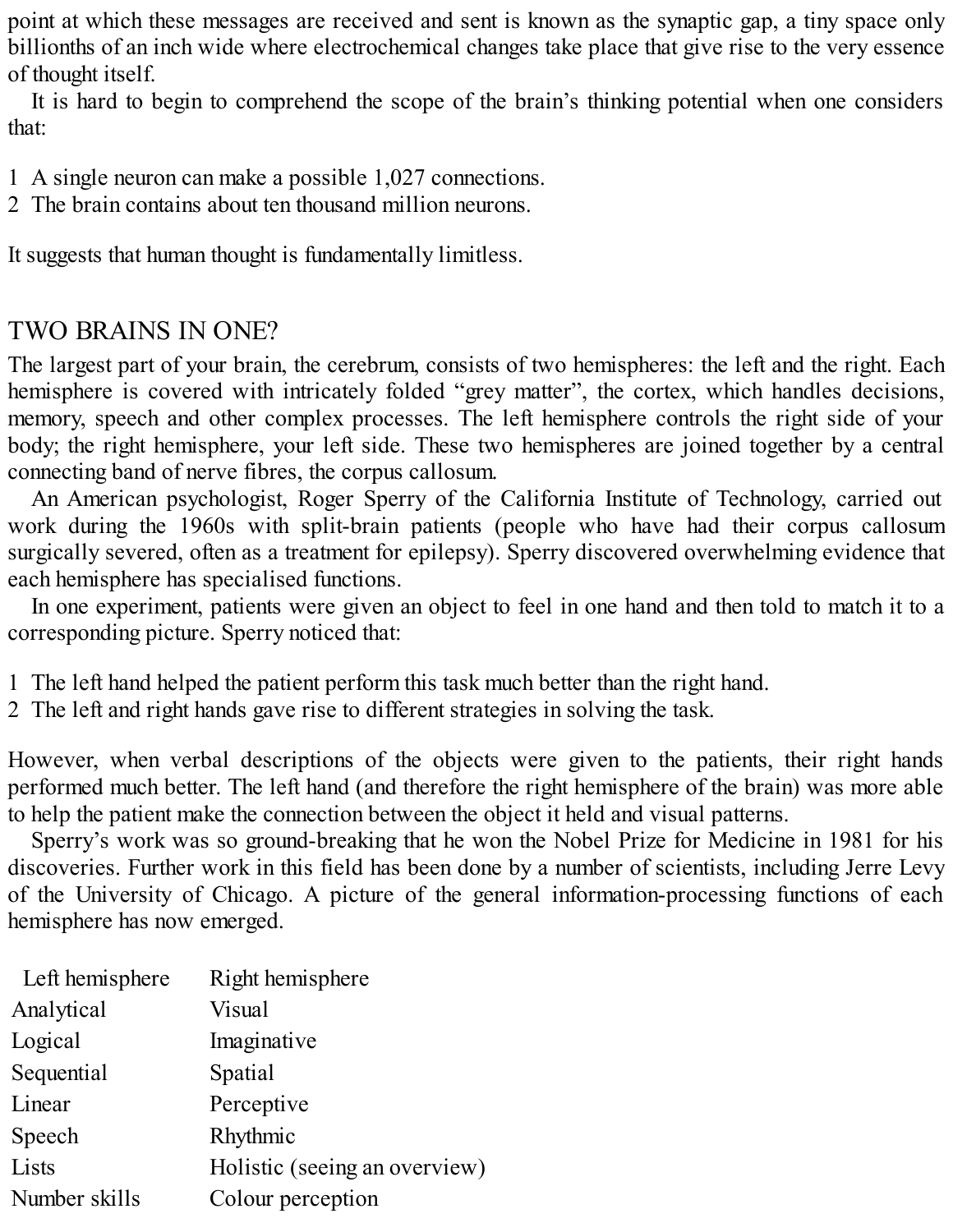Looking at this list of attributes, it is easy to see why many people have been tempted to label a person as being either left- or right-brained – that is, logical or creative. But this is an oversimplified and misleading interpretation. While it is fair to say that an accountant, for example, might draw heavily on the resources of the left brain and an artist those of the right, the two hemispheres certainly do not work in splendid isolation. If they did, our lives would be made wonderfully confused.

For example, if I were to say to you, "You can't be serious", and you were to use only the left hemisphere of your brain, you might assume that from now on I expected you to be amusing. However, by incorporating a bit of right-brain perception, you would realise that I was simply expressing my surprise.

The greatest thinkers in history – the Darwins and Einsteins – were the ones that took full advantage of both sides of their brains.

What can we expect from both hemispheres working in perfect harmony?

- 1 Visual analysis
- 2 Imaginative speech
- 3 Spatial logic
- 4 Colourful writing

We've looked at some of the more inefficient methods of taking notes. Now let's investigate one that utilises more of the brain's skills.

### MIND MAPS

One man who has spent almost a lifetime on this subject is my friend and colleague Tony Buzan. Tony, who has written several bestsellers on the brain and learning processes, is the inventor of a revolutionary system of note-taking which he calls Mind Mapping®™.

Perhaps I am undervaluing his work by calling it a system of note-taking. It is more a method of learning, with many beneficial features.

The following is a description of a Mind Map:

- 1 The subject matter manifests itself in the form of a central image.
- 2 Main themes then radiate from this image in the form of branches.
- 3 Each branch is made unique by its own distinct label, colour and shape.
- 4 Each branch may radiate further sub-branches identified by a key image and/or word.
- 5 Branches or sub-branches may interconnect, depending on the strength of associations between them.

I have just listed five major characteristics of a Mind Map. I have tried to keep my descriptions as accurate and as succinct as possible, and I believe I've made a pretty good job of it. But I am limited by the very nature of my linear presentation of these descriptions. By putting the characteristics into words, not only does my account begin to sound rather technical, but I'm also asking you to draw on your reserves of imagination. Too much talk of "branches", "sub-branches" and "interconnecting", and I run the risk of switching you off completely.

Wouldn't everything be so much simpler if we could present the facts and express all our ideas in one hit, at a glance? Which is more accurate: a photograph, or a thousand-word description of a person's face?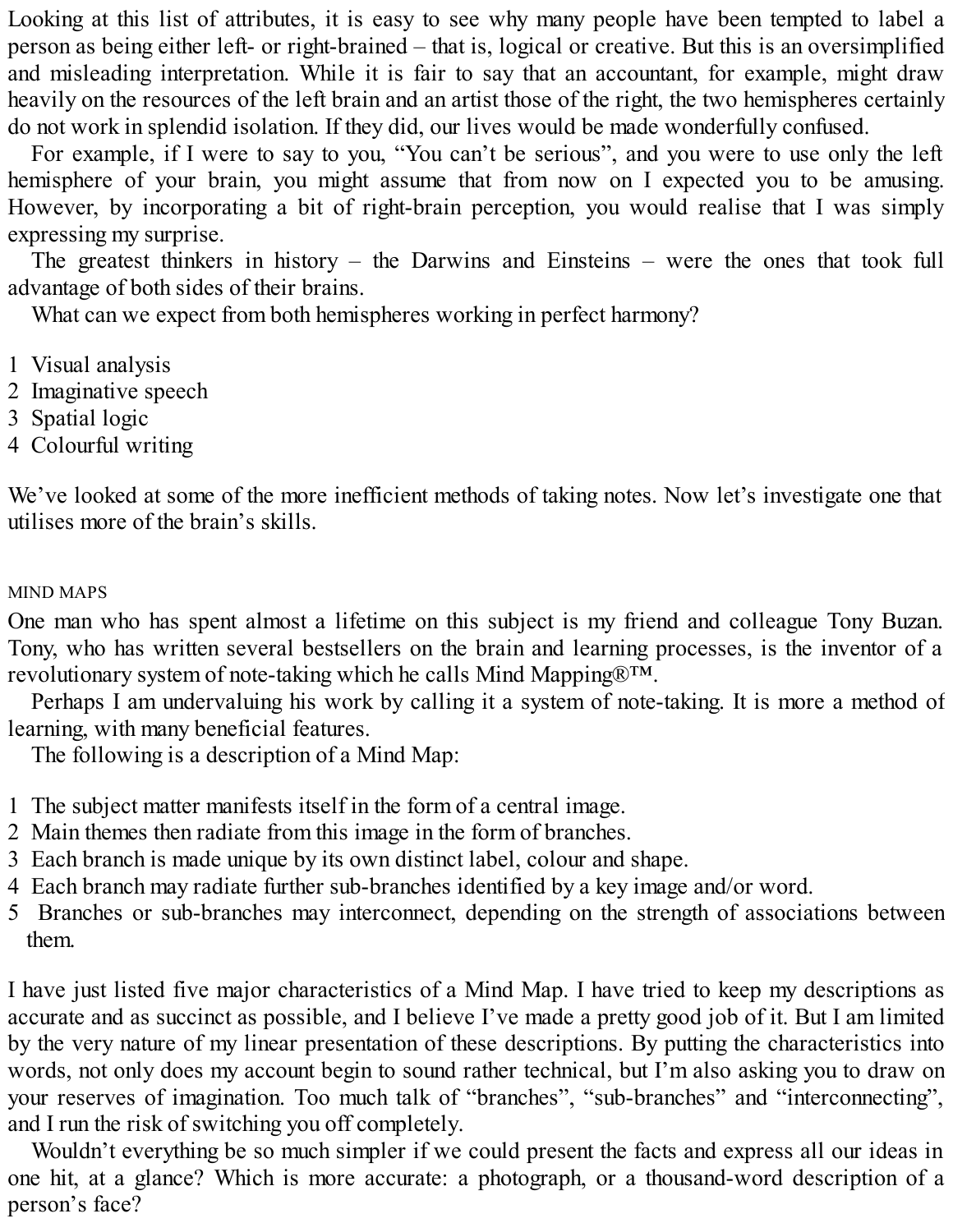A picture says it all – and so does a Mind Map. Take a look at the example of one on the following page. If you haven't seen a Mind Map before, you might be tempted to think that the picture is just an elaborate doodle; but this particular doodle happens to represent the life of Swiss artist Angelica Kauffmann (who is discussed in *chapter nineteen*). Now that you have actually seen a Mind Map, let's run through those descriptions again.

- 1 The subject matter the artist is the central image of the map.
- 2 Main themes SUCCESSES, PAINTING, TRAVEL, LIFE radiate from the central image like branches.
- 3 Each branch is a unique shape and is labelled.
- 4 Each branch sprouts further sub-branches for example, "portrait", "anatomy", "mythology" and "neoclassical" sprout from PAINTING. Some of the sub-branches are embellished with key images.
- 5 There is scope for interconnecting the sub-branches for example, those sprouting from TRAVEL and SUCCESSES relating to Italy and Italian cities.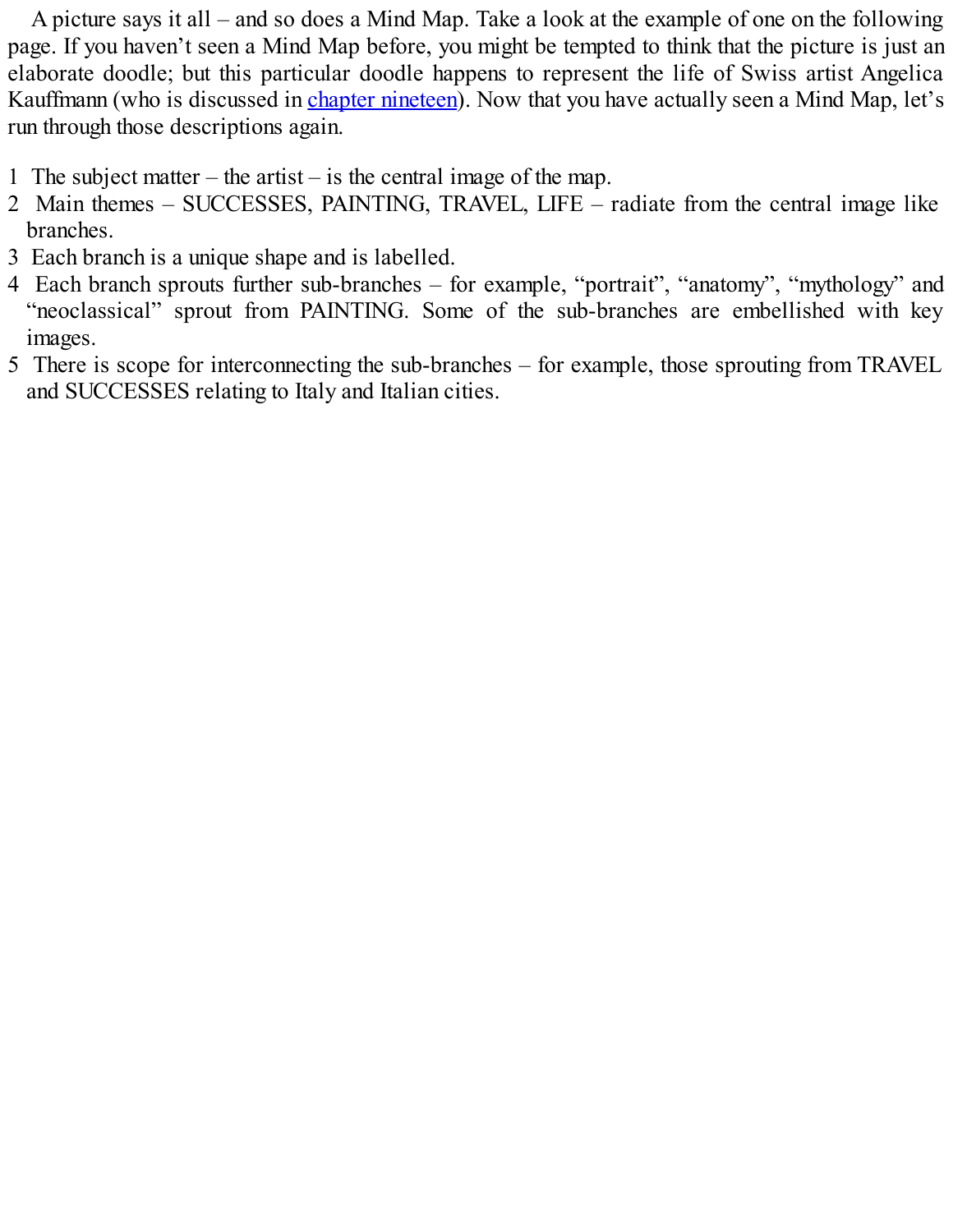

# **What are the benefits of a Mind Map?**

- The central core of the topic and its main themes are clearly defined.
- The relative importance of each element is immediately apparent.
- It enables rapid appraisal by giving an instant overview.
- Unnecessary gobbledegook is eliminated.
- It is unique, distinctive and memorable.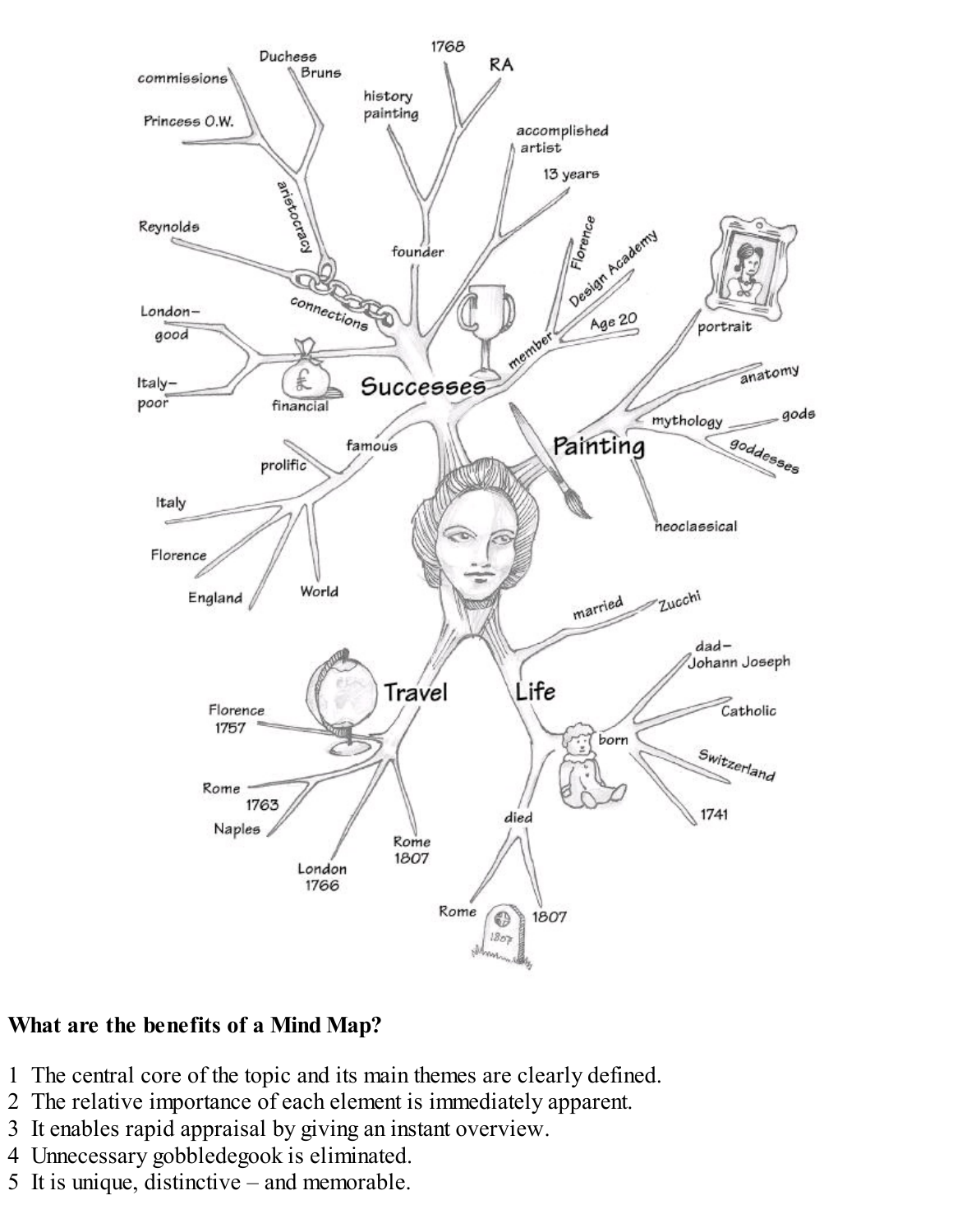### **What are its advantages over linear notes?**

The advantages of the Mind Map are endless, probably because it satisfies everything the brain craves. It employs the full range of cortical skills, including the imaginative, spatial, verbal, logical, and so on.

It allows an unleashing of creativity. With linear notes you are committed to one idea at a time. Once you start a sentence, you're stuck with it until you get to the end. But our minds don't work that way; they are multidimensional. A Mind Map allows your thoughts to radiate out, freed from the bounds of one-way, single-level thought. It enables a steady stream of random ideas to flow unhindered, secure in the knowledge that the Mind Map will do all the structuring for you, like your very own personal organiser providing a model of your thoughts.

#### **One-track mind**

Stare at a page of text or linear notes and you get no gist, no initial sense of its meaning. So you have to read through it. Even then, key words, central themes and important associations can be obscured, lost in the crowd of grammar, semantics, punctuation and other language features.

You could use the comparison of a great rail journey. You wish to explore new territory and you have decided to travel by train. The new territory is the new subject you wish to learn, and the railway line represents linear notes on the subject. The destination is your understanding of the subject, and the various stops or stations along the way are the key words or themes. Each sleeper that makes up the track symbolises each word of your notes.

You decide that in order to appreciate this new land and get a feel for the culture, you should stop off at as many stations as possible and explore the towns and villages. The trouble is that you spend most of your time travelling, just sitting on the train, moving in a straight line, and it seems to take for ever to get from one station to the next. In other words you're spending time on the irrelevant words that make up the track, rather than focusing on the themes that will gain you marks in exams.

You wish you had a better overall picture. You've got no idea where you are – you didn't bring a map! When you do finally reach your journey's end, you feel as though you've missed out. How can you get a proper feel for a country if all you do is travel in one straight line? Wouldn't it be better to charter a helicopter and take a map? It's quicker, you get a great overview and you can land wherever you want to look at important places in detail.

### **Guidelines for mind-mapping**

Instead of taking a mind-numbing railway journey through your subject, use a helicopter and a map. By following a few simple guidelines, you'll be able to create Mind Maps that will enable you to fully understand your subject by charting the key words, the main themes and, most importantly of all, the relationships between themes.

• *Always start with a central image.*

This is the focal point of attention. Choose a piece of paper that is large enough to allow all the themes to radiate from the centre.

• *Use only one key word per line.*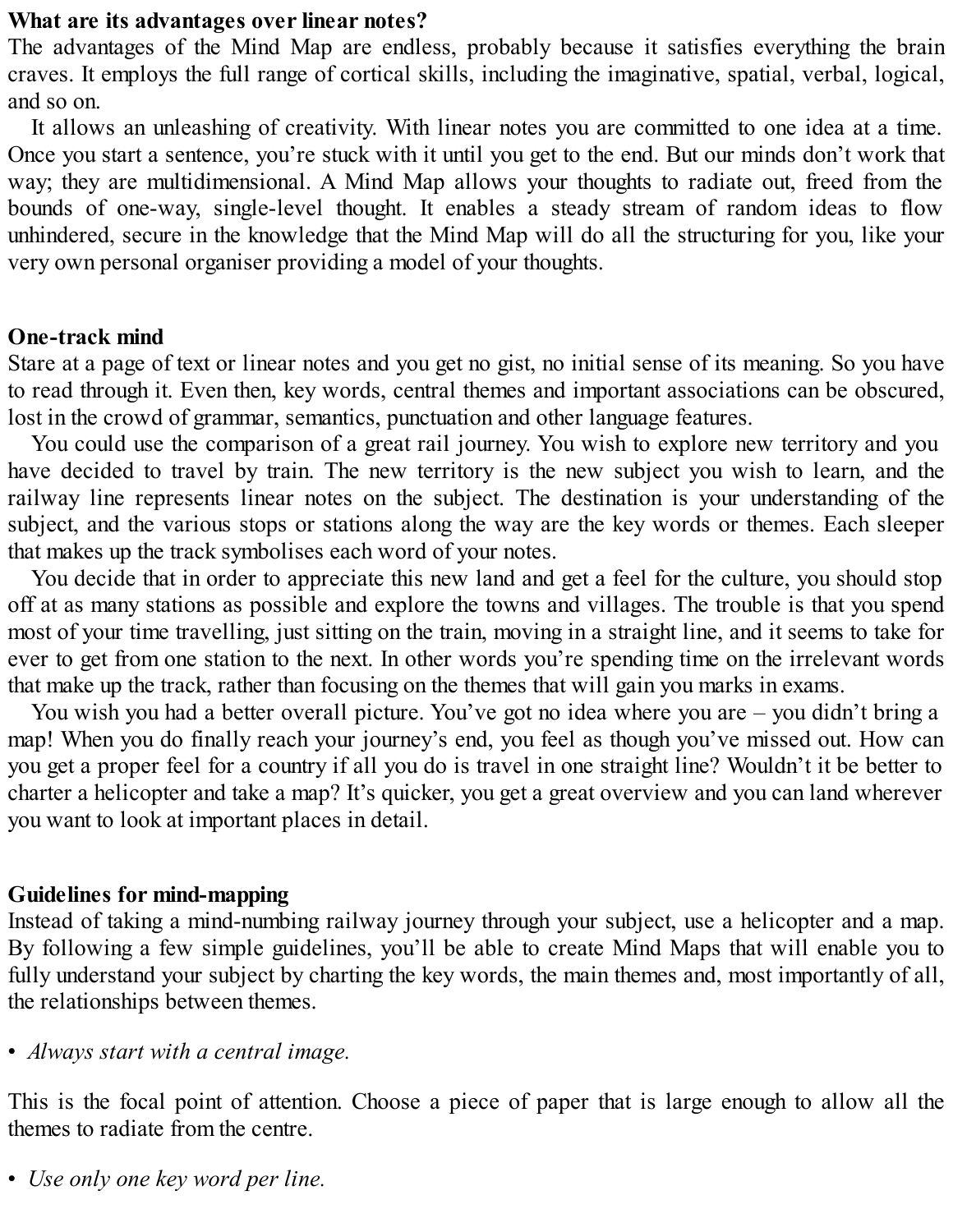It's tempting to write more than one word because that's what we're used to. Don't. It's good discipline to get straight to the point.

• *Use symbolic images as often as possible.*

It's easy. You don't have to be Michelangelo. Even very simple images not only create visual impact but are highly effective memory aids.

#### • *Use dif erent colours for dif erent themes.*

The majority of standard notes are written out in a single colour, usually black or blue – monotonous, dull and forgettable. Colours accentuate and highlight. They are memorable, adding character, appeal and … colour!

#### • *Use creative imagination and association.*

The beauty of a Mind Map is that it can accommodate even the wildest imagination. In fact, the more untamed you allow your imagination to be, the better. Brainstormed ideas bursting to get out don't have to queue up in a polite, orderly fashion. They can be released immediately while they're still hot. Just form a branch and wrap the idea around it. Keep going, branch out if necessary and, if an associated thought leaps out in front of you, throw a rope across to another branch instead of casting the thought aside for later attention.

Don't let ideas get channelled; you'll only thwart the natural flow of creativity. It's a bit like working in a sorting office. The ideas arrive by the sack-load in differently shaped packages, parcels and letters. There are so many that you wonder where they all came from. Luckily, the sorting office is fully automated, and all you have to do is empty them onto the conveyor belt.

So open the floodgates and empty your thoughts onto the fully automated, self-organising Mind Map. There's no need to worry about filling it up. It has no saturation point, just as our thought potential is limitless. Infinite thought – and infinite space in which to map our thoughts.

#### WHEN TO USE A MIND MAP

Mind maps are extremely versatile. Don't just use them for revision – use them all the time!

#### **Receiving oral information**

Whether you are attending a lecture or a group discussion, the Mind Map provides an excellent method for recording data and structuring topics. It reduces a talk to the salient facts and highlights the relationships between those facts. The results can be both revealing and surprising.

They may even expose the more tangential side of your teacher. For example, he or she may announce that the entire lecture is to be devoted to the functions of blood cells. But instead of ending up with a nice, even distribution of branches covering the three main components of blood cells – red cells, white cells and platelets – it becomes apparent that 70 per cent of your Mind Map relates to sickle-cell anaemia, a subject of great interest to your teacher but one irrelevant to your studies.

I doubt that you'll gain any Brownie points by exhibiting your findings, but you may nudge your teacher into sticking to the syllabus!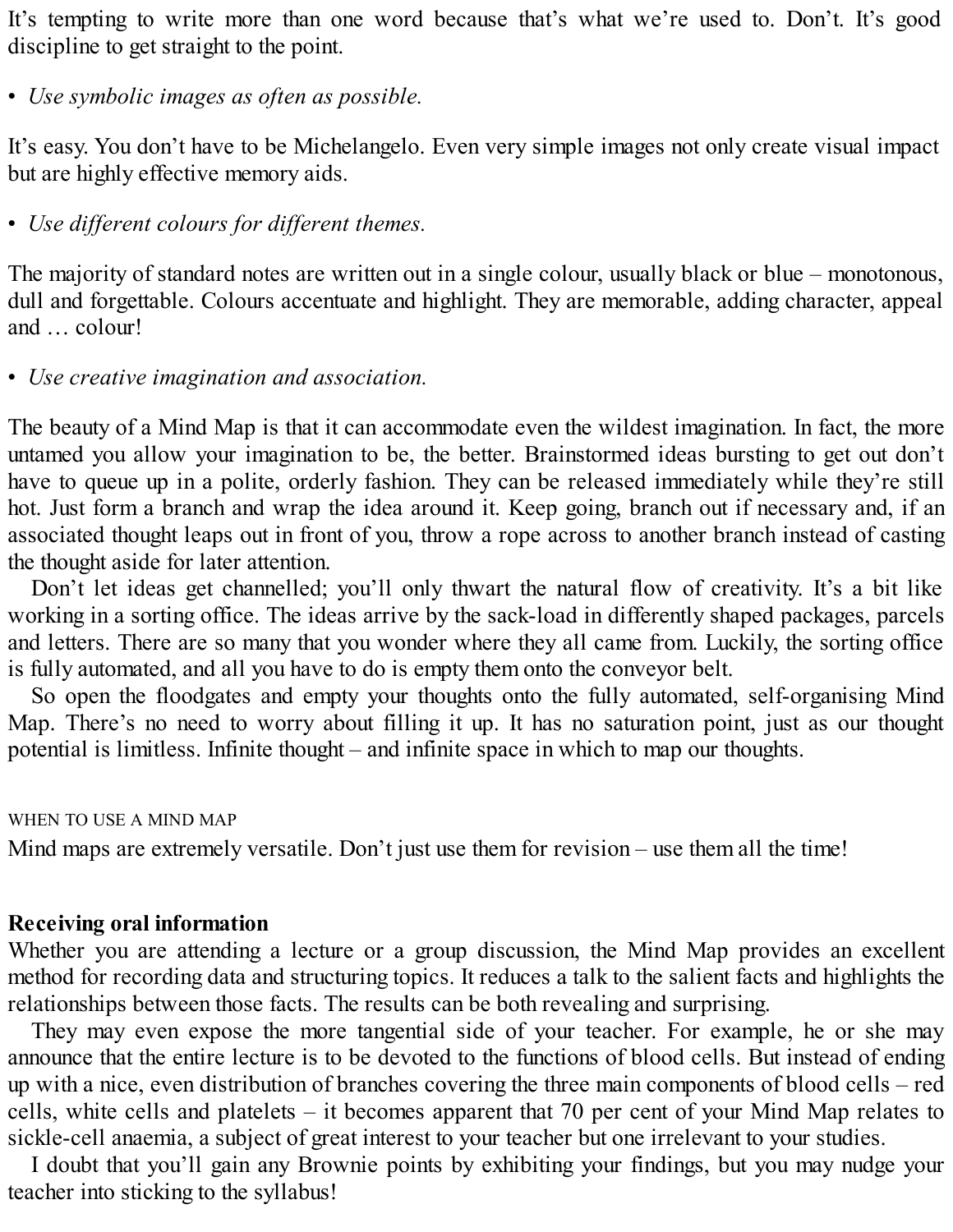### **Receiving visual information**

Information presented to us visually, in the form of practical demonstrations, videos, films, slide presentations, and so on, have a greater impact on us because they offer wider cortical appeal – movement, colour, and a spatial as well as aural element. We remember things more easily if we attach images to them. The sight of litmus paper turning red in an acid is retained far longer in the memory than a written or oral account of that reaction.

The Mind Map in this case acts as a diary, sparking off images from past scientific experiments or reminding us of scenes from historical re-enactments. Key symbolic images – however badly drawn – play an important role here in triggering off these visual recollections.

### **Processing written information**

The advantage of learning from textbooks, novels, plays, journals, and the like is that we can work at our own pace. We have ultimate control over how much, how little and which material to read.

The disadvantage is that we lose the impact of someone else's presentation – animation, verbal emphasis, visual stimulation and interaction. This, then, makes the learning process a bit more of an effort because we are left, literally, to our own mental devices. It is our imagination that we turn to and rely on to act as a substitute for movement, emphasis and stimulation if we are to maintain some semblance of impact. Not easy, I grant you, if the text you are clutching happens to be on quantum mechanics.

But before engaging the imagination, valuable time can be saved by working in the following way:

- 1 Plan your reading. Check the contents section for chapters relevant to your studies. You could also quickly scan the index and make a note of certain page numbers. Concentrate on these. Don't feel duty bound to read the book word for word, cover to cover. Paying attention to unnecessary detail usually signals a fear of missing something. The danger is that this preoccupation may result in your missing the very thing you're looking for – the central point.
- 2 Look out for the central message, and when you think you've located it you have a starting point for your Mind Map. Read on with an open, enquiring mind and try to bring the text alive by using your creative imagination.
- 3 Try not to read passively. Think things through and question the logic behind various statements. If you play an active role during reading, this will greatly enhance your understanding and memory of a subject because you will be allowing your mind to make connections and associations. For association is the mechanism by which memory works.
- 4 Keep adding to your Mind Map, jotting down key words and ideas as you unravel more supporting topics. Important data such as names, terms, dates and formulae can all be accommodated, written on lines extending from branches. Make sure they can be recognised at a glance. Branches may also be numbered, should you wish to show order and priority.

After a reading session, the Mind Map may reveal that what you thought was the central message is in fact an offshoot of a main branch, or vice versa. In such a case you will need to form another Mind Map, this time built round the true core of the subject.

### **Preparing essays**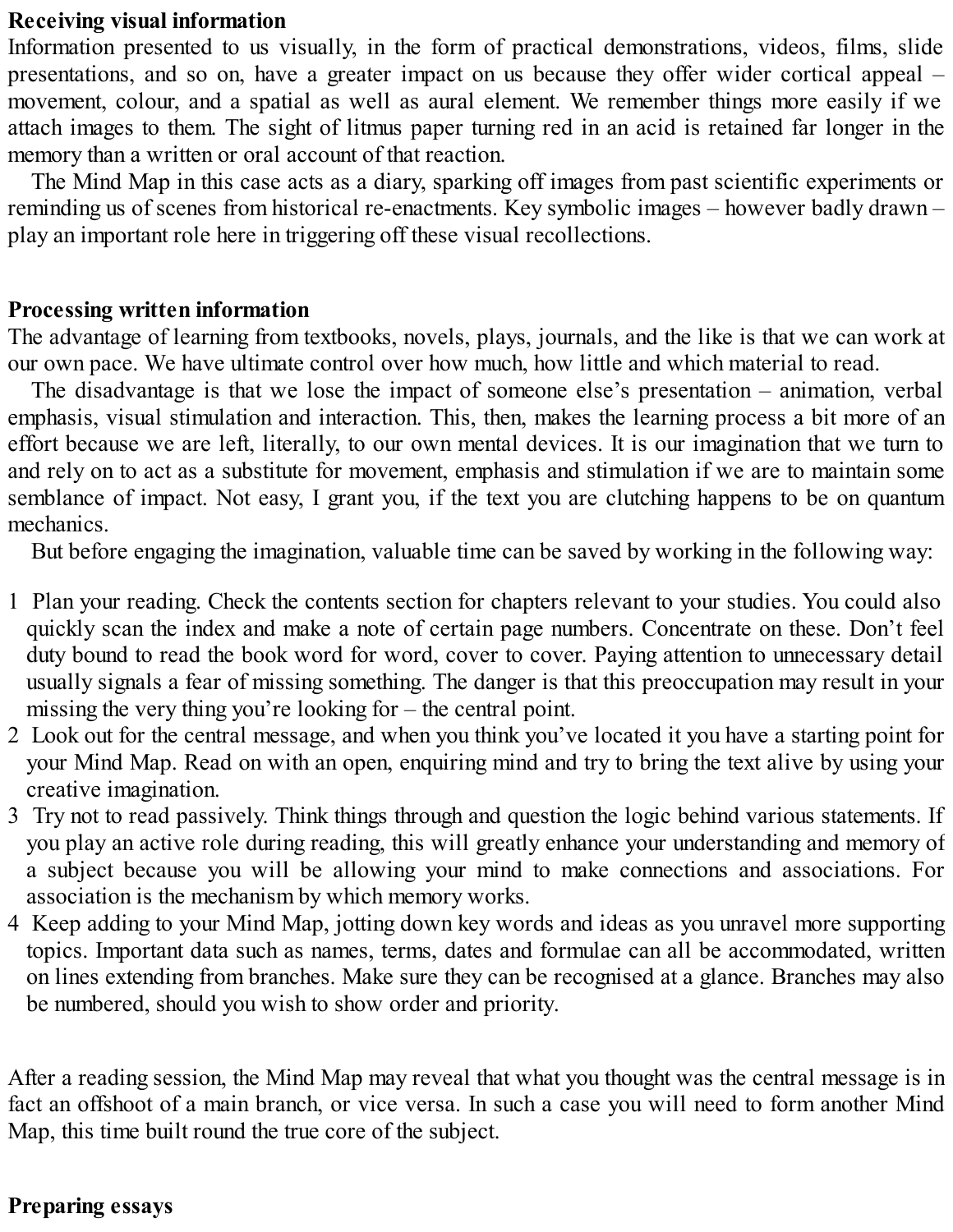It follows that if an essay consists of an introduction, main text and conclusion, then this should be the order in which we should write it. But how can you write an introduction to something you haven't yet written about?

It's a bit like announcing a list of New Year's resolutions. They all sound promising, but come the New Year your ideas may change and you'll wish you'd kept your mouth shut. So rather than make promises you may not want to keep, plan the main body of your essay first – that way you'll guarantee an accurate introduction.

Drawing up a plan really is the only way to start writing an essay. It's easier for you and it makes for a better read. Picturing the structure of your essay will allow you to keep a balanced spread of topics and make a smooth transition from point to point.

Blindly trudging off down the path of the first thing that enters your head can lead to imbalance, repetition and a disjointed account. Time will be wasted making alterations halfway through, as you realise that the running order is wrong and the relationship between points has only just dawned on you. And don't forget, examiners award no marks for repetition – by repeating yourself you're simply wasting time and words you could be using to make a clear point or to explain how you see your ideas fitting together.

If you're going to make mistakes, sort them out at the planning stage; don't wait until you've nearly finished to see the daylight. Planning an essay may seem difficult because:

- 1 You fear you don't know enough about the subject to know how to begin.
- 2 You've got so many ideas that you don't know where to begin.

This is where the Mind Map comes into its own. We always underestimate the true extent of our knowledge. A Mind Map has the effect of squeezing out knowledge, "like an independent little miner ferreting away in the mines of your mind and digging out information that otherwise would have been sealed in for ever" as Tony Buzan puts it. It dramatically counters your suspicions of ignorance by disclosing a lot more than you thought you knew, thus giving you the confidence to write – you do have something to say.

On the other hand, being spoilt for choice by having so much to say may camouflage the structure of the essay. To avoid this "wood for the trees" syndrome, use the Map to give you an overview of all your thoughts. Again, starting with a central image, chuck down all the ideas as they present themselves to you. Don't worry about priority at this stage: just empty your mind and watch the themes radiate from the centre like shock waves. By releasing what is uppermost in your mind, you are collecting the bones of the body of your work. Once you can see all these bones laid out in front of you, the job of assembling and connecting them is that much easier.

The process of essay-writing can be viewed as an assembly line. The Mind Map is the skeletal stage; putting on the grammatical flesh and adding cosmetic semantics is the last linear stage, the point at which you physically write it.

#### **Preparing presentations**

In chapter [nineteen](#page-111-0), I explain in detail how you can deliver a speech or give a presentation entirely from memory. First, however, you've got to make sure that your presentation is worth remembering!

Preparing for a presentation is much like preparing an essay, but with a slight variation. Formulate the structure using a Mind Map in the way described for planning an essay. This time, however,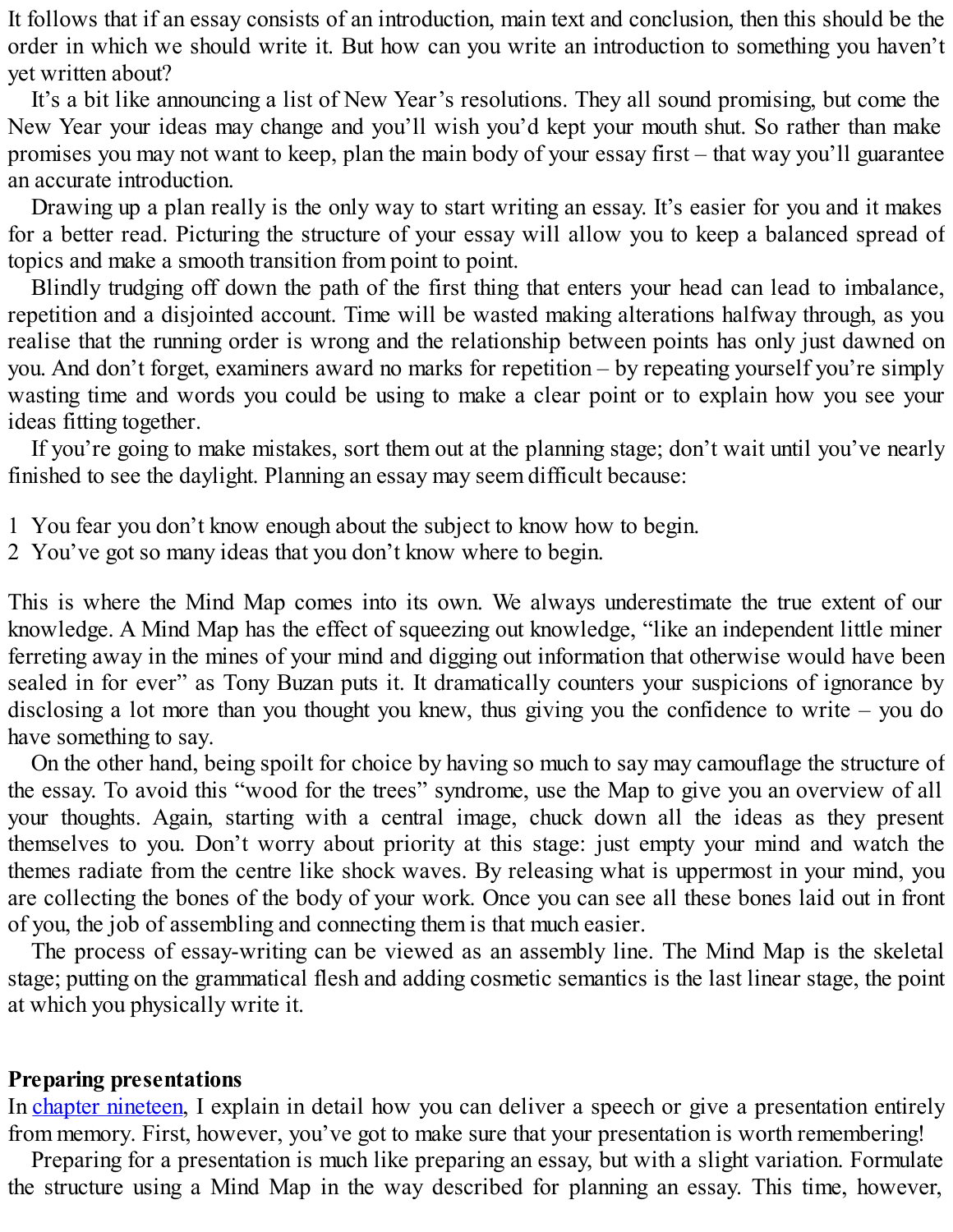depending on the time you have available for the presentation, you may need to confine your speech to just three, or possibly four, key features. Think of your audience and put yourself in their shoes: it's better to make sure that the message gets across by concentrating on a couple of themes rather than trying to cover too many topics with no time for adequate explanation.

You may have to draw two Maps. The first one will provide you with, hopefully, a glut of possible choices, and more importantly will indicate, by the sheer density of certain branches, the biggest "talking points".

The second Map will need to be a tighter, more edited version of the first, leaving you with a clear structure containing the themes you feel most comfortable talking about.

Once you are happy with your plan, the Mind Map itself can be used to guide you through the presentation. It is an extremely effective memory aid, obviating the need to shuffle notes scrawled on numerous bits of paper. In presentations, as in other parts of your academic life, Mind Maps will become a reliable and flexible tool for success – you'll wonder how you ever got by without them.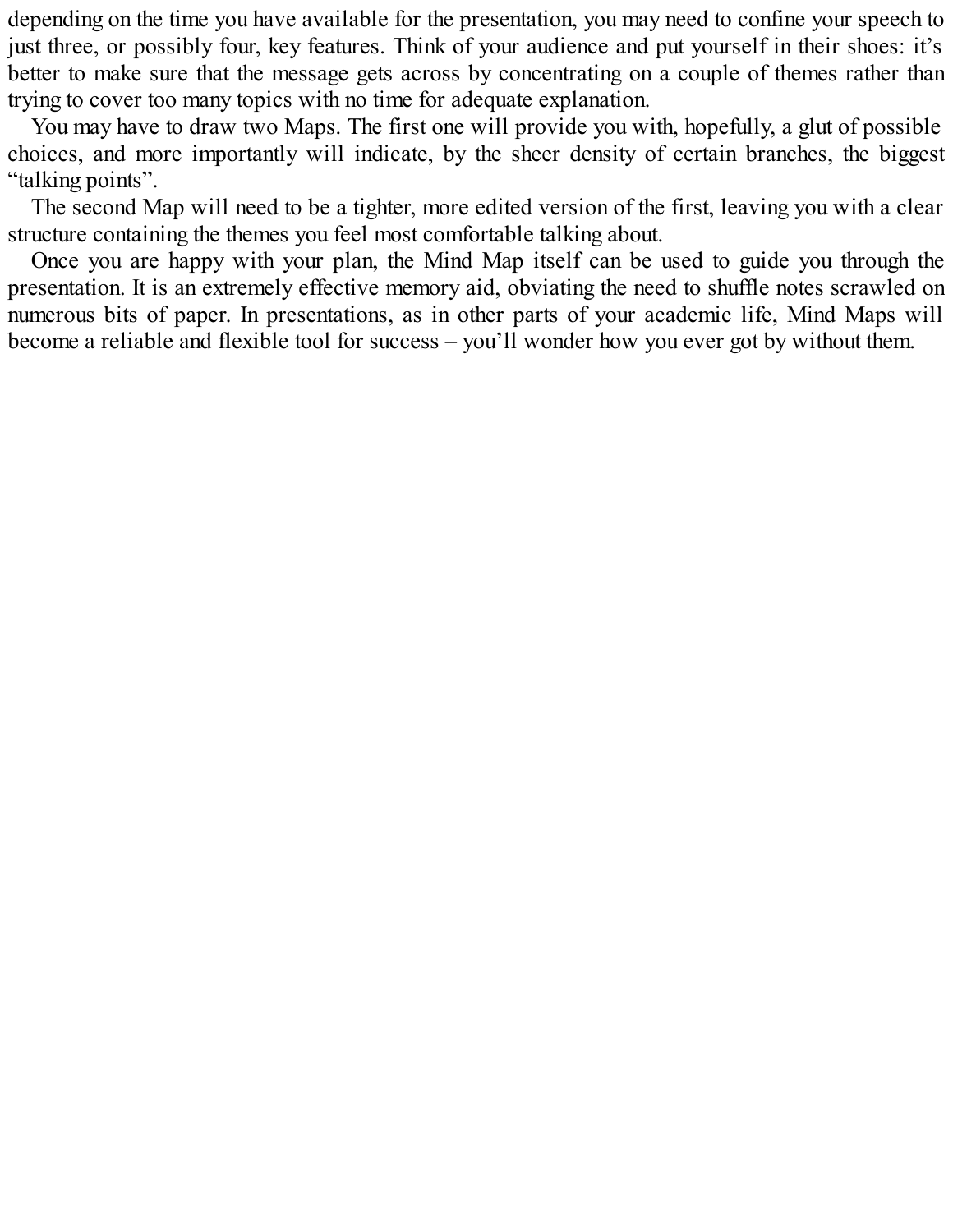# <span id="page-23-0"></span>4 Memory

*"Memory is the mother of all wisdom."*  $-$  Aeschylus (525–456 $_{\text{BCE}}$ )

#### ORDINARY OR EXTRAORDINARY?

Before 1987 I believed that people who performed prodigious feats of memory must have been born with a special "gift". I thought that their brains were, in some way, wired up very differently from the rest of us. They were, in my view, the select few who, by some freak of nature, were lucky enough to be bestowed with this extra facility not available to just anyone.

As long ago as May 1974, Bhanddanta Vicittabi Vumsa of Rangoon, Burma, set an impressive memory record by reciting 16,000 pages of Buddhist canonical texts. A similarly unbelievable record was set by twenty-six-year-old Gon Yangling of China, who memorised more than 15,000 telephone numbers. Having spent years studying memory development, I am no longer bewildered and confused when hearing reports like this because I now understand how it is possible to train the memory to perform such great feats. Rather than assuming that there must be a physiological difference in these people (the only exceptions are the rare cases of people with a photographic memory), I now believe that what separates the average memory from one capable of storing the data held within a telephone directory can be summed up in three simple words: desire and technique.

#### DESIRE AND TECHNIQUE

It surely follows, as for most things in life, that the degree to which a person excels in whatever they do is directly proportional to their degree of desire. The finest sportsmen and sportswomen all share one thing in common – a burning will to succeed, driven by an unyielding passion for their particular sport. If the need, want, determination and love are great enough, then acquiring and applying the necessary technique becomes a joy, not a task.

The same holds true for studying. While you may find the thought of having a love affair with physics out of the question, by at least getting interested in particular aspects of the subject you can definitely make the process of learning more enjoyable. But how do we create this desire for something? Where does it come from?

Enthusiasm for a sport is usually motivated by inspiration. The dream of becoming a world-class footballer may stem from the sight of Wayne Rooney stylishly thundering a ball into the net. An addiction to tennis might be triggered by a single, memorable backhand passing shot unleashed by Venus Williams.

Whether it prompts inspiration, fascination, curiosity or emulation, somewhere along the line an initial impression is made that stays permanently with us, spurring us on and driving our will to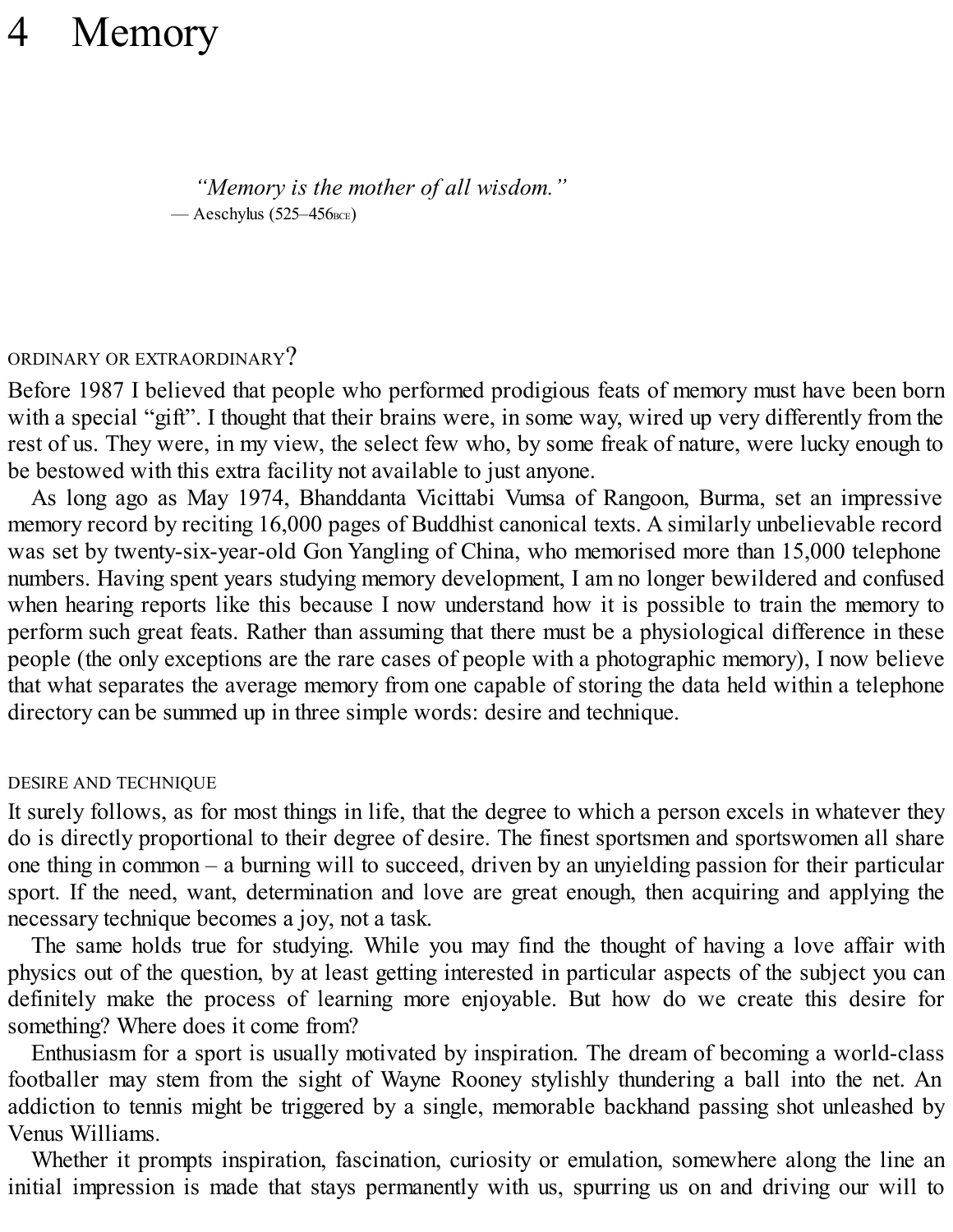succeed.

In my case, the long chain of cause and effect culminating in the writing of this book was instigated by the sight of Creighton Carvello memorising a pack of playing cards on television. The fascination was in seeing somebody achieve the seemingly impossible – the memorisation of fifty-two ostensibly unconnected bits of information in less than three minutes, using nothing more than the power of the mind. The curiosity came in trying to figure out how on earth he did it.

So there you have it. The inspiration had made its impact and I was hooked for life!

#### JOGGING THE BRAIN

On reflection, my initial ambitions now seem somewhat limited. All I was concerned with was beating Creighton's time and getting myself into the record books.

I hadn't realised that what I was about to embark on, over the coming weeks and months, was an object lesson in accelerated learning. I thought that at the end of my period of memory training, a tiny part of my brain would have acquired a new skill: that, and only that, of memorising packs of playing cards.

Nobody told me about the wider implications of training my memory:

- 1 Deeper concentration
- 2 Longer-term retention
- 3 Clearer thinking
- 4 Greater self-confidence
- 5 Wider observation

In short, I was unwittingly exercising my brain the way an athlete exercises his or her body. It's like deciding that because you can't fit comfortably into your clothes any more, it's time to lose weight. But after six weeks of regular daily exercise, it's not just your clothes that look and feel good on you; your body does too.

And what about all the other benefits, like better circulation, a healthier complexion, a guilt-free appetite, and generally feeling more active?

For the past couple of decades we have been concentrating solely on the body beautiful. Joining a gym and regularly working out seem to be increasing priorities in many people's lives. But why do we continue to settle for just a fit body when we can get our brains in shape as well?

Although the brain is an organ, it can be treated in much the same way as any muscle. The more you exercise it, the stronger it becomes. Conversely, the saying "Use it or lose it" is an apt warning for a lazy mind.

One of the most enjoyable ways of exercising the body is to take up a sport or group activity. The competitive angle diverts your attention away from the arduous, mundane side of exercise and focuses it on winning. Surely, then, this is an equally effective incentive for mental exercise?

Head-to-head games such as chess, bridge and Scrabble and group games involving problemsolving, lateral thinking or strategy are all excellent ways of challenging and stimulating thought processes. Chess is an especially fine mind sport, as it sharpens a wide range of cortical skills: logic in forward planning (if I do A, then B, C, D or E happens), sequence, memory and imaginative, spatial and overview skills. There's no excuse these days: if you can't find an opponent and don't have time to join a club, you can always buy a computer program or play online. This way you'll get a game whenever you want but, unless you're a Grand Master, it won't be a pushover.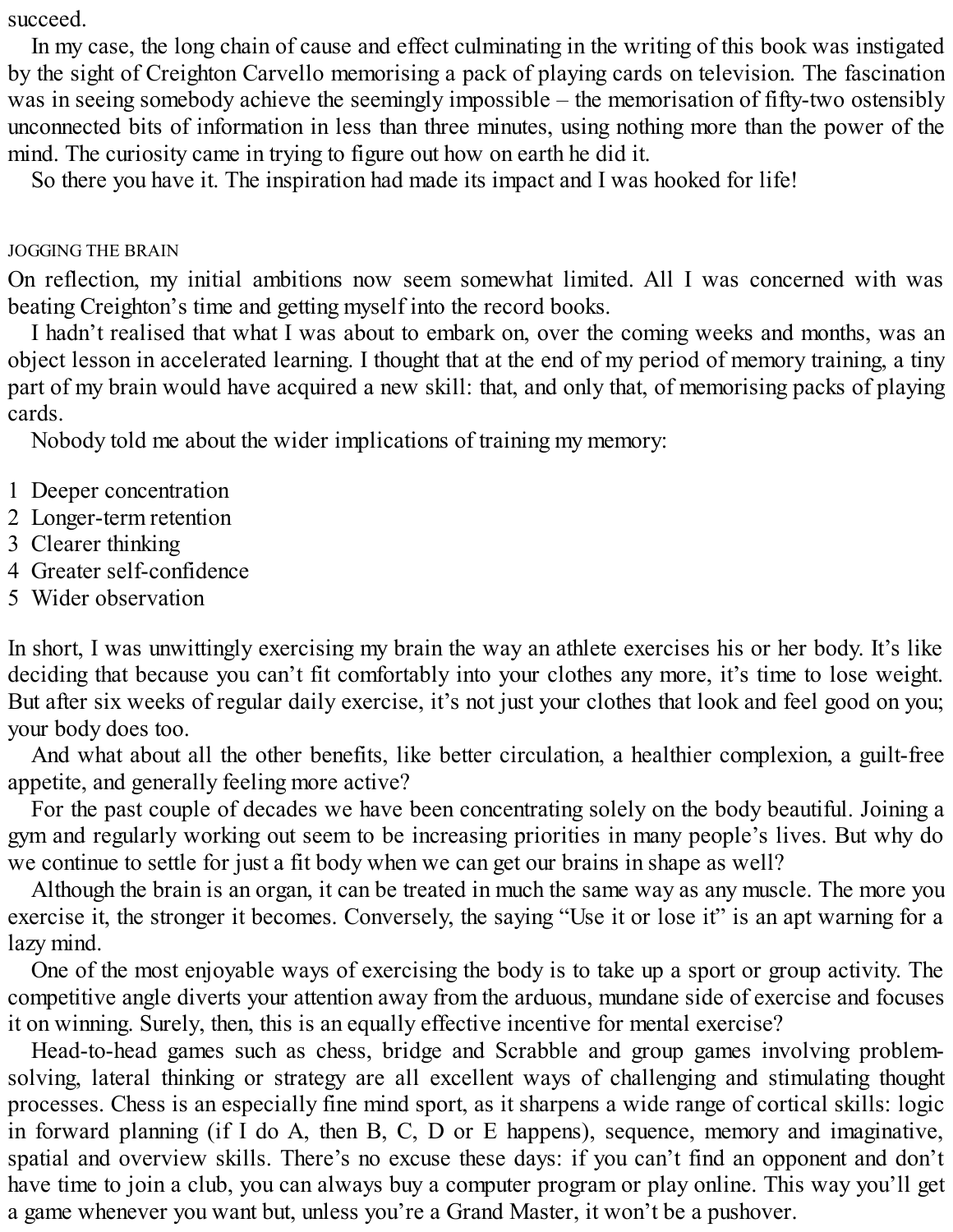If you enjoy group work and pooling ideas, why not set up or join a Use Your Head club? These clubs, to whom I occasionally lecture, are aimed at anyone who wishes to learn how to get the most out of their brains and have been emerging in increasing numbers at schools and universities.

#### **The rise of the "mentathlete"**

Memory itself has been growing rapidly as a mind sport ever since the first World Memory Championships took place at the Athenaeum, the famous London club, in 1991. Now held annually, this competition takes place in venues around the world. As the event grows in stature, so does the interest of the world's press and the amount of sponsorship it attracts. And with the increase in the value of the prizes, so too has the strength of the competition grown, as more memory stars, or "mentathletes", have begun filtering through from different parts of the globe, eager to make a name for themselves and snatch a memorable payday.

The Championships are the flagship event of the World Memory Sports Council, which currently has branches in eight countries, spanning the globe from China to Canada, the UK and the USA. If the power of the memory intrigues you – as it did me all those years ago and still does today – check out the World Memory Sports Council website ([www.worldmemorychampionship.com\)](http://www.worldmemorychampionship.com). The UK branch of the Memory Sports Council, set up in 2005, regulates the mind sport of memory in the UK. So why not become a member and gain official recognition of your status as a mentathlete? The Council can also put you in touch with local and regional memory clubs.

And international mind sports don't stop there. The annual Mind Sports Olympiad – an Olympics for thinking games – offers another forum for the world's mentathletes. Competitors play each other at chess, backgammon, Scrabble and other strategy-based games, competing for gold, silver and bronze medals. The Mind Sports Olympiad website ([www.msoworld.com\)](http://www.msoworld.com) offers the opportunity to test your skills online and find out about local and regional mind sports clubs.

So memory has plenty going for it. It is an art form, a sport, a method of mental exercise and a cortical tuning fork, and if practised regularly will deliver the key to learning how to learn and, ultimately how to pass exams.

# HOW GOOD IS YOUR MEMORY?

As a control test, spend no more than two minutes trying to memorise the following list of twenty items in order.

- 1 Diamond
- 2 Brain
- 3 Hairbrush
- 4 Fire
- 5 Horse
- 6 Window
- 7 Gondola
- 8 Baby
- 9 Treasure
- 10 Doctor
- 11 Cook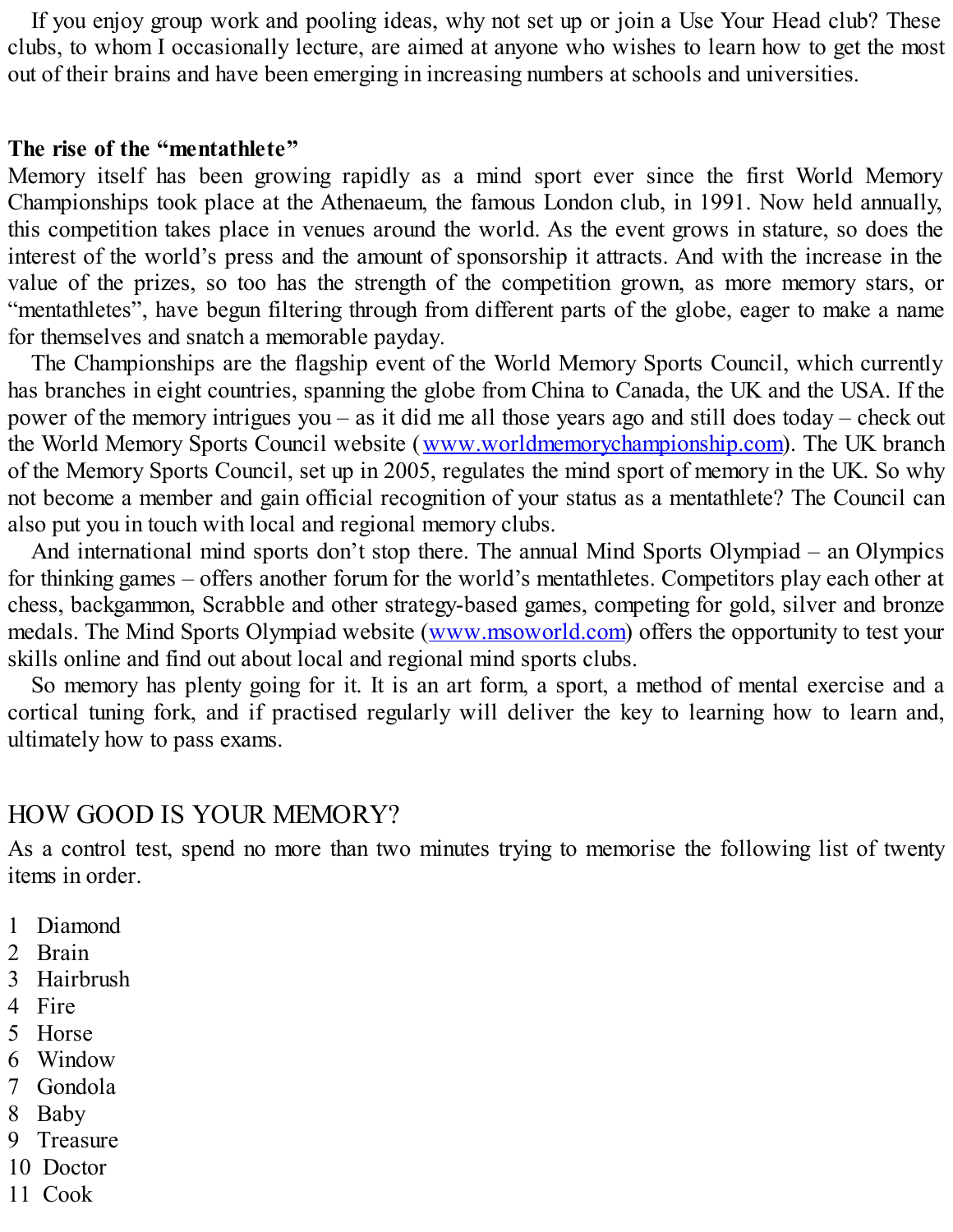- 12 Desk
- 13 Faint
- 14 Carpet
- 15 Planet
- 16 Dragon
- 17 Book
- 18 Violin
- 19 Lawnmower
- 20 Shadow

Now, write down as many of the words as you can remember, in the same order that they appeared. Then compare your score with the following:

- 20 Perfect
- 16–19 Excellent
- 11–15 Very good
- 7–10 Good
- 3–6 Average
- 0–2 Try a softer drink

If you achieved only an average score, don't worry. By the end of this book you won't be far off making a perfect score. The reason we have difficulty in trying to memorise a list of random words is that there is no obvious connection between them. So we try to rely either on "brute force" memory or by repeating the words over and over again in the hope that there will be some verbal, rhythmical recollection – "Diamond … diamond, brain … diamond, brain, hairbrush" and so on. Unfortunately, as these words are neither rhythmical nor rhyming, using a verbal method of memory will always be an uphill struggle. The most effective method is one that uses imagination and association.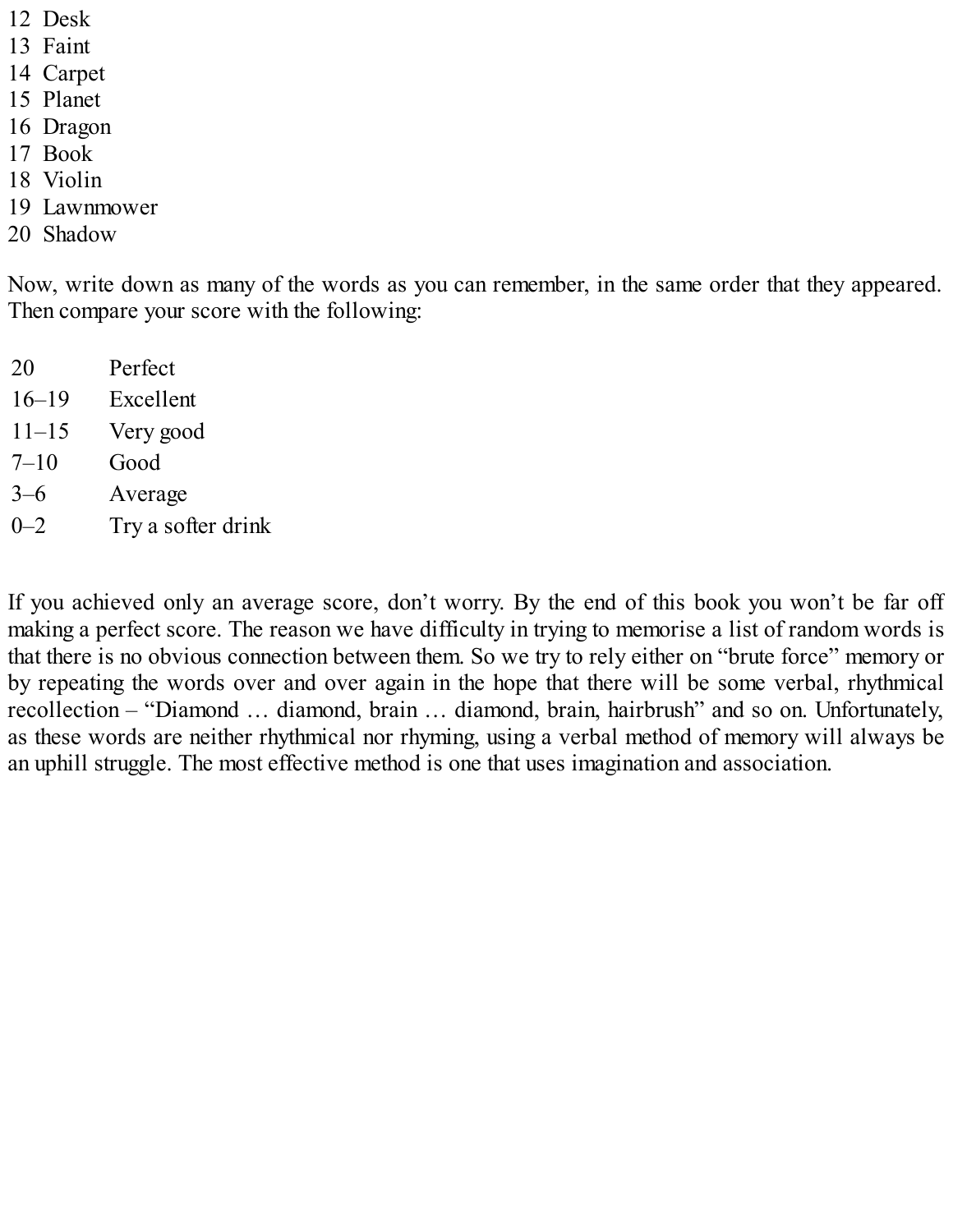# <span id="page-27-0"></span>5 Imagination and Association

*"It's not what you look at that matters, it's what you see."* — Henry David Thoreau (1817–62)

#### $IMAGINATION$  – THE KEY

The Greek philosopher Aristotle believed that the human soul never thought without first creating a mental picture. All knowledge and information, he argued, entered the soul – that is, the brain – via the five senses: touch, taste, smell, sight and sound. The imagination would come into play first, decoding the messages delivered by our senses and turning the information into images. Only then could the intellect get to work on the information.

In other words, in order to make sense of everything around us, we are continually creating models of the world inside our heads.

Most of us start to make mental models from an early age, and soon become highly adept at it. We can recognise an individual solely by the characteristic sounds their footsteps make. We can make an intuitive judgment of a person's mood from the briefest of movements. But what you are doing right now is an even more spectacular example. With considerable ease, your eyes are scanning an enormous sequence of jumbled letters, and your brain is recognising groups of words and simultaneously forming images as fast as you can physically read them.

Perhaps the most spectacular display of what our imaginations can do lies, if we can remember them, in our dreams. There are various gadgets available that can help us enjoy and experience our dreams. Volunteers have tested one such device, which consists of goggles containing sensors that pick up rapid eye movements (REMs). REM sleep is the period when our dreams seem to be at their most active, occurring only at certain times, and then only for short bursts. Once REMs are detected, the sensors trigger off tiny flashing lights fitted into the goggles. The intention is to make the volunteer gradually aware that he or she is in a dream state without waking them up. This semiconscious awareness allows for a fascinating ringside view of the virtual reality world of the imagination, with reports of "seeing everything in full-blown technicolor and immaculate detail". Faces of friends or relatives that haven't been seen for years are faithfully reproduced with incredible accuracy, and all the senses are experienced as uncannily real.

I used the example of dreaming merely to counter the poor excuses that some people give me, such as "I could never adopt your methods, I just don't have the imagination for it". Wrong. We all possess a highly inventive imagination, as exhibited in our dreams, although sadly, for some people, this is the only time it's let out to play.

The debate over whether you can teach creativity or not is a false one. We have all proved just how naturally creative we were as children, living in our own colourful imaginary worlds. The question should be: how can we encourage the return of creativity into our adult lives?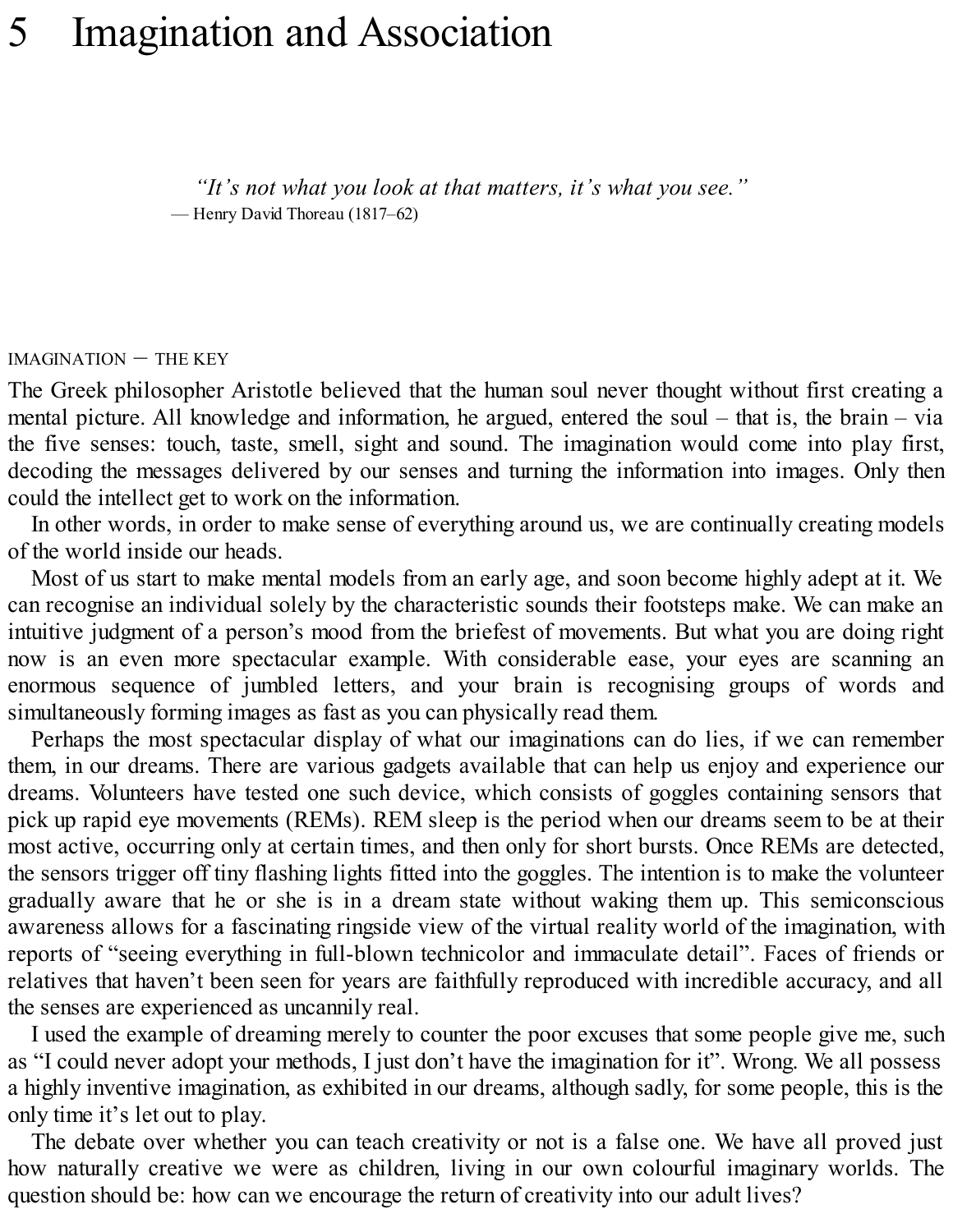Perhaps being told too early in our lives to "grow up" or "start acting like an adult" is partly to blame, by leaving us with the notion that an active imagination is a sign of childishness and that the ones who don't grow out of it end up in uncertain careers as comedians, entertainers or artists. I believe that it's not a question of what you should do to become creative, but what you should undo. To become an "un" person you need to be:

Unlocked Unbound Unrestrained Unleashed Unprejudiced **Unchained** Unrestricted Unpredictable Unplugged Untamed Unobstructed Uncensored Unbarred Unusual Uncorked Unhindered Unimpeded Uninhibited

Interestingly, removing the "un" prefix from many of these words gives you a description of what inevitably happens to creative freedom in countries that are governed by oppressive regimes – that is, censored, restrained, bound, barred, restricted, obstructed, tamed.

So if creative thought is to blossom, we first need to remove the blinkers and tear down the boundaries we may inadvertently have set up for ourselves in order to allow our ideas to flow freely and unchecked. Once liberated, our thoughts can then be allowed to meander, explore and wander in any direction at all – preferably taking the most scenic route.

The following exercise is a useful test of the imagination, and will also put you in the right frame of mind for absorbing memory techniques in the next few chapters. If you are familiar with brainstorming and creative thinking exercises, then you should find this easy. Just let your imagination have free rein.

Assuming you now own the original of Leonardo da Vinci's *Mona Lisa*, write down as many possible uses for it as you can think of. Give yourself no more than two minutes. Then score as follows:

| 20 or more | Highly creative |
|------------|-----------------|
| $16 - 19$  | Excellent       |
| $11 - 15$  | Very good       |
| $7 - 10$   | Good            |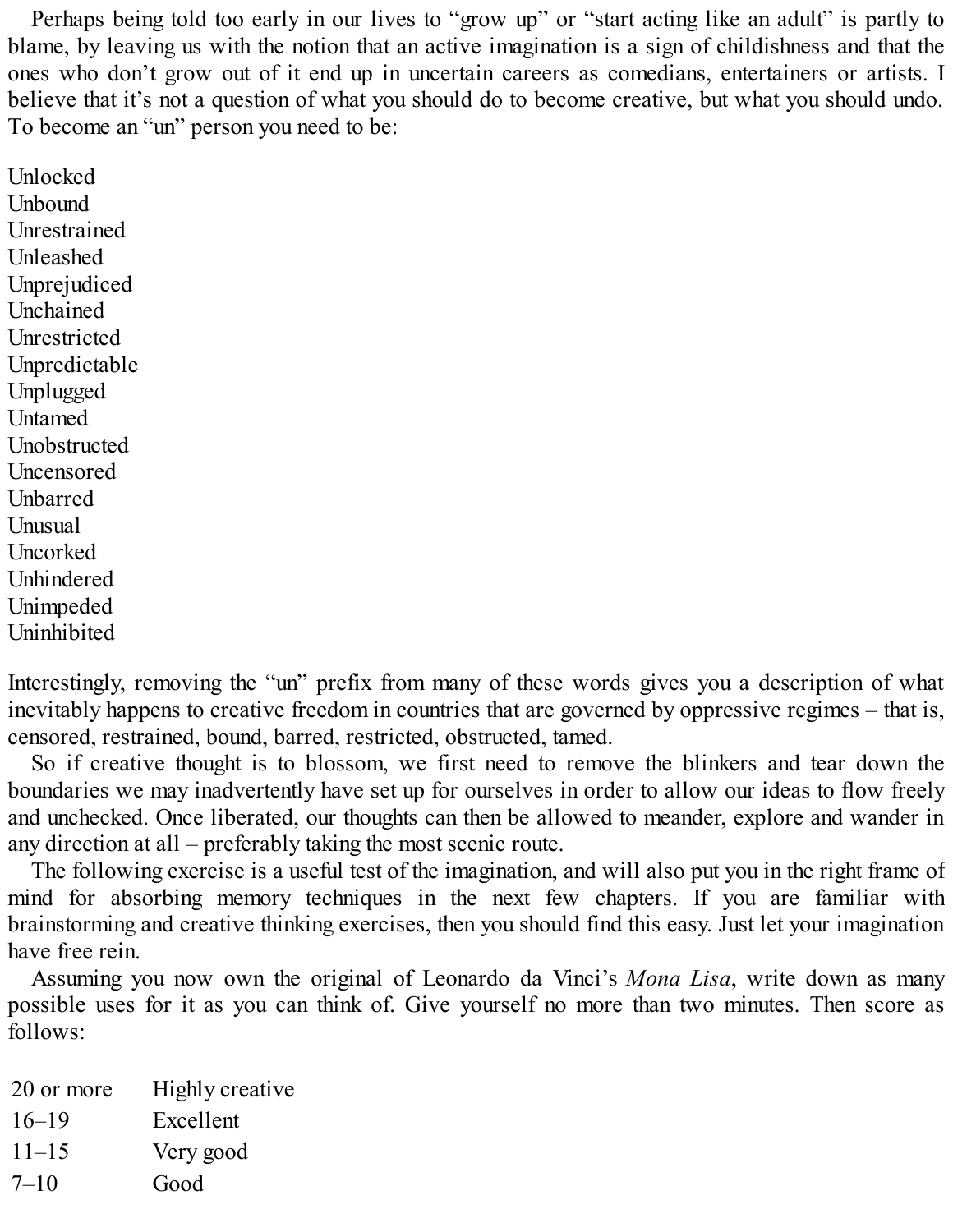3–6 Average 0–2 Couch potato

The most common answer is:

*"for selling and making millions"*

The socially responsible person:

*"for donating to a museum"*

The unadventurous type:

*"for hanging on the sitting-room wall"*

The unleashed, unhindered:

*"for lagging pipes in severe winter"*

The secret to scoring well in an exercise like this lies in letting your imagination literally run riot, rather than wasting time trying to contrive and plan an idea based on practicality, logic or ethics. Follow your mind's eye and simply record whatever you see. After a while you'll have a job to keep up with the torrent of ideas that flow out, unrestrained and untamed.

When I memorised the order of a pack of cards in 38 seconds – a world record – there was no time to plan anything. I acted like a photographer hurriedly trying to take snapshots of fifty-two marathon runners. With only forty-three seconds to play with, there's no time to set up carefully designed portrait shots: you just click what you see.

Similarly, for imagination to flower you need to relinquish a bit of control and just watch. Being told to use one's imagination implies some kind of effort is needed. But we are continuously and automatically manufacturing ideas. The difficulty comes in trying to see them. So any effort should be directed toward training the visual side of our imagination. I would say that about 95 per cent of the time spent on training my memory is concentrated on this very aspect: visualisation.

#### ASSOCIATION

We define an object not by what it is but by what we associate it with. When I see a smoking pipe I don't immediately think to myself, "This is a tube with a bowl at one end for the smoking of a fill of tobacco"; I think of Sherlock Holmes, a small tobacconist's shop I know, the smell of Balkan Sobranies or the famous painting of a pipe by René Magritte entitled *Ceci n'est pas une pipe* (*This is Not a Pipe*).

When I see a pair of wellingtons, I don't automatically think, "These are rubber boots loosely covering the calves and protecting against the intrusion of water"; I think of a muddy footpath, a fishing trip, horse-racing, woodland walks – anything but the dictionary definition. And when I see an oyster, it's not a bivalve shell fish to me – it's why my mouth is watering.

I perceive something – a telephone or a cat – not by its function or chemical constituents, but by the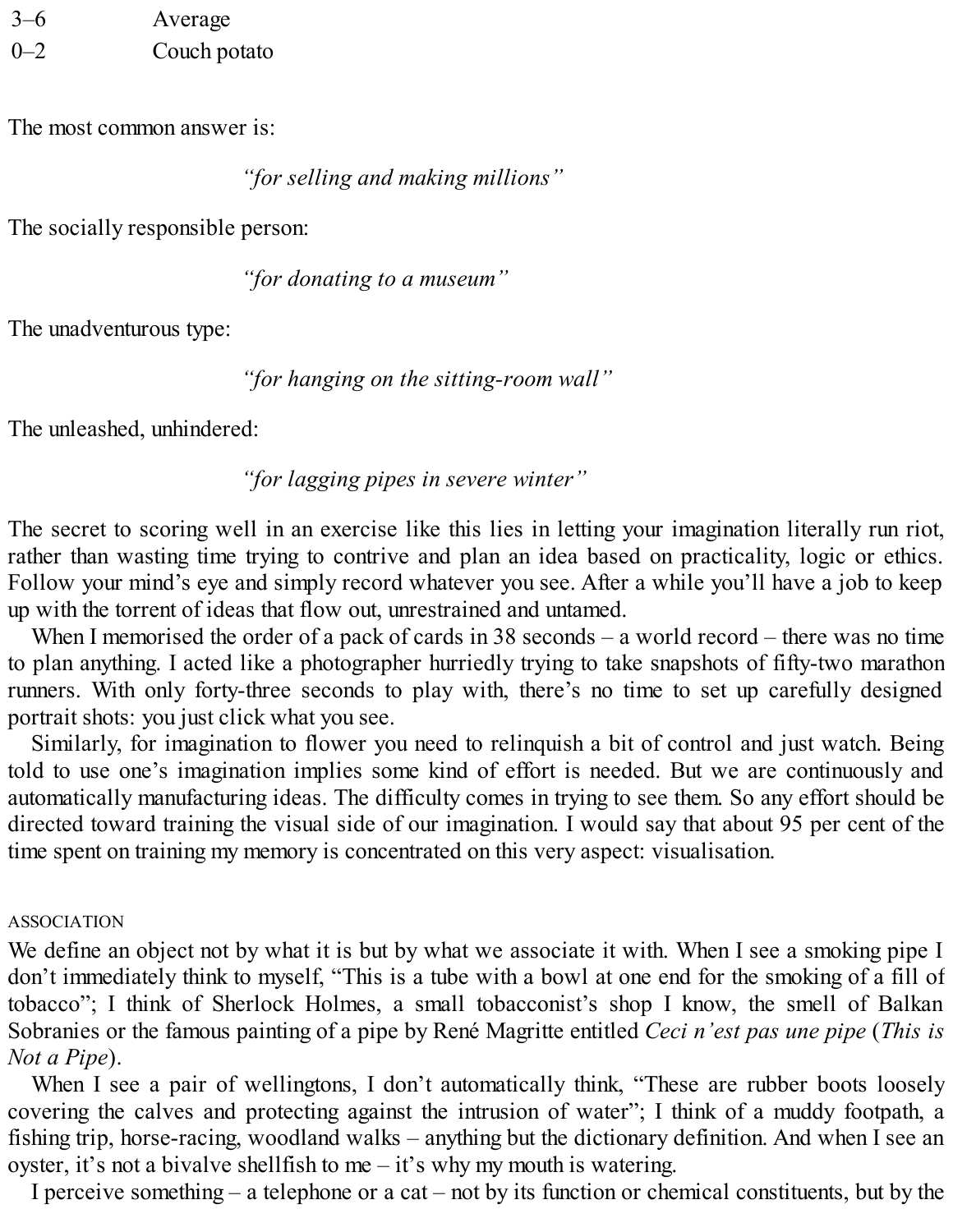sum total of all my previous associations with it. The more I encounter and experience something, the more mental hooks I attach to it. I have gathered such a wealth of these mental hooks over the years that they now form an aura surrounding the object, almost giving it a character of its own. What do you associate, for example, with a telephone? Contact with the outside world, exciting news, sad news, paying the bill? If you think long and hard enough you could probably write a book about it. What feelings are triggered at the sound of a telephone ringing? A sense of joy, panic, curiosity, relief or annoyance? Pondering on these associations provides us with an extremely neat link to the next chapter.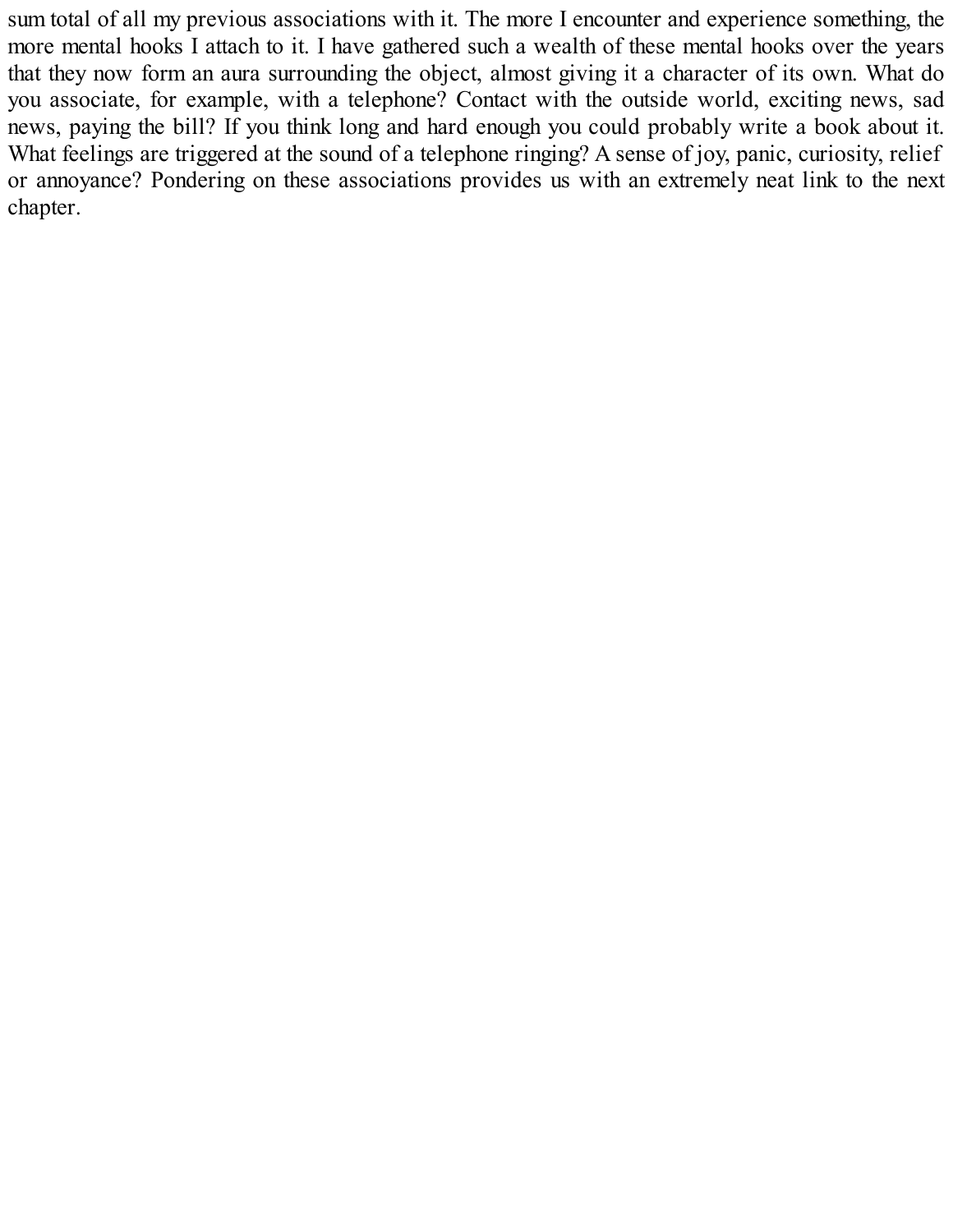# <span id="page-31-0"></span>6 The Link Method

*"'Objects in pictures should so be arranged as by their very position to tell their own story."*

— Johann Wolfgang von Goethe (1749–1832)

#### LET IT COME TO YOU

If you found it difficult to memorise the list of words in [chapter](#page-23-0) four, it was because there was no obvious connection between the items. So the answer is to create an artificial one by allowing your imagination to get to work.

This is known as the link method. It is a simple way to memorise a list of items. This can be particularly useful in a subject like history, in which you may need to remember a long chain of events. Even if the subjects you are studying do not require you to absorb lists of material in order, the link method is nevertheless a useful memory exercise as it utilises your creative imagination and, in particular, your powers of association. And you need never worry that some unconnected words just can't be linked – you will see how easily strange and memorable images will just come to you.

Take a look at the [chapter](#page-23-0) four list again, but this time link each word together by featuring them in a bizarre story. To start off, imagine using a large pointed **diamond** to dissect a **brain**. As you start to cut open the brain, you discover a multicoloured **hairbrush** buried deep within the cerebrum. As you remove the hairbrush you notice that some of the bristles have been singed, possibly by a **fire** … and so the story goes on.

Using the list below, take up the story using your own narrative. To help make your account memorable, exaggerate the scenes and try to bring into play all your senses – touch, taste, smell, see and hear everything. But above all, concentrate on visualising as much of the detail that your imagination throws at you. Take your time and, if (as I find) it helps, close your eyes after looking at each word as you try to form your mental pictures.

- 1 Diamond
- 2 Brain
- 3 Hairbrush
- 4 Fire
- 5 Horse
- 6 Window
- 7 Gondola
- 8 Baby
- 9 Treasure
- 10 Doctor
- 11 Cook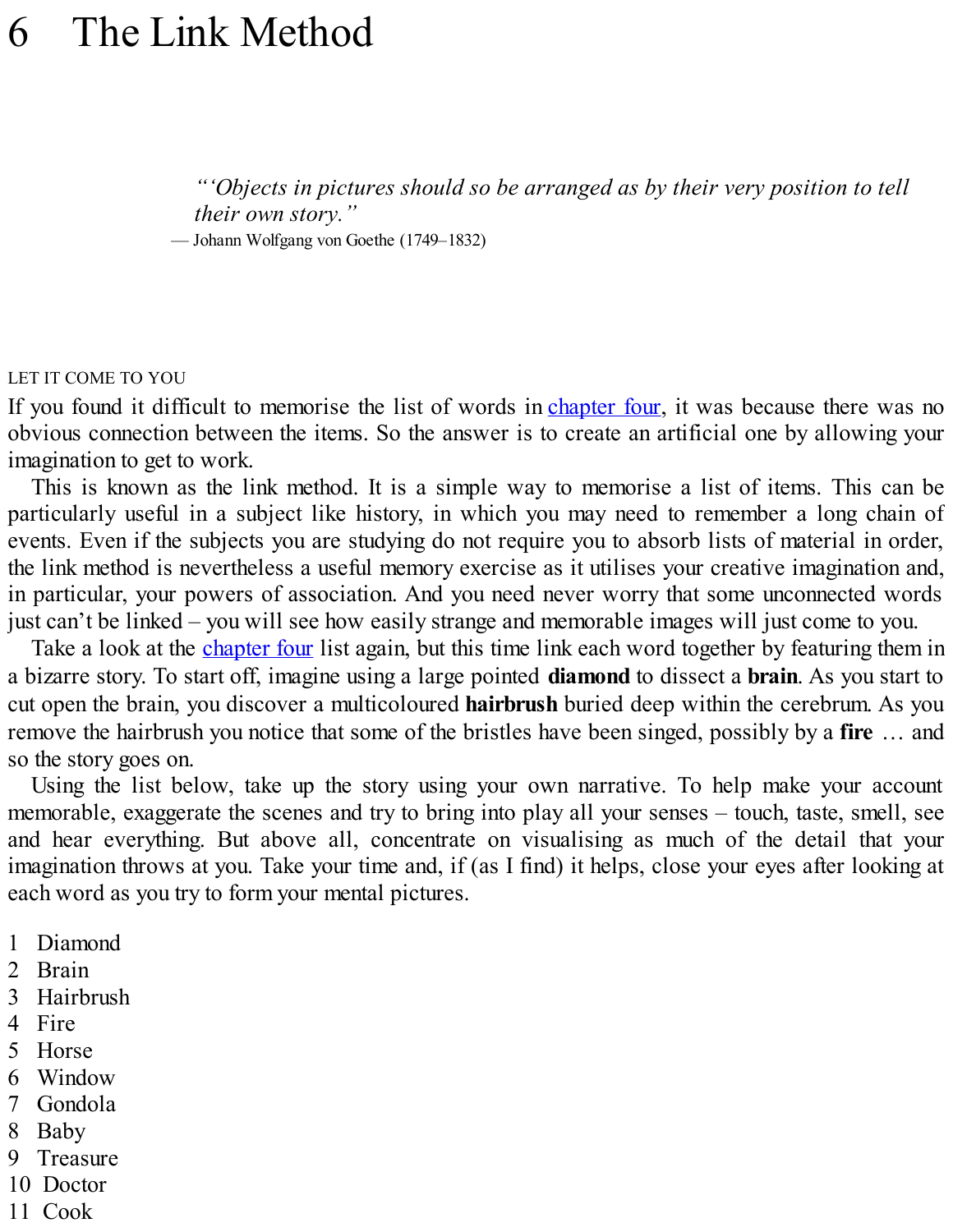- 12 Desk
- 13 Faint
- 14 Carpet
- 15 Planet
- 16 Dragon
- 17 Book
- 18 Violin
- 19 Lawnmower
- 20 Shadow

Now compare your new score with your original effort. You will have fared much better this time. If you did miss out a word it was probably for one of the following reasons:

• *The image you created was too dull.*

Make your images stand out by exaggerating them and creating movement. Notice how colourful I made the hairbrush, and how large the diamond.

• *You thought you'd remember it anyway.*

This is a common error, particularly if you think a word like "dragon" is striking enough to remember on its own without creating some extra details. How can you expect your memory to recall something that you haven't bothered to register in the first place?

• *The image was too vague.*

You may have remembered the word "instrument" instead of the word "violin". It's important to see as much of the detail as possible. Note the shape of the violin and listen to the sound the strings make.

• *You couldn't visualise the word.*

Certain words are not easy to visualise, in which case you'll need to be inventive and apply a bit of ingenuity. If you can't come up with anything for the word "faint", for example, then imagine painting a big letter F. As the word "paint" rhymes with "faint", this substitute should then act as an appropriate trigger for the original word. Association is, after all, what binds memory.

• *There was no set backdrop.*

The difficulty with the link system is that it tends to dictate what sort of surrounding scenery there should be. When you were trying to visualise the gruesome act of dissecting a brain, whereabouts, in your mental geography, were you performing this surgery? Perhaps you had a vague impression of a laboratory or operating theatre in the background. Where was the gondola situated? Did you suddenly have to fly off to Venice? I find, as you probably do, that I'm so focused on the words in the list that I largely ignore any background detail that may arise in association, leaving the images floating in a sort of white, misty haze. The danger is that they end up looking like cartoon drawings in a vacuum. If your story has no set, unique background, how will you keep this list mentally separated from any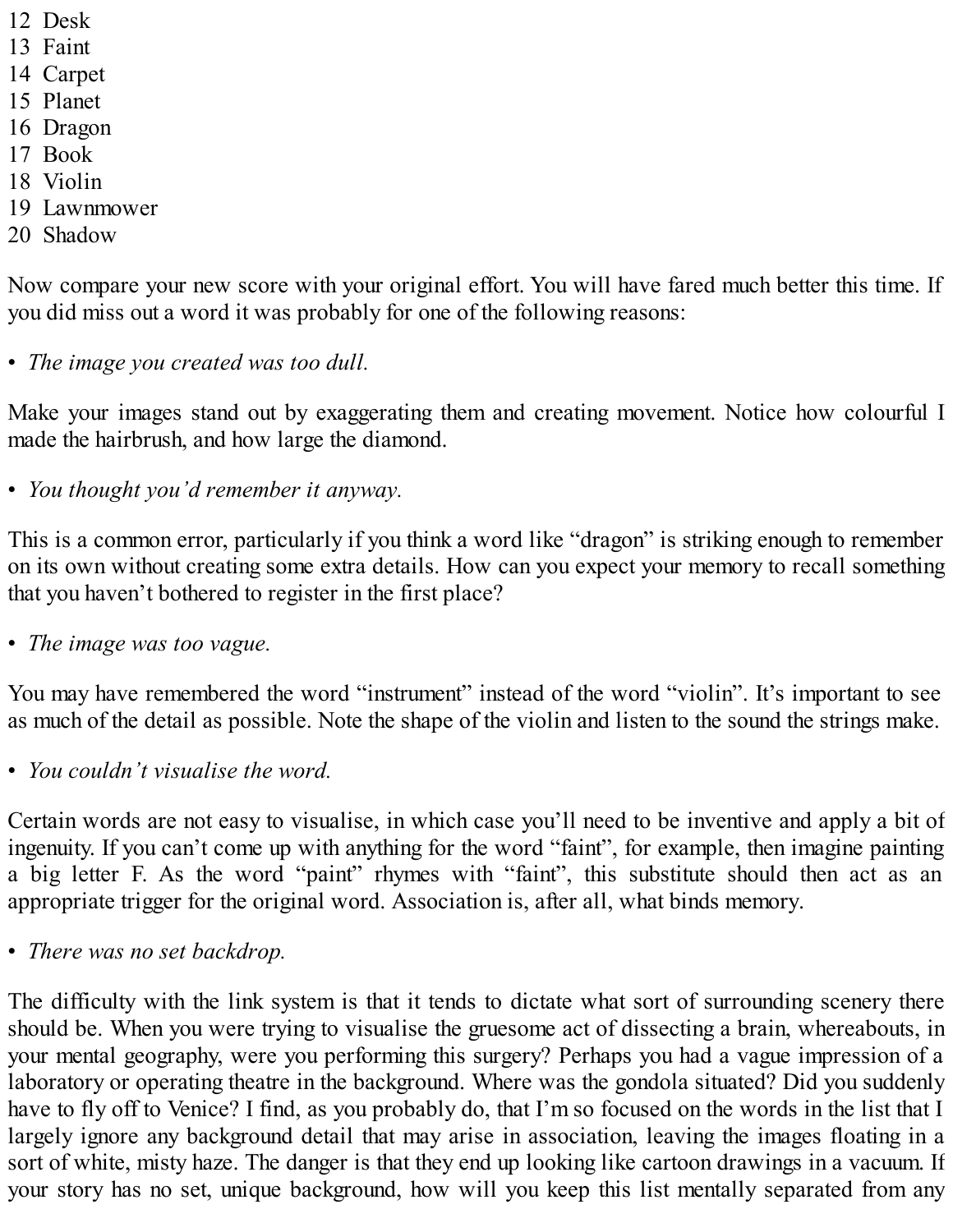#### **Setting the background**

For images to stay firmly lodged in the brain, they need to make as realistic an impact on the memory as we can create. The secret is to provide a familiar mental background in which to anchor these images. As an example, let's commit to memory the royal houses of Great Britain in the order of their reigns.

- 1 Norman
- 2 Plantaganet
- 3 Lancaster
- 4 York
- 5 Tudor
- 6 Stuart
- 7 Hanover
- 8 Windsor

This may not be a list you ever thought you wanted to learn, but it serves as a useful example because very few of us can name these dynasties, let alone in order, so the information is fresh. By combining the link method with an imaginative story set in a very specific place, we can lift information from its dull, two-dimensional state, breathe life into it and make it more memorable.

This is how I remember the correct order. As you read through the following short story, keep an open mind and try to picture the scenes and events that unfold using your powerful imagination.

As it's royal dynasties or houses we are dealing with, I have chosen Buckingham Palace as a geographical setting to start the story. Picture **Norman** Bates (or Greg Norman, or any other Norman who is more familiar to you) leaving the Palace through the front gates. He has just had tea with the Queen. To remember Plantaganet, imagine Norman stepping onto a **plane** conveniently waiting for him outside the gates. The plane turns out to be a **Lancaster** bomber and, as Norman takes off over London, he decides to go on a bombing raid. But the bombs he starts releasing, instead of being conventional ones, are made of chocolate. They are **Yorkie** Bar bombs. One of the Yorkie Bars crashes into an old **Tudor**-style house, distinguished by characteristic half-timbering and large rectangular windows. A Scotsman called **Stuart** rushes out of the house, disturbed by all the commotion. He looks the worse for wear as he staggers around bleary-eyed and scratching his head. The empty bottle he's carrying in his hand signals that he is suffering from a severe **hangover**. He decides to shake off his bad head by **windsur**fing in the fountains at Trafalgar Square!

The story in itself is ridiculous, bizarre and wholly unlikely, but that's why I can remember it, and even though it is my invention you will probably remember it too. It didn't take long to create, either. I simply pictured the first ideas and associations that entered my head as I read each name down the list. It's important to hold on to these first associations, as they are the ones most likely to repeat themselves at a later date.

Notice how the sequence of events running through the story has followed the sequence of the list, allowing me to recite the order backward or forward and at great speed. Which royal family follows York? By referring back to the scene over London, you'll know the answer is Tudor because you can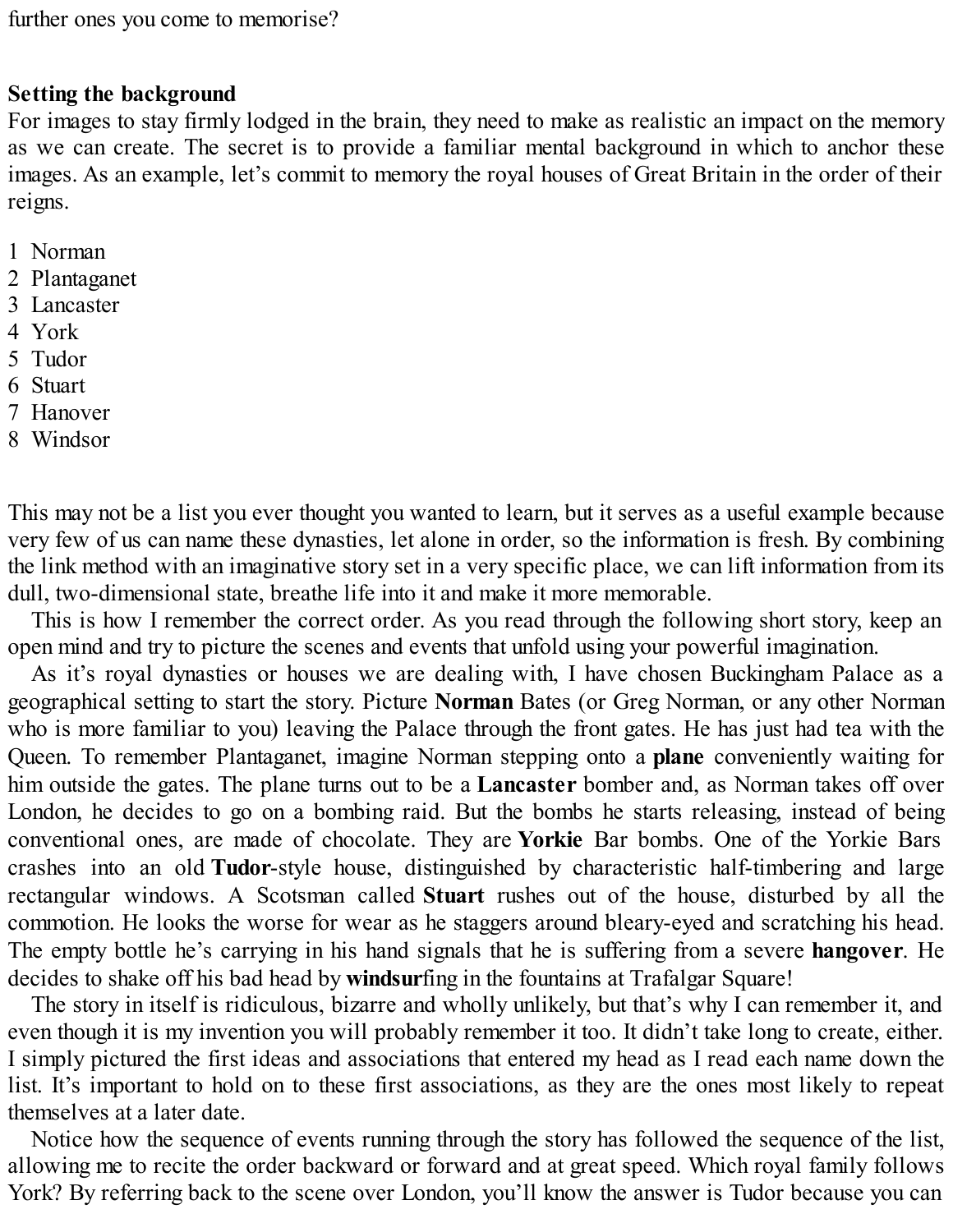see the Yorkie bombs dropping on the old Tudor house. Likewise you should be able to tell in an instant that Lancaster must therefore come before York. Now see if you can repeat the list backward by simply reversing the story.

In [chapter](#page-44-0) nine I will show you how to memorise dates by introducing the language of numbers, but for now content yourself in the knowledge that by using a simple story, your memory of otherwise forgettable information can be dramatically improved.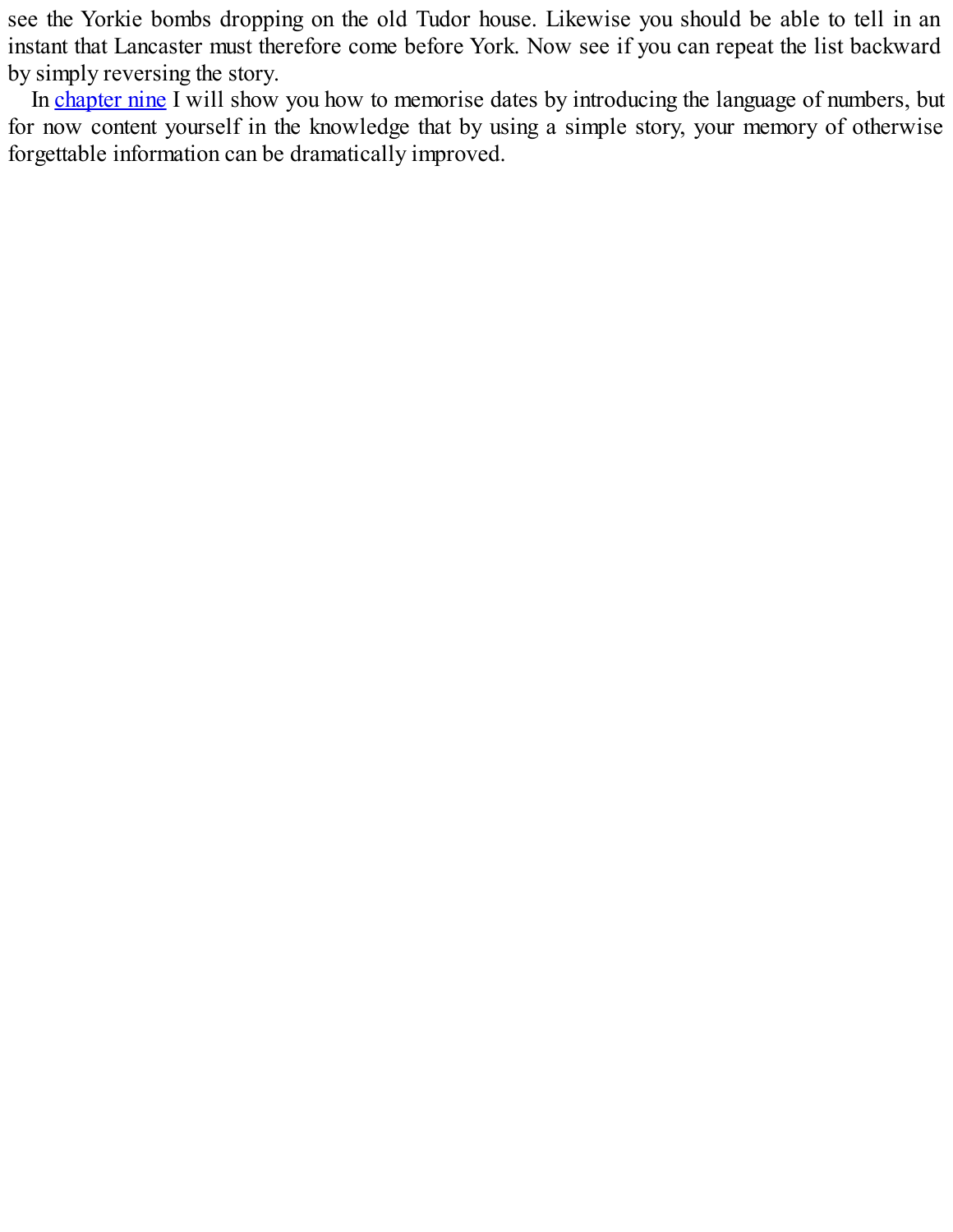# <span id="page-35-0"></span>**Visualisation**

*"I have a grand memory for forgetting."* — Robert Louis Stevenson (1850–94)

#### YOUR PERFECT MEMORY

If you had to write down everything, and I mean every little detail, that you could remember about today – what you had for breakfast, conversations, confrontations, sights, sounds, thoughts, emotions – it would probably take you all day. The individual memories, if you thought for long enough about it, would literally run into the thousands.

There seems to be a great imbalance here. If, on the one hand, our memories are so perfect that we can recall tying a shoelace at 1.40 p.m. and removing a speck of dust from the marmalade on a piece of toast, why can't we remember that the atomic weight of hydrogen is 1.00797?

The simple answer to why you can remember so much information about today is because you were there. Your day has been filled with a rich tapestry of experiences, each of which was made truly memorable by a vast network of interwoven associations. You know it was 1.40 p.m. when you tied your shoelace because that's when you were watching *Jerry Springer* on TV instead of attending a lecture.

It's easy to recall the order of events throughout the day as well. All you have to do is think back to where you were and what you were doing. You're hardly going to ask yourself, "Now did I receive medical attention after I tripped over the poodle and split my head open, or was it a couple of hours before?" unless, of course you're accident-prone or suffering from severe concussion.

You remember travelling to college by train so vividly because you saw the passengers and fields outside, spoke to the ticket inspector, felt the vibrations and smelled the distinct aroma that only trains give off. And if that wasn't enough evidence for your memory, you set all your observations hard in concrete by adding your thoughts to them.

So how many senses do we have to block off before we can't remember what we have experienced? Spending a day at school blindfolded wouldn't be enough. Wearing earplugs as well would certainly prevent you from learning very much, but it still wouldn't stop you from recalling the whole day's experience. In fact, no matter how desensitised you became, your memory would still be left with the one thing that can't be blocked off – your imagination.

To prove this, here is a lateral thinking question for you. All the events in it actually took place.

#### LATERAL IMAGING

I sat in a room all day with my eyes closed and my ears plugged. There were several witnesses present with me throughout the day. I imagined meeting 2,808 people in a set order. The only time I opened my eyes was when I was shown a character.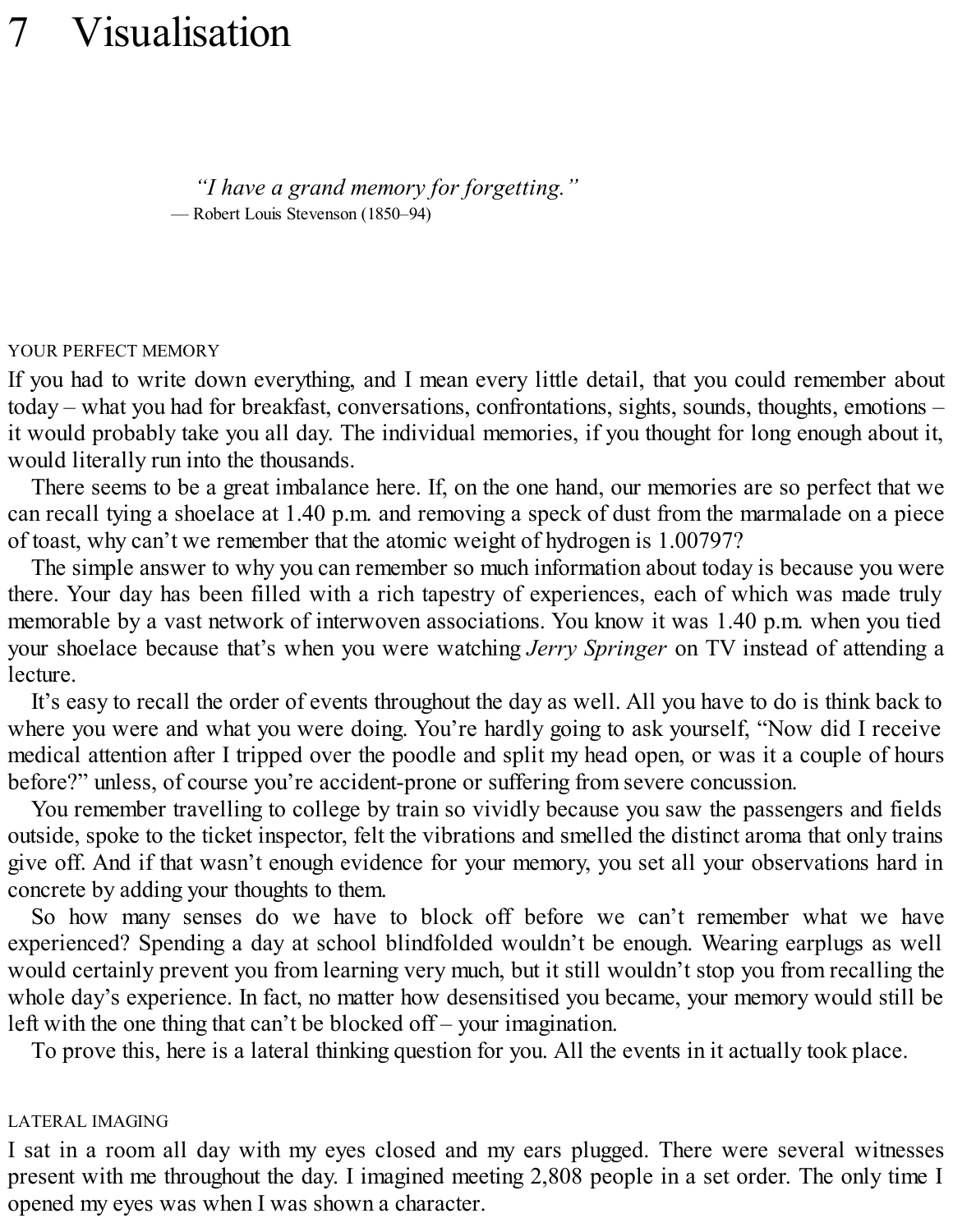## *Question: What was I doing?*

Answer: I was trying to memorise the order of fifty-four packs of playing cards that had all been shuffled together to form a random sequence of 2,808 cards.

With only a single sighting of each card allowed, they were dealt out one at a time, one on top of another. After twelve hours of memorising the cards, I was then ready to start reciting the sequence, which took a further three hours, including breaks.

This record attempt took place in London in May 2002. I managed to recite the correct sequence with just eight errors. This is how I did it:

- 1 Before the record attempt, I prepared fifty-four separate routes in my head.
- 2 Each route consisted of a particular journey made through a familiar mental location such as a town, park or golf course.
- 3 I made sure that each journey had fifty-two stops or places along the way.
- 4 Every playing card was represented in my mind by a person. The king of clubs became Saddam Hussein and the four of diamonds my bank manager.
- 5 To memorise the order of the cards, I simply had to imagine meeting them as people along each stage of each journey.
- 6 The order of the journeys naturally preserved the order in which the cards fell. If the first card of the first pack was the four of diamonds, then I imagined my bank manager standing in front of the first tee at Wentworth Golf Club, because that was the first stage of my first journey.

I can assure you that there is not the remotest chance of my being able to memorise the order of more than eight or nine cards unless I use a method like this one. Although 2,808 bits of information seems like an awful lot to remember, it is nothing compared to the amount of data that you could recall after a typical day's experiences.

What I had effectively done was to trick my memory into semi-believing that it had witnessed a series of experiences, and the depth of this belief was totally dependent on the ability of my imagination to conjure up artificially sensed experiences. I say semi-believe, because the day I start believing that I've played golf with Saddam Hussein is the day my friends and family start to worry!

#### THE BRAD PITT FACTOR

When I explain this method to students, some say that although they appreciate the theory behind it, they are nonetheless unwilling to experiment because they can't produce photographically realistic images of either scenery or people. This is an important point and it's crucial to stress that not only am I unable to create vivid mental images but that seeing is only part of the process of forming an overall mental "picture". It is not high-definition graphic detail that makes a strong impact on our memories so much as an impression built up by a mixture of senses.

For example, if I were to say to you, "Don't turn around, but Brad Pitt is standing right behind you," you might not be able to produce a faithfully accurate mental picture of him, but you would certainly feel his presence. It would produce so many mixed reactions that it would leave a lasting impression on your memory. What the hell's he doing in my bedroom?

This is the main reason why I use people to represent playing cards. When I first started experimenting with memory systems I chose various household objects such as a chair, book or table as symbols for remembering cards, but they all lacked that Brad Pitt factor. Not surprisingly, Brad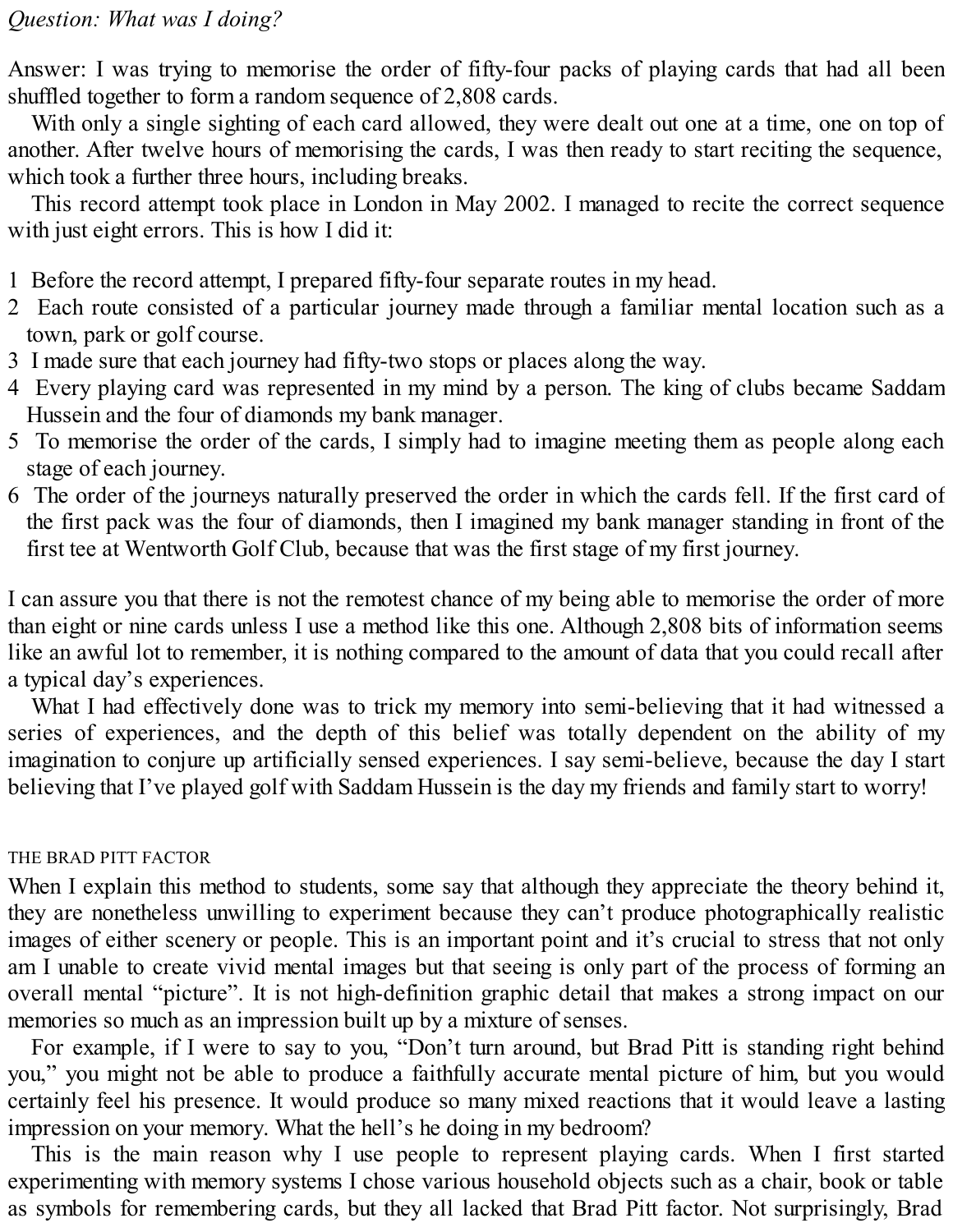Pitt is easier to remember than a kitchen table. People have their own distinct character; they are animate, versatile, react in certain ways to different surroundings, and you can interact with them in many more ways. A kitchen table, wherever it is, is still a kitchen table.

It is people, then, who hold the key to memorising information – any information, whether it be a random sequence of playing cards, a complicated speech from a Shakespeare play, chemical formulae, historical dates or whatever key facts you wish to have at your fingertips when you walk into that exam.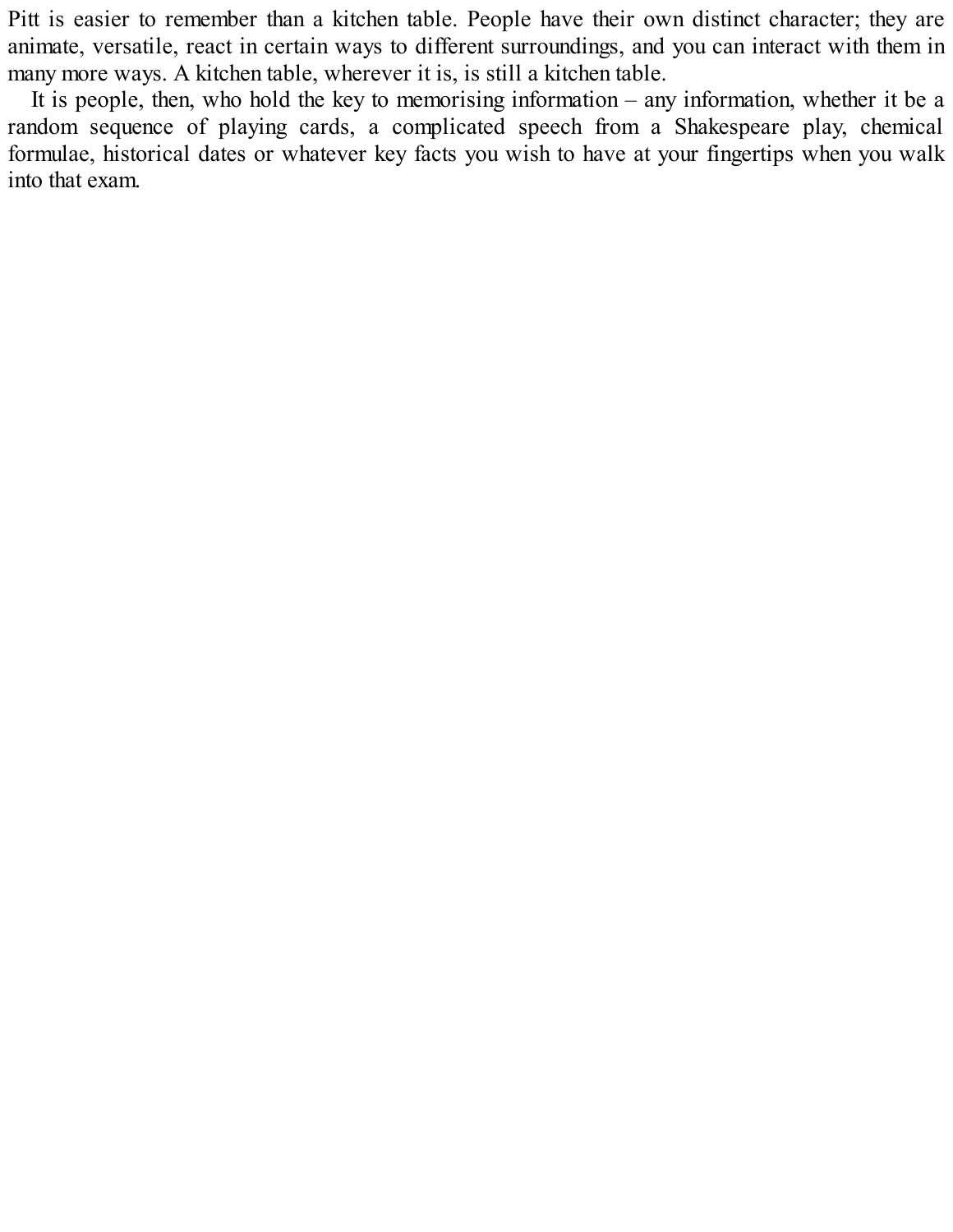# <span id="page-38-0"></span>8 The Journey Method

*"Any landscape is a condition of the spirit."* — Henri-Frédéric Amiel (1821–81)

#### THE SCENIC ROUTE TO A PERFECT MEMORY

The technique I briefly described in the previous chapter – of imagining journeys through familiar landscapes and locations in order to "fix" items and their order in the memory – isn't exclusive to me by any means. You too can use it, and in this chapter I show you how.

The following exercise is a test of imagination rather than of memory. However, after looking through the list on the following page you should be able to achieve total recall. You will do this by using the journey method, or system of *loci*, that the ancient Greeks knew and practised to improve their memories more than 2,000 years ago.

But first:

- 1 You will need to prepare a mental route consisting of twelve stages. The route could, for example, be a typical journey from home to school, college or a friend's house.
- 2 Choose significant or memorable landmarks as stages along the route, such as a church, bus stop or post office.
- 3 Make sure the journey follows a logical direction. This will preserve the order of the items on the list.
- 4 Once you are happy with your route, learn it before looking at the list. It could look something like this:
	- Stage 1 Front door
	- Stage 2 Gate
	- Stage 3 Corner shop
	- Stage 4 Traffic lights
	- Stage 5 Footbridge
	- Stage 6 Station entrance
	- Stage 7 Platform 4
	- Stage 8 Train
	- Stage 9 Church
	- Stage 10 College gates
	- Stage 11 Library
	- Stage 12 Your desk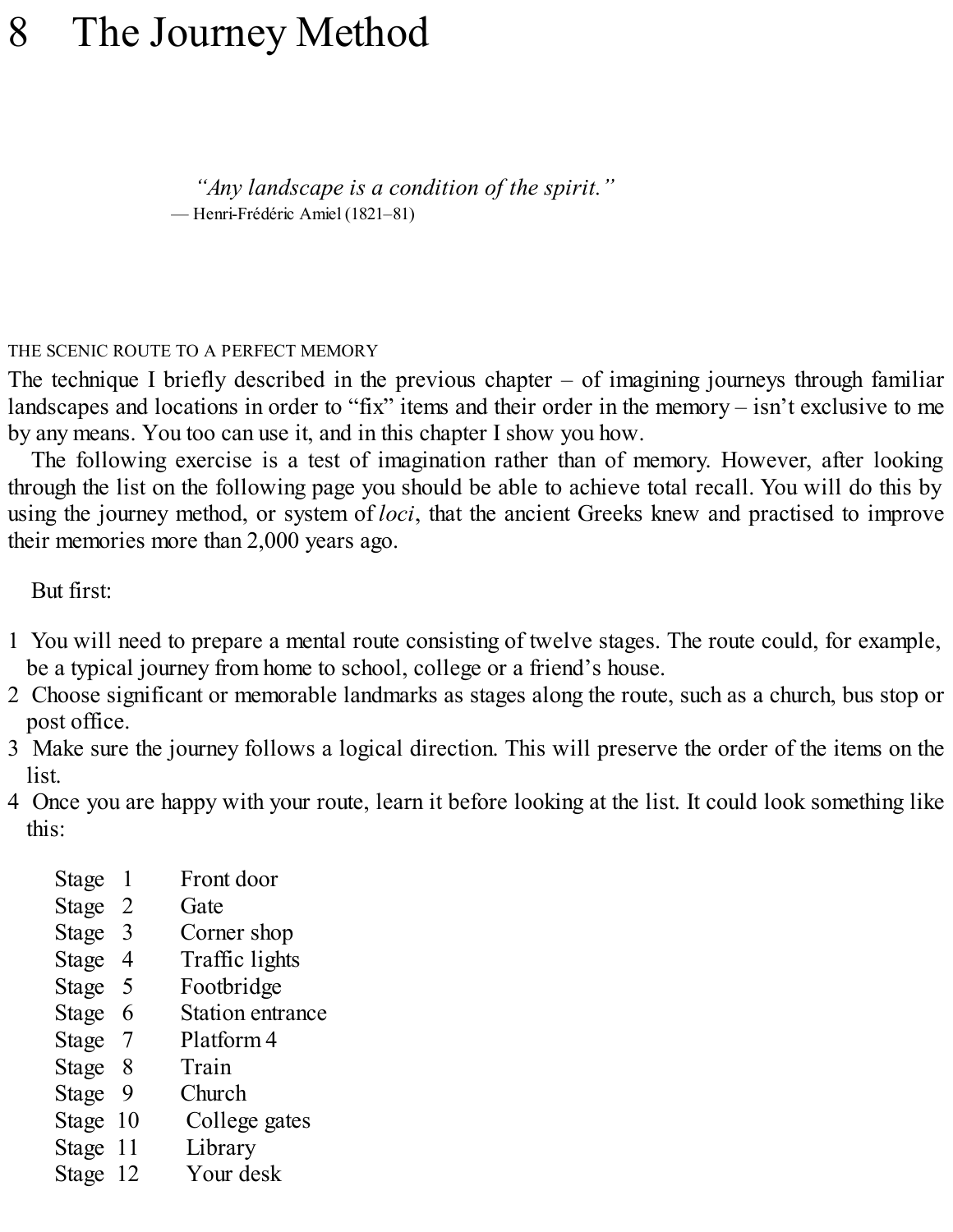The idea is to mentally place each item of the list opposite at each stage of the journey. For example, if the first stage of your chosen route is the front door, then imagine seeing a huge **bell** planted on your doorstep preventing you from leaving. Approaching the second stage, you see long strips of **bacon** draped over the gate as you sense that unmistakable smell wafting in the air  $-$  a very odd sight. Outside the corner shop you see the characteristic shape of the **Eiffel Tower**. It's only a model of the original, but what on earth is it doing there? … and so on.

Imagine journeying to college as you would on any other day, only this time you will experience some unusual encounters along the way. As well as visualising each item at each stage, try to conjure up the atmosphere of the location. Use all your senses – listen to the traffic; what's the weather like, mild or cold? Taste, smell and touch will play a part, and note your reactions as you see each item.

Tip: don't try to memorise the words, just try to bring them to life. Remember, this is a test of imagination. There is no time limit, so don't rush. Just enjoy the trip.

- 1 Bell
- 2 Bacon
- 3 Eiffel Tower
- 4 Michael Schumacher
- 5 Grease
- 6 Bob Geldof
- 7 Ice cream
- 8 Lux soap
- 9 Net
- 10 Glass of port
- 11 Bull
- 12 Crown

I said at the beginning that this was a test of imagination. However, as I believe imagination is the key to memory, I fully expect you to be able to recall all twelve items.

## **Total recall**

To recall the list, all you have to do is review the journey. Play back your mental cine-film and reminisce over the unusual scenes.

If you did hit a blank at any stage it's not your memory that's defective, it's the way you programmed the information in the first place. Don't blame the projector when the recording equipment's at fault. If you missed a scene, then the picture you created obviously didn't make a big enough impact on your memory and was not sufficiently stimulating, so go back to the relevant location and reshoot that scene. You probably found it easier to remember the two people, Schumacher and Geldof, than some of the less animated items, for the reasons I've already given. That's why it's necessary to exaggerate the scenes to compensate for some of the less interesting items.

The beauty of this method is that it's so well organised – assuming, of course, that your route is. It is a highly effective mental filing system, allowing quick, easy access to any data required. For example, if you wanted to know what item comes after "bacon", you could pinpoint the answer, "Eiffel Tower", simply by referring to your route. Similarly, you could repeat the whole list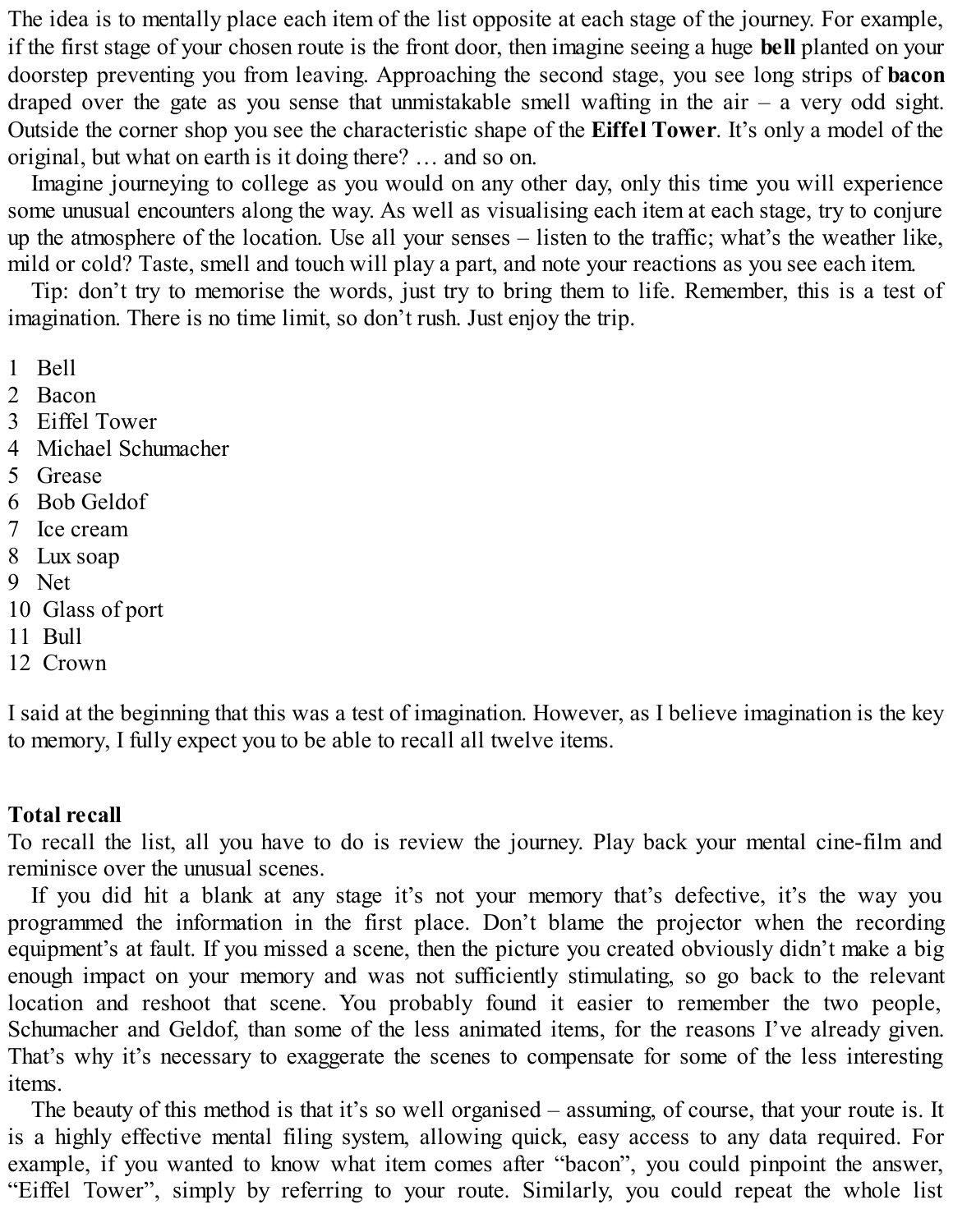backwards by reversing the journey – that is, by travelling back home from college.

Did you notice anything significant about the items themselves? Here's another lateral poser for you:

## *Question: What is the connection between each of the items?*

Answer: They are symbols for the first twelve countries to join the European Union, which you have unwittingly been tricked into memorising in alphabetical order.

I should say that they are my symbols. Whenever you use this method you should create your own very personal symbolic representations. Even so, you should be able to see the connection from this list:

- 1 Belgium
- 2 Denmark
- 3 France
- 4 Germany
- 5 Greece
- 6 Ireland
- 7 Italy
- 8 Luxembourg
- 9 Netherlands
- 10 Portugal
- 11 Spain
- 12 United Kingdom

If you found that exercise easy, then there is no reason why you shouldn't start exploiting the journey method further. Using this method, the amount of knowledge that can be stored is virtually limitless, because the amount of storage space available – in geographical locations, for example – is essentially unlimited. I measure my own storage capacity by the amount of journeys or routes that I have gathered and organised over the past few years. In fact, I have about 100 journeys in my head, each consisting of fifty-two stages.

In theory, then, it's possible for me to memorise 5,200 playing cards (100 packs), or 5,200 names, faces, numbers – or anything else. But this is a conservative estimate because each stage could easily accommodate many more images. Think of your own route. If you used your desk at college as just one stage of the journey, imagine how many more images could be stored throughout the rest of the college buildings and grounds.

So my original figure of 5,200 is really more like 50,000 as far as storing "bits" of information goes; but if I were studying for exams I wouldn't be using this storage space to memorise sequences of numbers, football scores and racing results. I would be saturating my mental maps with historical events, Shakespearean quotations, foreign vocabularies, chemical formulae, maths equations, laws of physics, economic statistics, and so on.

In the coming chapters, I will be concentrating on the techniques that will enable you to achieve this for yourself.

## **Master discs and blank discs**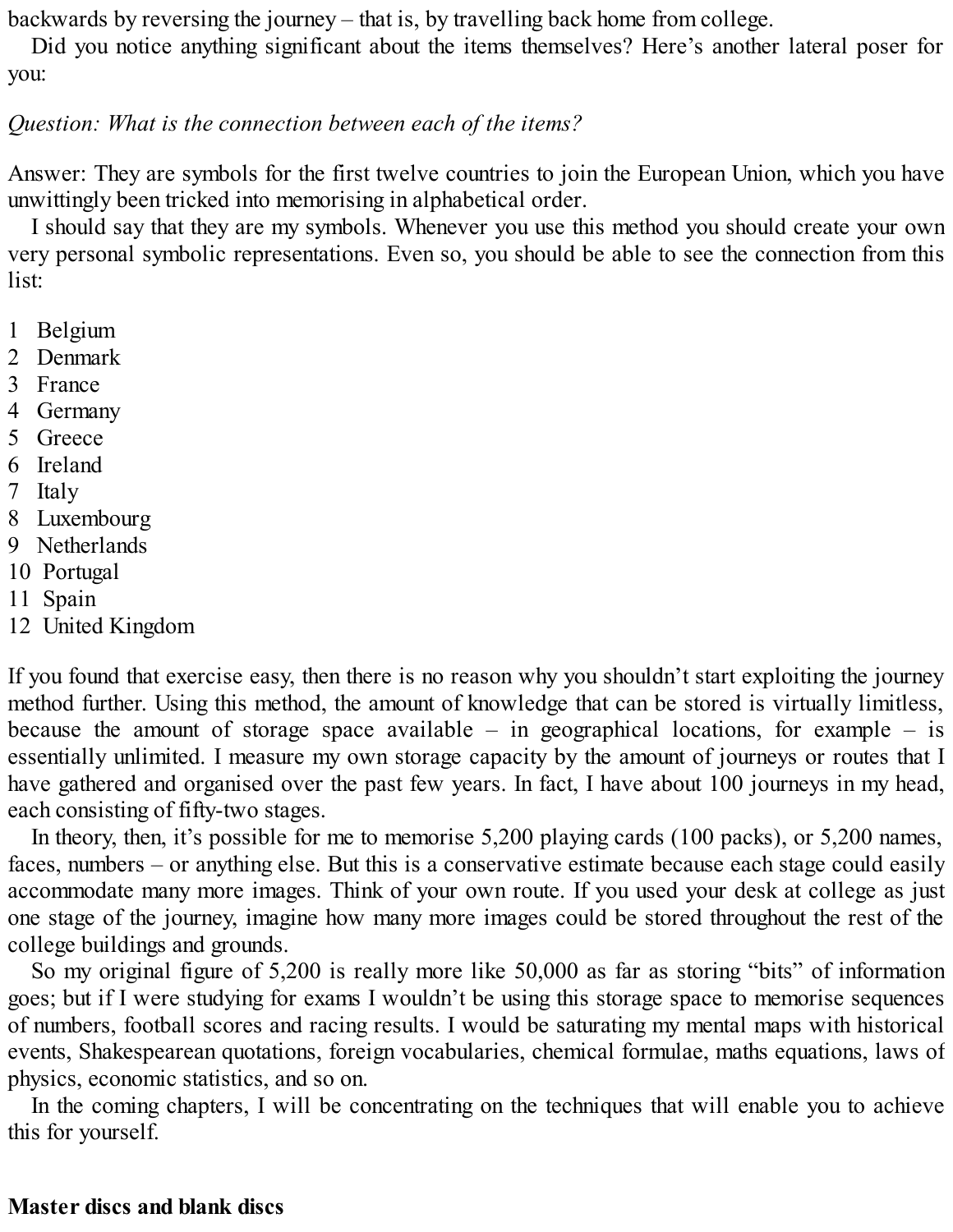I liken my journeys to video tapes or to rewritable DVDs, because they share similar characteristics. Once you have bought a blank video-cassette or disc, you can use it to record documentaries, films, sport, comedy, drama and so on, and you can use that same tape or disc to record on over and over again, *ad infinitum* according to the manufacturers. This is possible because every time you make a fresh recording, whatever was last recorded gets wiped off, and, unless you are hopelessly sentimental, this is a very handy facility. However, to retain your favourite film, you can create a master version by removing the bit of plastic from the back of the cassette or by "locking" the disc.

This is how I organise my own mental discs. I have about 100 journey-discs, of which fifty are blank. These I use for record attempts, demonstrations, memory competitions and everyday use. Because the sort of information I am memorising, like a 1,000-digit binary number, is not worthy of long-term storage, I can use these same journeys or discs over and over again. The new sequence simply wipes out or records over the old one.

The remaining fifty master discs I use for storing data like Number One hits, football championship winners – anything that needs to be kept for future reference.

Every so often, I play or review some of these old discs to refresh my memory, usually before a demonstration, and occasionally I need to update the information as things change, either by extending the journey or by adding further images to existing stages. Perhaps a better analogy in this case would be that of a computer file in which I can easily access the stored information, update it and save it for future use.

#### ANCIENT GREECE AND VIRTUAL JOURNEYS

The memory techniques I have just described are the product of my own trials, conducted over many years. Perhaps I should say trials and errors; some of my earlier methods were not always successful. Because these systems have been developed literally from scratch and independently over time, I had assumed that they were completely original. Indeed, having since compared my work with other books on memory, I have found that although many of them encourage the use of association, conversion of numbers into images (see [chapter](#page-44-0) nine) and imagination, hardly any emphasis is placed on the use of locations.

I have always stressed that familiar locations are essential for anchoring all the mnemonically generated images (images you create in order to jog your memory). They provide order by acting as three-dimensional filing systems. Without places, images have nowhere to live, and so hang around in the air like lost souls. If images are left to float in a sort of fog, then they will be difficult to access, fade quickly from the memory, and be easily confused with other images, which rather makes the use of techniques for aiding memory pointless.

#### **A time-honoured technique**

<span id="page-41-0"></span>However, my hopes of being the inventor of a revolutionary new method for enhancing memory were soon dashed after I learned that the ancient Greeks had already discovered these methods more than 2,000 years ago. To the Greeks, memory was an art form, and they were masters of it. This is not surprising when you consider that they were living in a book-free age. Although a crude form of paper, papyrus, existed, and wax tablets were used occasionally for important texts, the ancient Greek tradition was truly oral. It was vitally important to have a good memory – we know that in Athens, school students were expected to learn Homer's epic poems the *Iliad* and the *Odyssey* by heart (that's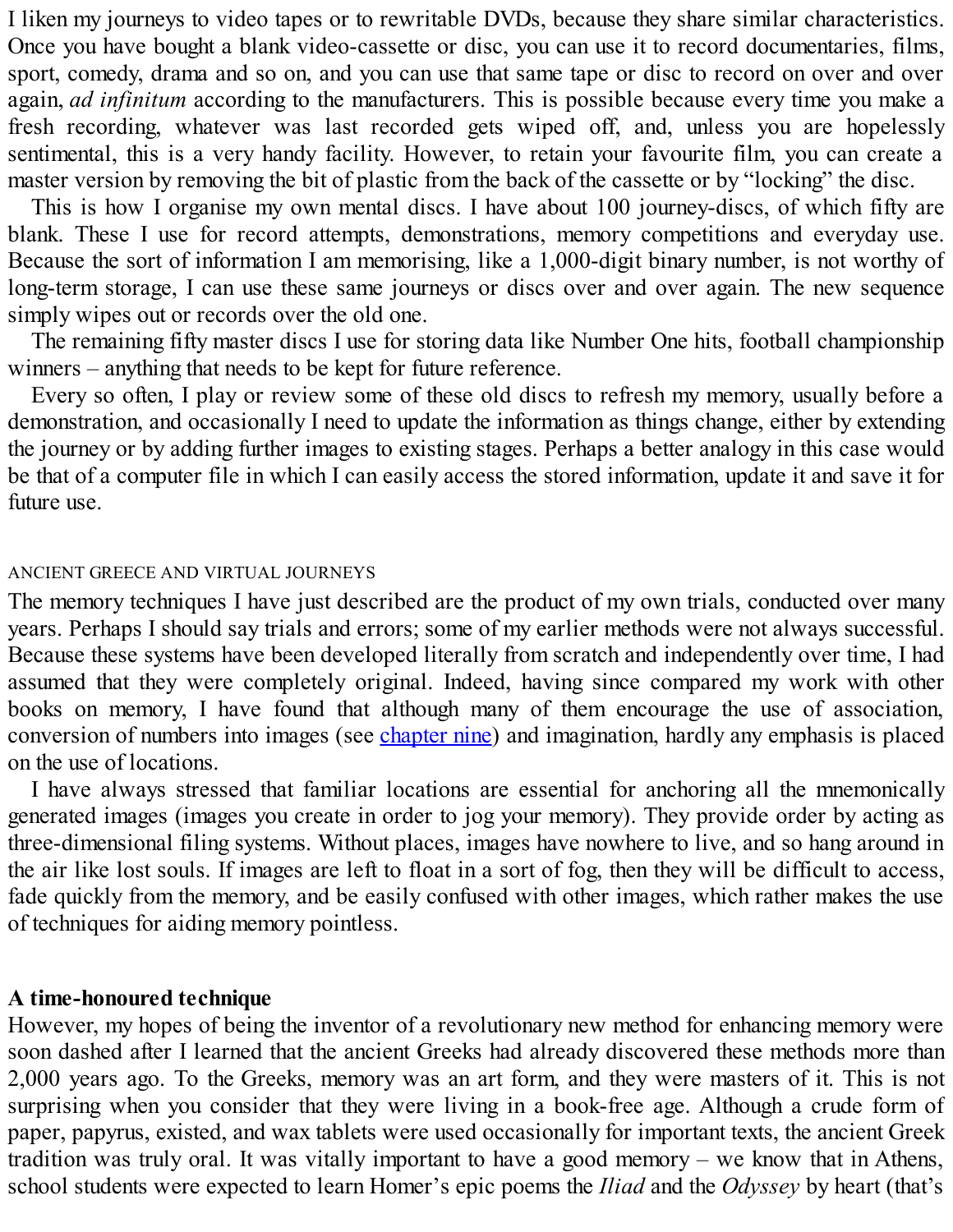equivalent to a book of about 800 pages in modern terms). If an individual did not possess a naturally good memory, it was necessary to develop an artificial one.

This skill was known as mnemotechnics. An unknown Roman teacher of rhetoric compiled one of the few ancient texts on the subject that remain: *Ad Herennium*. It is a treatise on the precise rules for training the memory, which preserved a tradition that began with the Greeks.

Practising the art of memory in the twenty-first century, as I do, can seem like a solitary pursuit, so it is somewhat comforting to learn that I'm not the only one to have taken extensive excursions through an internal, imaginary world. As the anonymous teacher says,

*"If we wish to remember much material we must equip ourselves with a large number of places. It is essential that the places should form a series and must be remembered in their order, so that we can start in any place* [locus] *in the series and move either backward or forward from it."*

Here, the author is clearly affirming the use of the journey method you have just learned in this book to remember a list of information.

He goes on to say,

*"A* locus *is a place easily grasped by the memory, such as a house, an intercolumnar space, a* corner, an arch, or the like. If we wish to remember, for example, the genus of a horse, of a *lion, of an eagle, we must place their images on definite* loci*."*

You may be tempted to think that you simply don't know enough locations to store all the information you need to remember for the academic courses you are following. But your imagination will ensure that you can never run out, because, as the ancient author says,

*"Even a person who thinks he does not possess enough suf iciently good* loci *can remedy this. For thought can embrace any region whatsoever and in it and at will construct the setting of some place."*

In other words, if you think about it, there is an infinite number of imaginary places that you could create in your mind to house your mnemonic images. The Greeks used a healthy mixture of fictitious places as well as real ones to boost their memory power. If there aren't enough rooms in your house to make a long enough route, you could always create an extra floor or dig out a basement block. Anything's possible.

## **Virtual journeys**

At this point I have to admit to a passion for computer games. Apart from the entertainment I gain through the problem-solving they require, games offer a certain escapist value, as the illusion created by the graphics is powerful enough to give one some sense of "being there". However, these are not completely idle pursuits; I use the geography of the virtual worlds of some computer games as the basis for some of my mental journeys.

Surprisingly, they seem to be no less effective than real locations when it comes to storing information. So the next time you are caught at the computer when you're supposed to be studying, you'll have a legitimate excuse. Just say you're swotting up on *Hamlet* – and if your accuser doesn't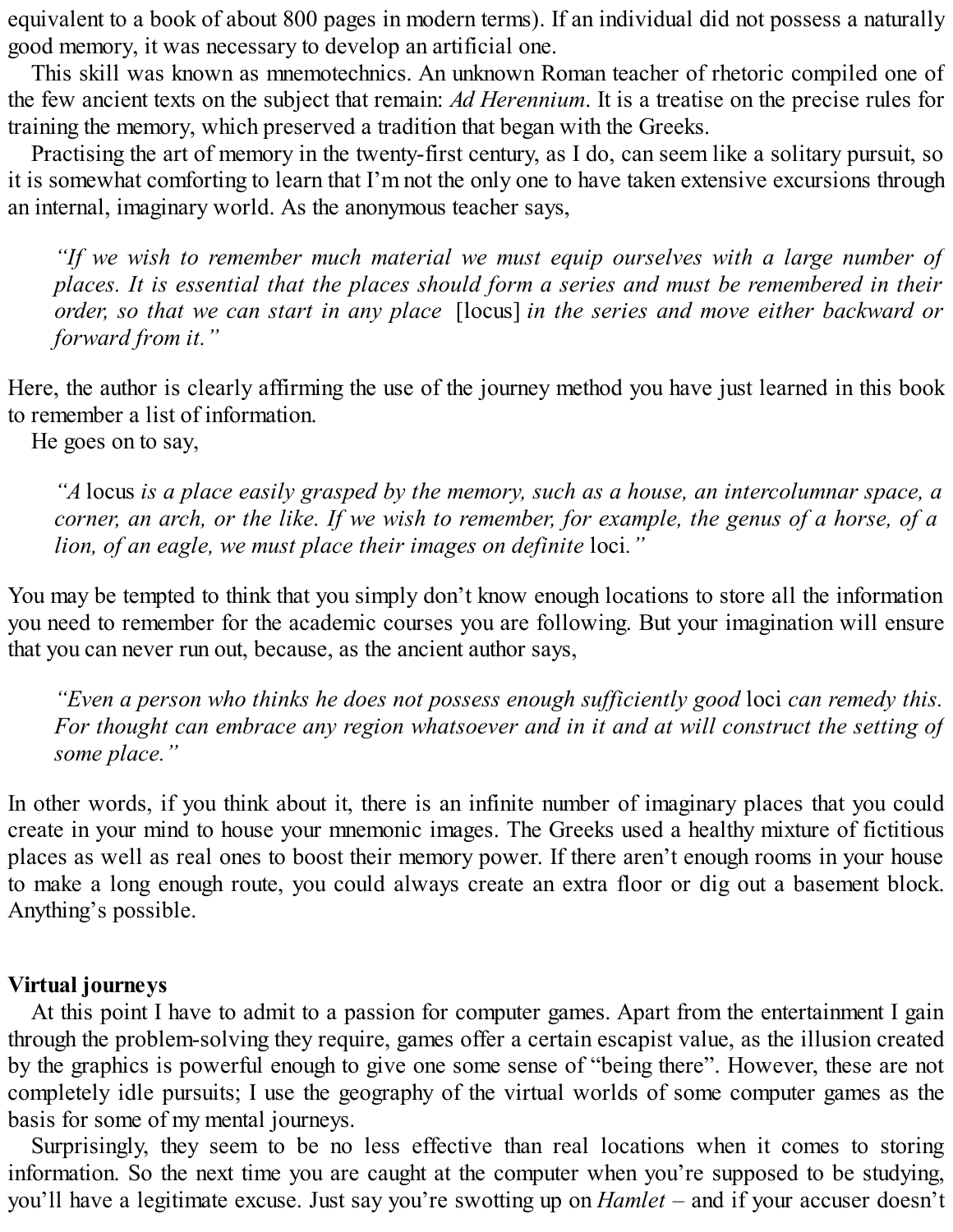believe you, tell them to read this!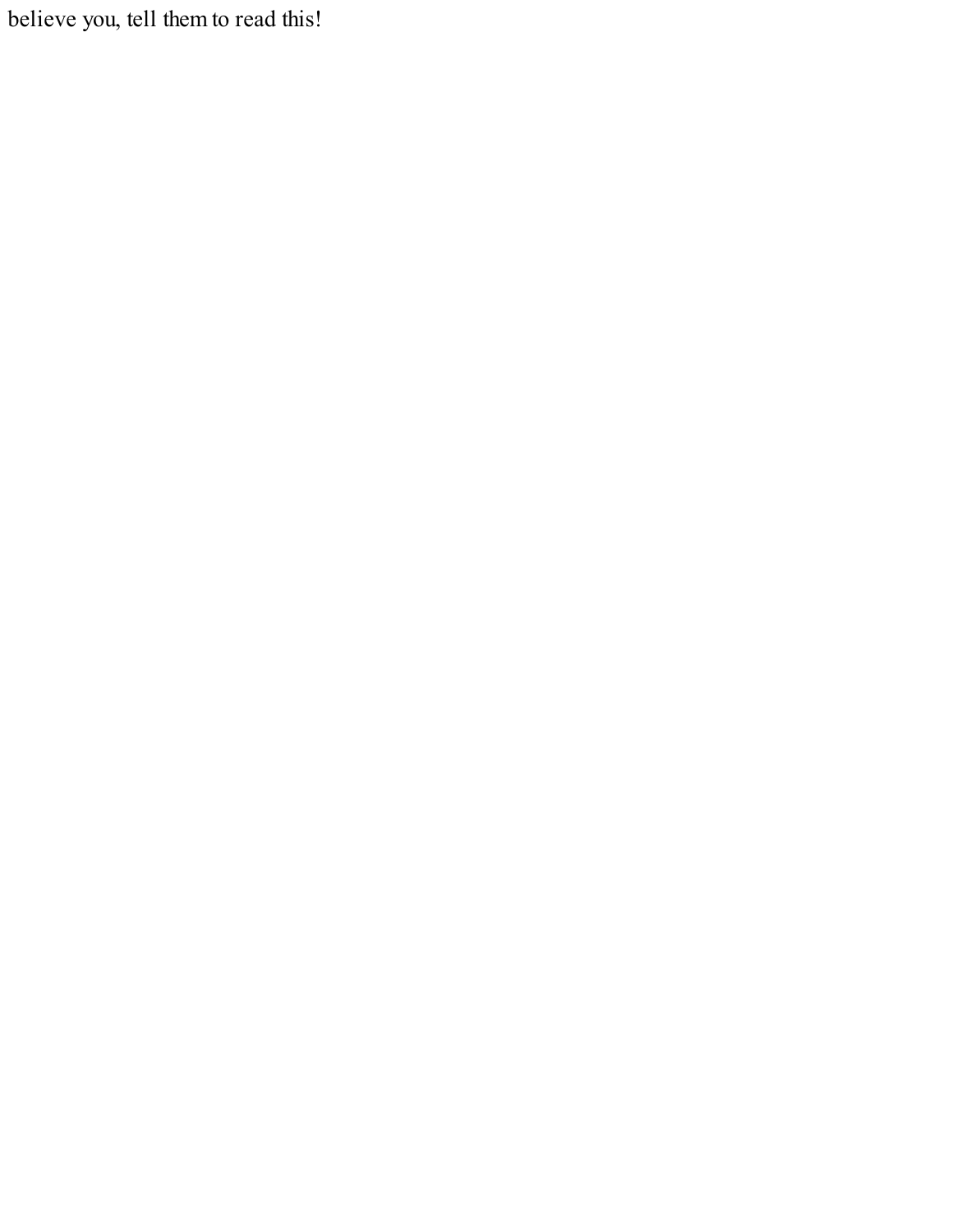# <span id="page-44-0"></span>9 The Language of Numbers

*"When you have mastered numbers, you will in fact no longer be reading numbers, any more than you read words when reading books. You will be reading meanings."*

— W.E.B. Du Bois (1868–1963)

#### **MNEMONICS**

The reason I am able to memorise long sequences of random numbers, binary digits and playing cards is because I have spent the past few years perfecting a technique using mnemonics. What are these?

A mnemonic is any device that aids memory. The name is derived from Mnemosyne, the Greek goddess of memory, who, after spending nine consecutive nights with Zeus (allegedly), gave birth to the nine Muses. Mnemonics are extremely useful for converting seemingly unintelligible data into a more intelligible form which the brain can then accept and make use of.

In this chapter I will reveal the precise mechanics of that process, which I hope, once adopted, you will utilise in passing exams and not for cleaning up at the card tables!

#### **The difficulty with numbers**

It seems that no matter what subject you are studying, at some point or other numbers, in whatever form, are presented to you and you must remember them. Wouldn't studying be so much more palatable if we didn't have to worry about dates, equations, formulae, sums and economic statistics? It's as though they're thrown in periodically to deliberately slow us down and disrupt our flow of learning. But without them our lives would be chaotic. Numbers are everywhere and we have to deal with them on a daily basis. Credit cards, telephone numbers, gas bills, appointments, bus timetables, exam results … everything has to be quantified, reckoned, tallied, and so numeracy counts.

The difficulty with numbers is that, seen in isolation, they have very little meaning. The sequence 13, 10, 79, 82 is hardly a memorable run of numbers, but if you were told that these were the amounts of money, in thousands, that you were going to inherit over the next four years, those numbers would suddenly possess a resonance all of their own. Numbers are difficult to grasp because they are intangible, faceless creatures with no individual personalities. It's little wonder that when we are tested, their abstract nature prevents most of us from being able to recall more than eight or nine digits from any given sequence.

#### **Speaking of numbers …**

One of the most gruelling and nerve-racking events of the World Memory Championships is the spoken number test. Contestants have to memorise a long, random sequence of numbers, which is fed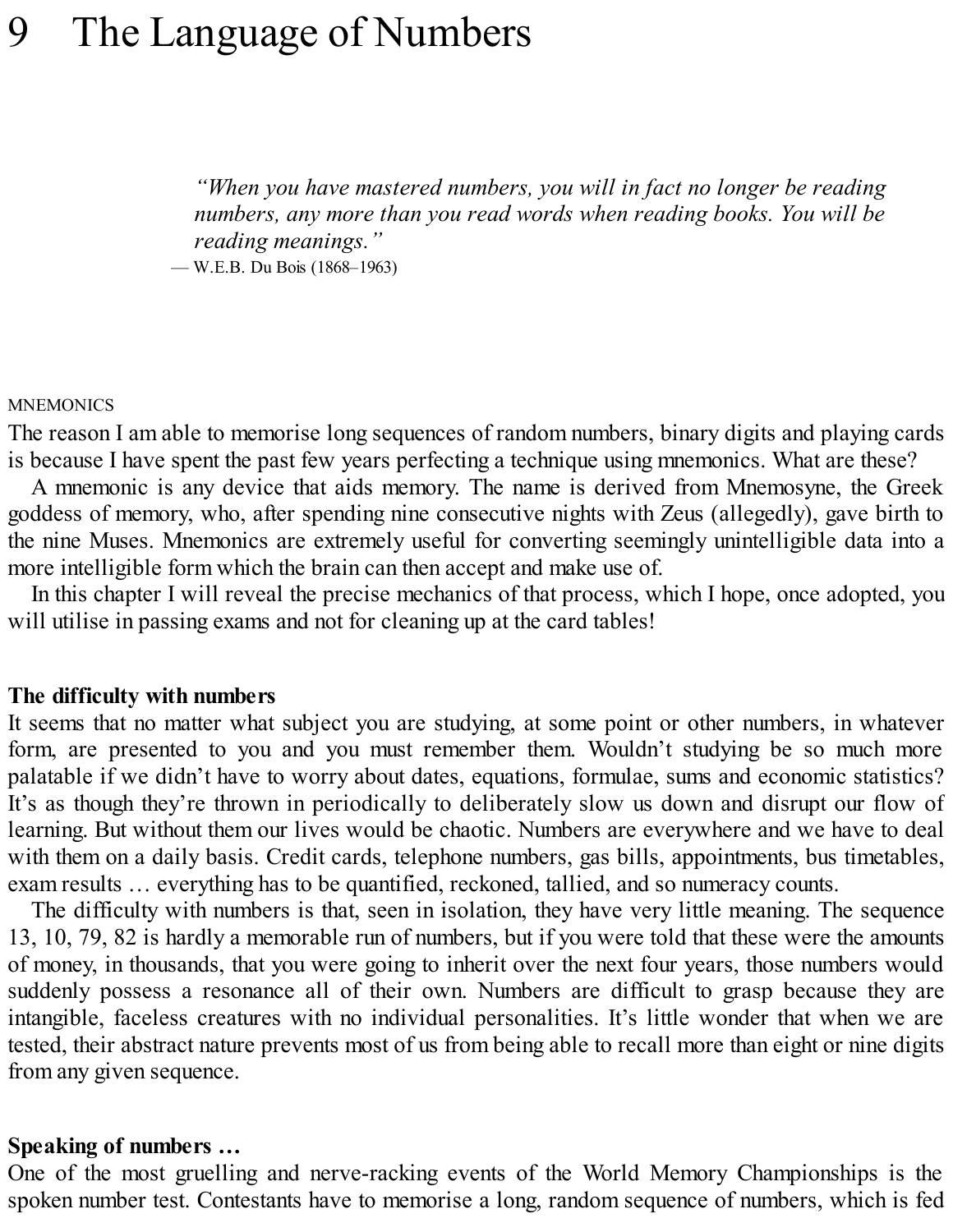to them verbally at a consistent rate of one digit per second. The sequence must then be recalled and the numbers written down. Scores are calculated by the number of digits the contestant can recall correctly before a mistake is made. Sudden death, in other words.

Only a few years ago, my score would probably have been seven, which is about average for a test like this, but by using a system I managed to extend this to 128. The current record held for the competition is 198 digits! The reason I was able to achieve my best of 128 is because I made the unintelligible world of numbers intelligible. My method gives to numbers what they were lacking in the first place – their own unique characters.

Each pair of digits, and there are 100 of them ranging from 00 to 99, represents a person to me, each one carrying out his or her own unique activity. For example, when I see the number 15 I think of Einstein, while the number 48 represents British racing driver Damon Hill – the first of these is always chalking a blackboard in my mind, and the second, of course, driving a Formula One car.

*Question: Why does the number 15 = Einstein?*

Answer: because the first and fifth letters of the alphabet are A and E, Albert Einstein's initials.

This process of translating numbers into letters and then letters into people is central to the method I have christened the DOMINIC System, which could stand for either:

• *The Deciphering Of Mnemonically Interpreted Numbers Into Characters*

or

• *The Decoding Of Mundane Incoherent Numbers Into Clarity!*

It's like learning a new language, but as the vocabulary only consists of 100 words it doesn't take long to master. Once you are fluent you will soon see the many practical advantages this system has to offer.

Before I reveal the nuts and bolts of this new language, there are a couple of basic systems which are easy to acquire and very useful for memorising things like positions, quantities and short lists.

#### RHYMING NUMBERS

The number–rhyme is a method popular among magicians for memorising the order of a sequence of objects. It's a very simple, basic method but can be used in a variety of practical ways.

It works this way: first think of a word that rhymes with a number. For example, you might choose "door" to rhyme with the number four. The door then becomes what is known as your key image for that number, which you can use to associate with the fourth item of whatever list you need to memorise.

It has been observed time and time again that for a system like this to work effectively, it is the student who should create his or her own associations. I can explain the principles of a system and advance what I feel are the most efficient ways of applying them, but the world of the imagination is a uniquely personal one, so it's always best to use your own ideas.

However, if you're not feeling very creative, here are some suggestions of possible number– rhymes: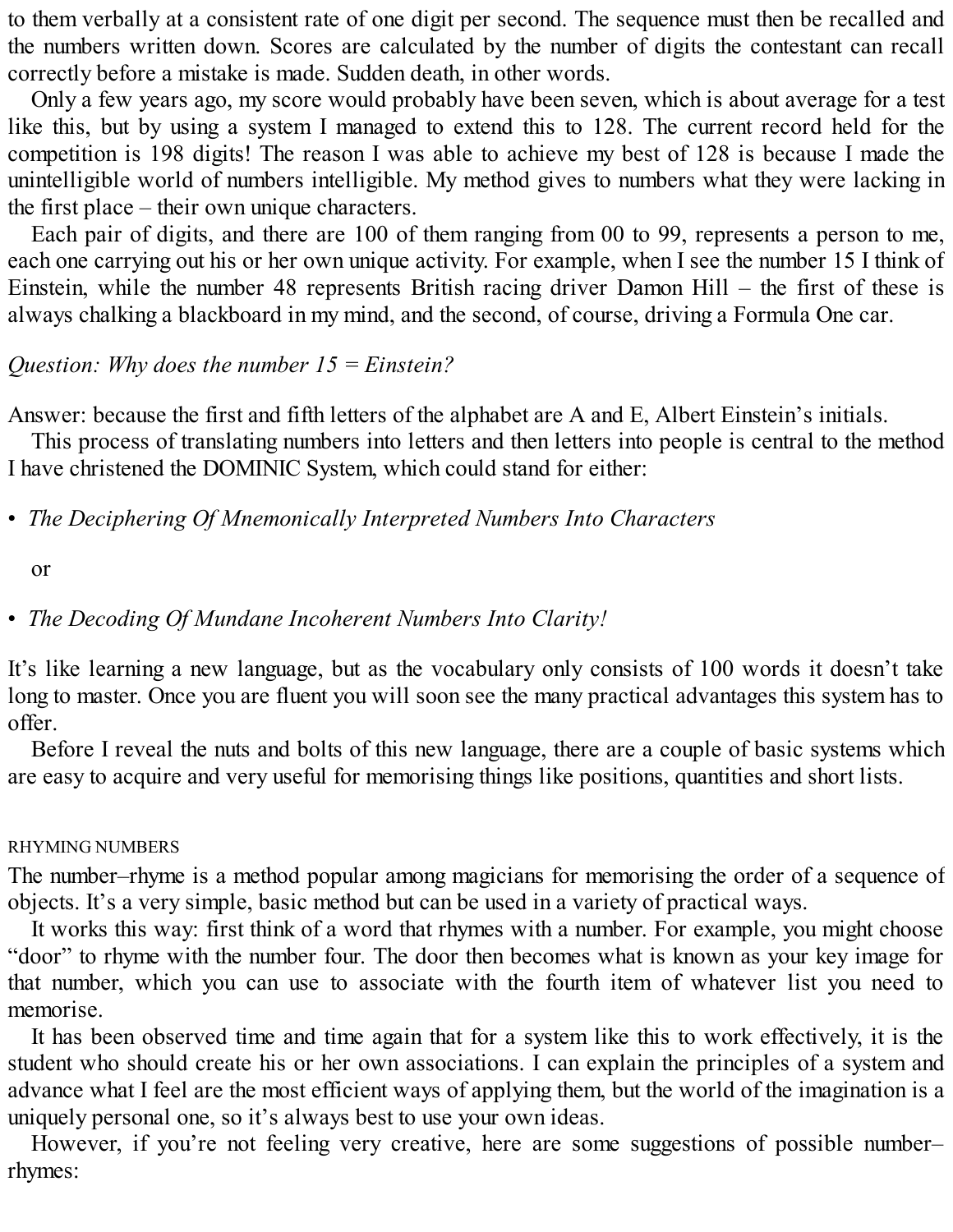- 1 Gun, bun
- 2 Shoe, loo
- 3 Tree, bee
- 4 Door, saw
- 5 Hive, dive
- 6 Sticks, bricks
- 7 Heaven, Kevin
- 8 Gate, date
- 9 Wine, sign
- 10 Pen, den

Once you have decided on your own personal number–rhymes, you're ready to apply them, so here's a simple exercise to get you started. Try memorising the order of the last ten British Prime Ministers. It's easy. All you have to do is imagine each person in the list interacting with his or her corresponding key image, and the correct order will be fixed in your brain. It doesn't matter if you've never heard some of these names before, or know what they look like. The point is that even for the most unlikely information, an image can be created to link it with a number.

For example, for John Major you could imagine a military major wearing a huge, shiny **shoe**, or sitting on the **loo**! Similarly for the other people on the list, simply use the name, or part of the name, to trigger an associated or substitute image – for example, a mackintosh for Macmillan, a thatched cottage for Margaret Thatcher, or your own front door with a big AD written on it for Alec Douglas-Home. Although Harold Wilson served twice, you should find it no problem linking him into a couple of wild scenes to connect him to the numbers five and seven. Remember to use all your senses, as well as adding movement and exaggeration to the scenes and let your imagination go for it. Allow yourself three minutes at the most.

- 1 Tony Blair
- 2 John Major
- 3 Margaret Thatcher
- 4 James Callaghan
- 5 Harold Wilson
- 6 Edward Heath
- 7 Harold Wilson
- 8 Alec Douglas-Home
- 9 Harold Macmillan
- 10 Anthony Eden

Now, without referring to the list, fill in the correct Prime Minister next to the corresponding positional number.

7 \_\_\_\_\_\_\_\_\_\_\_\_\_\_\_\_\_

- $6 \fbox{$
- 3 \_\_\_\_\_\_\_\_\_\_\_\_\_\_\_\_\_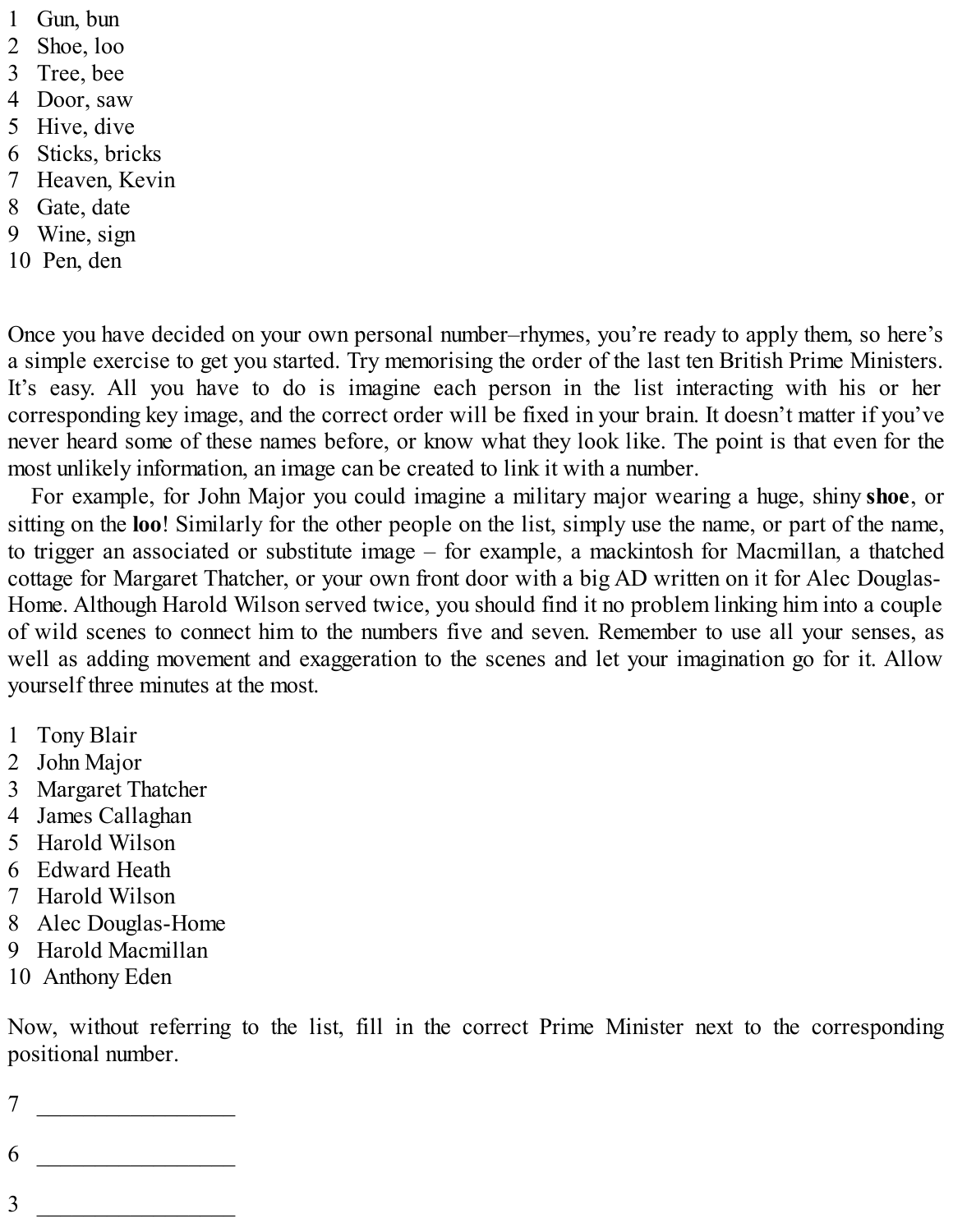| $\overline{2}$ |  |
|----------------|--|
| 8              |  |
| 9              |  |
| 1              |  |
| 10             |  |
| 5              |  |
|                |  |

Apart from the practical benefits of using a system like this, the fact that you are stretching your imagination is a great exercise for toning up those "memory muscles". You will find that the more you practise these exercises, the easier they will become. Just as with any other muscle in the body, the more you use it, the stronger it gets.

#### NUMBER-SHAPES

If you tend to think more in images than in words, as I do, then you might find that this method suits you better.

The number–shape is an alternative method to the number–rhyme, only this time you create your key image from the physical shape of the number. For example, what does the shape of the number 7 remind you of? The edge of a cliff, a kerbstone or maybe a boomerang? The number 4 reminds me of the shape of a sailboat and the number 2, a swan. Draw up your own list of shapes for the numbers 1 to 10 but again, if you're short on ideas, here's a selection to choose from:

- 1 Candle, pole
- 2 Swan, snake
- 3 Handcuffs, lips
- 4 Sailboat, flag
- 5 Curtain hook, seahorse
- 6 Elephant's trunk, mallet
- 7 Boomerang, diving board
- 8 Egg timer, female model
- 9 Balloon and string, monocle
- 10 Hoop and stick, Laurel and Hardy

The number–shape method can be used as an alternative to, or in combination with, number–rhymes for memorising a varied range of data. You used the number–rhyme method to learn the order of British Prime Ministers, but it can also be used, as can number–shapes, for remembering quantity.

For example, to remind you that there are nine major planets, you could picture a huge balloon and string encapsulating the entire solar system. And the surreal image of a beautiful white swan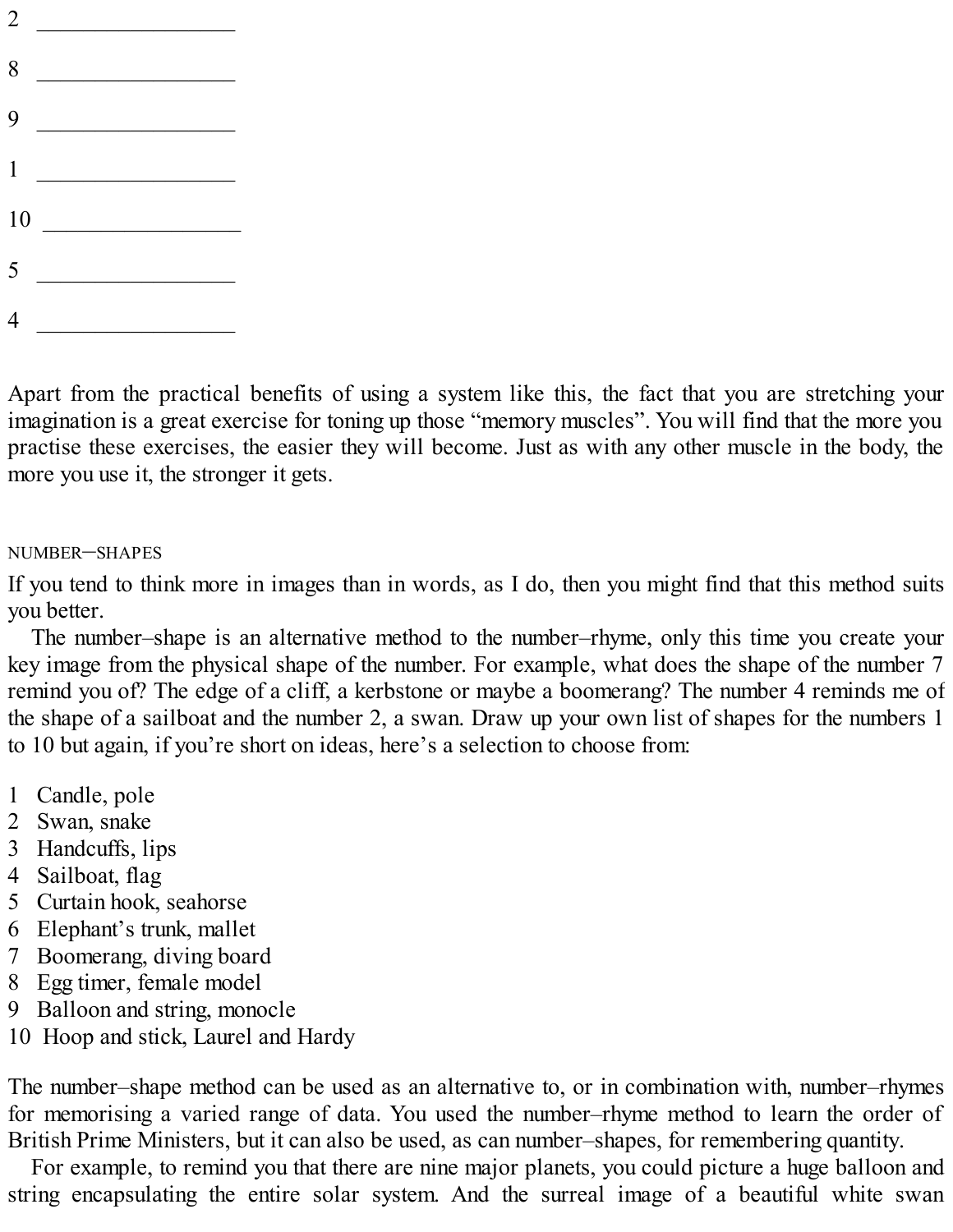gracefully flapping its wings as it endlessly orbits Mars is a reminder of how many moons that planet has – two. This is an extremely efficient method for absorbing massive amounts of information, no matter how obscure or trivial the detail; and because the images created are so bizarre and exaggerated, they leave a long-lasting impression on the memory. This, then, is surely a valuable tool to employ when cramming for exams. I myself have used it to help me remember over 7,500 answers to Trivial Pursuit questions.

This time, use your own number–shapes to link the following questions to their numerical answers:

| Question                                                 | Answer |
|----------------------------------------------------------|--------|
| How many sides does a snowflake have?                    | 6      |
| A cow's stomach has how many compartments?               | 4      |
| How many colours are there in the spectrum?              |        |
| The Titanic went down with how many funnels?             | 4      |
| How many hearts does an octopus have?                    | 3      |
| How many wings does a bee have?                          | 4      |
| How many equal angles does an isosceles triangle have? 2 |        |

Once you've created your images, fill in the missing numbers below:

A bee has wings. A snowflake has \_sides. There are  $\_\_$  colours in the spectrum. There are  $\_\_$  equal angles in an isosceles triangle. The Titanic had \_\_ funnels. An octopus has hearts. A cow's stomach has compartments. There are planets in the solar system.

Test yourself tomorrow, and again in one week's time. If the mental pictures you have just created were sufficiently stimulating, you may well find you are stuck with these trivial facts permanently!

#### THE DOMINIC SYSTEM

I originally designed the DOMINIC System for competitions. I wanted a method that would allow me to recognise numbers as images as soon as I saw them. I thought that by familiarising myself with groups of numbers, I would literally be able to read through and make sense of a number with 100 digits in the same way that I am able to read through and understand a sentence composed of 100 letters divided into words.

I toyed with the idea of drawing up a table of set images for all four-digit permutations – a lampstand might represent the number 8,047, or a goat the number 5,564. But there are 10,000 combinations of four-digit numbers, which means I would never have the time to familiarise myself with each item. Even three-digit numbers proved too big a vocabulary. But pairs of digits were manageable.

I had learned from card memorisation that the most successful key images were people rather than objects. People are flexible, mobile and they react. Shout abuse at or pay compliments to a lampstand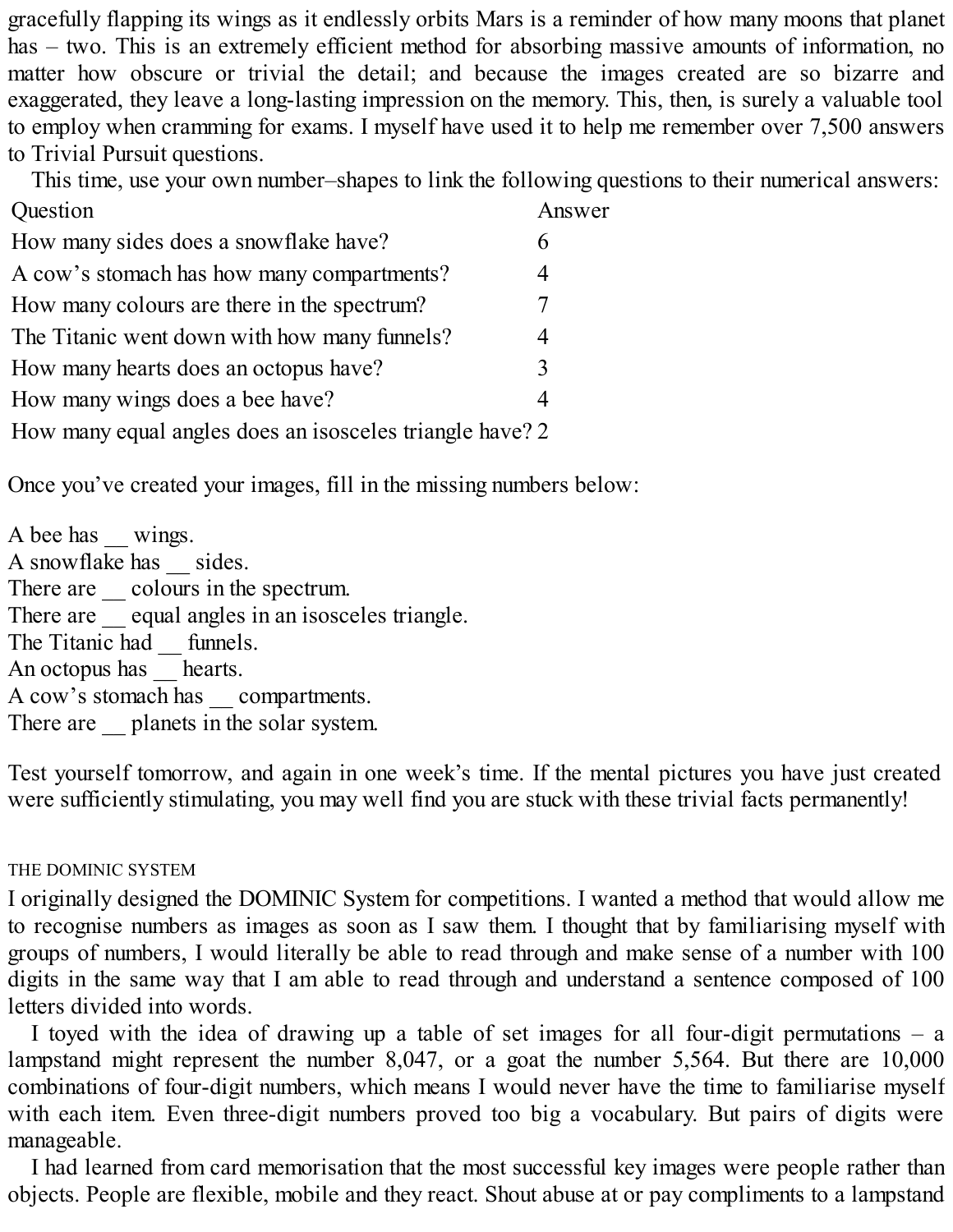and it won't flinch, but a person will. So every pair of numbers is a person to me.

Some numbers are easy to convert into people. You might associate 07 with James Bond and 99 with an ice cream vendor. I link 39 with the memory man from the Alfred Hitchcock film *The Thirtynine Steps*; and 57 with my godfather (as 1957 was the year I was born). If you start thinking about it, you should find that you can make a connection, no matter how tenuous, with many numbers.

However, for numbers with which you can't forge an immediate link, you'll need to build mental stepping stones to help guide you to your key character image. An easy way to do this is to associate each digit with a letter of the alphabet (see below). You can then combine pairs of letters to create the initials for people, as I explain on pages [100–105.](#page-49-0)

#### **The letters of the DOMINIC System**

You need to create a system that makes sense to you, and commit it to memory. I use the following basic set of letters:

| $1 = A$                              |
|--------------------------------------|
| $2 = B$                              |
| $3 = C$                              |
| $4=D$                                |
| $5 = E$                              |
| $6 = S$ (the first letter of "six")  |
| $7 = G$                              |
| $8 = H$                              |
| $9 = N$ (the first letter of "nine") |
| $0 = O$ (due to the similar shapes)  |

These letters are merely a key for converting numbers into meaningful images, so feel free to invent your own set.

<span id="page-49-0"></span>Once you have learnt your set of letters, you can start to pair letters together to form the initials of various people. Your cast should include a rich mixture of friends, enemies, relatives, actors, singers, comedians, celebrities, cartoon characters and historically famous people. It's not necessary to be able to form a vivid mental picture of each person, but a vague impression of a physical feature or characteristic action will greatly help. I have found that it's not so much someone's physical appearance that leaves a lasting image in my memory, as their personality shining through.

#### **Building your cast of characters**

If you can't associate the number 48, for example, with anyone directly, take the corresponding letters, DH, to form a person's initials: Damon Hill, Debbie Harry or Daryl Hannah. Similarly, 16 becomes AS, which could translate into Arnold Schwarzenegger.

Of course, the letters don't always have to match the initials of the person you've chosen. If NO (90) makes you think of your father because that's what he's always telling you and CD (34) of your sister because she is always playing CDs, then use them as your key images for these numbers.

Here are a few guidelines to help build up your army of memory aid-workers.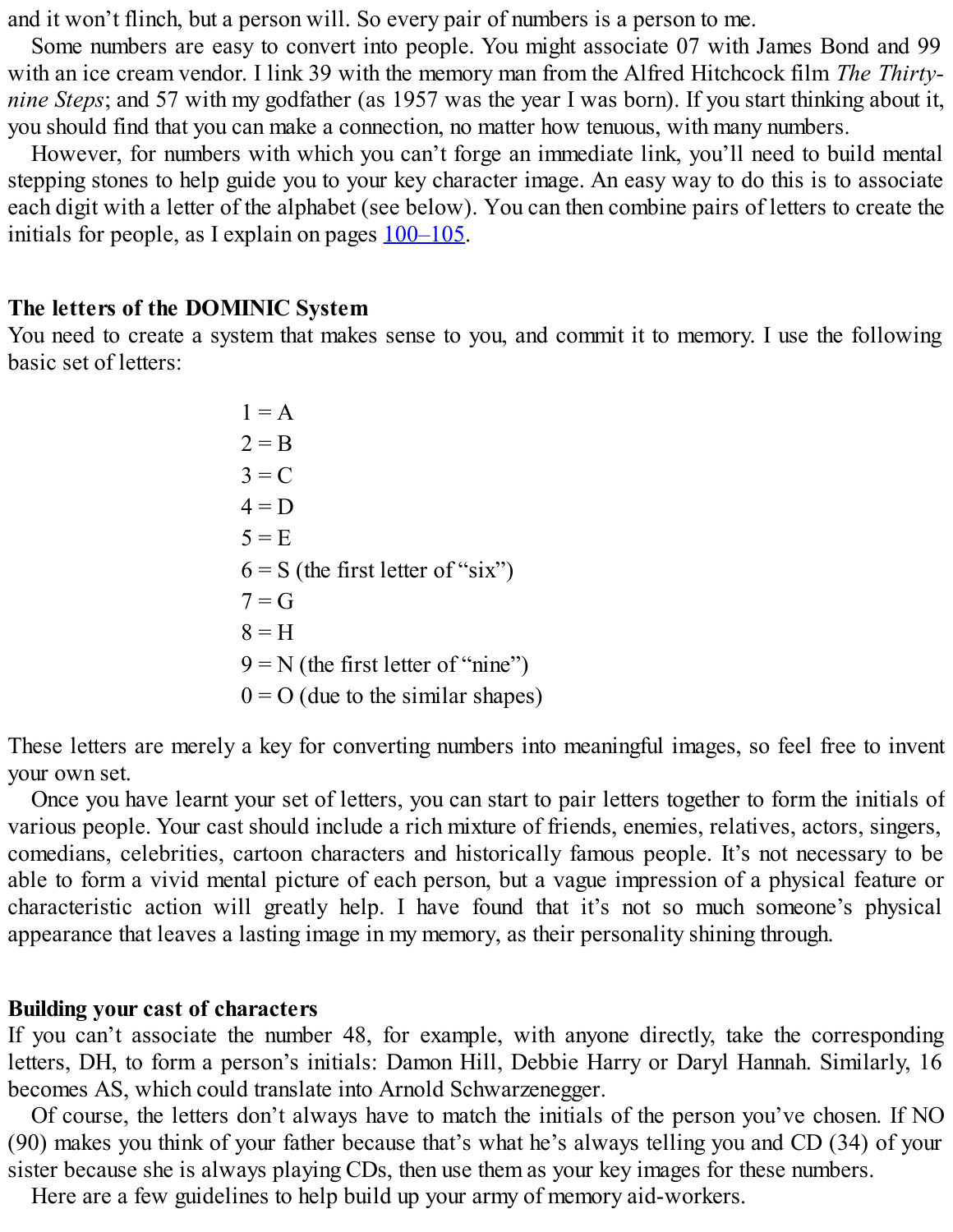- Draw up a list of 100 numbers from 00 to 99, and then start filling in the names of all the people for whom you have immediate associations.
- When you have exhausted this avenue, decode the numbers into letters and see whose initials fit.
- Try to make your army of people as diverse and colourful as possible. You must be able to distinguish between characters, so, for example, try to have only one footballer, guitarist or golfer in your list.
- Each person should be accompanied by his or her own prop or action. In my list Eric Clapton (EC  $= 53$ ) is always playing and carrying his guitar, while Bob Dylan (BD  $= 24$ ) is always playing the harmonica. This distinguishing feature is not just important for making the characters more memorable; as you will see later, when you memorise longer numbers, people and actions can be made interchangeable.
- If you set yourself a target of twenty people a day, by the end of the week you will have learned a new language.
- Familiarise yourself with the list. Get to know your characters by testing yourself whenever you have a dull moment – on a bus, in the bath or last thing at night. It's a practical alternative to counting sheep!

As I have always stressed, your own associations are the most memorable ones, but the following cast of characters with their associated actions are the ones I use and they might help to plug the odd gap where you're having trouble thinking of someone. These are the people I'll be using as examples through the rest of the book:

| 00 OO Olive Oyl                             | Eating spinach           |
|---------------------------------------------|--------------------------|
| 01 OA Ossie Ardiles                         | Playing football         |
| 02 OB Orlando Bloom                         | Shooting an arrow        |
| 03 OC Oliver Cromwell                       | Loading a musket         |
| 04 OD Otto Dix                              | Painting                 |
| 05 OE Old Etonian                           | Wearing a boater         |
| 06 OS Omar Sharif                           | Playing backgammon       |
| 07 OG Organ Grinder                         | Holding monkey           |
| 08 OH Oliver Hardy                          | Wearing bowler hat       |
| 09 ON Old Nick                              | In hell                  |
| 10 AO Annie Oakley                          | Shooting guns            |
| 11 AA Andre Agassi                          | Playing tennis           |
| 12 AB Anne Boleyn                           | Being beheaded           |
| 13 AC Al Capone                             | Smoking cigar            |
| 14 AD The Artful Dodger                     | Picking a pocket         |
| 15 AE Albert Einstein                       | Chalking a blackboard    |
| 16 AS Arnold Schwarzenegger Flexing muscles |                          |
| 17 AG Alec Guinness                         | <b>Drinking Guinness</b> |
| 18 AH Adolf Hitler                          | Goose-stepping           |
| 19 AN Alfred Nobel                          | Giving prizes            |
|                                             |                          |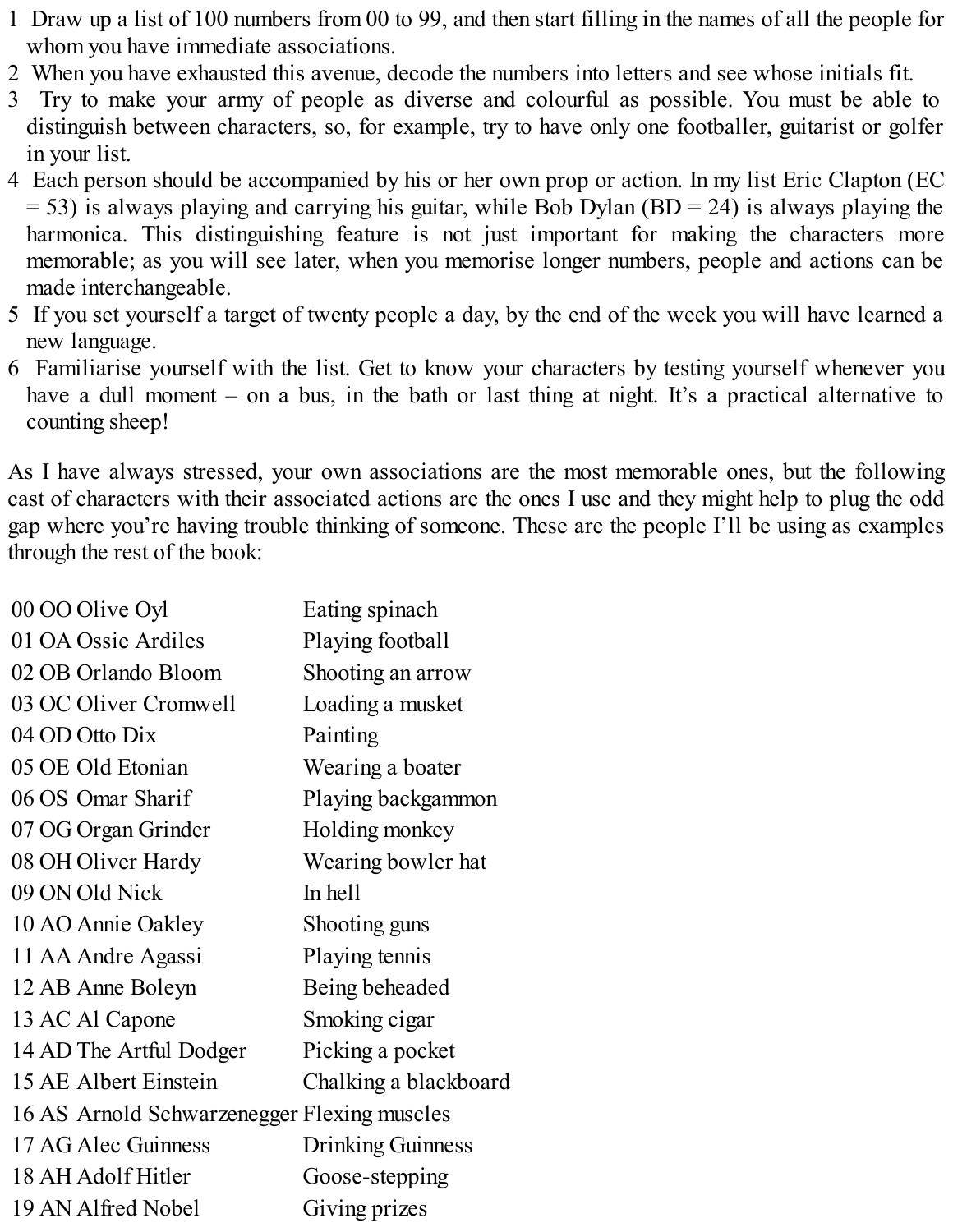20 BO Bill Oddie Holding binoculars BB Bugs Bunny Eating a carrot BC Bill Clinton Waving US flag BD Bob Dylan Playing harmonica 25 BE Brian Epstein Playing records BS Britney Spears Wrestling with snake 27 BG Bob Geldof Being knighted 28 BH Benny Hill Driving milk float BN Barry Norman Watching a film CO Chris O'Donnell Helping Batman 31 CA Charlie's Angels Flicking their hair CB Chuck Berry Doing the duck walk 33 CC Charlie Chaplin Bending cane CD Charles Darwin Catching butterflies CE Clint Eastwood Lassoing CG Che Guevara Holding machine gun CH Charlton Heston Riding in a chariot CN Chuck Norris Doing a karate kick DO Dominic O'Brien Reciting numbers DA David Attenborough Crawling in bush DB David Bowie Putting on make-up 43 DC Daniel Craig Playing poker DD Donald Duck Quacking DE Duke Ellington Playing piano 46 DS Delia Smith Baking a cake DG David Gower Using a cricket bat 48 DH Damon Hill Racing car EO Eeyore Chewing thistles EA Emperor Augustus Wearing a toga EB Enid Blyton Writing a book EC Eric Clapton Playing guitar 54 ED Eliza Doolittle Selling flowers EE Edna Everage Waving gladioli ES Ebenezer Scrooge Counting money 57 EG Edvard Grieg Conducting orchestra

21 BA Ben Affleck Kissing Jennifer Lopez CS Claudia Schiffer Striding along catwalk DN David Niven Wearing dinner jacket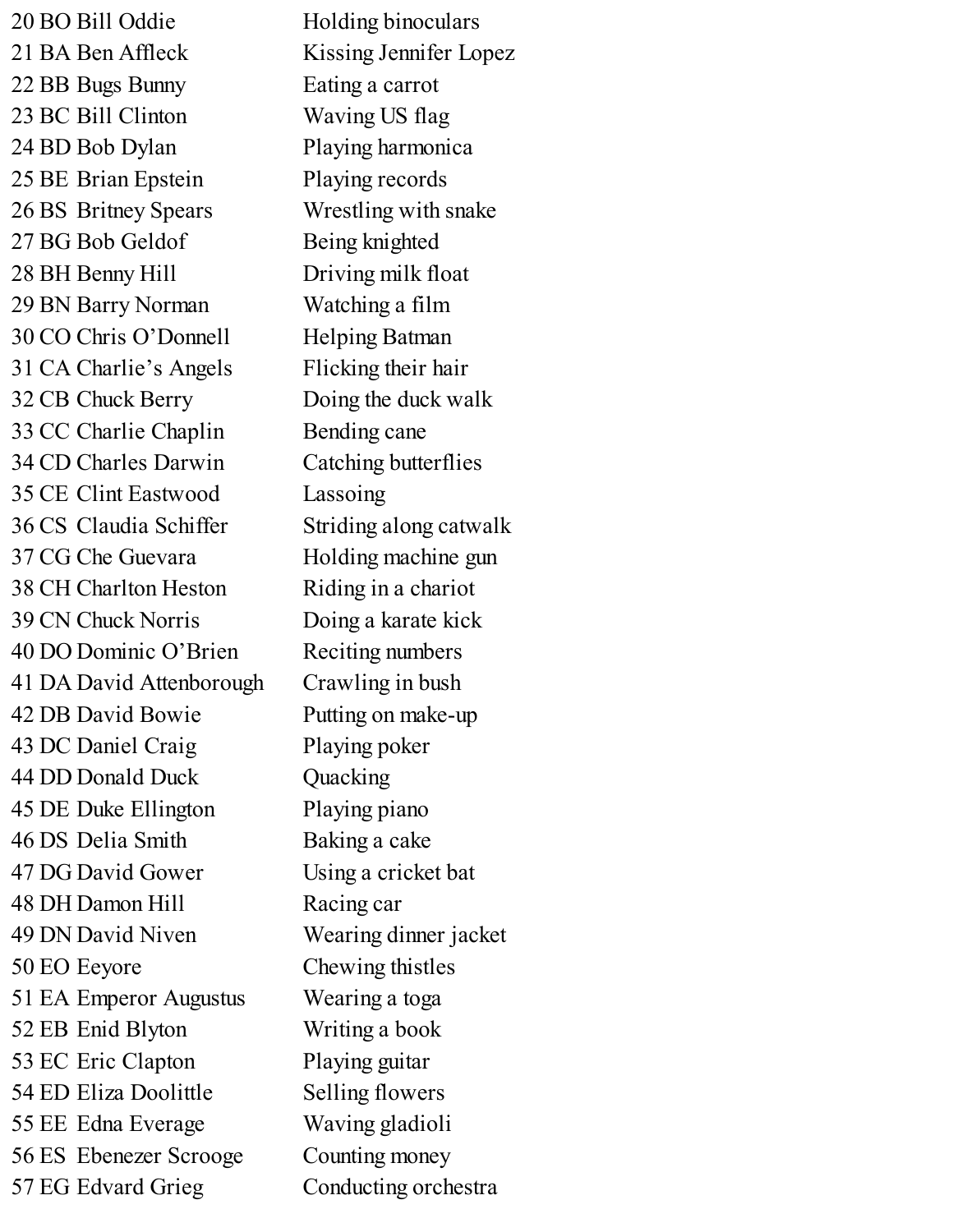EH Edmund Hillary At top of Everest 59 EN Emperor Nero Playing the violin SO Scarlett O'Hara Fainting SA Salvador Allende Eating a chilli (Chile) SB Sleeping Beauty Sleeping SC Sean Connery Holding a gun SD Salvador Dali With huge moustache SE Sue Ellen Drinking vodka 66 SS Steven Spielberg Pointing, with ET SG The Spice Girls Eating a curry SH Saddam Hussein Burning oil wells SN Sam Neill Running from dinosaur 70 GO George Orwell Fighting off rats GA Georgio Armani Dressmaking GB George Bush Burning a bush GC George Clooney Wearing stethoscope GD Gérard Depardieu Wielding sword GE George Eliot Writing a novel GS Gilbert & Sullivan Performing opera 77 GG Germaine Greer Burning a bra GH George Harrison Meditating GN Greg Norman Playing golf HO Hazel O'Connor Breaking glass 81 HA Harold Abrams Running HB Humphrey Bogart Wearing mac and hat 83 HC Henry Cooper Boxing 84 HD Humpty Dumpty Falling off wall HE Harry Enfield Making a 'phone call HS Homer Simpson Eating doughnuts 87 HG Hugh Grant Getting married HH Hulk Hogan Wrestling HN Horatio Nelson Manning the helm NO Nick Owen Sitting on a sofa NA Neil Armstrong Wearing a spacesuit NB Norman Bates Taking a shower 93 NC Naomi Campbell Tripping over 94 ND Neil Diamond Sitting on rocks NE Noel Edmonds Opening a box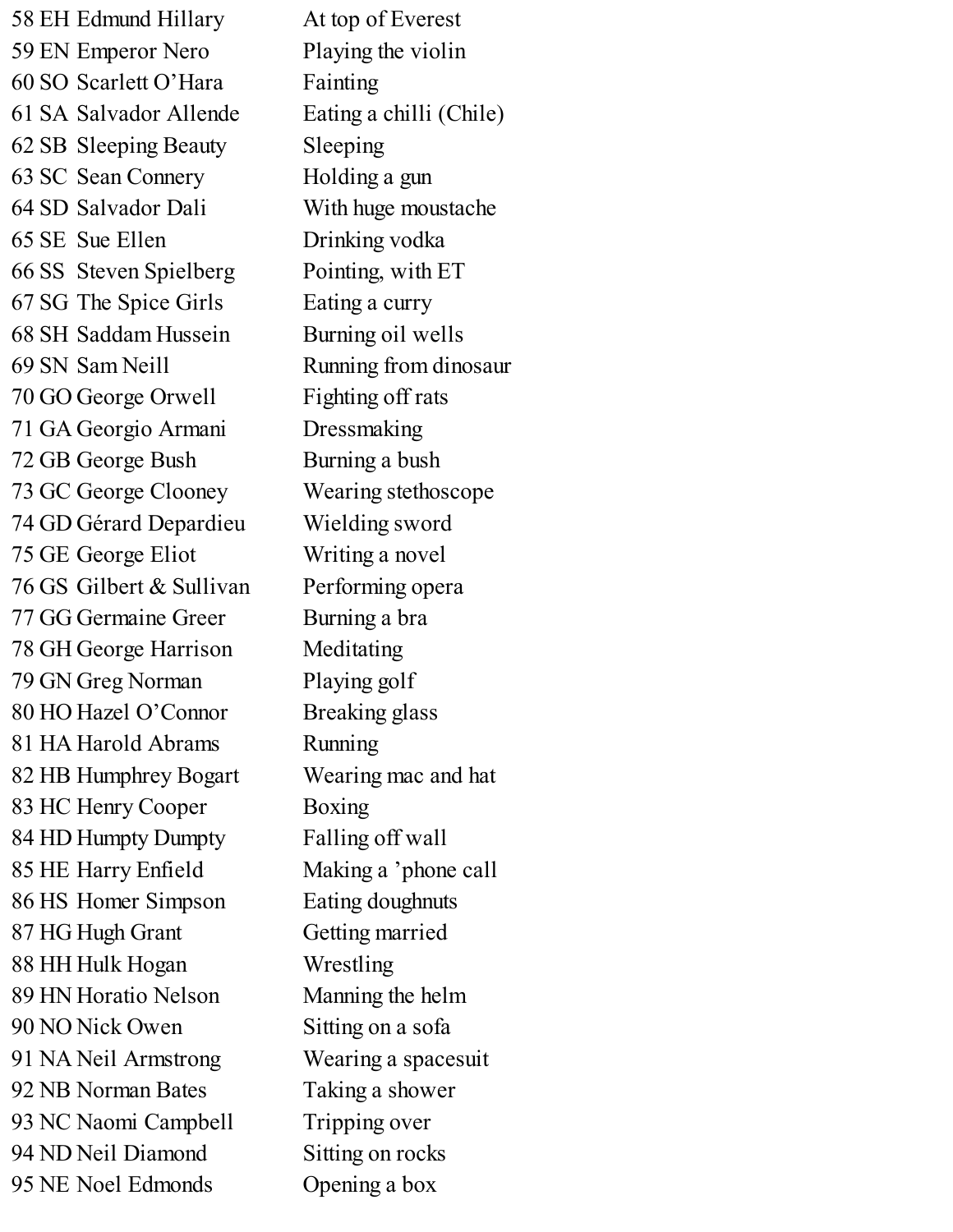| 99 NS Nancy Sinatra  | Duetting with Frank,   |
|----------------------|------------------------|
| 98 NH Nasser Hussein | Bowling a cricket ball |
| 99 NN Nick Nolte     | Dressed as a tramp     |

Remember that your own ideas will work much better for you. Remember also that the letters are merely acting as an intermediary stage, bridging the gap between intangible digits and tangible images. This conversion process will seem a bit slow in the early stages because, as your brain is learning a new skill, it has to work step by step through several stages of thought.

• *Initial learning steps: numbers* → *letters* → *initials* → *name* → *person* → *image*

However, with a little practice, you will soon be able to leap those steps by automatically seeing a number as a person.

• *Reflexive stage: numbers* → *image*

When a trained pianist sight-reads from a score of music, he or she doesn't have to convert each note into a letter and then work out its position on the keyboard. Enough practice has ensured that the fingers know instinctively where to go. The same will be true for you with the DOMINIC System once you have had enough practice.

#### HOW TO USE YOUR NEW LANGUAGE

You have already seen how number–rhymes and number–shapes can be used to remember data involving single or double digits. But by combining those methods with the DOMINIC System you will have a multifaceted weapon for tackling any combination of numbers, no matter how long the sequence.

#### **Three-digit numbers**

To remember any three-digit number, you divide the number into a pair of digits followed by a single digit. For example, 236 would become 23 and 6. By combining the DOMINIC System with the number–shape method this would give you the image of Bill Clinton (BC = 23) riding an elephant (number shape for 6). The number 433 would become 43 and 3, which produces Daniel Craig ( $DC =$ 43) handcuffed (number shape for 3). This combination of two key images produces what I shall refer to from now on as a **complex** image.

## **Four-digit numbers**

I said before that it was important for each person to carry out a unique action or have a unique prop, as these could be made interchangeable.

Let's take the number 1,846, which can be split into 18 and 46. By referring to the list, this gives us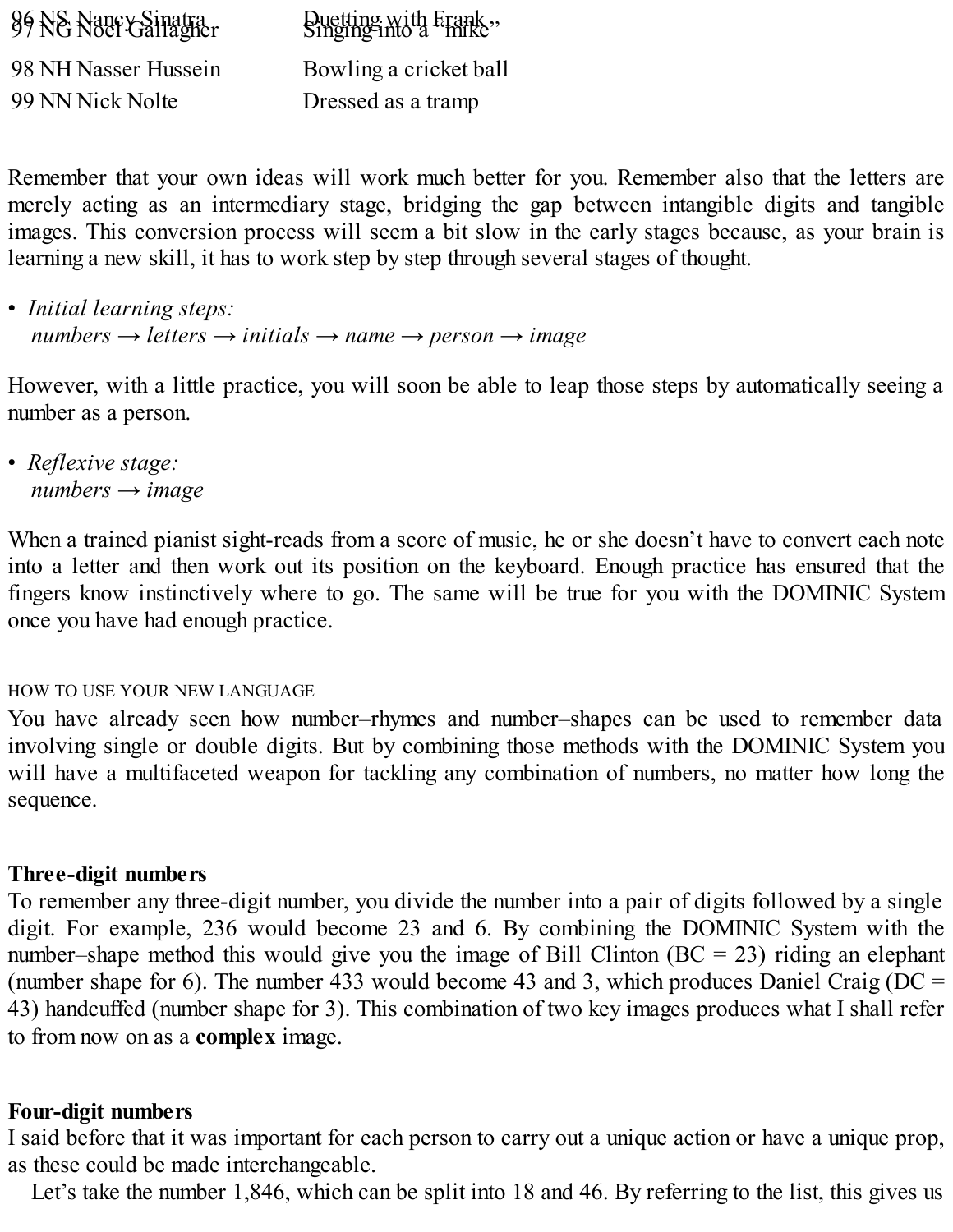two people: Adolf Hitler ( $AH = 18$ ) and cookery guru Delia Smith ( $DS = 46$ ). This time, however, we take the **action** of Delia Smith and give it to Adolf Hitler. In other words, to remember 1,846 you would form the unlikely complex image of the Führer baking a cake.

*18 46 Adolf Hitler baking a cake (person) (action)*

What if the numbers were switched to form 4,618? In this case the roles are simply reversed: you would imagine Delia Smith goose-stepping! Hitler's physical presence is no longer required; only his mannerisms remain.

*46 18 Delia Smith goose-stepping (person) (action)*

## **Five-digit numbers and above**

As you can see, pairs of numbers work like mental hooks, linking into each other. To memorise a longer sequence, you keep adding further hooks to form a mental chain.

As a general rule, I always work from left to right, slicing the number into pairs of person– action/person–action, and so on; and if there is one digit remaining, then this will be a number–shape. Take the number 35,774. First arrange the digits into 35, 77 and 4, then translate them into person, action and number–shape. Using my list, you should end up with the absurd complex image of Clint Eastwood burning a bra on a boat.

*35 77 4 Clint Eastwood burning bra sailboat (person) (action) (number–shape)*

Again, although the key character for 77 is feminist writer Germaine Greer (GG = 77), we only require her associated action, bra-burning. And, remember, the action always takes place in or near your number–shape, in this case, a sailboat.

With six-digit numbers you imagine a person performing an action on or in the company of another person, which can get very interesting. The number 724,268 gives the complex image of George Bush putting make-up on Saddam Hussein. How about 159,267? This gives you Albert Einstein having a shower with the Spice Girls. But my favourite is 408,836, as it translates into Dominic O'Brien wrestling with Claudia Schiffer.

*40 88 36 Dominic O'Brien wrestling Claudia Schif er (person) (action) (person)*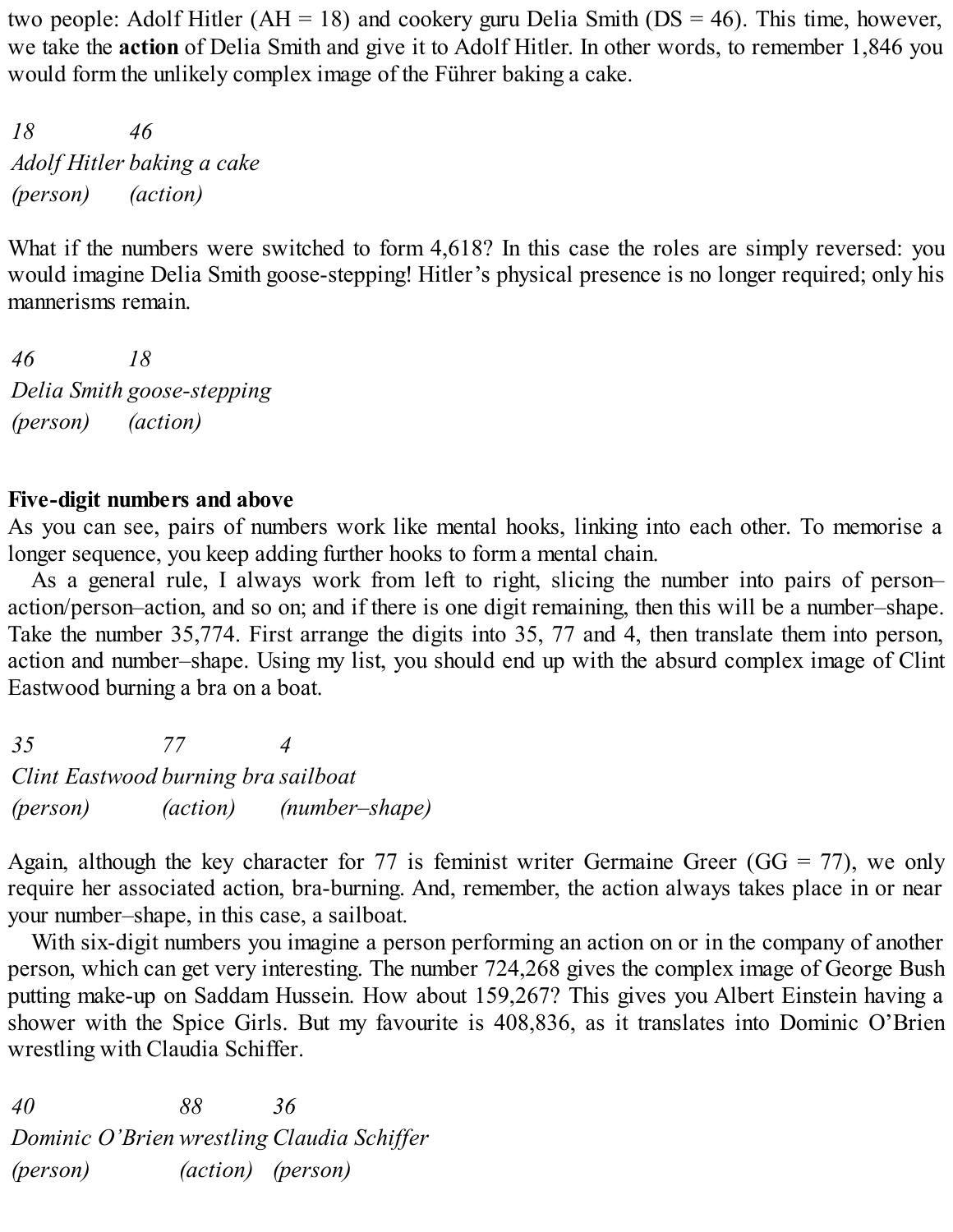I'm sure that after just a short while working with this system you, too, will find your favourite numbers.

SUMMARY

- The best way to remember numbers is to breathe life into them by giving them an artificial meaning, a personality, a set of characteristics.
- The DOMINIC System works like a dictionary, translating foreign, unintelligible digits into more meaningful, memorable images.
- Create your own cast of characters by drawing up a list from 00 to 99. Gradually fill in the names of people you associate with certain numbers, and make sure you highlight a unique characteristic action for each.
- The language is easy, quick and fun to learn. You won't need to travel abroad to pick up the lingo, as numbers are everywhere and, because you are in contact with them on a daily basis, you will have ample opportunity to practise and become fluent.
- Once you are fluent and it won't take long you will be able to start munching your way through huge chunks of numerical data with a degree of zeal. Just as anyone who has been studying French can't wait to practise their new tongue in a Parisian café, so you, too, will relish the thought of absorbing history dates, statistics and figures. Once they were there to make you yawn and slow you down, but soon they'll be a welcome break.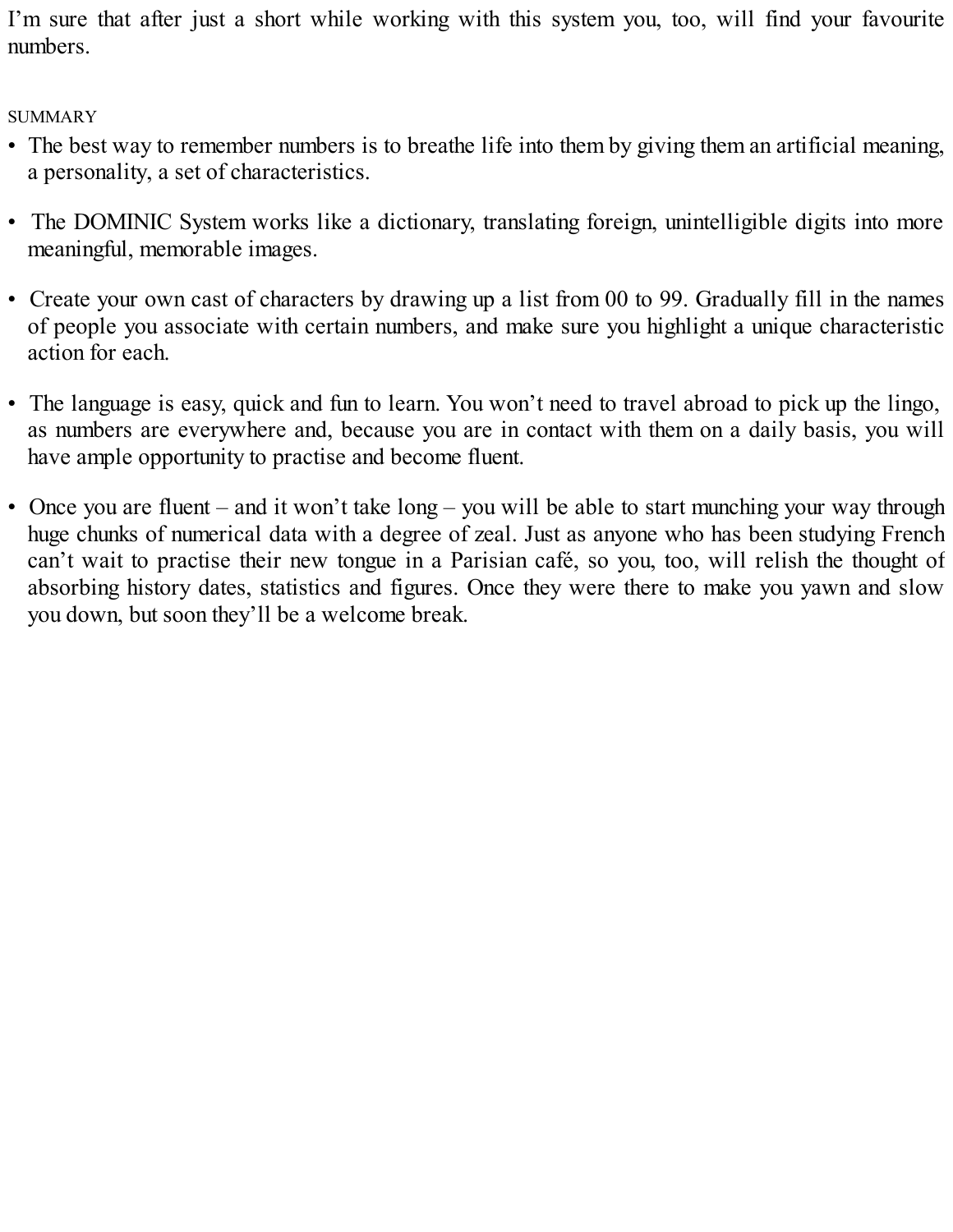## 10 Never Forget a Quotation

*"The best books are those whose readers think they could have written them."* — Blaise Pascal (1623–62)

#### PREPARING YOURSELF

If you are studying English literature or training for the dramatic arts, this is the chapter for you. In English literature you can expect to sit one or more of three types of examination: open book, unprepared text or closed book. In open book exams, you are allowed to take your own text into the exam and you can refer to your own handwritten margin notes. For this type of exam you must have a thorough knowledge of the text and its context, as it is your understanding, commentary and analysis that are being tested.

If your literature exam involves passages of unprepared text, you will need to rely on your understanding of literary techniques to write a response to the text, but at least you have the words in front of you – no problems of forgetting characters' names or key themes and how they are related.

In closed book exams, however, you are not afforded the luxury of seeing any text, and under these conditions you must be able to produce short quotations from memory, as well as providing evidence that you have a clear insight into the work itself. You will not be expected to quote at great length, but having key lines of poetry, phrases of prose or dramatic speeches fixed confidently in your mind will enable you to support your points with speed, assurance and skill – which will impress examiners no end.

In this chapter I will outline a simple method for learning quotes similar to a very successful one used by the Greeks and Romans, and by some actors today. It can dramatically cut down the amount of time you devote purely to arduous rote learning, allowing more time to get on with the job of interpreting a text's meaning. If you are taking a course in theatre studies or performing arts, you will find this method invaluable for learning lines for performance as well as for exams.

The process of memorising poetry, prose or lines from plays should be a joy, not a burden. It's not only the pleasure that's removed by repetition of a line *ad infinitum*; the significance and appeal of the words can also get lost as they dissolve into a bland, rhythmically predictable singsong. This is why I'm reluctant to play some of my favourite CDs too often, lest their attraction should be spoiled by overkill.

If you remember words produced from images rather than relying purely on the sounds made by your tongue, you will have a richer appreciation of the literature you are studying, longer retention of it and a greater, more significant comprehension of its meaning.

In [chapter](#page-66-0) eleven, I will show you how to learn a basic foreign vocabulary by mentally placing key images in a familiar town or village. You won't be surprised to find that to remember quotes you'll need to adopt a similar method. As always, the three essential, inseparable components of this method are imagination, association and location.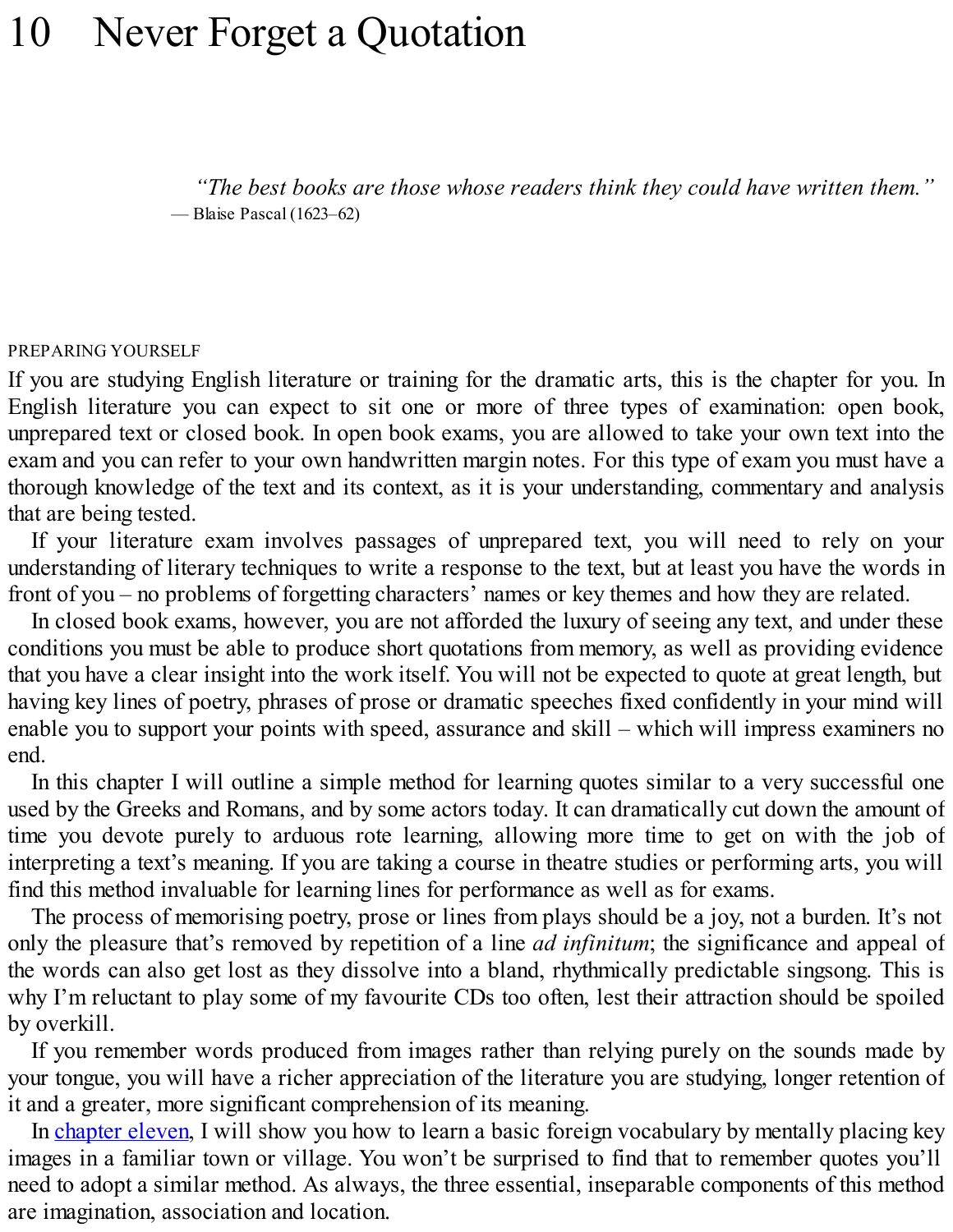#### **Remembering short quotes**

There are a number of ways to store individual quotes or separate lines of poetry ready for deployment in an exam. The best way is to "house" them all in a certain building or contained area in the same way that you will house foreign vocabulary in certain parts of town in [chapter](#page-66-0) eleven and chemical elements around your school or college in chapter [thirteen.](#page-81-0) As it's the written word we're dealing with, you could store them in your local library or bookshop. In some cases, a single image attached to an object, piece of furniture or special feature in the building may be enough to trigger off the memory of a whole quote.

What would your key image be to remind you of the opening line of Shakespeare's *Twelfth Night*?

• *"If music be the food of love, play on …"*

Mine is a heart-shaped chocolate guitar. Positioned at the entrance of my local bookshop, music is wafting from the guitar, luring in passers-by.

• *"… To die, to sleep. To sleep, perchance to dream. Ay, there's the rub …"*

How would you remember this famous line-and-a-half and that it occurs in Act III, scene 1 of *Hamlet*?

I would imagine the area around the cash tills as a stage. The curtain rises to reveal Charlie's Angels  $(CA = 31)$ , who are rubbing tears from their eyes. They are grieving at the sight of a dead man who appears to be asleep. Notice how this time I have combined III and 1 to give me the number 31. You should decide for yourself how best to use the systems I have outlined for converting numbers into images (see *[chapter](#page-44-0) nine*); then combine your number image with the information you need to memorise.

Now try to memorise the following quotations and short literary extracts by translating them into what for you is the most direct symbolic imagery. Remember, as ever, to enrich your images by bringing into play as much of the following as you can: all your senses (touch, taste, sight, smell, sound), motion, emotion, sexuality, colour, association, substitution, exaggeration, humour, symbolism and – most important of all – imagination. Don't forget to house the images somewhere so that you have a backdrop. For an exam, you could house quotes by different authors in different locations.

*"Through the Jungle very softly flits a Shadow and a sigh – He is Fear, O Little Hunter, he is fear!"* Rudyard Kipling (1865–1936), *The Song of the Little Hunter*

*"The roots of education are bitter, but the fruit is sweet."* Aristotle (384–322BCE)

*"Tyger! Tyger! burning bright*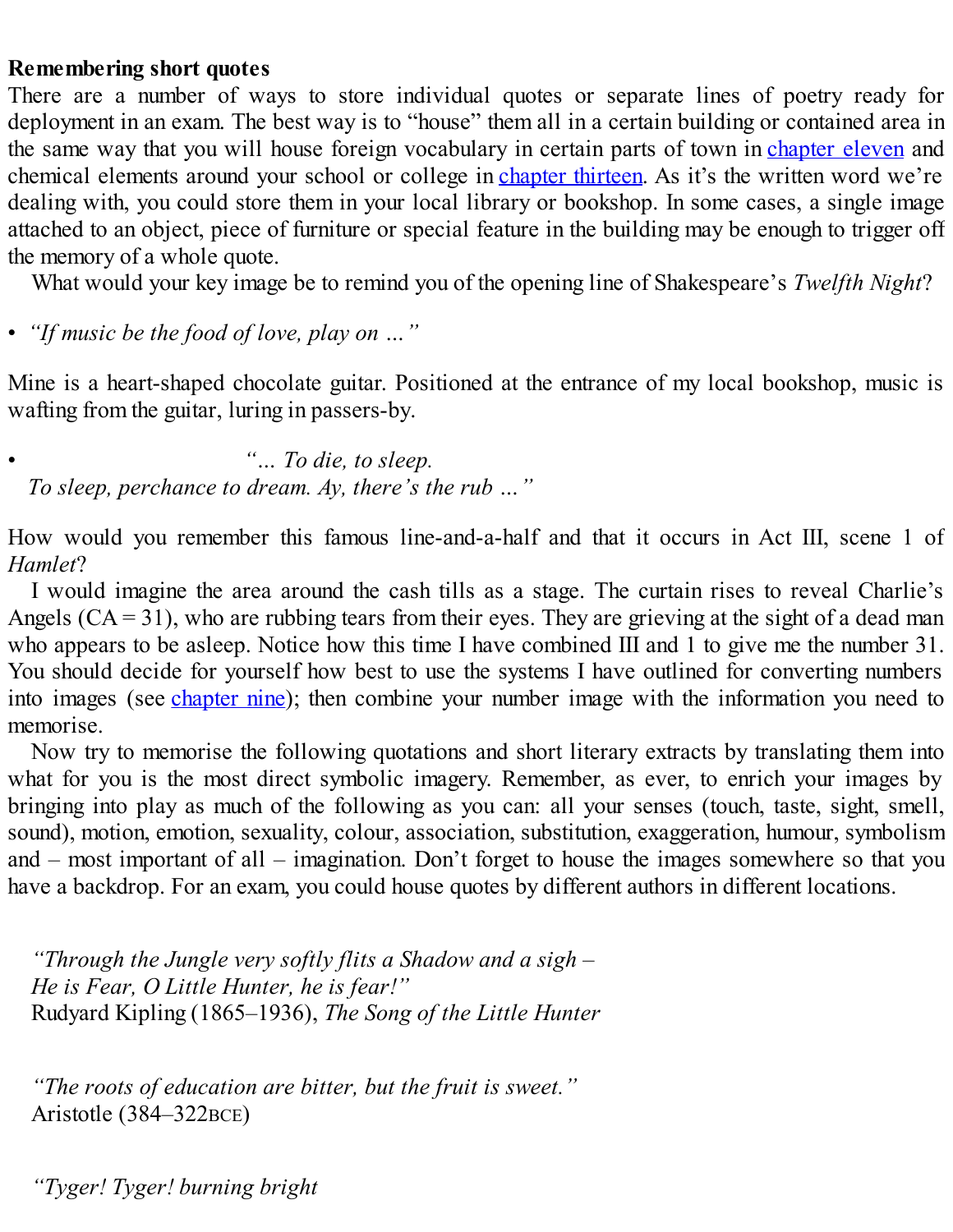*In the forests of the night, What immortal hand or eye Could frame thy fearful symmetry?"* William Blake (1757–1827), *Songs of Innocence and of Experience*

*"We were alone with the quiet day, and his little heart, dispossessed, had stopped."* Henry James (1843–1916), *The Turn of the Screw*

*"Here's the smell of the blood still; all the perfumes of Arabia will not sweeten / this little hand."* William Shakespeare (1564–1616), *Macbeth* V.1

#### **Remembering a lengthy speech**

Some dramatic speeches are so important to an understanding of themes, character and plot that it is worth knowing them in their entirety. The example I am going to use is an extract from Shakespeare's *Hamlet* given to me by a student who was having difficulty trying to memorise it.

ACT I SCENE 2 O that this too too solid flesh would melt, Thaw, and resolve itself into a dew,

Or that the Everlasting had not fix'd His canon 'gainst self-slaughter! O God, O God, How weary, stale, flat, and unprofitable Seem to me all the uses of this world! Fie on't, ah fie, fie! 'Tis an unweeded garden, That grows to seed; things rank and gross in nature Possess it merely. That it should come to this – But two months dead – nay, not so much, not two – So excellent a king, that was to this Hyperion to a satyr, so loving to my mother

That he might not beteem the winds of heaven Visit her face too roughly! Heaven and earth, Must I remember? Why, she would hang on him As if increase of appetite had grown By what it fed on, and yet within a month – Let me not think on't; frailty, thy name is woman – A little month, or ere those shoes were old With which she follow'd my poor father's body,

130

140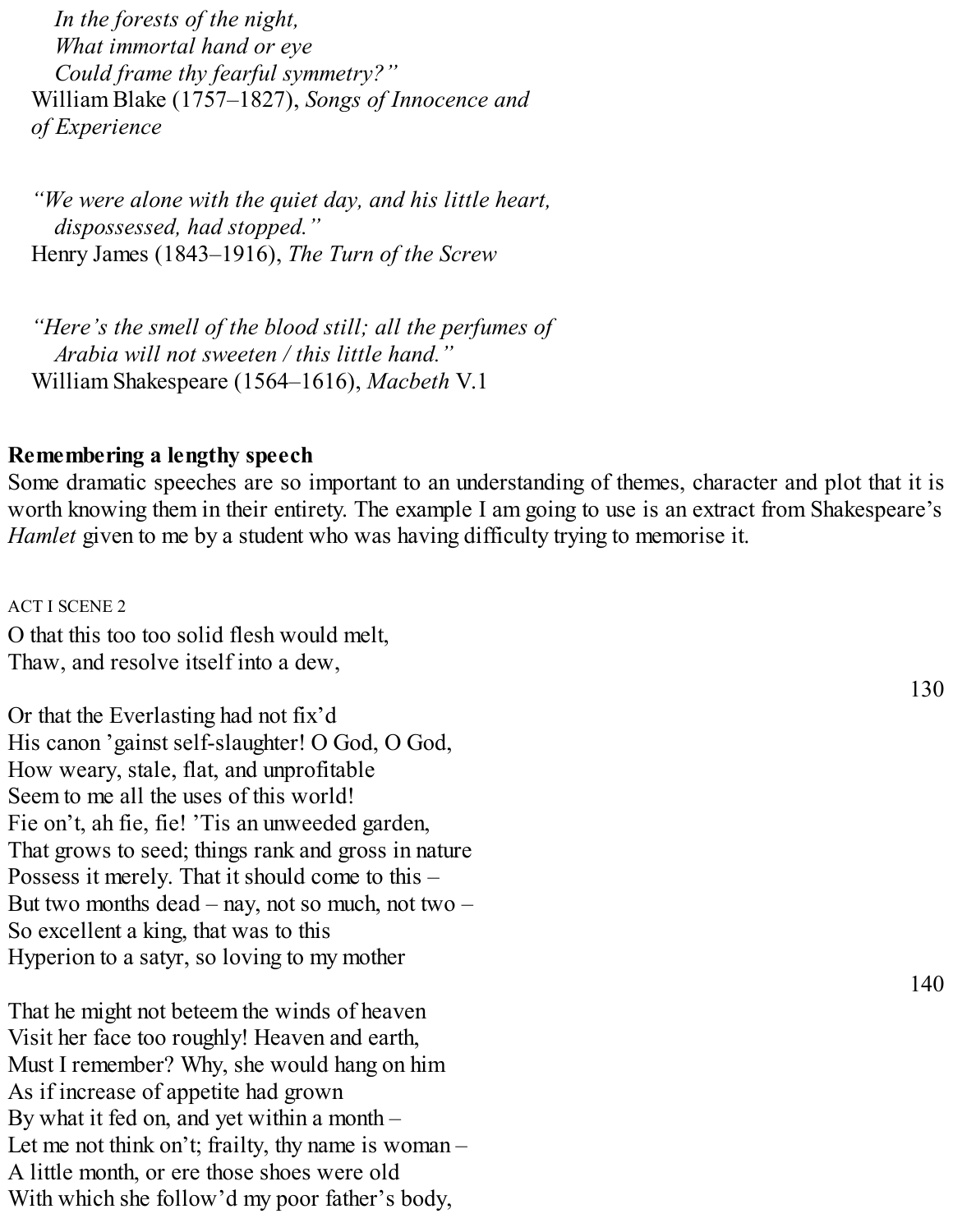Like Niobe, all tears, why she, even she – O God, a beast, that wants discourse of reason

Would have mourn'd longer – married with mine uncle, My father's brother, but no more like my father Than I to Hercules; within a month, Ere yet the salt of most unrighteous tears Had left the flushing of her galled eyes, She married. O most wicked speed, to post With such dexterity to incestuous sheets! It is not, nor it cannot come to good. But break, my heart, for I must hold my tongue.

159

This particular soliloquy contains thirty-one lines. So if you wanted to commit this to memory for an exam or performance, the best way would be to take a mental journey consisting of thirty-one stages. To learn a foreign vocabulary, you place your key images in various places around a town as each word comes up at random. But as these lines are presented in a fixed order, your journey must possess a logical set sequence to protect the natural order of the words.

When I'm memorising poetry I find that the best locations are ones situated in open spaces. Because there are several words on each line, you are going to need enough room to spread out the key images formed for each stage of your journey. A city or built-up area may be too congested, with far too many distractions obscuring or confusing these images. As suggested by the anonymous Roman author of *Ad Herennium* – a work we have already encountered in [chapter](#page-38-0) eight (see pages [85–86](#page-41-0)):

## *"It is better to form one's memory* loci *in a deserted and solitary place, for crowds of passing people tend to weaken the impressions."*

If you are a golfer like me, the layout of your local course will serve as an excellent location. The sequence of holes will provide a natural path for your journey, the tees, fairways and greens acting as progressive stages along the way. Or you could use a favourite walk, preferably one in the countryside, that you knew as a child or make regularly now. Note interesting or significant landmarks along the way as you take a gentle stroll down your memory lane, counting them off as you go. Once you have thirty-one stages in your journey and know them back to front, you are ready to absorb the entire soliloquy.

Let's assume that you are already familiar with the play, maybe even to the extent of being able to recite individual lines. The problem is that you can't manage to string them together and get them to flow because you keep forgetting the order, or you get a mental block – a chronic problem for some budding thespians. All you need in this situation is a simple cue for each line in the form of a symbolic prompt.

Hamlet, as we know, is distraught to the point of suicide over the murder of his father and his evil uncle's marriage to his mother. Leaving this aside for the moment, concentrate on finding key symbols for the first few lines:

<sup>•</sup> *Stage 1:*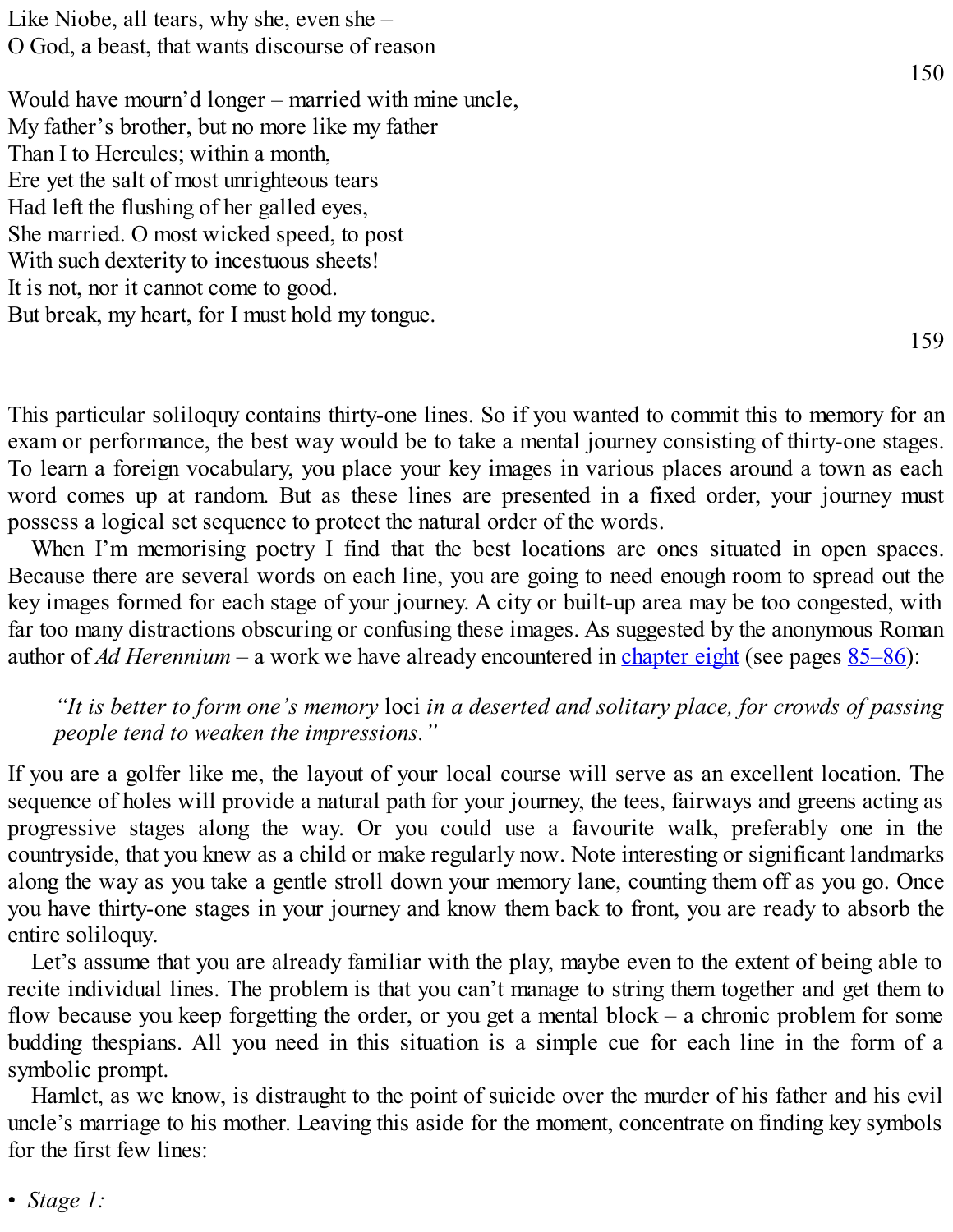*"O that this too too solid flesh would melt,"*

The idea is to convert the first word of each line into a key symbolic image and then mentally "place" it along one stage of the journey. Picture yourself at the start of your walk and imagine a big ring or hoop standing in front of you. This will then always serve as a reliable cue for O, the first word of the first line. To remind you of the line itself, choose a suitable key image which you think best represents it – in this case, melting flesh.

My starting position is the first tee at East Herts golf club, where I imagine walking through a tall ring of fire as my right foot sinks into a pile of flesh that is melting from the heat. This scene, morbid as it is, will always remind me of the opening line.

• *Stage 2: "Thaw, and resolve itself into a dew,"*

At the second stage of your walk, use whatever your association for the word "thaw" might be to form the next line prompter, such as snow or thunder. On the first fairway I picture Thor, the Norse god of thunder, holding a glass of Resolve; a big dewdrop hangs off the end of his nose.

• *Stage 3:*

*"Or that the Everlasting had not fix'd"*

Moving on to the third stage, create more symbols making "Or" the most prominent one. I see an oar sticking out of the hole on the green. Just beyond that is Eve, a friend, fixing something.

• *Stage 4:*

*"His canon 'gainst self-slaughter! O God, O God,"*

Although the text relates to God's law (canon), it's easier to imagine a cannon and, in this case, one that self-destructs. Watching the explosion is a pair of gods, or are you suffering from double vision? This scene, of course, takes place at the fourth stage of your journey.

Only you can judge how many key images you will need to form at each step of your journey in order to remember the whole line. It may even pay you to make up a mnemonic for every single word if you're starting to learn a piece from scratch.

• *Stage 5:*

*"How weary, stale, flat, and unprofitable"*

With a little practice, you'll be able to find an association for any word. These are mine; your ideas may be different:

| How   | Apache Indian          |
|-------|------------------------|
| weary | clothes rack           |
| stale | bread with curled edge |
| flat  | spirit level           |
|       |                        |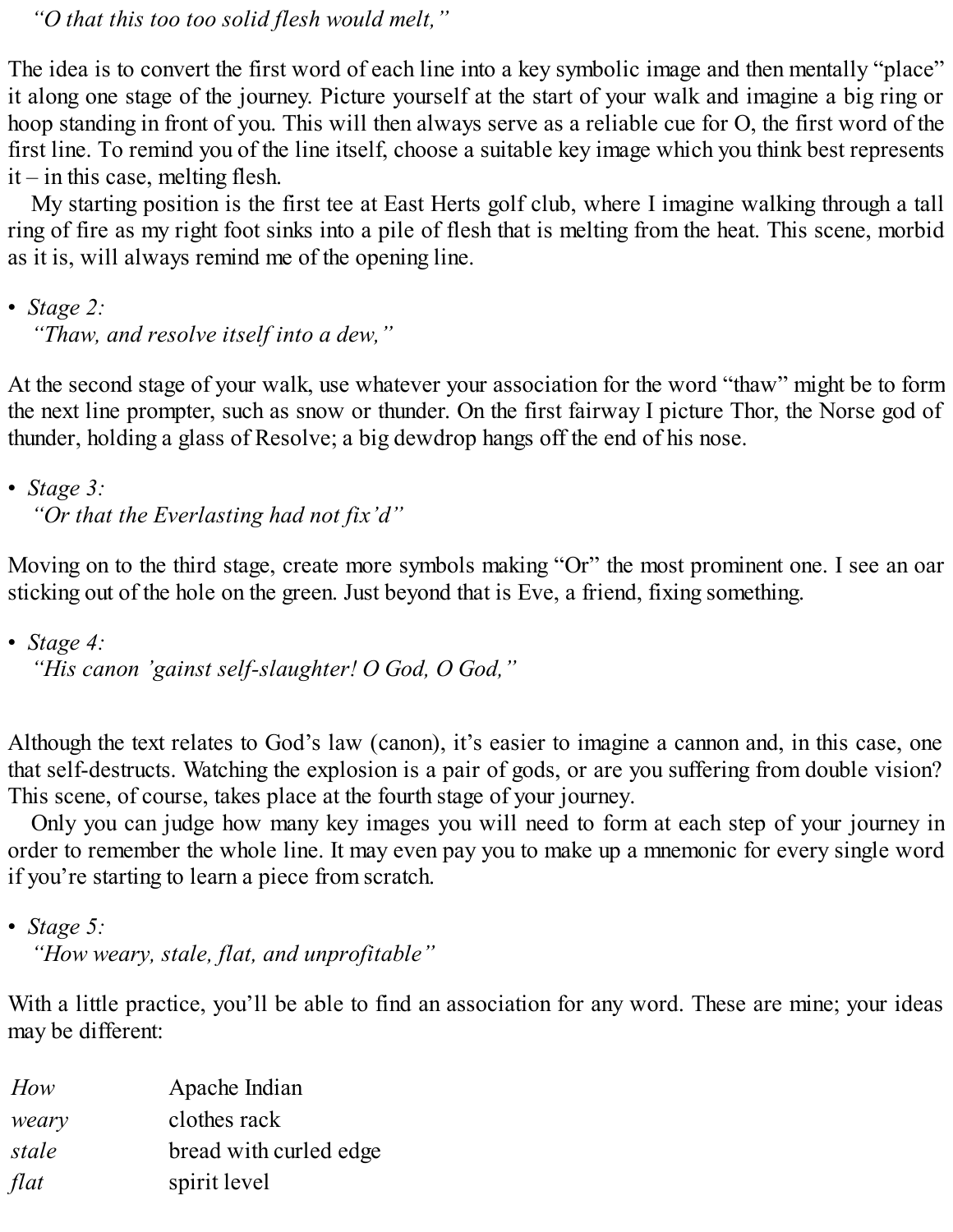*and* Andrew *unprofitable* professor under the table

I said that it was preferable to use wide open spaces to allow enough room for your images to spread, and now you can see why. Once the words have been transformed into tangible images, they too can be joined together using the link method, and anchored to their particular stage.

But does all this really work? Yes – and for good reasons. You'll notice that because the images you create are so striking, and therefore memorable, you will be able to:

- 1 keep moving through the text as you are learning it without having to return so frequently to re-read, as you would if trying to memorise it by verbal repetition
- 2 retain the images, and therefore the words, far longer than you would by remembering the rhythm of the words alone.

The journey ensures that you always stay on track, and the individual stops along the way make it impossible for you ever to jump a section, miss out a line or lose the order.

The key images act as guide ropes or stepping stones enabling you to steer a smooth course through each line from word to word. As the Roman orator Cicero said,

*"Memory for words, which for us is essential, is given distinctness by a greater variety of images, for there are many words which serve as joints connecting the limbs of a sentence … of these we have to model images for constant employment; but a memory for things is the special property of the orator – this we can imprint on our minds by a skilful arrangement of the several masks* [singulis personis] *that represent them, so that we may grasp ideas by means of images and their order by means of places."*

— Cicero, *De Oratore* (emphases are mine)

Once you are really familiar with the text, the mnemonic symbols will always be there to protect you from mental blocks by acting as three-dimensional idiot boards. The images will stick out in your mind, preventing you from "drying up".

After a while you will naturally gain a strong verbal recollection of the speech, guided by metre, cadence and rhythm. Although learning it line by line is the easiest way to memorise it, it necessarily divides the sense up artificially. Within a short time, though, the speech will flow so naturally that you will hardly notice your mnemonic journey – you'll be on "autopilot" – and the meaning of the speech, rather than just the words, will begin to emerge. However, should your "autopilot" let you down at any point, being able to see the words means you can always take over to fill any verbal gaps and keep yourself in full flight.

#### **What's my line?**

The method described above is particularly beneficial if you are an actor. As you can see all the lines of your part in the script laid out in front of your mind's eye, you'll know exactly how much space there is between other cast members' lines and your own; and this gives you time to prepare for your cue, as well as perfect synchronisation with everyone else. It's as though you are carrying a real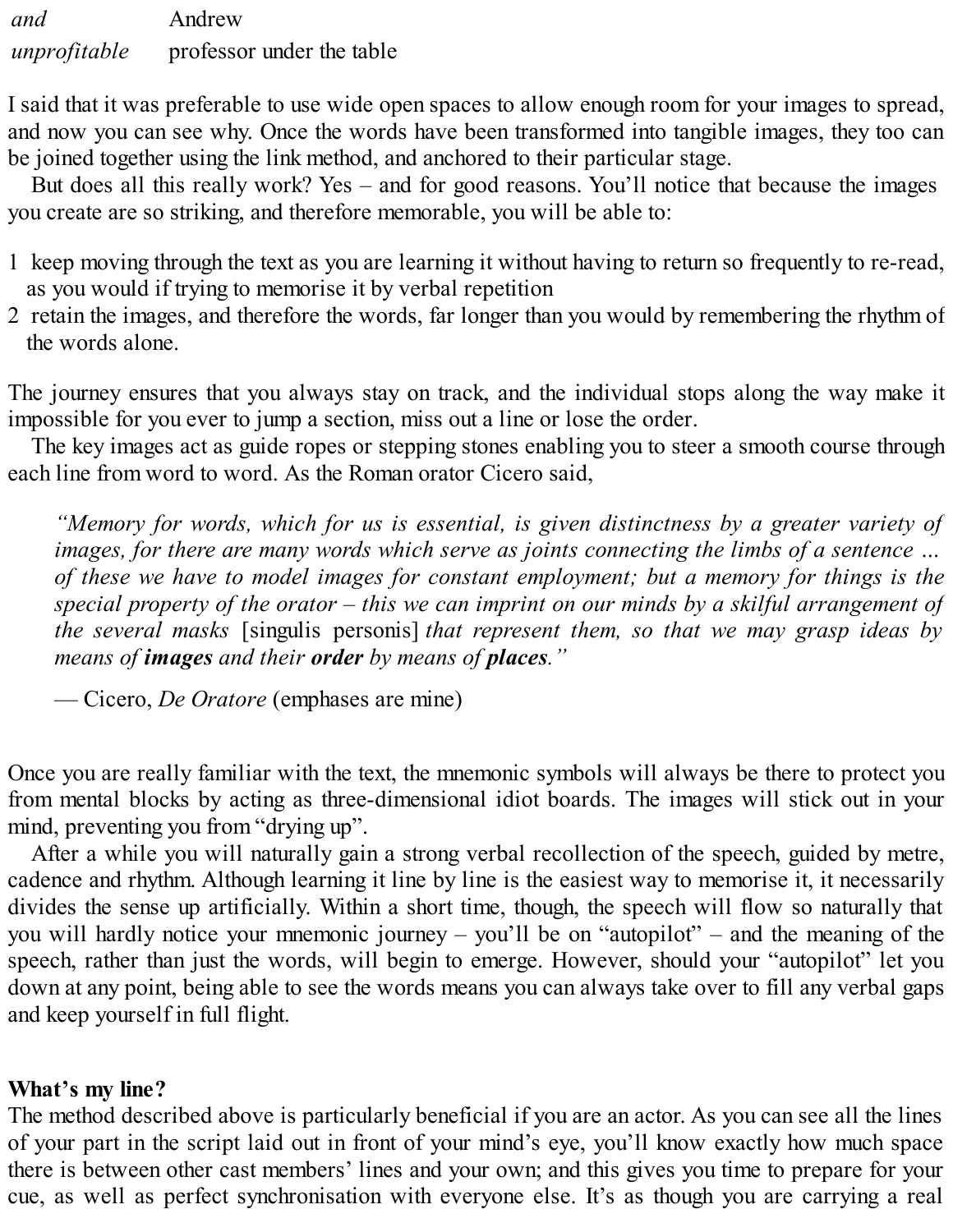script around with you all the time.

You can also pinpoint the exact position of a line by a simple calculation. If you make a mental note of every fifth or tenth stage along the route, you will quickly be able to work out the number of any particular line. I usually arrange it so that there is a door on the twenty-first stage on my route, and stairs with a sharp incline at the eleventh stage. For example, to find out what the twenty-second line is, you would picture stage 20 of your journey and then go forward by two stops. For immediate access to the twenty-ninth line, you would mentally walk back one stage from the thirtieth stage.

The soliloquy of Hamlet's that we have been looking at starts on line 129. To remember this, you could apply the DOMINIC System to provide a marker. By breaking the number of the line down into  $12 - 9$ , I arrive at the complex image of Anne Boleyn (AB = 12) holding a balloon and string (number-shape for 9). Now, if you fuse this image to the first stage of your walk you will be able to quote any line at will thereafter, assuming of course that you have numbered a few intervals along the way.

• *What is line 131 Act I, scene II of* Hamlet*?*

A quick calculation tells you that the answer must lodge at the third stage of your journey, where you will again encounter the oar and immediately quote, "Or that the Everlasting had not fix'd ...".

• *What is line 158?*

Again, you can deduce that this must be stage 30 of your journey, or the last line but one, "It is not, nor it cannot come to good."

This is how I am able to "recite" the order of a pack of playing cards. By giving every card a mnemonic symbol and then placing them at predetermined intervals along an imaginary walk, I know precisely where each card is located along with the exact sequence. What people find most baffling, though, is the apparent ease with which I can give the numerical position – such as the fourteenth or twenty-sixth – of any card they nominate. But now you know the secret!

## **The language of Shakespeare**

As all living languages evolve over time, so the meanings of words change. The word "silly" used to mean holy, and to "doubt" something meant that you had good reason to believe in it. To be able to interpret Shakespeare's plays fully, you will need to learn the meaning of certain phrases or individual words. There are several good study guides available on the market for all levels of examination.

To link interpretation to the words of the speech, simply add a new element to your key image for the line. For example, in the first line of the speech, Hamlet expresses his desire to commit suicide:

• *"O, that this too too solid flesh would melt"*

Modify the image at the first stage of your journey so that when you see the melting pile of flesh the effect is so revolting that you look away – only to notice someone standing on the ledge of a building ready to jump.

In the second line, the word "resolve" means "dissolve" in modern terms; simple – just picture the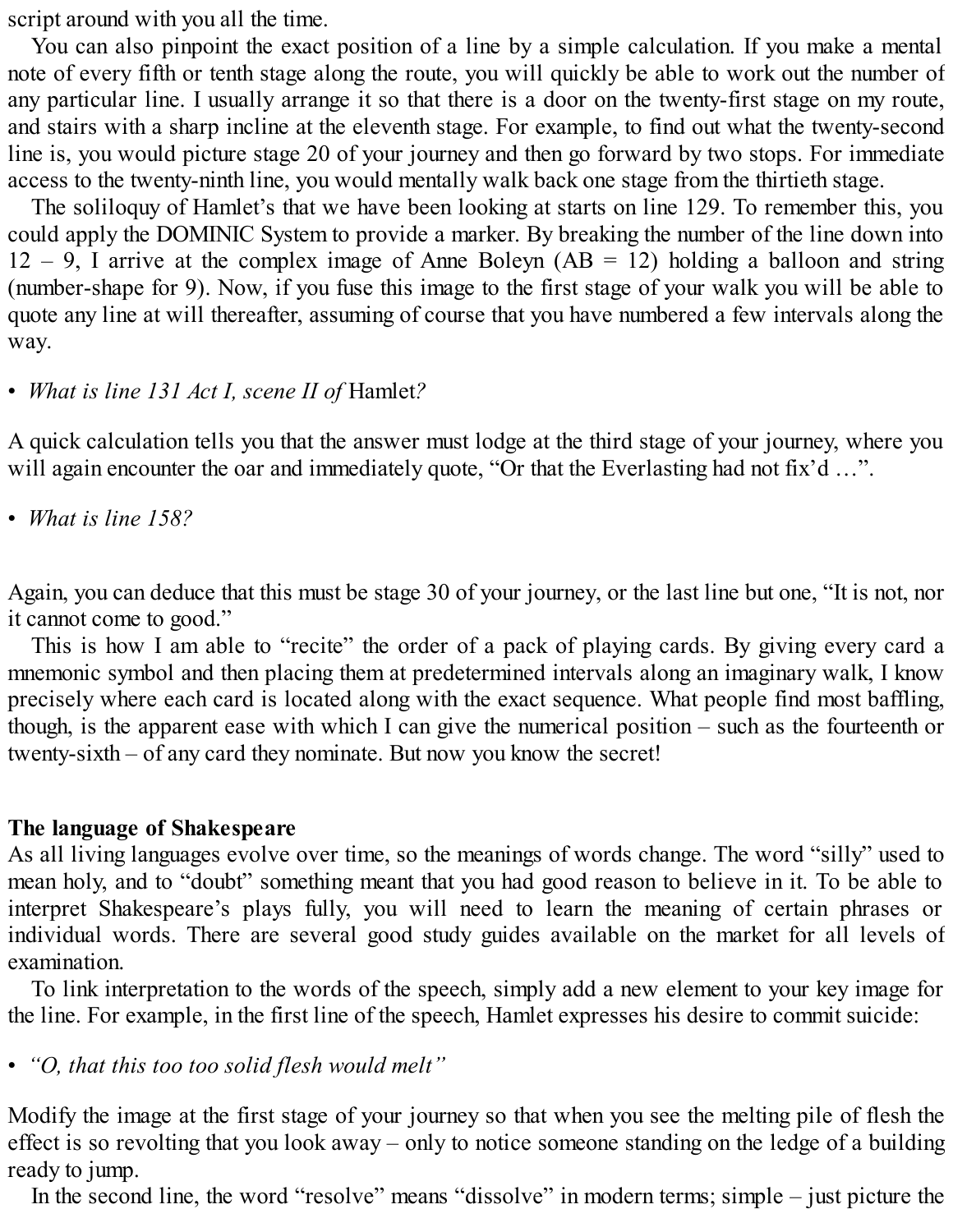god Thor's Resolve fizzing as it dissolves in the glass of water.

By now, you should know Hamlet's soliloquy well, and the muscles of your imagination should be exercised enough to create some links to remind you of the following interpretations of words and phrases in the speech.

- *canon 'gainst self-slaughter* God's law forbidding suicide
- *merely* fully, completely
- *Hyperion* sun god
- *satyr* half-human, half-goat
- *Hyperion to a satyr* contrast like chalk and cheese
- *beteem* permit, allow
- *visit* blow against
- *Niobe* heroine turned into stone as she wept for her children
- *wants discourse of reason* is not capable of rational thought
- *unrighteous tears* false, crocodile tears
- *to post* to hurry
- *dexterity* speed

## **Study tips**

It is your understanding, interpretation and opinions that are going to be tested in the final reckoning, so it is very much in your own interest to take as much of an active role as possible when studying a play.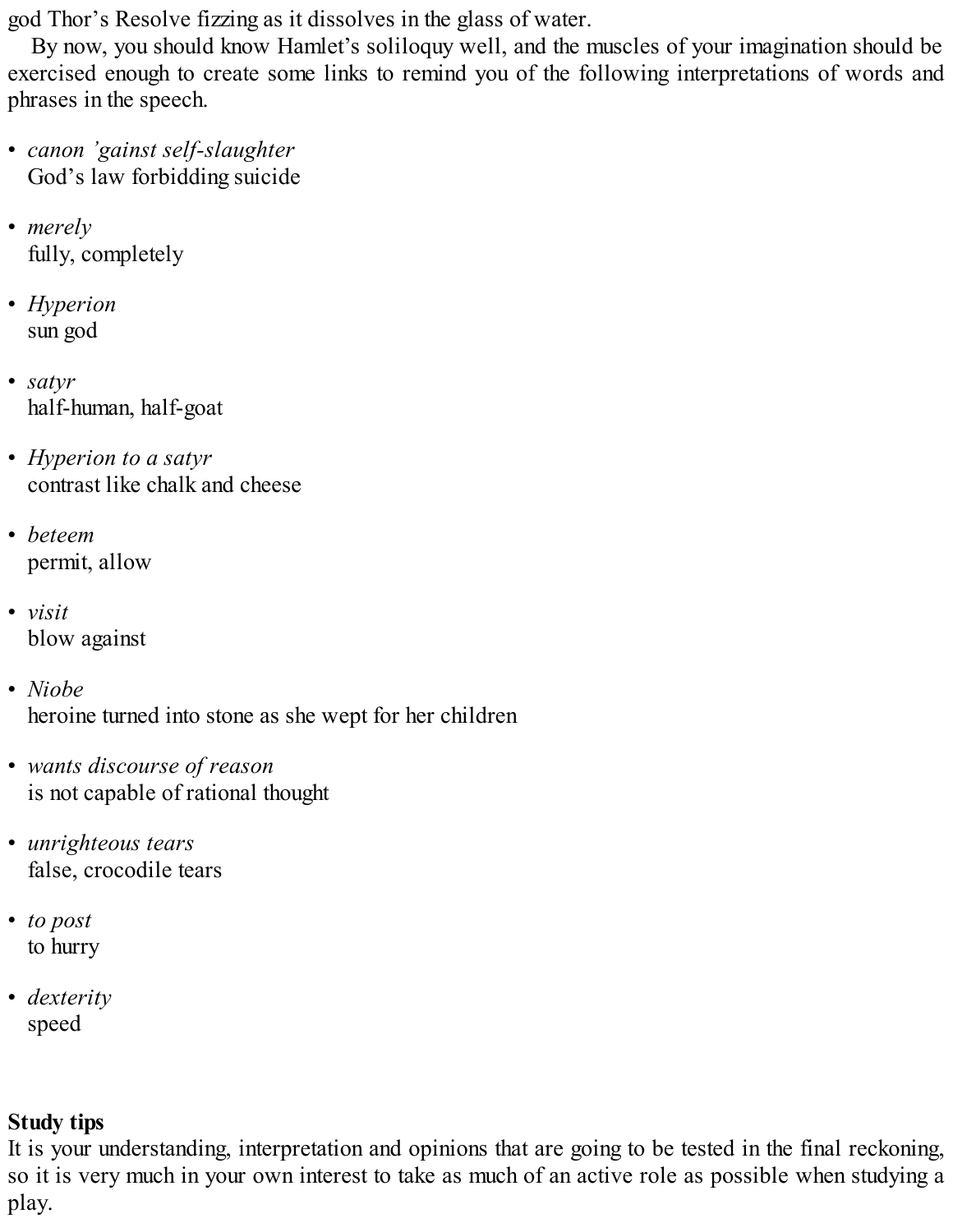Put yourself in the shoes of each character. Imagine what it must be like for Hamlet. How would you react to your mother marrying your uncle less than two months after he'd taken your father's life? Try to feel the grief and understand Hamlet's mental breakdown brought about by the surrounding circumstances.

By working your way through the play several times, each time playing the part of a different character and trying to see their point of view, it will give you a better insight and help prepare you for the sort of questions you're likely to receive at exam time. Once you have formed your own interpretation, compare this with others', either in group discussion or by further reading.

If your mind works very visually, imagine key scenes being performed. Who would you cast as Hamlet? Which actor would best convey Hamlet's character traits?

Always try to think about the writer – in this case William Shakespeare. What was he trying to achieve in a particular scene? Why did he decide to have a particular character say a particular line using a particular choice of words? Do certain words conjure up associations in your mind that he wanted you to notice? What do these associated ideas, or connotations, add to the presentation of the character or situation?

#### **SUMMARY**

- Before committing literary material to memory, get to know the text thoroughly by:
	- 1 taking an active role during reading
	- 2 developing empathy with one or more of the characters
	- 3 studying the interaction between characters.
- To help identify the main plot and theme, imagine it all taking place in a familiar geographical setting, and use people you know to act as the characters portrayed.
- Seek help from English literature guides, a dictionary of literary terms, critical essays and group discussions.
- Learn some of the background of the author and the circumstances under which the text was written.
- To memorise a section of a play, a poem or a prose text, choose a familiar walk or journey to lay down individual lines which will preserve the natural order of the text.
- Use your imagination to translate key words or themes from a line into key mnemonic symbols.
- Then anchor these symbolic images along the various stages of your mental journey.
- Use association and the link method to understand and remember the meanings of certain words or phrases that have either changed or are obsolete now.
- You can reduce individual quotations into complex images and store them all in a familiar building, such as your local library or bookshop.
- Above all, use the combination of association and location with your inventive imagination to lift the text from its two-dimensional linear form, and bring the words alive by animating the characters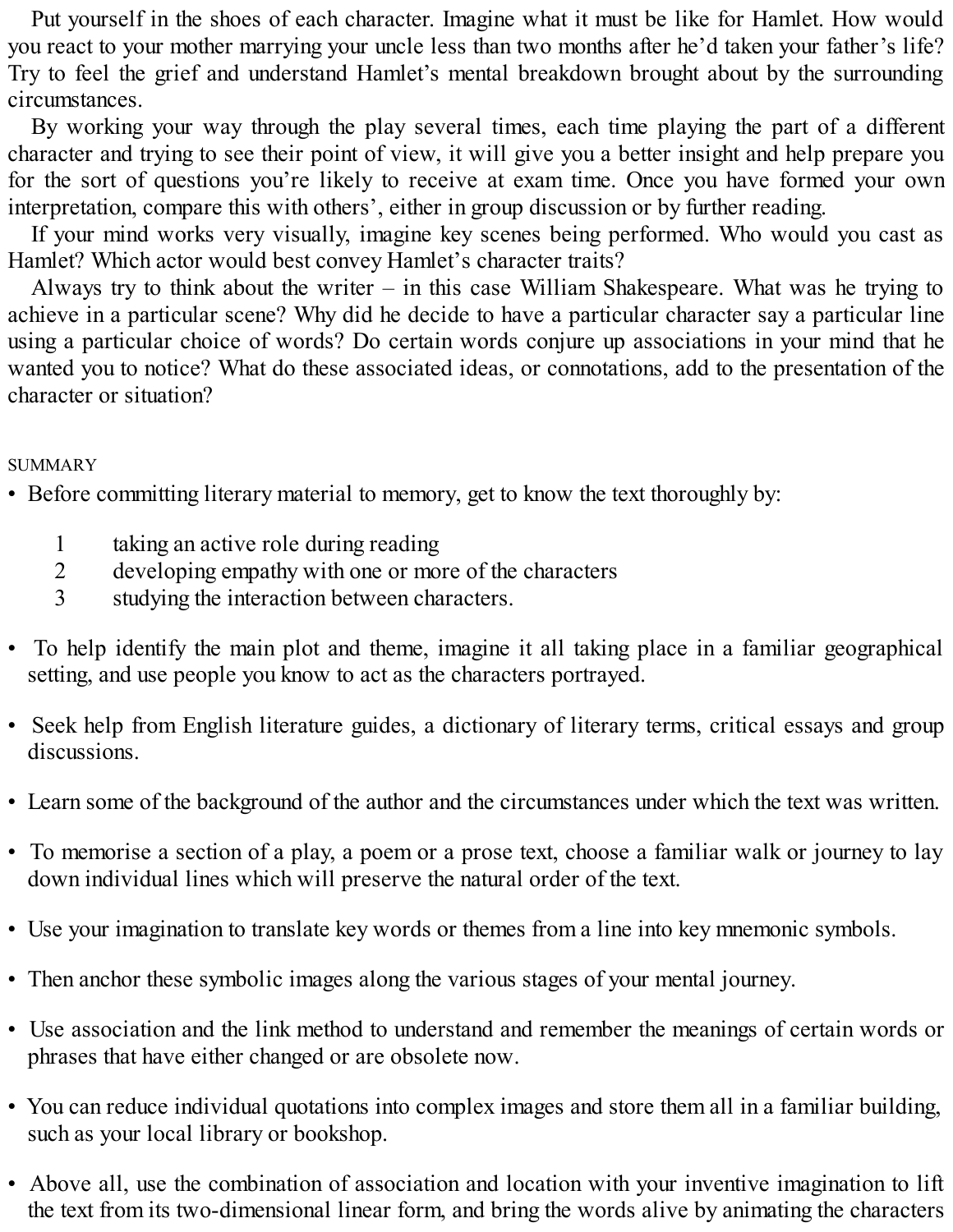and making the scenery vivid.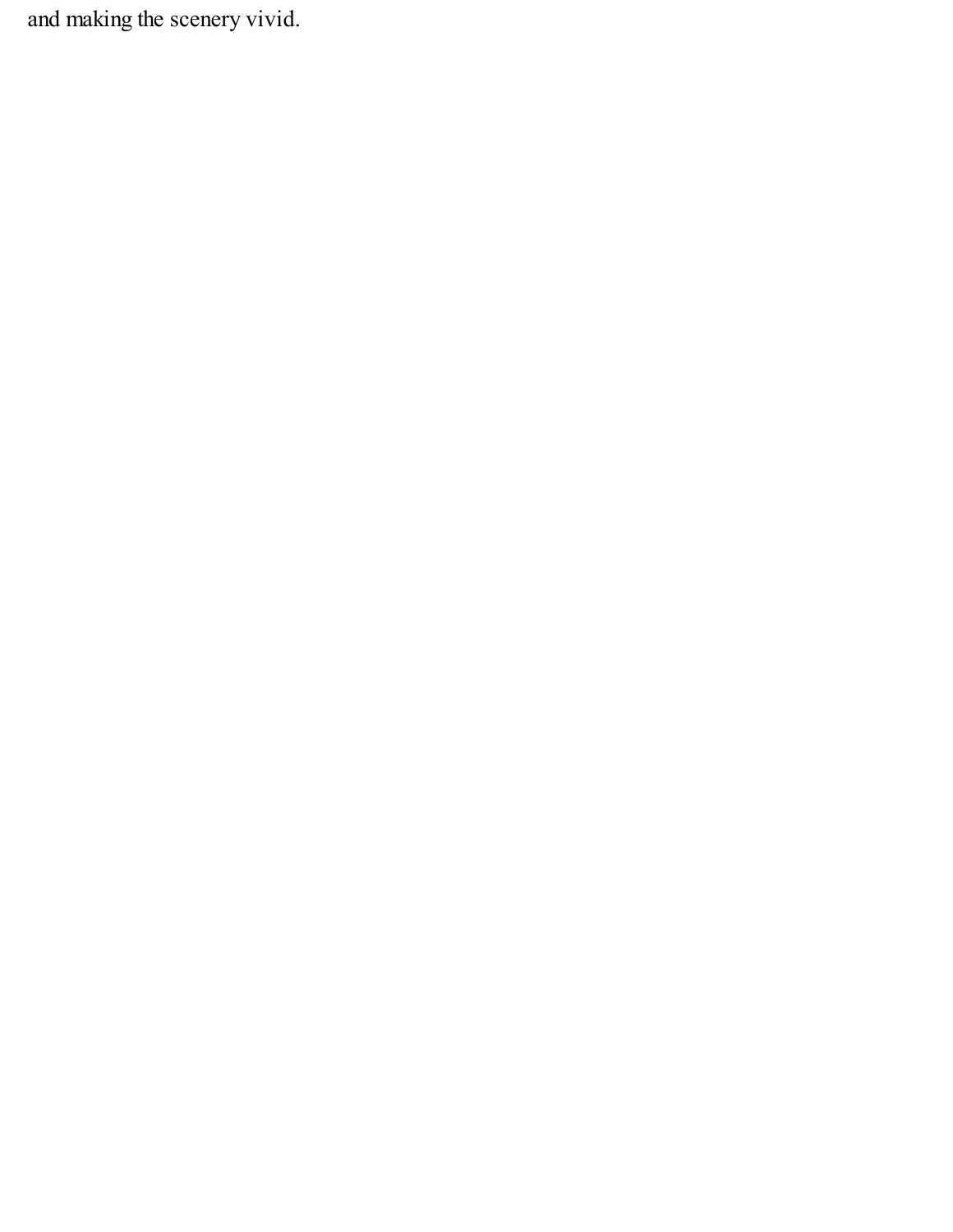## <span id="page-66-0"></span>11 The Easy Route to Learning Languages

*"I said it in Hebrew – I said it in Dutch – I said it in German and Greek; But I wholly forgot (and it vexes me much) That English is what you speak!"* — Lewis Carroll (1832–98)

THAT SINKING FEELING

When I was taught languages at school I was told, for example, that the French for "floor" is *plancher* and it is a masculine noun. When I asked my teacher how I was supposed to remember this, he said the best way was to keep repeating the word until it eventually "sank" in.

As there was no apparent connection between the words *plancher* and floor, and no logical reason why on earth a floor should be masculine when a window was feminine, it seemed to me that this was the only possible answer my teacher could have given me. In other words, learning a language was going to be one long, hard slog.

Laboriously having to repeat the same words over and over again, only to suffer the humiliation and frustration of forgetting them during vocab tests, was not my idea of fun. It's little wonder I hated languages. Looking back, I compare the way I progressed to someone driving a car through thick fog at night – in reverse gear and blindfolded! I knew where I should end up but had no idea how to get there.

If only I had known about the method I am about to describe, I am convinced that I would have achieved top grades in Spanish, French and Latin and gone on to become a competent linguist. Instead, I had to abandon Latin and despite the effort put in, only gained minimal passes in the other two. This is a great pity and I wince when I think back on all the time I needlessly wasted.

The average amount of study time devoted to mastering a foreign vocabulary can and should be severely cut, freeing up more time for understanding the structure of the language, appreciating the culture from which it arose and refining accent. If you follow the steps I am about to outline, it's possible to learn a basic vocabulary of 1,000 words in ten hours, including the correct gender of the nouns.

If ever a subject were tailor-made for the methods I prescribe, it's languages because full advantage can be taken of the three main ingredients essential for memory development that you have already put into practice throughout this book – association, imagination and location.

There are basically two ways to remember that "floor" in French is *plancher*:

1 If there's no really obvious or memorable connection between a word and its foreign translation, then you need to create an artificial association. So imagine a floor made out of planks of wood with its previously unintelligible, coded, foreign equivalent. When you see the word *plancher* in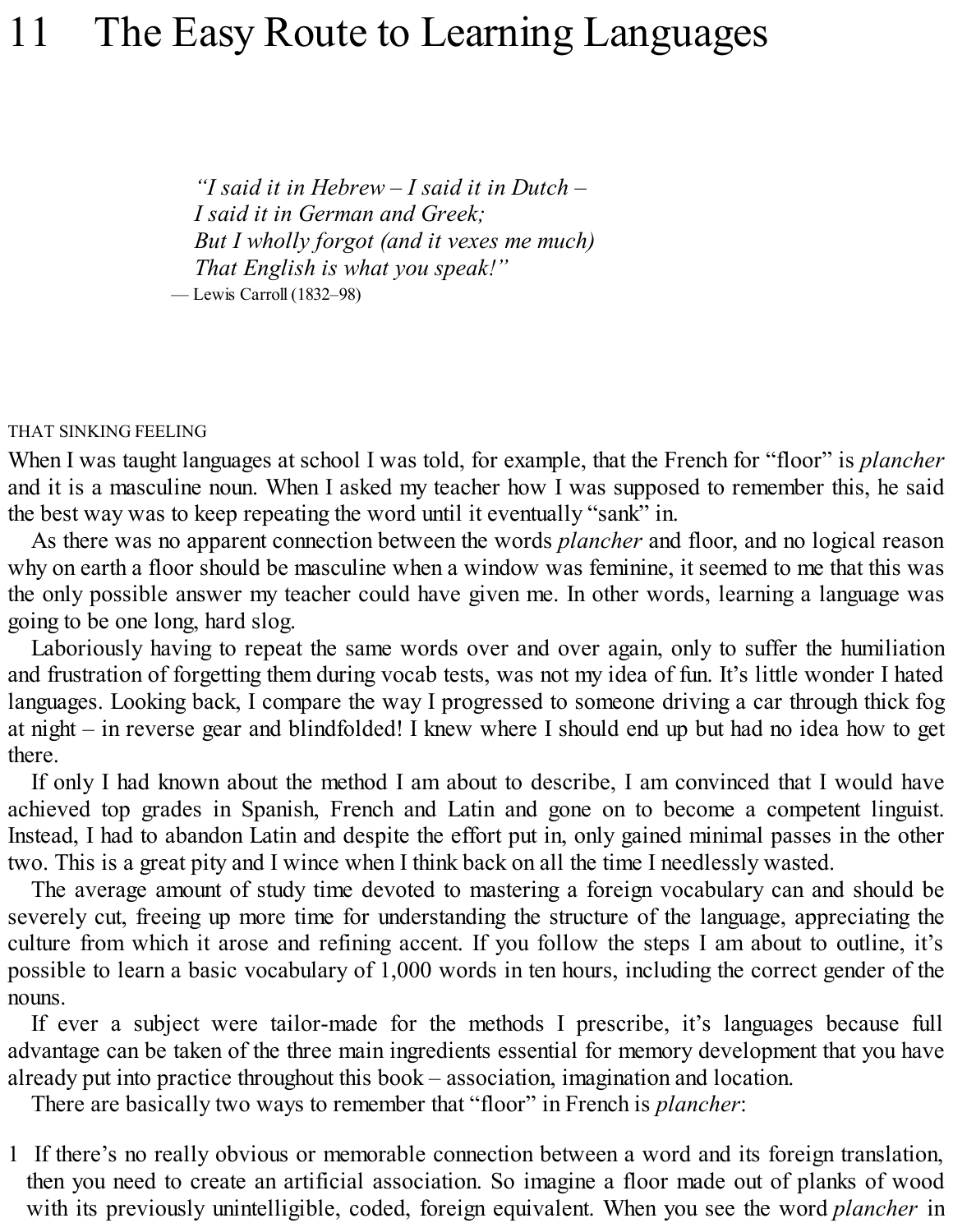future you'll immediately think: *plancher* – planks – wood – floor, and vice versa.

2 Monotonously repeat floor/*plancher* 200 times and hope for the best.

The briefest of extra time invested in the first method, by building a memorable stepping stone, will save all the soul-destroying repetition that the second method demands.

To remember that the German for rain is *Regen*, imagine hundreds of Ronald Reagans pouring from the sky. Now, I don't claim to be the inventor of a system that finds a link between a word and its foreign translation; indeed, there is a whole range of *Linkword* language books, each containing hundreds of ready-made mnemonic examples. Compiled by memory expert Dr Michael Gruneberg, they have proved to be of enormous benefit to anyone wanting to take a quick crash course in learning a new language.

However, what I will put my name to is a highly efficient system both for storing all these hundreds if not thousands of crazy images and for being able to instantly determine the gender of any given word. This is especially important if you are studying more than one language, because without a properly organised mental filing system, mass confusion can creep in. Trousers are feminine in German – (*die Hosen*) – and masculine in French (*le pantalon*). So how do you avoid mixing the genders up alongside remembering the words themselves?

#### TOWN PLANNING

Simple. You do so by incorporating the third crucial ingredient for memory training, the use of a familiar location. It's all very well creating bizarre, outrageous images, but it's essential to "place" them somewhere in order to have easy access to them at a later date. It's like opening all your wedding presents without making a note of who sent them. If you don't know where they came from, how are you going to know who to thank?

Whatever language you are studying, choose a familiar city, town or village to mentally store all the key images that you are going to generate, which will form your basic vocabulary. Think of the sort of words that you are going to learn: library, shopkeeper, vegetables, post office, traffic lights, wall, and so on. The layout of a village alone can accommodate an entire foreign vocabulary. Pick an area that you know well, as you are going to be weaving your way in and out of supermarkets, cafés, houses and car parks, and even climbing up trees. Then divide your town into sections. The local gardens, park or beauty spot could contain every conceivable adjective – wet, tall, strange, green, natural – and you could use the area in and around your local sports centre to group all the action verbs – run, lift, swim, hit, dive. But the real beauty of this system is that it allows you to separate words neatly into their respective genders by literally housing and containing them in what I call gender zones.

#### **Women only!**

Let's take French, for example. If your town or village is, say, split down the middle by a main road or high street, then all masculine nouns could be placed anywhere to the east of the street and feminine nouns to the west. The road acts as an effective, although somewhat antisocial, barrier or cut-off point preventing the two genders from ever crossing each other's paths.

By fixing your mind on a certain telephone kiosk in the eastern zone, you'll always remember that this word is masculine in French: *le téléphone*. Making a feature of a particular bank west of the high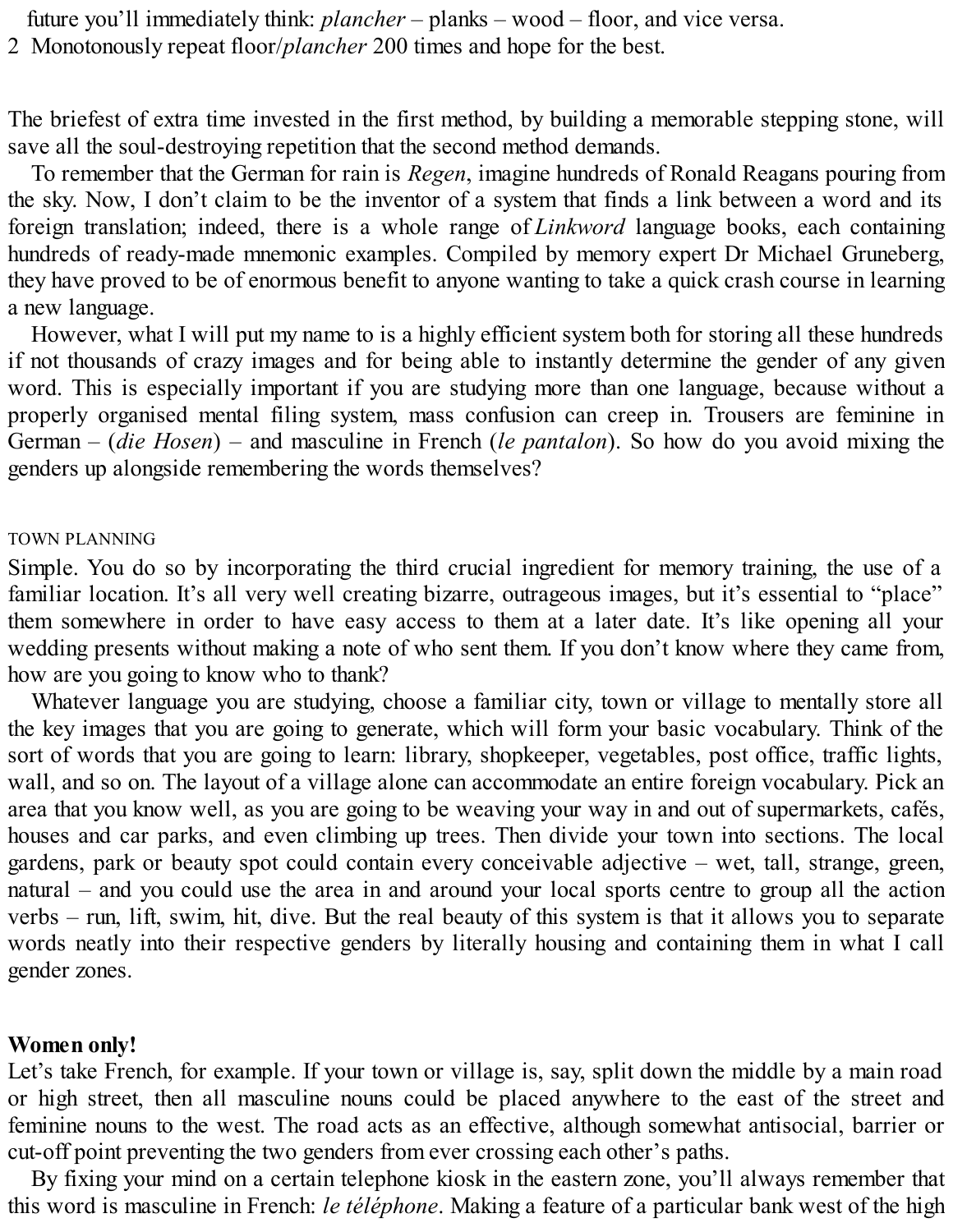street will ensure your memory of its feminine status, *la banque*. There is no confusion, no extra mnemonic image involved. The geography of the location has magically lifted the burden of ever having to worry about gender again, as the very whereabouts of a noun automatically indicates its classification. You could almost call it cheating, as the town is acting as a pictorial reference. In fact, I would go so far as to say that you're not memorising genders at all. It is your imagination and a gender zone that are doing all the work for you.

If it's easier, you could use two or more cities to segregate the genders; German, after all, has three – masculine, feminine and neuter. As the cities of Bradford and Leeds are so close together, they would make ideal locations. Assuming you know the area, Bradford could be filled with feminine nouns and Leeds, to the east, would be an all-male zone. This leaves the area that lies between the two cities for all neuter words, the eunuchoid zone!

I recently taught this method to a student, Dave, who had been struggling with German. I was horrified that he couldn't even tell the difference between *der*, *die* and *das* (German for "the"), which are masculine, feminine and neuter, respectively. Considering that he had been studying the language for two years, that doesn't say much for the way he was taught. However, by getting him to use a little imagination and leaving aside, for the moment, correct pronunciation, this is how he quickly remembered the three different forms:

- 1 *Der* made him think of a dopey male pupil at school.
- 2 *Die* he associated with the word death and the funeral of his aunt.
- 3 *Das* made him think of a well-known soap powder that neutralises odours.

Dave had been advised to drop German and concentrate on other subjects, as his teachers felt he would almost certainly fail his final examination. In fact Dave managed to achieve a C grade, which was seen as a triumph by his parents and a mystery by his teachers.

## **Populating your town**

To start building a basic French vocabulary, think of the layout of your own town or village and split it into two separate sections. As I take you through the following examples, use imagination and association to allocate suitable places in which to house the key images as they are formed.

- *La route – the road*
- 1 Wherever possible, use the correct pronunciation, in this case "root", to find a link between the French word and its English meaning. An obvious key image would be the root of a plant.
- 2 As *la route* is feminine you'll need to go to the female part of town. Picture a road that you are familiar with here, and then imagine a huge root sprouting out of the middle of it.

By the way, if you don't know the difference between *le* and *la* you should do! If not, think of Len and Laura.

- *Le chou – the cabbage*
- 1 As *chou* is pronounced "shoo", use a shoe as your key image.
- 2 This time, though, *le chou* is masculine, so choose a place in the males-only part of town where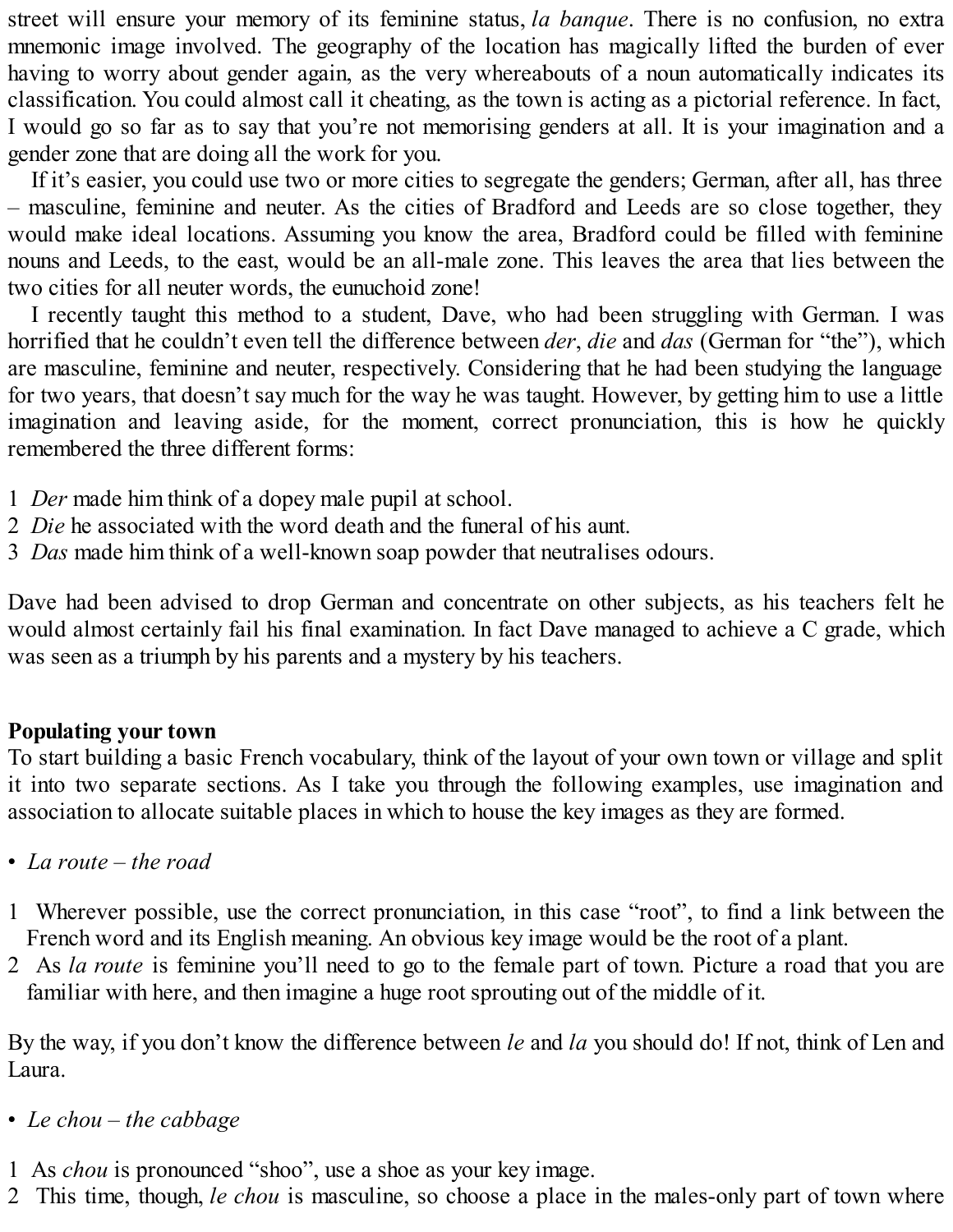you are likely to find a cabbage. What about the market? Imagine the rather unsavoury sight, at one of the stalls, of cabbages growing out of old shoes.

- *Le marché – the market*
- 1 *Marché* is pronounced "marshay". I immediately think of a march.
- 2 As the word is masculine, imagine a big march taking place at the market you used in the last example. There are so many people that the cabbages get trampled on.

As you start to populate your town, linking key images of the same gender in this way all helps to reinforce and anchor the images to their locations.

- *La glace – the ice*
- 1 *Glace* sounds like "glass".
- 2 It's feminine, so hop back over to female territory. Someone has sculpted the shape of a glass out of the massive block of ice that has formed in your local fountain (assuming it's in the female gender zone, of course). Incidentally, both sculpture (*la sculpture*) and fountain (*la fontaine*) are feminine nouns.

Occasionally, you won't need a link word, as the French word will read the same as the English, but you'll still want to know the correct gender. In this case tag a symbolic image, like the French flag or a champagne bottle, to your key image in the appropriate gender zone of your town:

• *Le garage – the garage*

Picture a French flag outside a garage in your male sector.

## **How to park your adjectives**

You could integrate adjectives into the gender zones, but I'm a stickler for keeping groups within their own confines. If they're all contained in the same area, you won't have so far to search when you're looking for an appropriate descriptive word. The following adjectives could all be accommodated in your local park.

Again, the same principle of finding a link word applies as before. This time, though, use your own creative ideas to provide key images for the background scenery:

| English | key linking image | French |
|---------|-------------------|--------|
| ugly    |                   | laid   |
| short   |                   | court  |
| quick   |                   | rapide |
| angry   |                   | fâché  |
| pink    |                   | rose   |
| thin    |                   | mince  |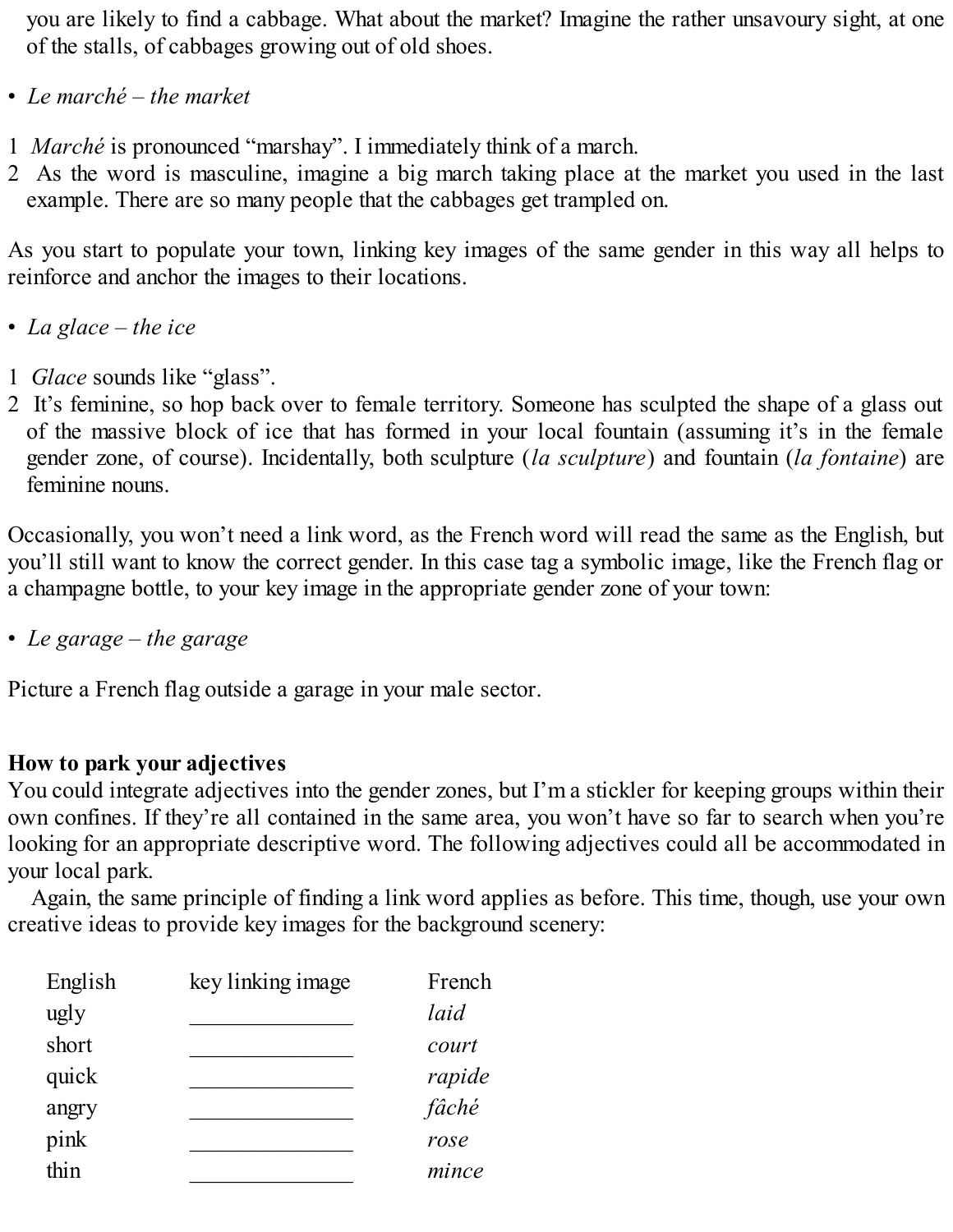Your park could well end up like a music festival full of ugly, **laid**-back hippies and short, **court**ly eco-warriers, which is then invaded by quick-talking **rap**pers, angry **fas**cists, pink **rose**s and thin strands of **mince**!

## **Where to find all the action**

Action verbs, and indeed all verbs, could be stored at the sports centre or at your local health club. Keeping all the verbs under one roof at a specific location helps to avoid confusion between them. Again, look for a suitable key image to link the French word and its translation:

• *Courir – to run*

Imagine a **courier** running through the entrance of the sports club to deliver something urgent.

• *Lever – to lift*

In the exercise room, there is a body-builder lifting a heavy **lever** which he or she uses as a makeshift weight.

• *Lutter – to wrestle, to struggle*

Picture a professional wrestler inside a wrestling ring struggling with a vicious **lute**. Listen to the twanging sound that the strings make. If your sports centre doesn't have a wrestling or boxing ring, create an imaginary one somewhere in the building.

• *Manger – to eat*

In the cafeteria, the members are being quite uncouth, eating out of a **manger**. Fresh **mang**o is the special dessert of the day.

• *Cacher – to hide*

Hidden inside one of the lockers you discover a huge quantity of **cash** that someone has tried to conceal. (Bear in mind that, in English, a cache is a hiding place for treasure, drugs or ammunition.)

• *Gérer – to manage*

The manager's name at the health club is **Ger**ry, only he's not that healthy, sitting in his office quaffing sherry all day.

The French for manager is *le directeur*. In this case, you would imagine someone you know who is a manager **direct**ing the traffic in the male gender zone, or if of the opposite sex, *la directrice*, in the feminine zone.

I always found it easier to translate from French to English, when I was at school, rather than from English to French, but using a key image enables you to translate in either direction because it works literally like a link, a stepping stone, a halfway point between one side and the other. Assuming you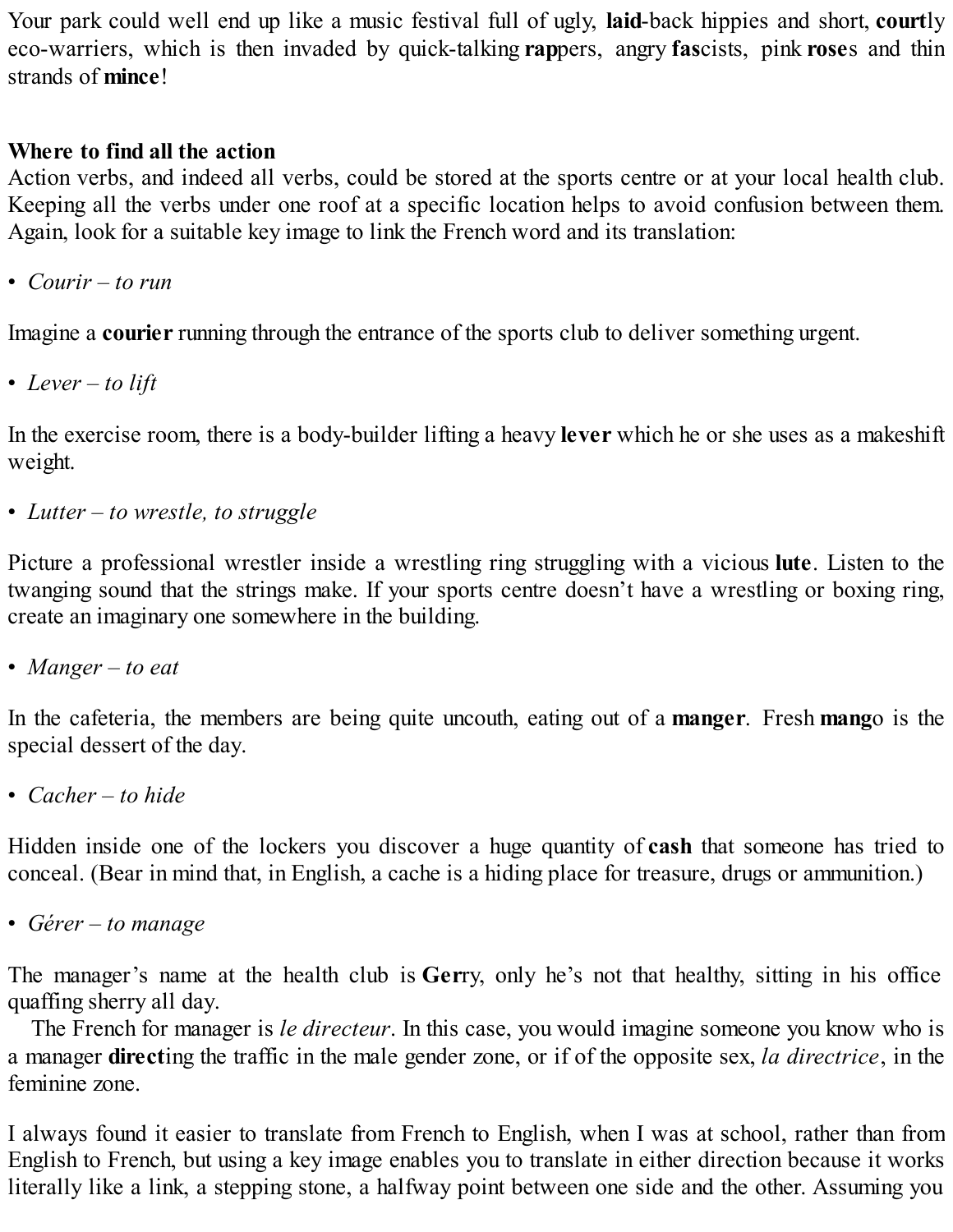have been employing your imagination to visualise the examples throughout this chapter rather than just reading the words passively, you should have no difficulty in translating the following English words into French and vice versa, including the definite article (*la* or *le*) of the correct gender where necessary:

| English     | French                   |
|-------------|--------------------------|
| the ice     | ?                        |
| angry       | ?                        |
| the garage  | $\overline{\mathcal{L}}$ |
| the market  | $\mathcal{P}$            |
| to hide     | $\gamma$                 |
| the cabbage | $\mathcal{P}$            |
| thin        | $\overline{\mathcal{C}}$ |
| to run      | $\overline{\mathcal{C}}$ |
| the road    | ?                        |
|             |                          |
| French      | English                  |
| rapide      | ?                        |
| manger      |                          |
| court       | $\gamma$                 |
| lever       | $\gamma$                 |
| gérer       | $\mathcal{P}$            |
| rose        | $\mathcal{P}$            |
| lutter      | $\overline{\mathcal{C}}$ |
| laid        | $\overline{?}$           |

Score 1 for each of the 18 translations, plus another 5 for the correct genders. You should have scored 23.

Anything less than 100 per cent means that you didn't make the necessary mental connections in the first place. Every word in that exercise – English or French – should have transported you off to a certain part of town where the key image would have revealed the translation. *Rose* takes you to the park where you can see the pink roses, and who's running into the sports centre? The courier, of course. The ice makes you think of the glass sculpted out of the frozen water in the fountain, which is located where? In the feminine zone (*la glace* – the ice). If you don't make the vital link to begin with, how can you expect to recall the words later?

#### **More useful words for building your town**

| Feminine      |               |
|---------------|---------------|
| la librairie  | the bookshop  |
| la pâtisserie | the cake shop |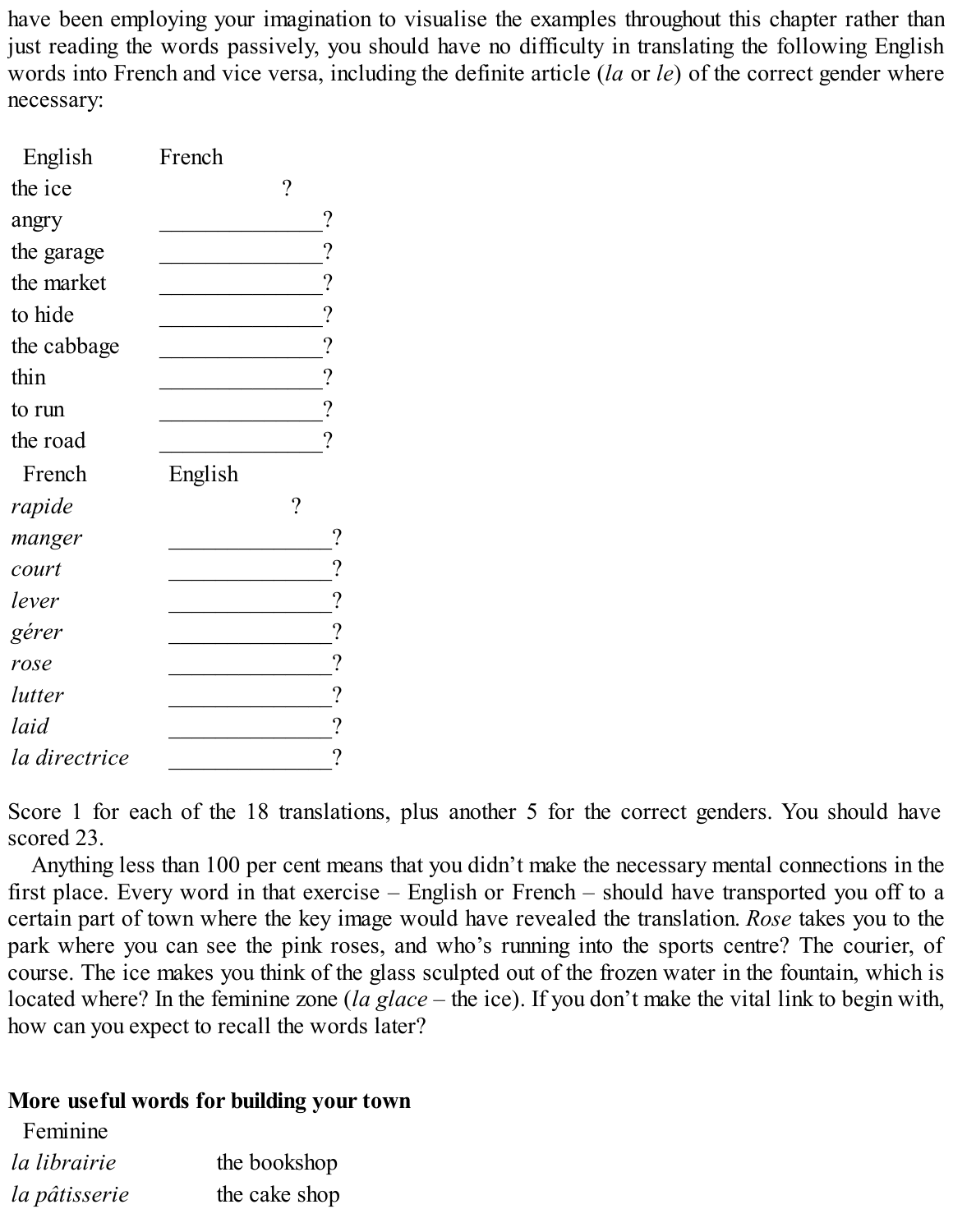| la boulangerie       | the bread shop      |
|----------------------|---------------------|
| la poste             | the post office     |
| la gare routière     | the bus station     |
| la cathédrale        | the cathedral       |
| une église           | a church            |
| la mairie            | the town hall       |
| la pharmacie         | the chemist         |
| la boucherie         | the butchers        |
| la station-service   | the petrol station  |
| la bibliothèque      | the library         |
| la banlieue          | the suburbs         |
| Masculine            |                     |
| le parking           | the car park        |
| le supermarché       | the supermarket     |
| le stade             | the stadium         |
| un hôpital           | a hospital          |
| le musée             | the museum          |
| le centre commercial | the shopping centre |
| le commissariat      | the police station  |
| le centre-ville      | the town centre     |
| le terrain de sport  | the sports ground   |
| le cinéma            | the cinema          |
| un hôtel             | a hotel             |
| le camping           | the campsite        |
| le quartier          | the district        |
|                      |                     |

## **Days of the week**

There's no limit to the amount and type of information your town can hold. If you're having trouble remembering the days of the week for any language, then apply the link method ([chapter](#page-31-0) six) by making up a short story that links one day to the next. Use a suitable backdrop on which to anchor the scene, like the bus station. That's always full of timetables. And remember to be as creative as possible with the story. Here are the French days of the week:

| Sunday    | dimanche |
|-----------|----------|
| Monday    | lundi    |
| Tuesday   | mardi    |
| Wednesday | mercredi |
| Thursday  | jeudi    |
| Friday    | vendredi |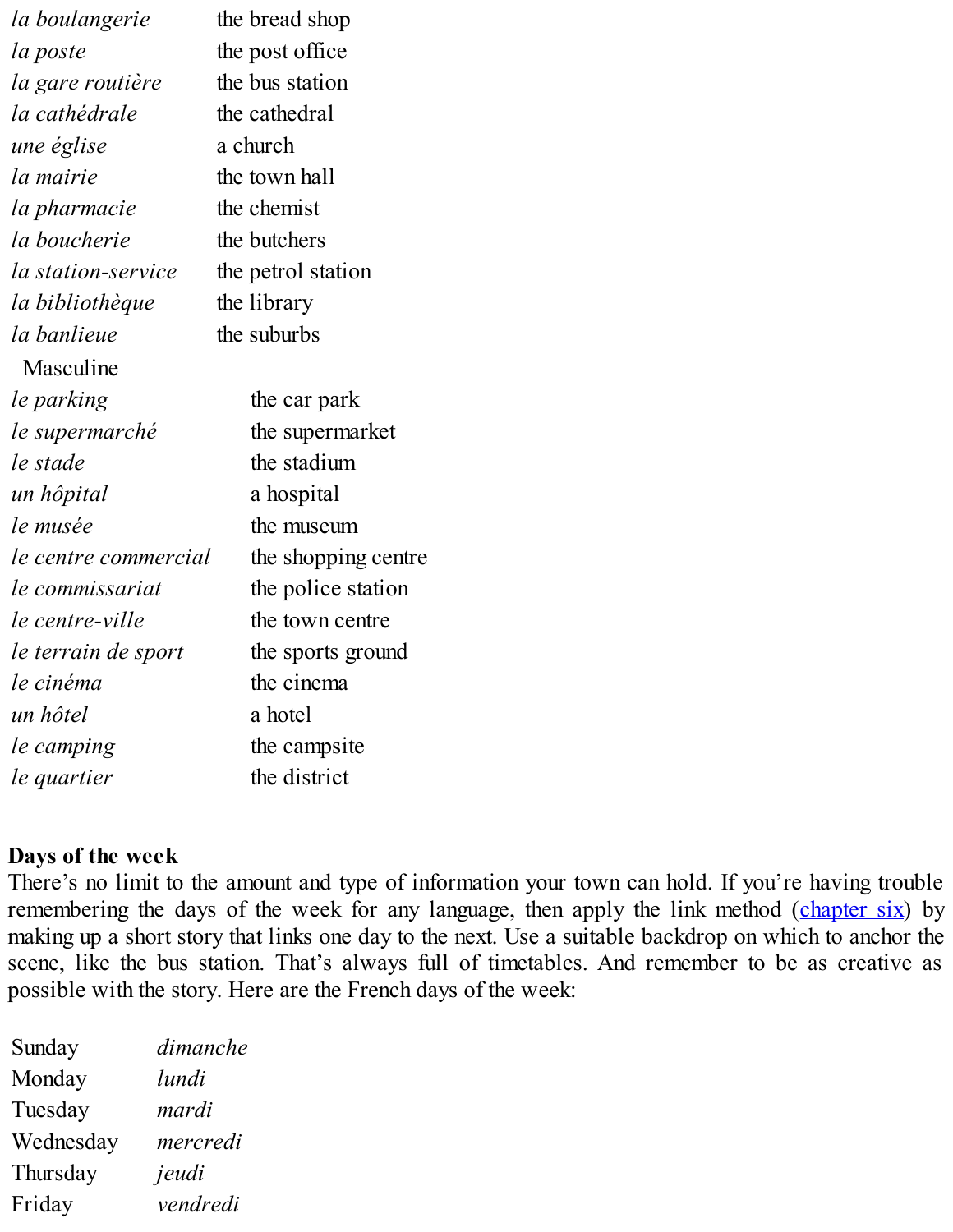Saturday *samedi*

Don't worry about pronunciation; the images are acting purely as a reminder to trigger the correct word.

You can invent your own story, or here's one possible scenario: imagine you're at the bus station when you notice a **demon** is eating **lun**ch. He throws a **Mars** Bar at a passing **Mer**cedes. The driver, **Judy**, swerves into a **vend**ing machine … quick, **Samedi** call an ambulance!

## **Numbers**

If you have learnt the DOMINIC System (*[chapter](#page-44-0) nine*), it won't take you long to associate the characters you selected to represent numbers with their French counterparts. For example, Albert Einstein represents the number 15; the French for 15 is *quinze*, pronounced roughly like "cans" in English. Fix an image in your brain, then, of Einstein standing by his blackboard giving a lecture while eating cans of baked beans. See if you can think of some images to go with some of your other DOMINIC System personalities, to enter the following French numbers in your memory bank:

| 1              | un(e)     |
|----------------|-----------|
| $\overline{2}$ | deux      |
| 3              | trois     |
| $\overline{4}$ | quatre    |
| 5              | cinq      |
| 6              | six       |
| $\overline{7}$ | sept      |
| 8              | huit      |
| 9              | neuf      |
| 10             | dix       |
| 11             | onze      |
| 12             | douze     |
| 13             | treize    |
| 14             | quatorze  |
| 15             | quinze    |
| 16             | seize     |
| 17             | dix-sept  |
| 18             | dix-huit  |
| 19             | dix-neuf  |
| 20             | vingt     |
| 30             | trente    |
| 40             | quarante  |
| 50             | cinquante |
| 60             | soixante  |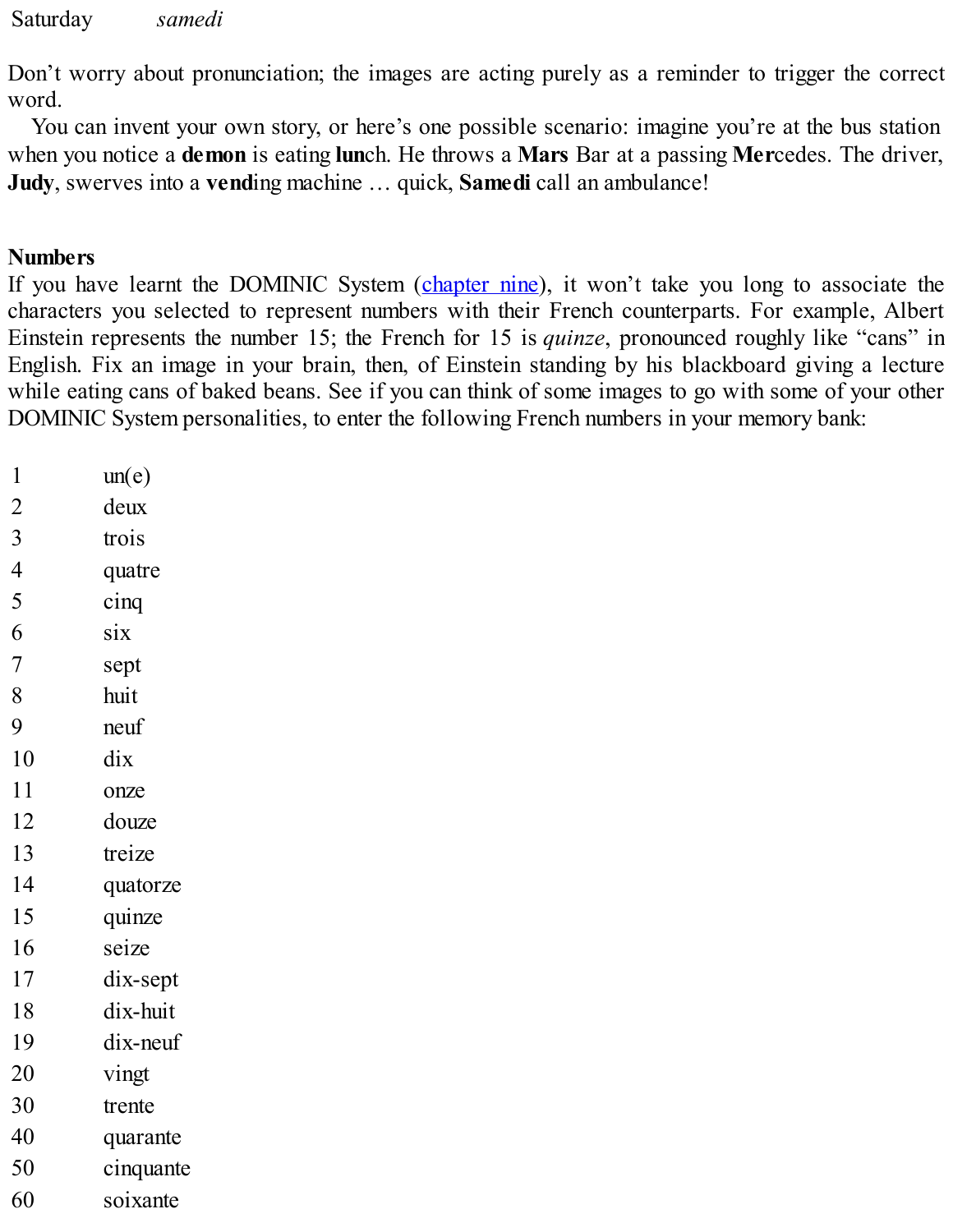| 70    | soixante-dix          |
|-------|-----------------------|
| 80    | quatre-vingts         |
| 90    | quatre-vingt-dix      |
| 99    | quatre-vingt-dix-neuf |
| 100   | cent                  |
| 1,000 | mille                 |
|       |                       |

## **"Won't my head explode?"**

In learning a language this way, some people are worried that their heads might fill up with too many mental images – that their thoughts might in some way get "crowded out" by an overwhelming population of bizarre scenes. These fears and criticisms are usually levelled, not surprisingly, by those who have never tried a method like this for themselves. If they did, they would soon realise that, ironically, the exact opposite of what they fear holds true – this method actually clears the mind by ordering data neatly.

It is interesting to note what the great Roman orator and statesman, Cicero, when discussing the art of memory, has to say on this very issue:

*"Nor is it true as unskilled people assert* [quod ab inertibus dicitur] *that memory is crushed beneath a weight of images and even what might have been retained by nature unassisted is obscured: for I have myself met eminent people with almost divine powers of memory, Charmadas at Athens and Metrodorus of Scepsis in Asia, who is said to be still living, each of whom used to say that he wrote down what he wanted to remember in certain places in his possession by means of images, just as if he were inscribing letters on wax. It follows that this practice cannot be used to draw out the memory if no memory has been given by nature, but it can undoubtedly summon it to come forth if it is in hiding."*

— Cicero, *De Oratore* (emphases are mine)

Your memory will not be crushed beneath a weight of images because the method operates like a filing system. By converting a piece of data into a coded image and then storing it in a specific mental location, you are effectively filing it away. This means that you no longer have to worry about it because you are safe in the knowledge that it has a "place" of its own that you have access to and can refer to whenever you require it. In short, once the information is memorised you can forget about it.

Conversely, if information isn't processed properly and filed away neatly, then it hangs around in a sort of limbo, always showing its face and demanding your attention like an untidy desk piled high with unfinished business. If you want to clutter up your mind unnecessarily, try to cram a load of vocabulary by rote the night before an exam. The last thing you need as you walk into the examination room is a head full of words that you are desperately trying to remember by repeating over and over again.

If you install the mental filing system explained in this chapter, the only thoughts you'll be having before your exam are those of success.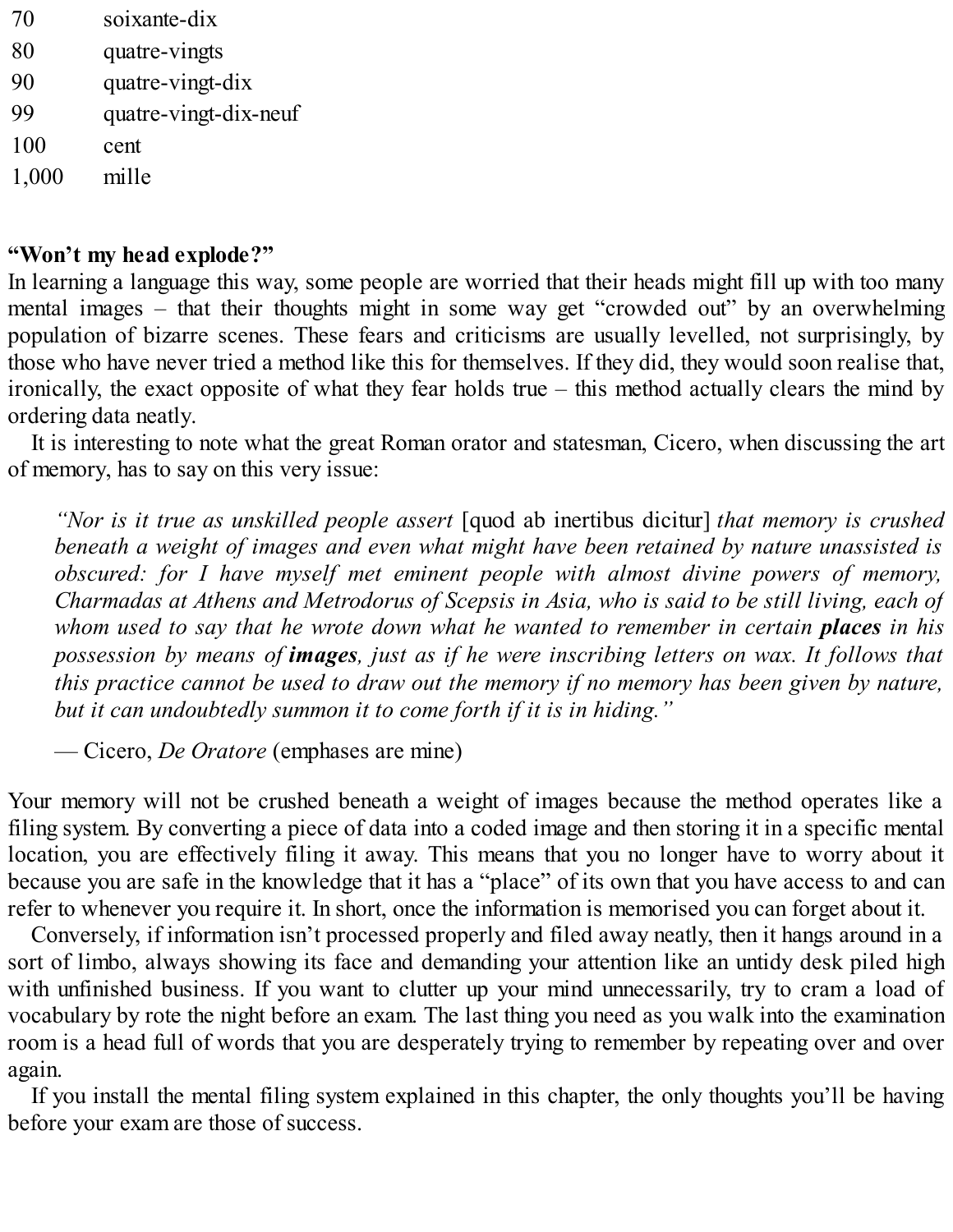## **Remember …**

The more you practise, the clearer your images will become. The clearer your images, the quicker you'll be able to generate them.

Paradoxically, the more images you create, the greater the capacity you'll have for storing them because your memory will rapidly become stronger, sharper and thirstier for more knowledge as it activates your mind and encourages a state of accelerated learning.

So don't give up after your first effort. If you're not used to using your imagination in this way, your brain is bound to feel a bit sluggish to begin with, just as your body does when it takes on a new sport. But persist and experiment because the rewards are too great to miss.

SUMMARY

- For each language, choose a familiar city, town or village to house all the words of a basic vocabulary.
- Organise your town to accommodate different types of words by dividing it into distinct sectors or ghettos. Create separate gender zones for masculine, feminine and neuter words, choose the sports centre for action verbs, select the local park for adjectives, and so on.
- By using imagination and association, create a link between the foreign word and its English meaning and turn it into a mental image.
- Once you have formed your key image, file it away by mentally "placing" it in a suitable area of town. This will then act as a pictorial reference guiding you to and reminding you of either the English word or its foreign translation along with the correct gender.
- Continue to build your mental filing system by adding more key images as you spread them geographically throughout the town.
- One of the many advantages is the self-revising nature of this system. As the population of images increases in your town, so too do your memories of them. Each time you return or revisit your town you will be reminded of scenes and characters from the past. Vocabulary revision will begin to seem enjoyably nostalgic as you mentally saunter through your internal mnemonic world.
- I never thought I'd hear myself saying it but, armed with this technique, I wish I were back at school now!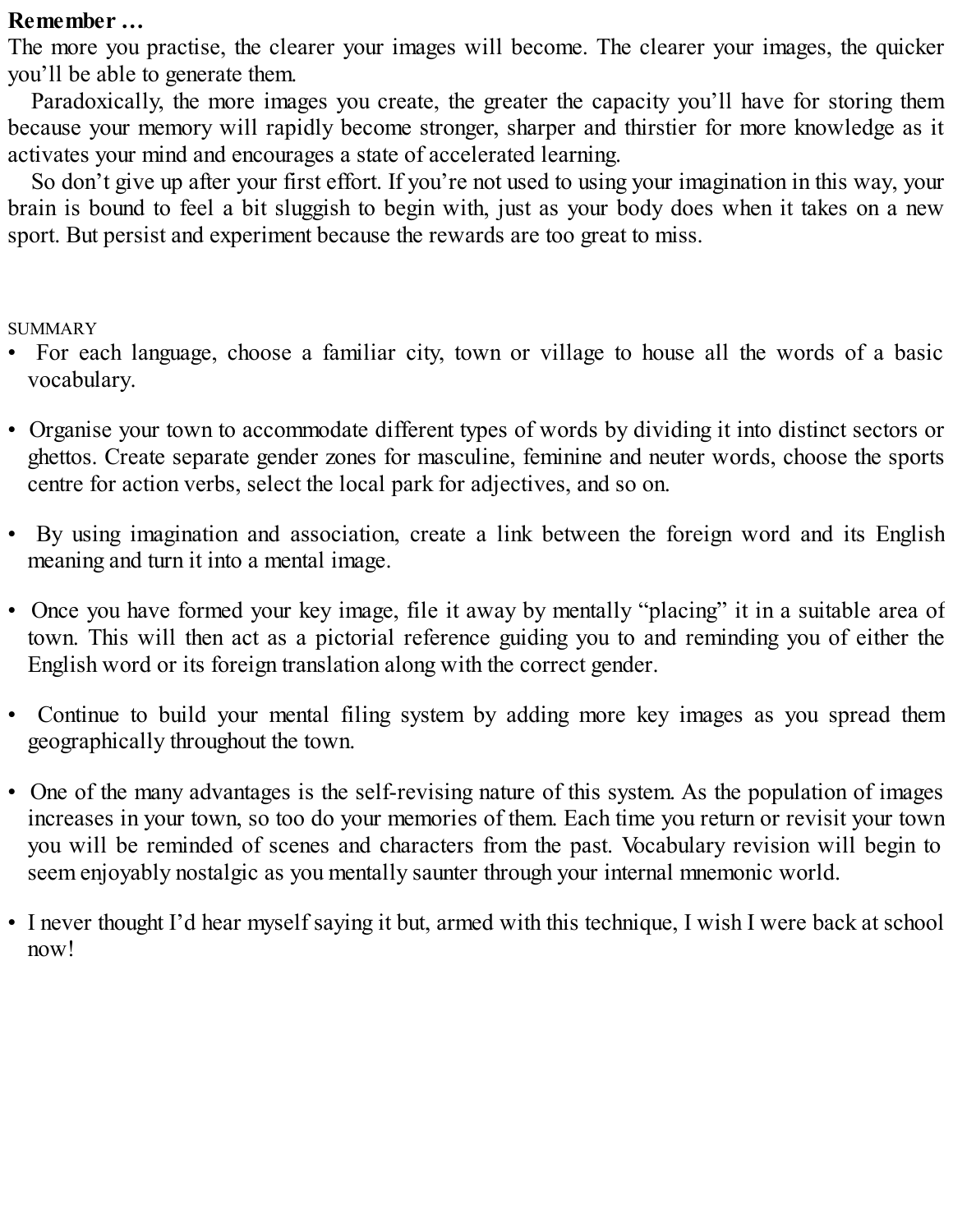# 12 Mathematical Short-cuts

*"Multiplication is vexation, Division is as bad; The Rule of three doth puzzle me And Practice drives me mad."* — anonymous Elizabethan manuscript (1570)

## MENTAL ARITHMETIC

I can remember my days at junior school all too well. In those days, fear was thought to be the most effective tool for getting a child to remember his or her multiplication tables. As a penance for giving the incorrect answer to 9 7, I can recall being forced by my maths teacher to stand in front of the rest of the class and recite my "nine times" table. To make the humiliation even worse, each word I nervously uttered was accompanied by a light but positive whack to the backs of my legs with a ruler, just to drive home the message. "Nine … whack, times one … thwack, is nine … whack …" and so on.

The teaching of mathematics has changed significantly since my day, thankfully, with more emphasis on problem-solving, practical investigations and methods of doing calculations. The idea is to try to break down the perception of maths as a purely abstract subject by making it more interesting and enjoyable.

## MATHEMATICAL DEFINITIONS

Maths has its jargon and specialised terminology just like any other subject. It is easy to think up simple ways to remind yourself of what the terms are and what they mean. Here are a few examples:

• *Equilateral triangle*

This is a triangle with all sides and angles equal. Look out for **equal** and **all** in the word **equil**ater**al** to remind you.

• *Scalene triangle*

All sides and angles different. Look out for **s**ides **al**l **n**ot **e**qual in the word **s**c**al**e**ne**.

• *Isosceles triangle*

Two sides and two angles equal. **1 s**ide **o**dd – **iso**sceles.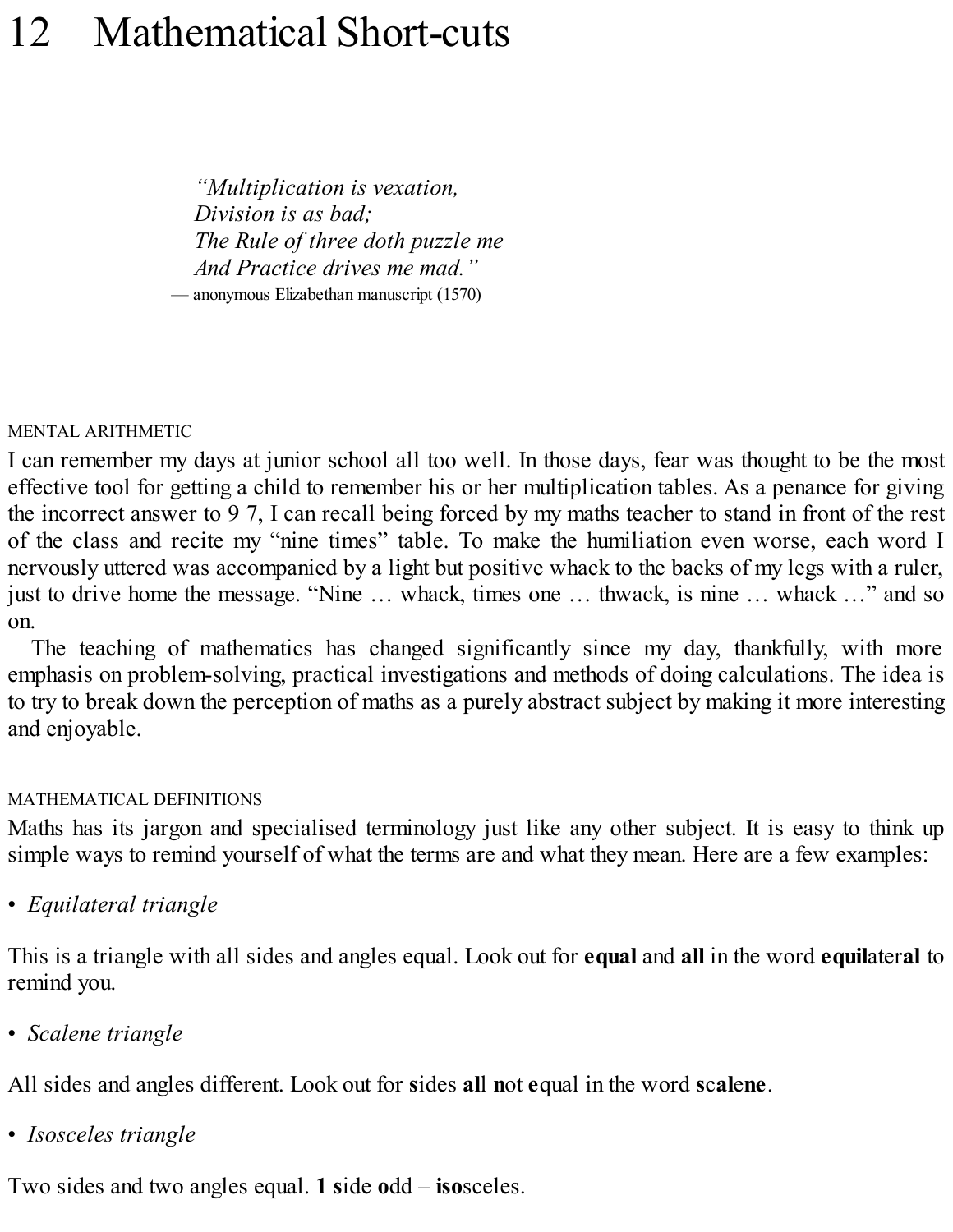• *Acute angle*

Less than 90 degrees. To remember that this is the smaller of the angles, think of **a cute** little kitten.

• *Obtuse angle*

Between 90 and 180 degrees. Think of a right-angle **o**nly **b**igger, **ob**tuse.

• *Sine, cosine, tangent*

Here's an old favourite for remembering the trigonometric ratios (the ratios between the lengths of the sides of a right-angled triangle):





**Sine**  $x =$  **Opposite**  $\div$  **<b>Hypotenuse Cosine**  $x =$  **Adjacent ÷ <b>H**ypotenuse **Tangent**  $x =$  **Opposite**  $\div$  **Adjacent** 

**S**ir **O**liver's **H**orse **C**ame **A**mbling **H**ome **T**o **O**liver's **A**unt.

• *The mode*

This is the value which occurs most frequently in a set of data. Of the following set of numbers, 6, 2, 7, 3, 7, 3, 3, 2, 5, the number 3 occurs most often. So the mode of this distribution is 3. Think of **m**ost **o**ften **d**igit to help you remember this term.

• *Product*

The product of numbers is the result of multiplying them together. This is often confused with the word "sum", which is the addition of numbers. Think of **produc**ing offspring and the biblical phrase, "Go forth and **multiply**!"

• *Quotient*

The quotient of numbers is the result of dividing one number by another. Imagine receiving your **quota** or share of an inheritance that has been **divided** up among your family.

• *Order of operations*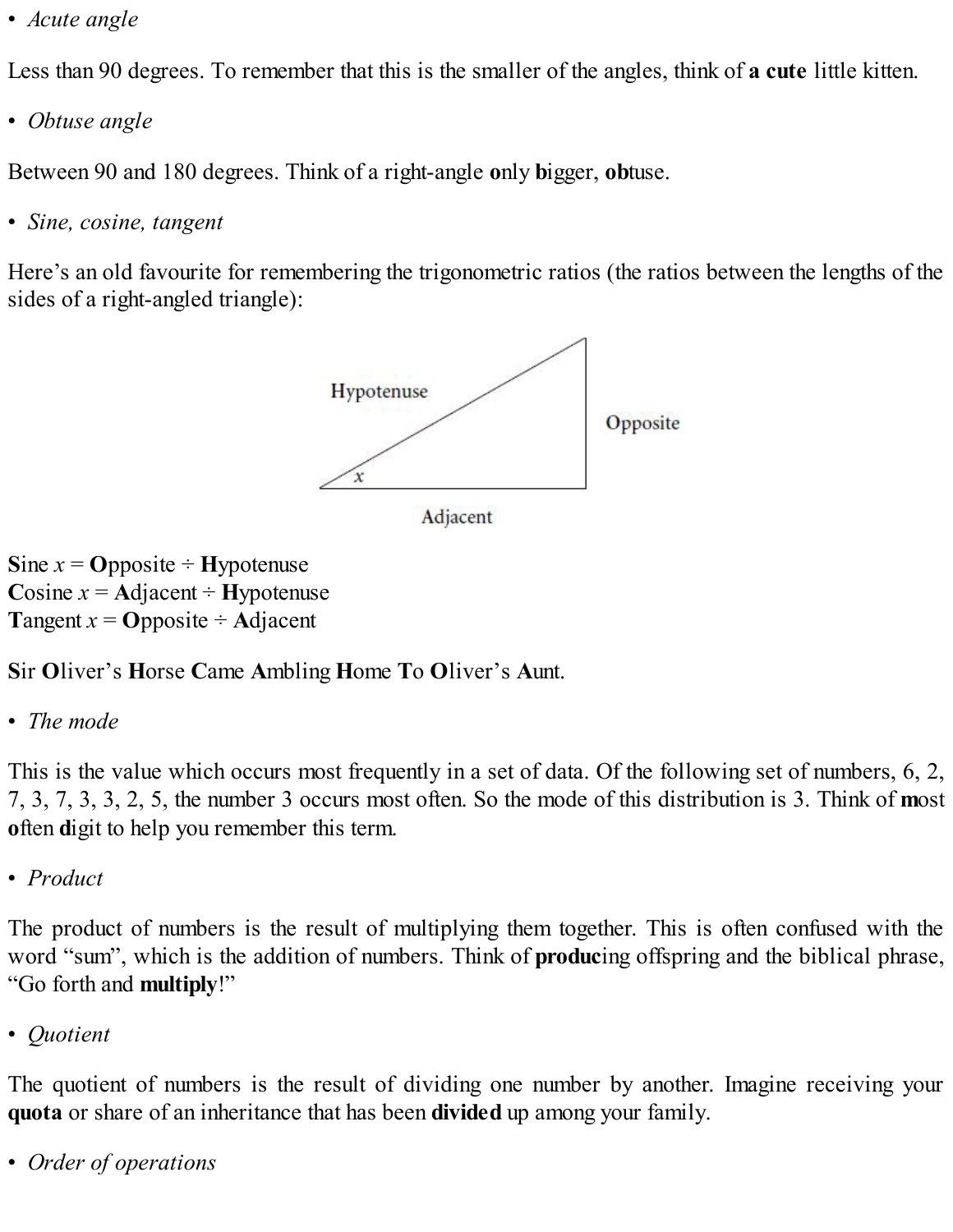The order of operations for complex mathematical equations is:

- 1 **B**rackets
- 2 **M**ultiplication/**D**ivision
- 3 **A**ddition/**S**ubtraction

Just remember the handy mnemonic: **B**earded **M**en **D**ream **A**bout **S**having.

# • *Rational and irrational numbers*

**Ration**al numbers are ones which can be expressed as a fraction or a **ratio**: for example, ½, ¾, 0.8, <sup>17</sup>/<sub>2</sub>. Irrational numbers cannot be expressed as either a fraction or a ratio: for example,  $\pi$  = 3.1415926  $\ldots$   $\pi$  (pi) has been found to have millions of decimal places, with no end in sight. To remember this I think of memory expert Philip Bond, who memorised the first 10,000 decimal places of pi; you may feel that this is a rather **irrational** activity.

## A MATHEMATICAL PARTY TRICK

In one of my television demonstrations, I am able to add up ten four-digit numbers blindfolded. Here's how I do it, and if you have learnt the DOMINIC System you'll be able to manage it too.

The first step is to prepare a location with just four stages, because you are going to generate four pairs of digits. Each pair of digits will be represented by a person using the DOMINIC System.

Picture the outside of your house. Looking at it face on, make the top left of the roof the first stage. Then down diagonally to the right you are going to have someone leaning out of the window. Just below this and slightly to the right will be a third person, standing on some ladders. Finally, at ground level and just to the right again will be your last character. The four people you end up with will form a rough diagonal line from left to right.

Now you are ready for the addition. With blindfold in place, ask someone to write down ten single-digit numbers in a column whilst calling them out slowly at the same time. As you hear the numbers add them up, and when you arrive at the total, translate it into a person. Once you have fixed the first person in your head and in position on your house, ask your helper to move on to the second column of digits.

For example: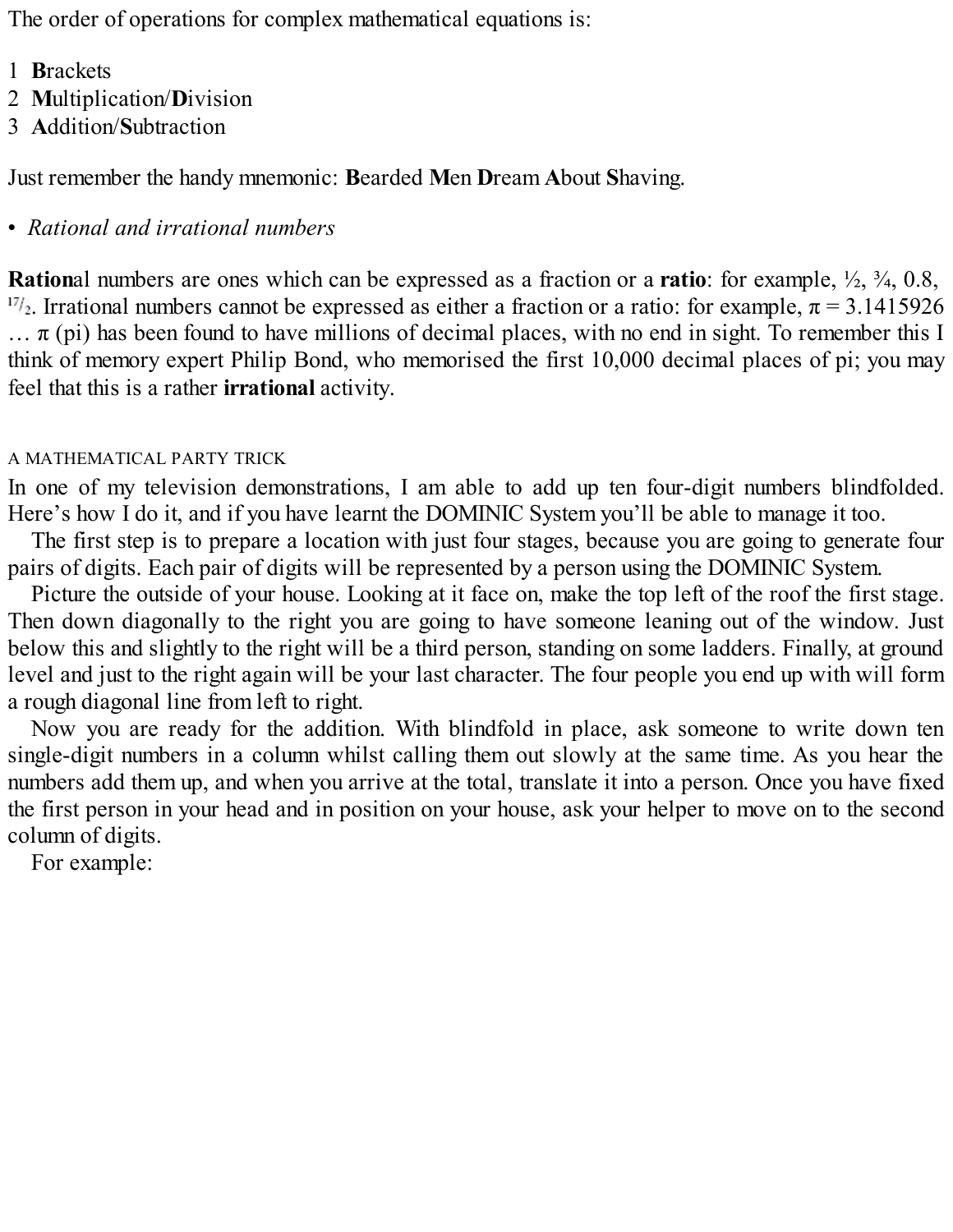Total of first column:  $52 = EB$  Enid Blyton Total of second column: 42 = DB David Bowie Total of third column:  $35 = CE$  Clint Eastwood Total of fourth column: 41 = DA David Attenborough

In this example, 52 is the sum of the first column of digits. By converting this number into letters we arrive at the initials of Enid Blyton ( $EB = 52$ ). Now, project the image of Enid Blyton on to the roof of your house. The bizarre sight of Enid and the Famous Five on your roof will remain as a powerful reminder of the number 52, which means that you are ready for the next column.

Working through the columns from left to right, repeat the process of adding up the digits in your head as they are called out until you arrive at the second total, 42, which is represented by David Bowie ( $DB = 42$ ) positioned at the window. Again, by exaggerating the scene, this will secure your memory of the number.

The totals for the last two columns are 35 and 41, which give you Clint Eastwood (CE =  $35$ ) standing on the ladder and David Attenborough ( $DA = 41$ ) supporting it from below at ground level. Now the entire sum has been reduced to just four simple images, which you can easily retain in your memory.

With all four players lodged firmly as a picture in your mind, you can now announce to your audience that you are going to add up the numbers in your head. As you prepare by reminding yourself of the images, tell your audience that you are quickly scanning through all the numbers, just to add to their bewilderment.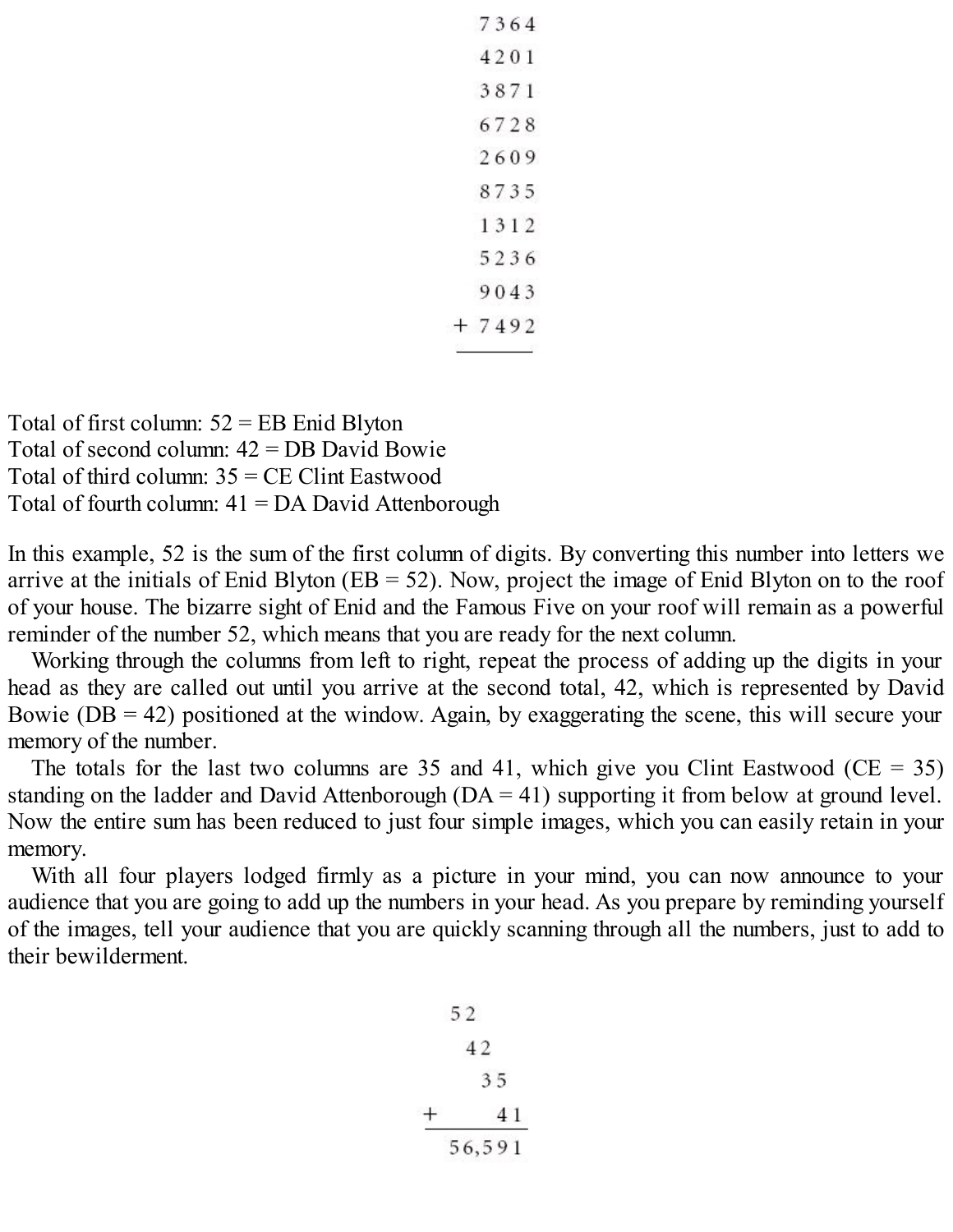The key images are now perfectly positioned in your mind, allowing you to start slowly calling out the total from left to right as you carry out the last simple additions in your head for the tens of thousands column, the thousands column, the hundreds column and so on. Anyone watching will think that either you've got a photographic memory or you are a walking computer!

Whether you perform it as a party piece or not, creating sub-totals is an efficient and safe method of addition, as it reduces the chances of errors being made when carrying remainders in your head.

Try to get into the habit of rounding up or down certain numbers before adding them. For example, take the sum

$$
59+85=144
$$

This is much easier to calculate if you round 59 up to the number 60 first and then subtract one afterwards:

$$
60 + 85 = 145 - 1 = 144.
$$

Practise rounding up/down with the following sums and bid goodbye once and for all to your mental arithmetic headaches:

> $99 + 76 = ?$  $68 + 52 = ?$  $81 + 55 = ?$  $198 + 66 = ?$  $151 + 75 = ?$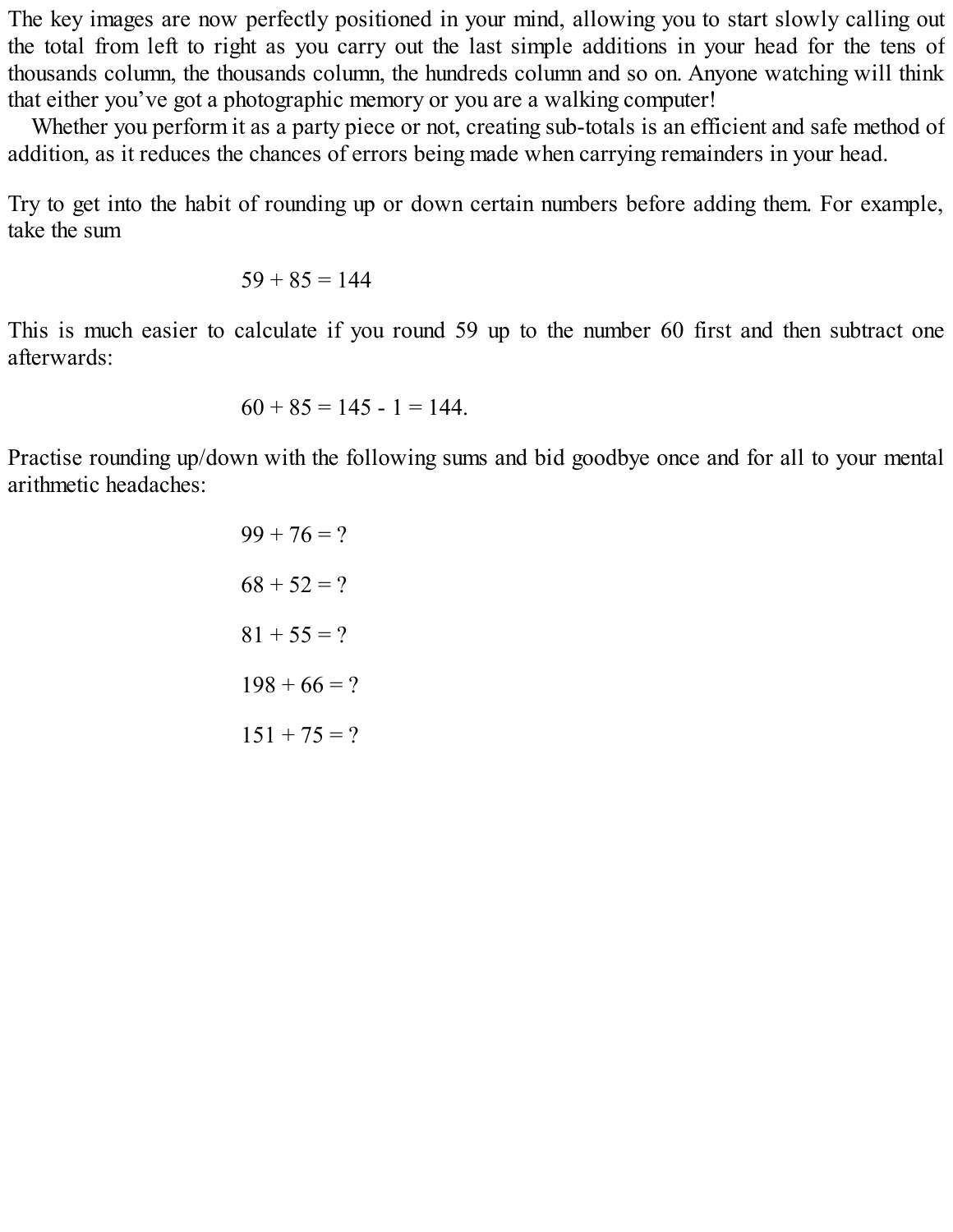# 13 The Abstract World of Science

*"Science is nothing but trained and organized common sense …"* — Thomas Huxley (1825–95)

#### RETENTION AND UNDERSTANDING

How much of what we are taught in class do we think we retain? How much do our teachers think we understand?

There is increasing evidence, sadly, that not only do we retain very little, but we understand even less. According to a widely respected report by researchers at King's College, London, "the apparently acceptable level of examination performances hides disturbingly widespread areas of gross and damaging confusion".

Video interviews carried out by the Science Media Group in the USA have revealed that the message imparted by teachers during lessons, especially in the sciences, is being misinterpreted, partly owing to our own preconceived ideas about the universe.

At Saugus High School, Massachusetts, students were asked the following question before being taught about electricity: can you light a bulb using only a battery and some wire? They not only gave the correct answer – yes – but some of them also made reasonable drawings of a circuit diagram. However, after the teacher's presentation it was revealed that not only did the students' understanding of the phenomenon lessen, but they also became confused.

Typically, one student, Jennifer, produced a perfect circuit diagram – the sort that would command full marks in an examination. However, after the lesson, Jennifer didn't believe that battery and wire alone were sufficient to light a bulb. Why not? During the class, light bulbs had been displayed held upright in sockets. Her teacher Jim, with twenty-seven years of experience, assumed it was obvious that they were only there for convenience. But Jennifer developed a misconception during the lesson: she now thought that you can't light a bulb without a socket.

This revelation was to come as quite a shock to Jim and many other teachers who agreed to take part in these experiments. He said, "I thought I had got this thing down to the point where any dolt could understand what I'm doing … the kids appear to be engaged, they sit there and nod sagely as if they're getting all of this stuff … but it seems that they didn't really understand, grasp and internalise the concept that you thought you had presented to them in a clear way."

In our quest to understand science, we instinctively use common sense to produce personal interpretations of the world around us. The irony is that common sense can often mislead. Take the example of the man who is standing in a flat field with two bullets, one in a gun, the other in his hand. He shoots the one bullet straight ahead at exactly the same time as he drops the other.

• *Question: Which bullet hits the ground first?*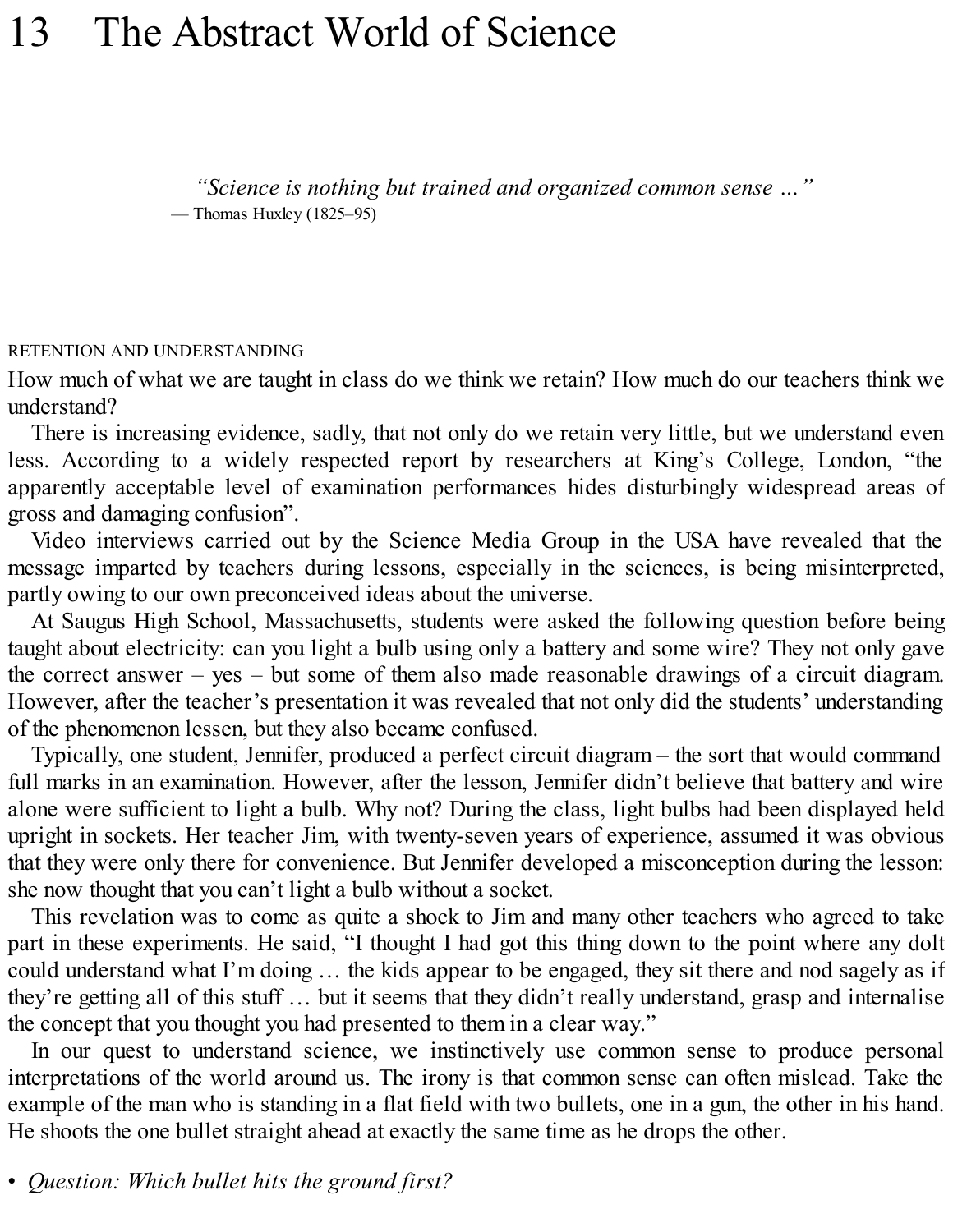Answer: They both hit the ground at the same time. This may go against our intuitions, but in this case our intuitions are wrong – the forward momentum of the shot bullet doesn't matter because the downward force acting on both bullets (gravity) is the same.

## SO WHAT IS THE SOLUTION?

How are we to control our wayward misconceptions and begin to grasp the rudiments of science?

# • *Approach*

Well, of course, we'll always continue to apply common sense, but at the same time we should be ready to accept that things won't always turn out the way we expect them to. The world according to science is not always perceivable in the ordinary sense, so we must try to keep an open mind and build on our understanding of scientific principles – bearing in mind that as scientific study becomes more advanced, basic principles may be overturned.

# • *Debate*

Rather than simply accepting answers, we should first discuss with others our individual theories on a certain problem. What happens when salt is added to water? Does it melt or does it simply disappear? By thinking, analysing and sharing ideas, we are automatically drawn inside a problem, with all the misconceptions laid out in the open for debate – and even ridicule – instead of being left to fester in unconvinced, suspicious minds.

The moment we realise that salt doesn't melt in water is when science begins. In fact, salt dissolves in water – the bonds holding the crystals of salt together come apart and the salt ions disperse through the water.

# • *Question your teacher*

If it doesn't add up, say something. "Where's the logic?" "Please explain, I don't understand." Others will be grateful and so will your tutors – they need the feedback. Remember what Jim said, "They sit there and nod sagely as if they're getting all of this stuff." Who's kidding whom?

# • *Be selective*

Inevitably, there is always more material in the curriculum than there is time available to learn it all, which means that there is often a rush to try to cover all the material. This can sometimes result in some topics being treated in less depth than others. The danger is that by trying to learn too much, our understanding is left behind. Whatever the pressure, try to specialise in certain fields. The mastering of just one or two key areas will boost your confidence and create a thirst for more knowledge in another field – the inevitable spin-off will be an improvement in your exam performance.

## • *Add perspective*

Try to explore the wider world of science. The history, stories, anecdotes, chance discoveries and eccentricities of the great scientists do more than add a bit of colour; they also provide the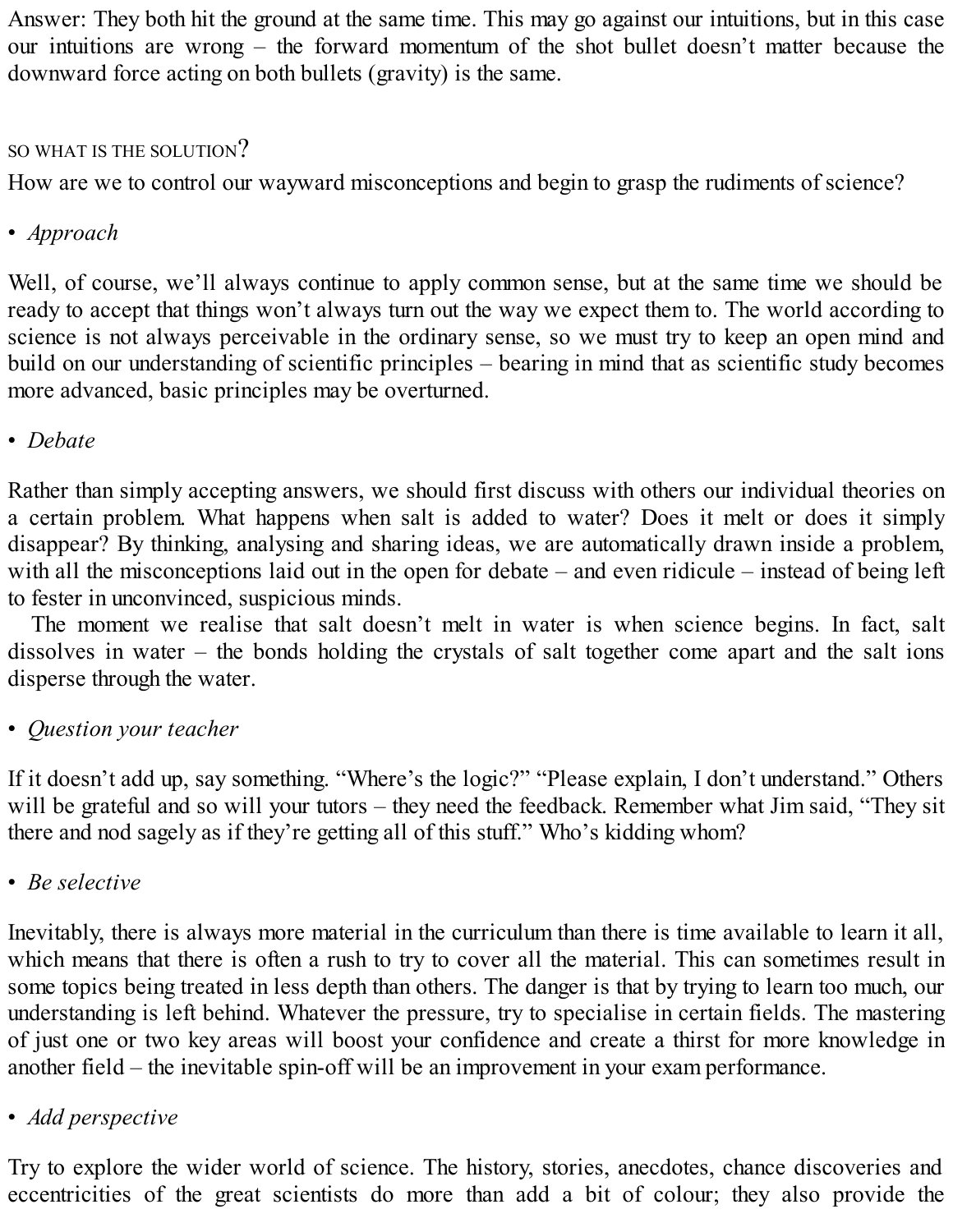background details and therefore the associations that are essential for anchoring our understanding of what often seems an abstract, incomprehensible soup of facts and figures.

## HOW TO REMEMBER SCIENTIFIC TERMS

In science subjects like chemistry, physics and biology you will need to spend some of your revision time before an exam making sure that you can use all the terminology you have learned during your course correctly. The trouble is that most of the terminology you will have come across may not be intrinsically memorable. With a little mental inventiveness, however, you'll soon be able to understand the language of chemistry, biology or physics. You'll always find a connection somewhere if you look for it.

It is easy to create highly memorable images in your mind for just about any technical terms you might encounter. Take a little time (it doesn't take long) to make yourself a list of memory aids for the key terms you will need in the exam. To get you in the mood, here are a few chemistry examples:

## • *Elements*

Elements contain only one type of atom. They cannot be chemically broken down into simpler substances. Think of Sherlock Holmes' famous exclamation, "**Element**ary, my dear Watson" – that is, nothing could be simpler.

# • *Compounds*

These are substances which contain more than one type of atom, chemically joined. Compounds can be chemically split into simpler substances. Think of an animal **compound** containing several species.

## • *Acids*

Acids are substances which:

- 1 turn blue litmus paper red: imagine a police officer and the "boys in blue" **turning red** with anger
- 2 have a sour taste: think of the taste of vinegar (ethanoic acid)
- 3 react with metals to form salts: visualise members of a heavy **metal** rock band at an acid house party turning into pillars of **salt**
- 4 neutralise bases: the **bass** guitar is **neutralised**.

## • *Alloys*

Alloys are mixtures of metals formed by melting together two or more different metals and allowing the mixture to solidify. Brass, for example, is made up of copper and zinc. Think of **allies** joined together to form a solid front.

• *Deliquescence*

This is when a substance absorbs water from the air and dissolves in it to form a solution. To remind you, imagine walking into your local **delicatessen** and seeing a lemon sorbet that has been left out in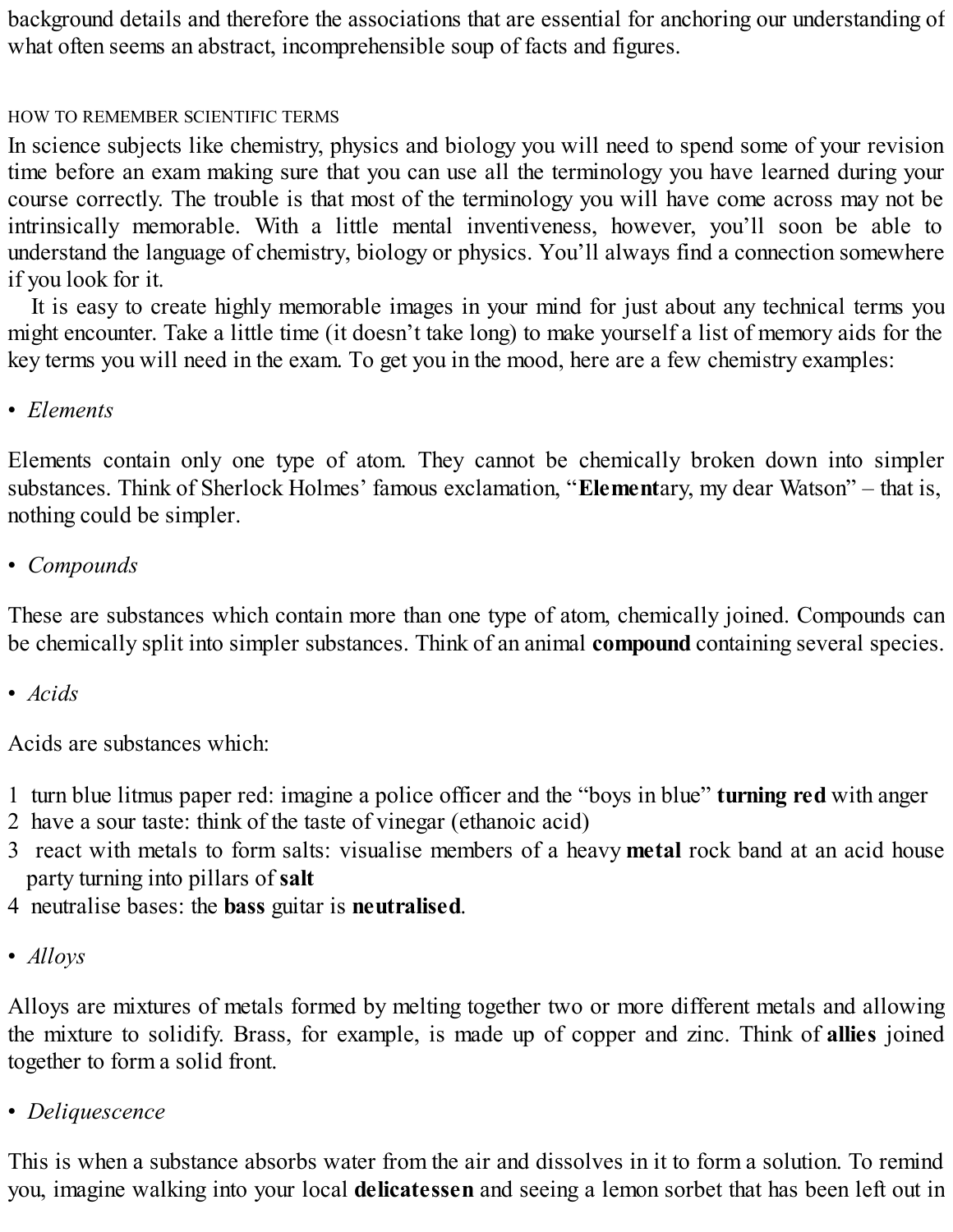the air too long and is turning into a runny liquid.

• *Ef lorescence*

This is when a crystalline substance turns to fine powder on exposure to air, or when salts come to the surface of a substance and crystallise. Imagine an **effluent** containing dissolved detergent crystals drying out in the air, and the crystals turning into a powder.

• *Alcohols*

Alcohols are compounds of carbon, hydrogen and oxygen. You'll always remember this if you think of alcohol as "**c**ausing **h**ang-**o**vers". Ethanol, C2H5OH, is the alcohol found in drinks and produced by the fermentation of sugars from yeast.

• *Ions*

Ions are particles that carry an electrical charge, which might be positive or negative. Think of an electric **iron**.

• *Anions*

These are ions that have a negative charge. Imagine somebody called **Ann iron**ing a piece of **negative** film.

• *Cations*

These are ions that carry a positive charge. Think of cations as **pussy-tive**.

• *Exothermic reactions*

These are reactions that produce energy in the form of heat. Think of energy or heat **ex**iting.

• *Endothermic reactions*

Reactions in which energy, as heat, is absorbed. Think of heat **en**tering.

• *Allotrope*

An allotrope is one of a number of forms that one element can take. Carbon, for example, has several markedly different allotropic forms, including graphite and diamond. Think of making different shapes or forms out of the same piece of rope – **a lot** of **rope** tricks. This is a good example of how to create very individual associations when faced with a term or phrase that has no obvious connection with its own meaning or definition.

• *Ammonia*

Ammonia is produced by mixing the two gases hydrogen and atmospheric nitrogen together in a ratio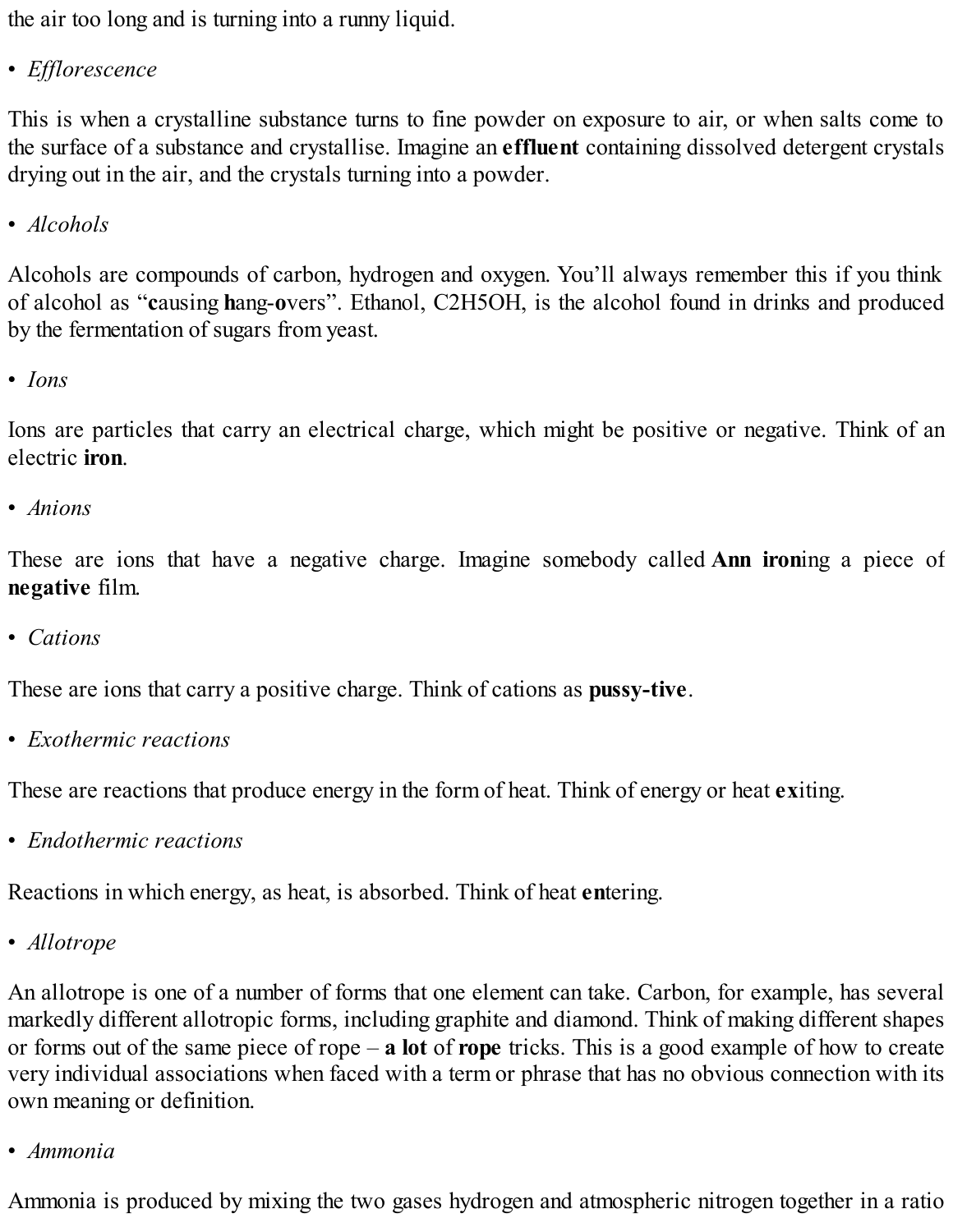of 3:1 by volume. Using the DOMINIC System, imagine the three members of Charlie's Angels (CA = 31) squeezing the two gases together into one. The gas is manufactured by the Haber process, and then converted into ammonium compounds for making fertilisers, nitric acid, explosives and cleaning products, as well as some plastics. To remember all this, imagine going down to the harbour and seeing all these things as a shipment being lifted off a cargo boat. Ammunition will remind you of explosives, fireworks and **ni**ght **tric**ks, bleach is used in household cleaning, and the smell of fertiliser, like that of ammonia itself, is pungent.

You can see how easy it is to invent ridiculous images that will remain memorable in an exam so that instead of breaking your flow of thought by agonising over a definition you'll be able to recall the information easily and get on with your answer to the question. The same techniques can be applied to biological terms just as easily. Take the terms phenotype and genotype. It's easy to fix in your mind that **ph**enotype refers to the **ph**ysical signs of genotype – our **gen**etic composition. Physics, too, with all its complex equations, can be made visual and therefore memorable.

## REMEMBERING PHYSICS EQUATIONS

Let's use as an example the ideal gas equation PV=nRT. This vital equation describes the behaviour of an "ideal" gas ( $\overline{P}$  = pressure,  $\overline{V}$  = volume, n = number of moles, R = the universal molar gas constant and  $T =$  temperature). First fix this in your mind with a mnemonic: how about **pregnant v**irgins **n**ever **r**eveal the **t**ruth. You can rearrange this to:

> $\frac{PV}{T}$  is constant. (pressure  $\times$  volume  $\div$  temperature)

Think of someone **constantly press**ing a **volume** of gas over **hot** coals.

Remember that physics equations are not arbitrary – they describe real things. So you can often (although not always) use common sense to check them. Imagine a football full of air. When you squash it the pressure goes up as the volume goes down. Or think of heating up a gas in a rigid vessel (so V is fixed). The pressure increases until the vessel breaks.

Once you have committed to memory the equation

 $\frac{PV}{T}$ is constant

then you already know two other expressions of the ideal gas law:

• *Boyle's Law: PV is constant at constant T*

Think of water **boil**ing at a constant temperature.

• *Charles's Law: is constant for fixed P*

Think of Prince **Charles** under constant media pressure.

These memory exercises can be taken even further. Returning to the world of chemistry, if you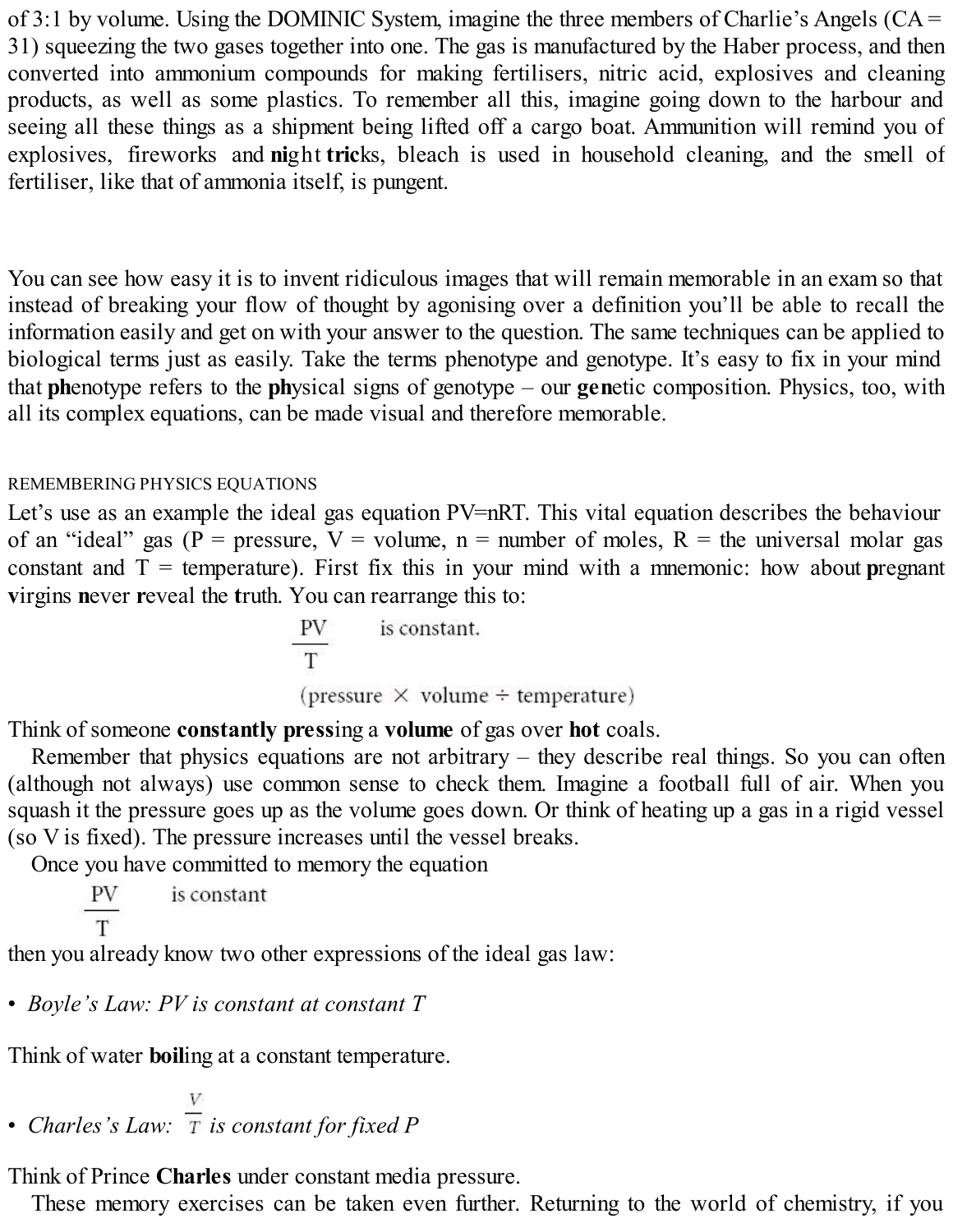wanted to, it would be perfectly possible to use the link method and the DOMINIC System to learn the entire periodic table of elements off by heart – not that you'll need to for a chemistry exam, but if you really wanted to show off …

## HOW TO MEMORISE THE PERIODIC TABLE

Some years ago I received a call from a television researcher asking if I would take part in a live "phone in" on daytime TV for students worried about taking their exams. Apart from offering tips, I was asked if I wouldn't mind, for demonstration purposes, quickly learning the periodic table on my way up to the studios.

When I'm asked to learn something like this in a hurry, I can only think that people must assume I have a photographic memory – a quick scan down the page and it's all lodged neatly in the brain. Unfortunately, I don't possess that ability and if I did I would probably be barred from entering any future memory competitions on the grounds of having an unfair advantage.

My brain is basically the same as anyone else's. The only reason why my memory works better than most is that I have learnt to feed information into my brain in such a way that I can guarantee retrieving it at a later date. What a pity I was never taught this learning technique when I was at school struggling with chemistry and all its elements.

Well, armed with a photocopy of the periodic table, I got on a plane at Heathrow and by the time I arrived at Liverpool, where the TV studio was located, I knew it back to front and inside out.

When I was eventually tested live on air, I was able to pinpoint precisely any of the 110 atomic numbers, symbols, groups and weights to four decimal places and it was assumed, wrongly of course, that I must have been referring to an exact mental photocopy of the table.

Although the techniques outlined in this book are basically simple to learn, trying to explain the mechanics of them in a few words is not an easy task, especially on television. If you start saying things like, "I imagine Horatio Nelson phoning Brian Epstein on top of an elephant" without adequate explanation, you run the risk of alienating your audience and being perceived as a complete nut.

Luckily, you know what I'm talking about, or at least you should do by now!

## **Elements and their symbols**

It is important in the study of chemistry to know the symbols for the elements. Knowing the atomic number and which group each element belongs to is a sound basis for understanding the whole subject of chemistry. We usually learn which symbols refer to which elements by repetition and [familiarisation](#page-66-0) over a period of time, in much the same way that we learn a language. In chapter eleven you discovered a short cut to learning a foreign vocabulary by finding a link between the foreign word and its English translation. The quickest way of learning chemical symbols is by using the same method.

For example, to remember that **Sn** is the symbol for **tin**, think of the cartoon hero **Tin Tin** with his faithful dog **Sn**owy. To connect **lead** to its chemical symbol **Pb**, try to imagine a **lead**-weighted **plumb**-line (the Latin word for lead is *plumbum*).

The symbol for **tungsten** is **W**, which comes from the name of one of the metal's ores: **Wolfram**. So picture a crazy mutant **Wolf** with **ten tongues** sticking out.

How would you link **gold** to its chemical symbol **Au**? What about: "I like the **au**ral ring of the word gold." Or: "The metal has a certain **au**ra about it."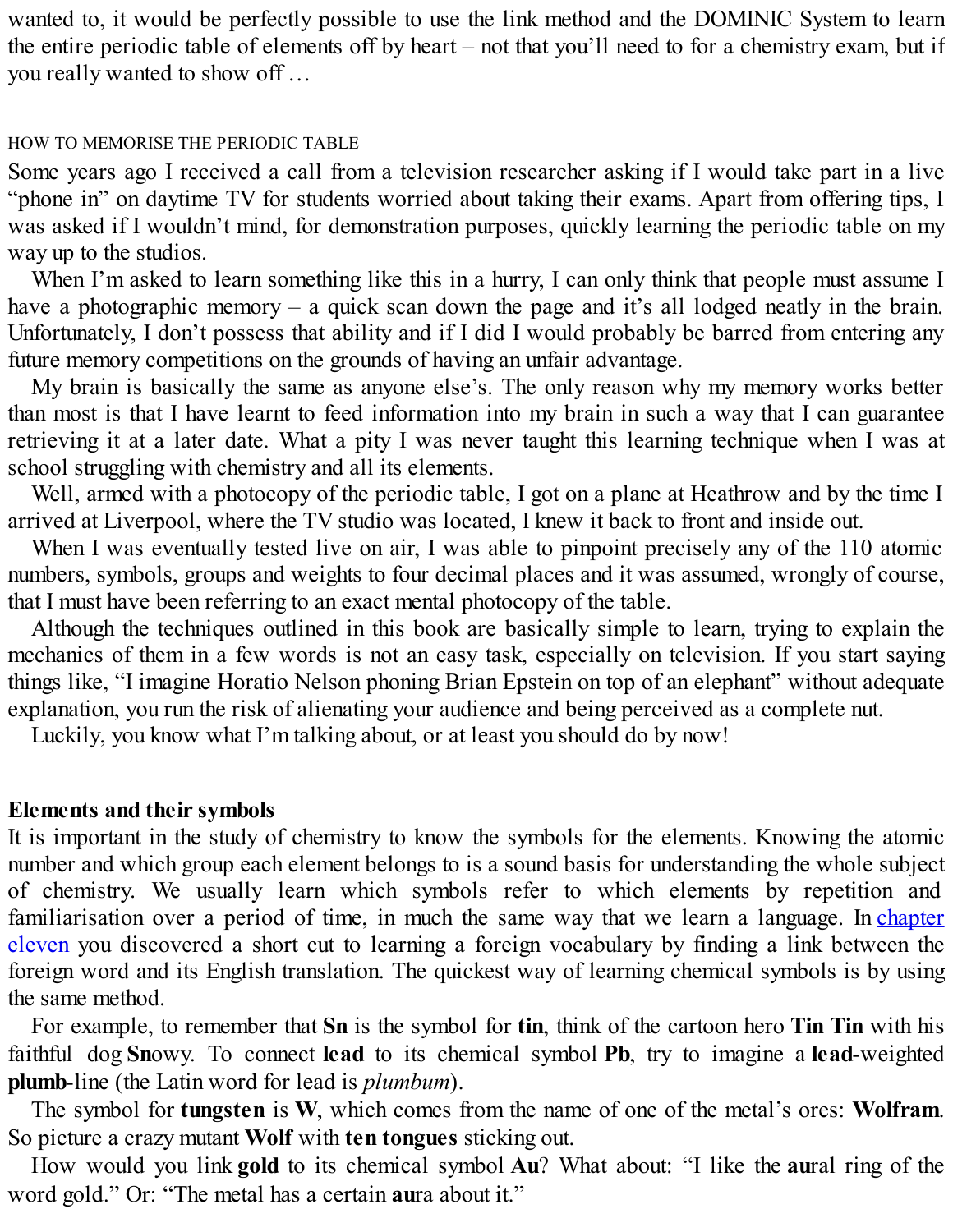Finally, **Hg** makes me think of the writer **H.G.** Wells; I think of **wells** of water contaminated with **mercury**.

The next time you have trouble remembering certain symbols, apply this method for an instant cure.

## **A memorable gathering**

Looking at the way the first twenty elements of the periodic table are presented on [page](#page-90-0) 177 is enough to put anyone off chemistry. Just imagine how daunting it would seem if you were asked to memorise all 110! Because the table is in list form, the information looks dull and uniform, and the groups or families to which each element belongs are camouflaged. It's like gazing at a guest list of twenty people invited to a party. One or two names might stick out, but trying to remember everybody would be difficult. However, once you've been to the party, chatted to individuals and seen everybody clumped together in various groups or cliques, you have a much clearer picture of that original list and plenty to gossip about, too – who was with whom and in which rooms. You remember it all (assuming you were reasonably sober) because you reviewed your experiences by playing back your mental video tape and associating each person with their surroundings.

So if you want to remember the first twenty elements, imagine them all gathered at one weird party! And once you've tried this, why not go on to do the whole 110?

## **Family planning**

In [chapter](#page-38-0) eight you memorised the alphabetical order of the twelve original European Union member states by taking a journey consisting of twelve stages.

To memorise the first section of the periodic table you will need to plan a location made up of eight rooms or areas. This is because the first twenty elements are divided into eight main groups or families:

| Group no. | Group name |
|-----------|------------|
|-----------|------------|

| $\overline{0}$ | Noble gases |
|----------------|-------------|
|----------------|-------------|

- 1 Alkali metals
- 2 Alkaline-earth metals
- 3 Boron group
- 4 Carbon group
- 5 Nitrogen group
- 6 Oxygen group
- 7 Halogens

The numbers 0 to 7 that I have assigned to the eight groups above correspond with those used in a conventional periodic table (they relate to the configuration of electrons in the elements).

I have left the element hydrogen out of this exercise – it is easy to remember as it is the lightest element, with the atomic number 1.

Your school or college would make an ideal location for memorising the elements, as you can use the various classrooms, lecture theatres, labs, assembly rooms and recreation areas to house the groups. By designating and cordoning off specific areas for each group, you will avoid confusion between families. Your understanding and knowledge of the elements will be greatly enhanced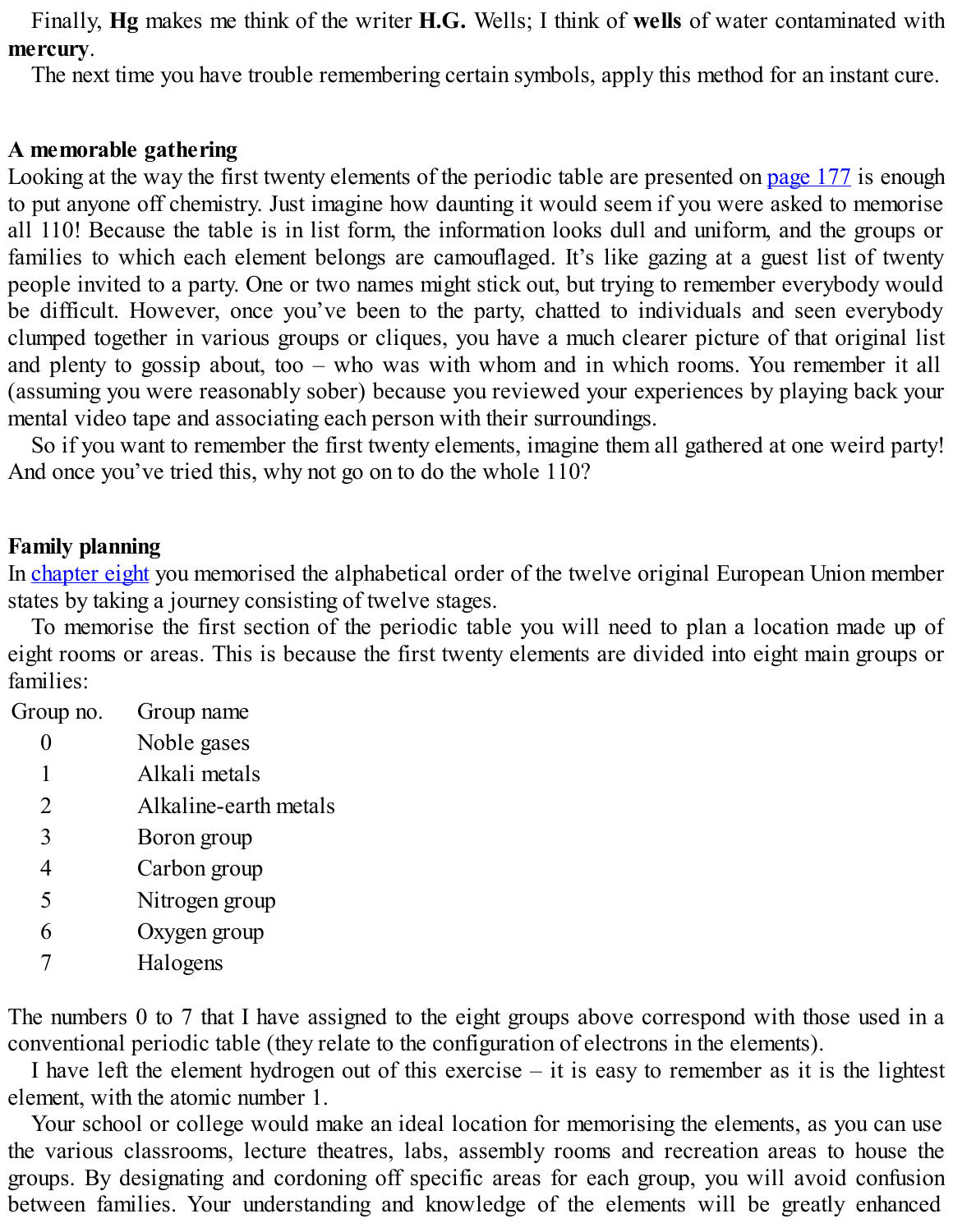because you will effectively bring them alive by creating an animated, three-dimensional representation of the periodic table. Give each room or area its own colour code as an extra mnemonic aid or memory back-up.

To remember the atomic number for each element, you are going to combine personalities from the DOMINIC System (I'll use my characters as examples – you should use your own) with imaginary objects triggered by the names of the elements to form complex images – the chemistry between them should be fascinating and memorable!

Let's begin with group 0, the noble gases:

helium neon argon

As we're making a start, we might as well use the chemistry lab as a place to store these gases. To remind you that they belong to **group 0**, picture a big **blue football** at the door of the lab. Football is a number shape for 0 and blue will be the colour code for this group.

As you enter the room the first thing you see is the film actor Orlando Bloom sitting in a blue **helium** balloon. This image will remind you that the atomic number of helium is **2**. Orlando Bloom  $(OB = 02)$  from the DOMINIC System is used as the person, and the helium balloon provides the prop involved in the action.

*02 Helium Orlando Bloom sitting in helium balloon (person) (action)*

It's important to fuse your complex image to its surroundings. Have the balloon causing havoc by knocking equipment over all around the lab – test-tubes go flying as it bobs about. This will help to anchor your images and animating the scenes will make them much more memorable.

Next, you find Wild West star Annie Oakley (AO = **10**) k**ne**eling **on** the floor. She is lit up by a bright blue **neon light** which makes her cowgirl outfit glow blue. This complex image makes it easy to remember that neon's atomic number is **10**.

If you work your way clockwise round the room you will preserve the ascending order of atomic numbers. Refer to the periodic table at the end of this chapter to cross-check how the element names and numbers are being linked together as we continue.

Moving on, you see Adolf Hitler (AH = **18**) doing a spot of **argon** welding, causing blue sparks to fly in all directions.

Here is a summary of those images:

```
Noble gases
Location = chemistry lab
Group = 0 (shape: football)
Colour code = blueElement Person (atomic no.) Element prop
```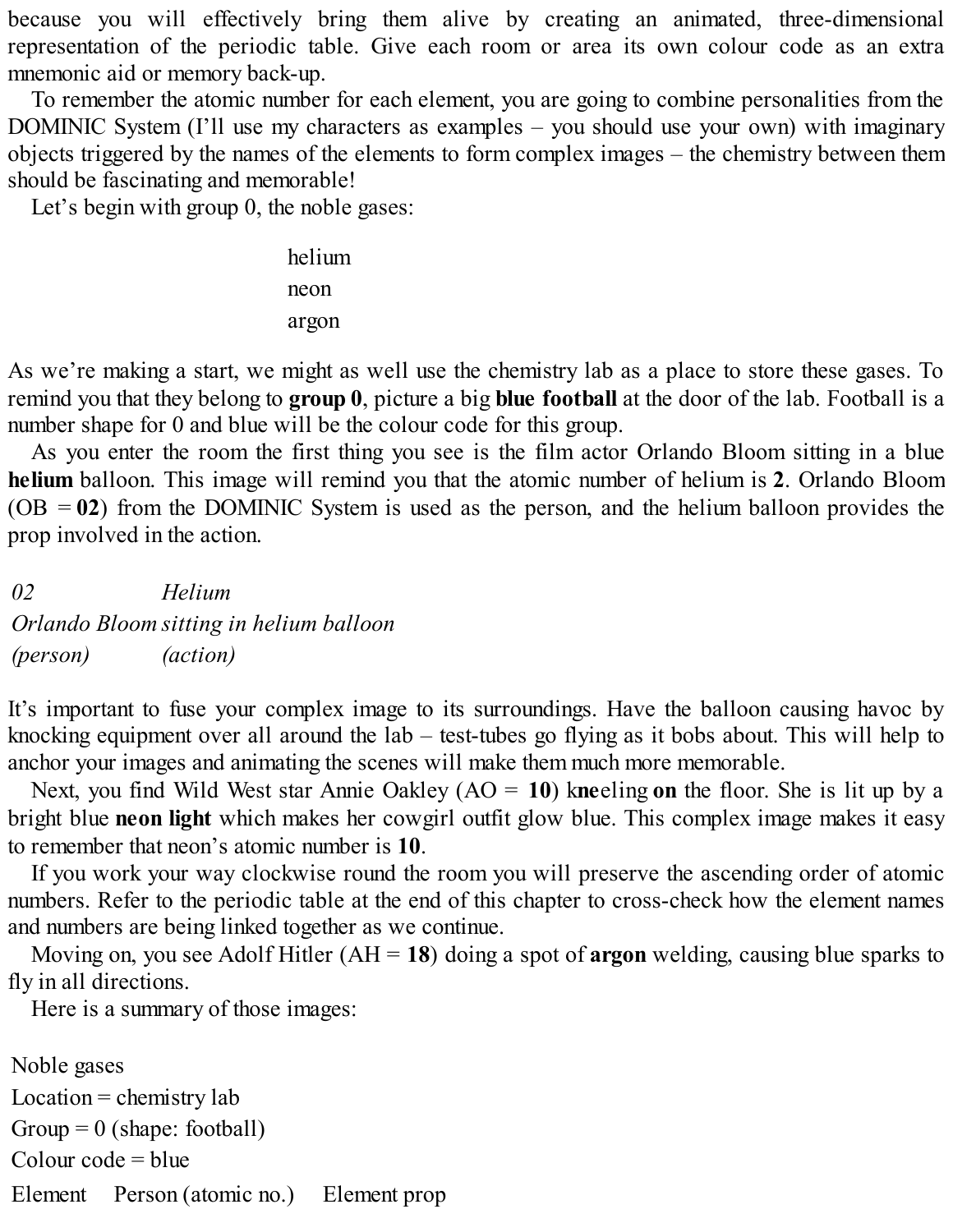| Helium | Orlando Bloom (02) helium balloon |               |
|--------|-----------------------------------|---------------|
| Neon   | Annie Oakley (10)                 | neon lights   |
| Argon  | Adolf Hitler (18)                 | argon welding |

Having formed your gaseous images, revise the data by taking a quick mental stroll around the lab. Don't be put off by the seemingly long-winded nature of this method. What may take several sentences for me to describe can be visualised by you in a split second, and by recapping the scenes in the lab just once, you'll find that they're pretty firmly fixed in your brain already.

Remember, too, that you should substitute your own people to represent the atomic numbers and use whatever action suggests itself to you to make a link between the person representing the atomic number and a memorable prop for the element's name.

Now that the noble gases are all firmly installed in the chemistry lab, think of a place for the alkali metals to gather. The college dining area perhaps?

Alkali metals  $Location = \dim\$ room Group  $= 1$  (shape: candle) Colour code = yellow Element Person (atomic no.) Element prop Lithium Oliver Cromwell (03)? Sodium Andre Agassi (11) ? Potassium Alfred Nobel (19) ?

Now it's your turn. Using the layout of your college dining hall, try to find a prop or association for each of the three alkali metal elements and an action to link it to each of the atomic number personalities from your own personal DOMINIC System list. This time, you see a tall yellow candle burning with a bright yellow flame at the entrance to the dining hall. A candle is the number shape for 1 and yellow is the new colour code, which will permeate throughout each scene taking place in the room.

When looking for associations with elements, try to exploit their uses or characteristics. For example, lithium is used to help treat people suffering from manic-depression, so you could visualise a manic Oliver Cromwell, in full Civil War uniform, haranguing all those present as he waves a bright yellow musket around. Sodium, one of the elements in salt (sodium chloride), could be represented by Andre Agassi dancing round the room wearing a yellow T-shirt, and sprinkling salt on the floor as he goes.

When you've finished your scenes to fix each alkali metal element in the dining room, move on to the next groups:

Alkaline-earth metals Location = locker rooms Group  $= 2$  (shape: swan)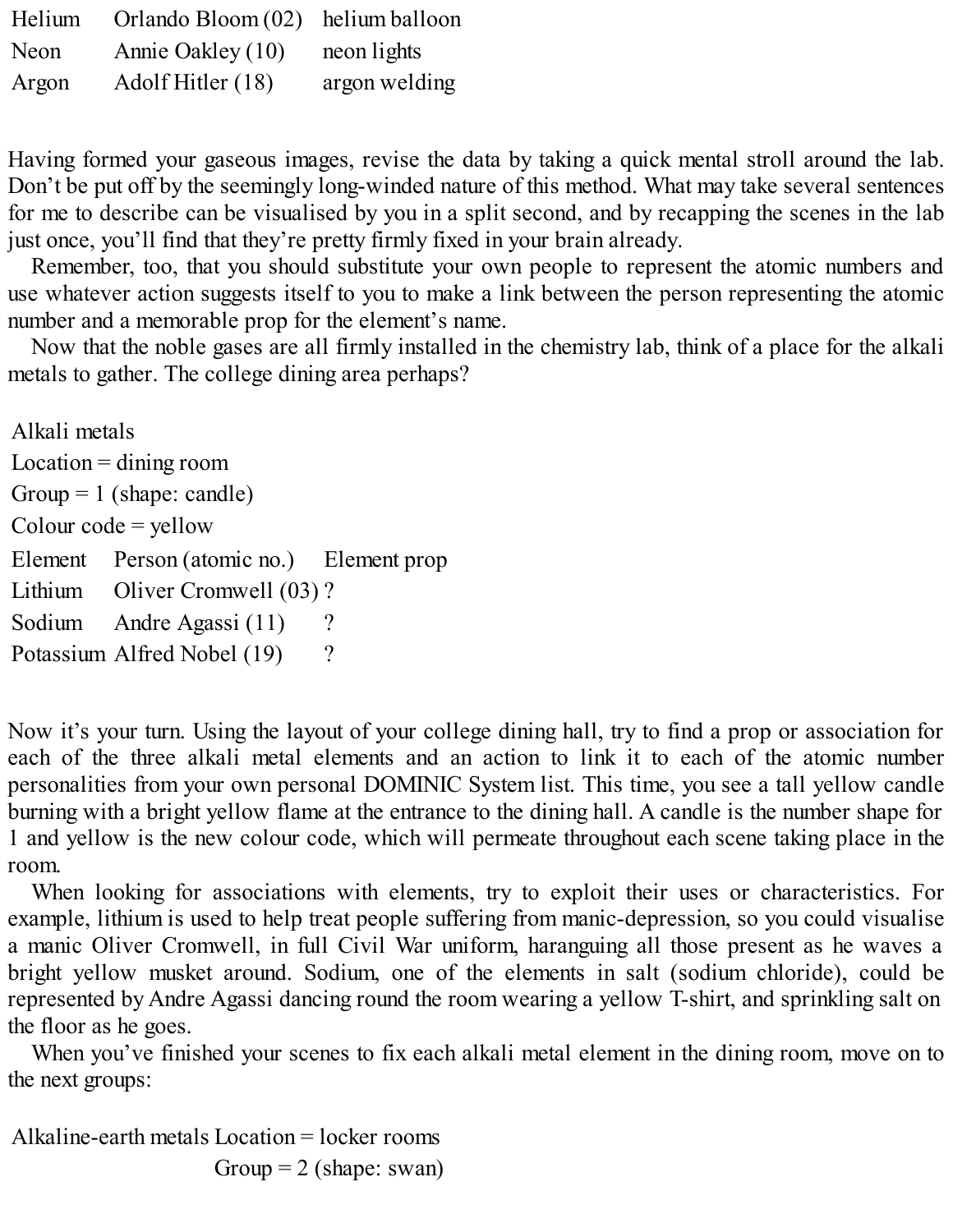| The boron group    | Location $=$ physics lab<br>Group = $3$ (shape: handcuffs)    |
|--------------------|---------------------------------------------------------------|
| The carbon group   | $Location = art room$<br>Group = 4 (shape: sailboat)          |
| The nitrogen group | $Location = biology$ lab<br>Group = $5$ (shape: curtain hook) |
| The oxygen group   | $Location = gymnasium$<br>Group = $6$ (shape: mallet)         |
| Halogens           | $Location = assembly hall$<br>Group = 7 (shape: boomerang)    |

Continue to work your way through the various areas of your college, creating bizarre scenes as you go. Notice, too, that there are links, however tenuous, between the type of rooms and the group headings. Carbon is found in the art room, and you need plenty of oxygen in the gymnasium.

Can you see how all the pieces are joining together like one big jigsaw? Of course, there is nothing to stop you from deepening your knowledge of each element still further. All you have to do is expand the scenes by adding further detailed images. For example, if you really felt the need, you could include atomic weights. A crazed Bill Oddie ( $BO = 20$ ) goose-stepping (action of Adolf Hitler;  $AH =$ 18) around the kneeling Annie Oakley and wearing handcuffs (number shape for three) will ensure you'll never forget that neon's atomic weight is 20.183.

Once you have fixed all the elements firmly in your mind by arranging them ingeniously throughout your mnemonic network, you will have gained a much clearer perspective of the vital first section of the table, and will also better appreciate the relationships between them. This will, I have no doubt, greatly facilitate your understanding of chemistry when you come to study the intricacies of molecular structures and chemical reactions.

<span id="page-90-0"></span>And once you've memorised the first twenty elements in the periodic table (listed right), if you really want to impress, get yourself a copy of the complete table – all 110 elements – and let your imagination go wild!

|                | THE FINST TWENTT ELEMENTS |              |         |                       |
|----------------|---------------------------|--------------|---------|-----------------------|
| No.            | Element                   | Symbol       | Weight  | Group                 |
|                | Hydrogen H                |              | 1.00797 | Hydrogen              |
| $\overline{2}$ | Helium                    | He           | 4.0026  | Noble gases           |
| $\mathcal{R}$  | Lithium                   | $\mathbf{I}$ | 6.939   | Alkali metals         |
| $\overline{4}$ | Beryllium Be              |              | 9.0122  | Alkaline-earth metals |
|                | <b>Boron</b>              | R            | 10.811  | Boron group           |

#### THE FIRST TWENTY ELEMENTS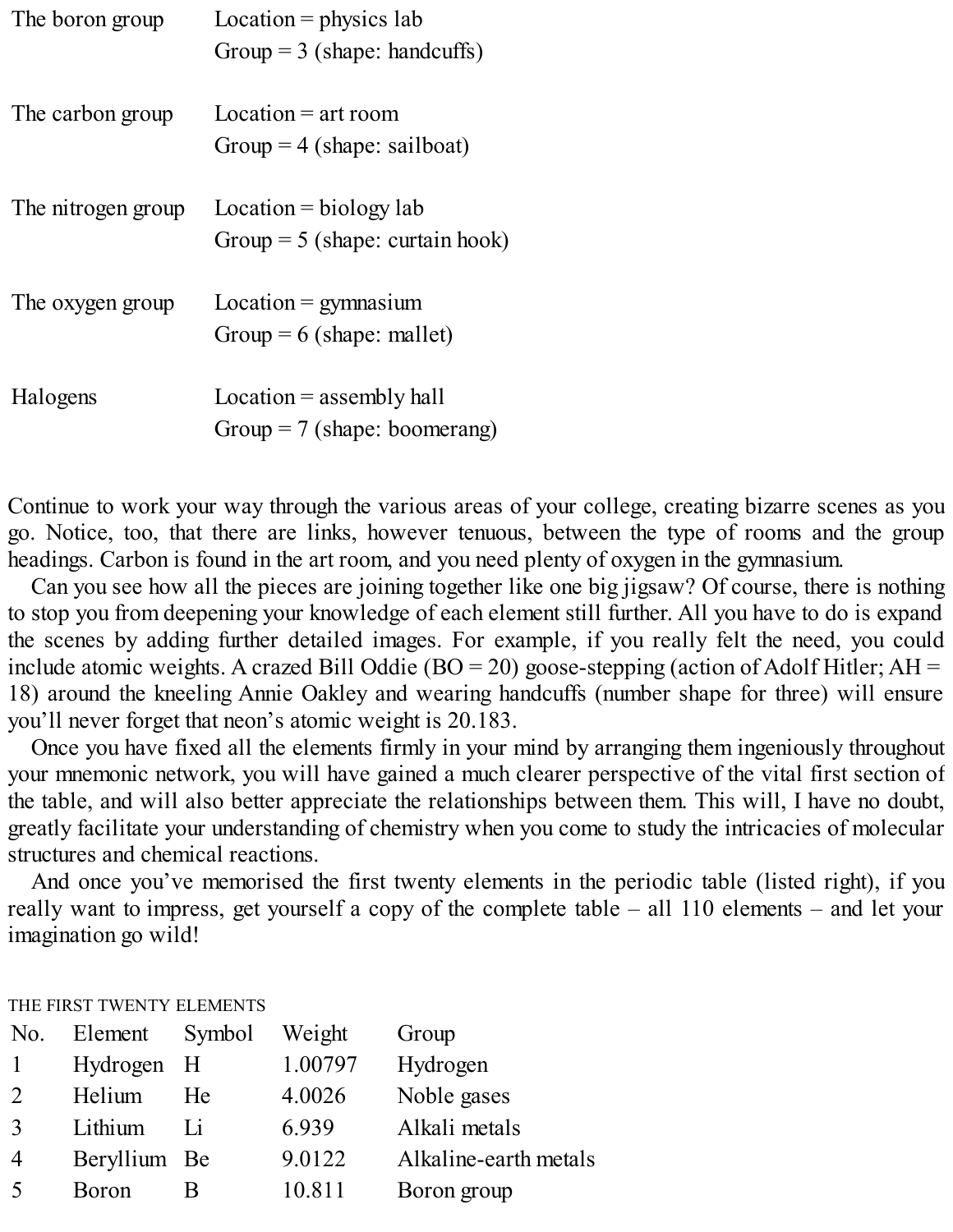| 6  | Carbon       | C   | 12.01115 | Carbon group          |
|----|--------------|-----|----------|-----------------------|
| 7  | Nitrogen     | N   | 14.0067  | Nitrogen group        |
| 8  | Oxygen       | O   | 15.9994  | Oxygen group          |
| 9  | Fluorine     | F   | 18.9984  | Halogens              |
| 10 | Neon         | Ne. | 20.183   | Noble gases           |
| 11 | Sodium       | Na  | 22.9898  | Alkali metals         |
| 12 | Magnesium Mg |     | 24.312   | Alkaline-earth metals |
| 13 | Aluminium Al |     | 26.9815  | Boron group           |
| 14 | Silicon      | Si  | 28.086   | Carbon group          |
| 15 | Phosphorus P |     | 30.9738  | Nitrogen group        |
| 16 | Sulphur      | S   | 32.064   | Oxygen group          |
| 17 | Chlorine     | C1  | 35.453   | Halogens              |
| 18 | Argon        | Ar  | 39.948   | Noble gases           |
| 19 | Potassium    | K   | 39.102   | Alkali metals         |
| 20 | Calcium      | Ca  | 40.08    | Alkaline-earth metals |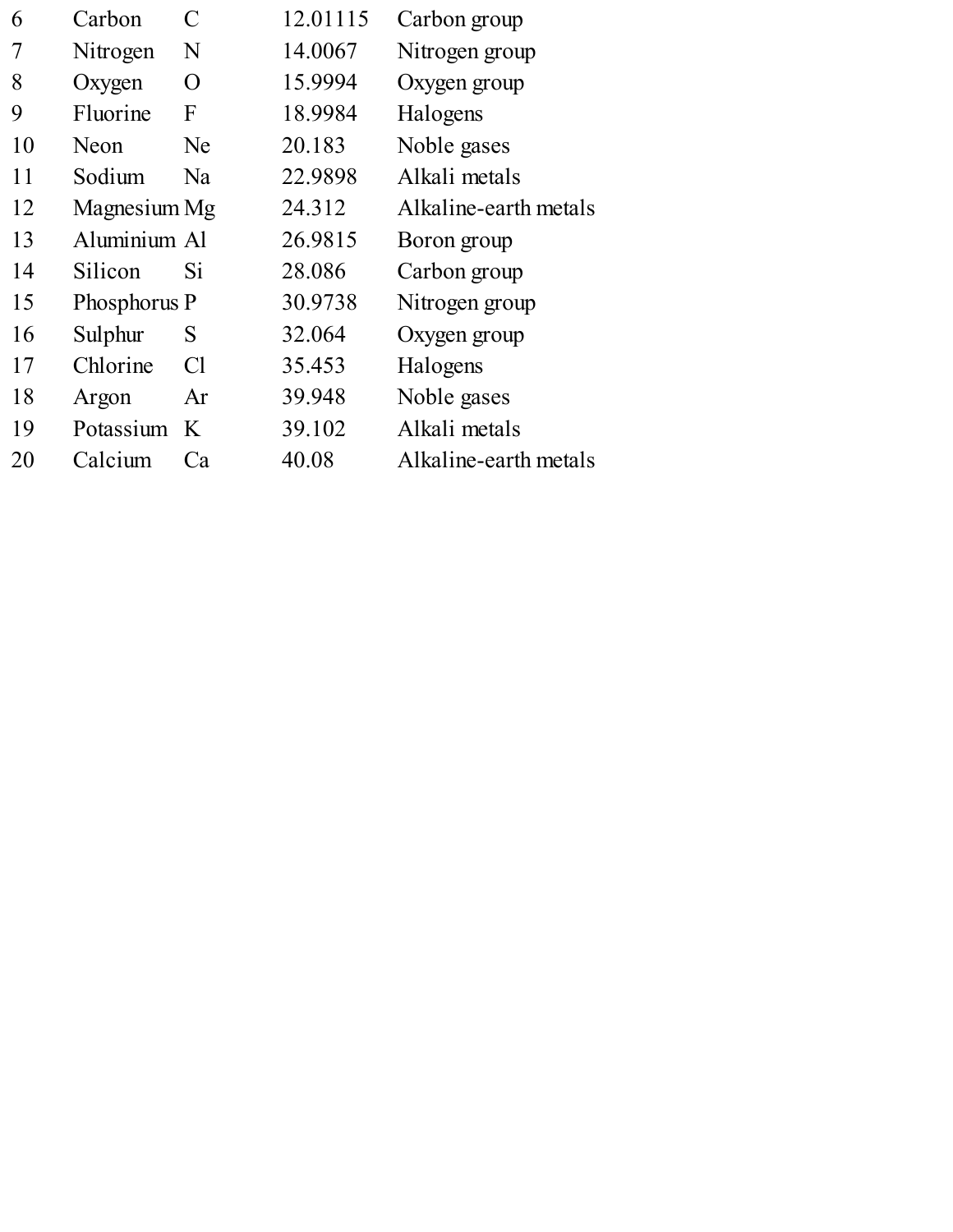# 14 How to Remember History Dates

*"History is a cyclic poem written by time upon the memories of man."* — Percy Bysshe Shelley (1792–1822)

### MASTERING YOUR SUBJECT

Traditionally, history has always been regarded by students as a hard slog. But if the right learning strategy were used, not only would students achieve higher grades by doing less work; they would also find their studying immensely absorbing. Mastering history requires three things:

- 1 Extensive reading
- 2 Analysis
- 3 Imagination

In exams, you are going to be tested on your knowledge of events, their related causes and their consequences. As well as a good knowledge of facts, you will be judged on the depth of your understanding and personal insight into these events. You will need to recreate the past by having an empathy with the major players and ordinary people of the time, getting inside their heads and really achieving an understanding of their beliefs, attitudes and culture and of how these would have shaped their actions. This requires an active imagination motivated by an enquiring, curious mind and a discerning eye for drawing information out of contemporary source material.

Learning history can be compared to constructing a huge jigsaw puzzle. By joining one or two pieces together, you may be able to pick out certain shapes and form various sections of the puzzle. But it's not until all the pieces that make up these sections are joined together that the true overall picture can be fully appreciated.

The pieces of the history puzzle can be gathered from many sources, such as articles, diaries, letters, books and wills. It helps if you enjoy reading, but even if you're not a bookworm a healthy interest can be developed by visiting museums, historical sites and seeing drama, films and videos. History at its best consists of a balance between gaining knowledge of key facts and developing investigative skills. It is honing your investigative abilities that will make the subject more rewarding and enjoyable.

The ideal way to learn about a historical event would be to travel back in time to the period in which it took place and experience it at first hand. As we clearly cannot do this, an alternative might be to reverse the process – to recreate history by bringing the events and all the characters involved in it alive now. To help you to piece together all the facts and understand the interactions between historical characters, you need to use a familiar location and people you already know to act as substitutes for the real ones.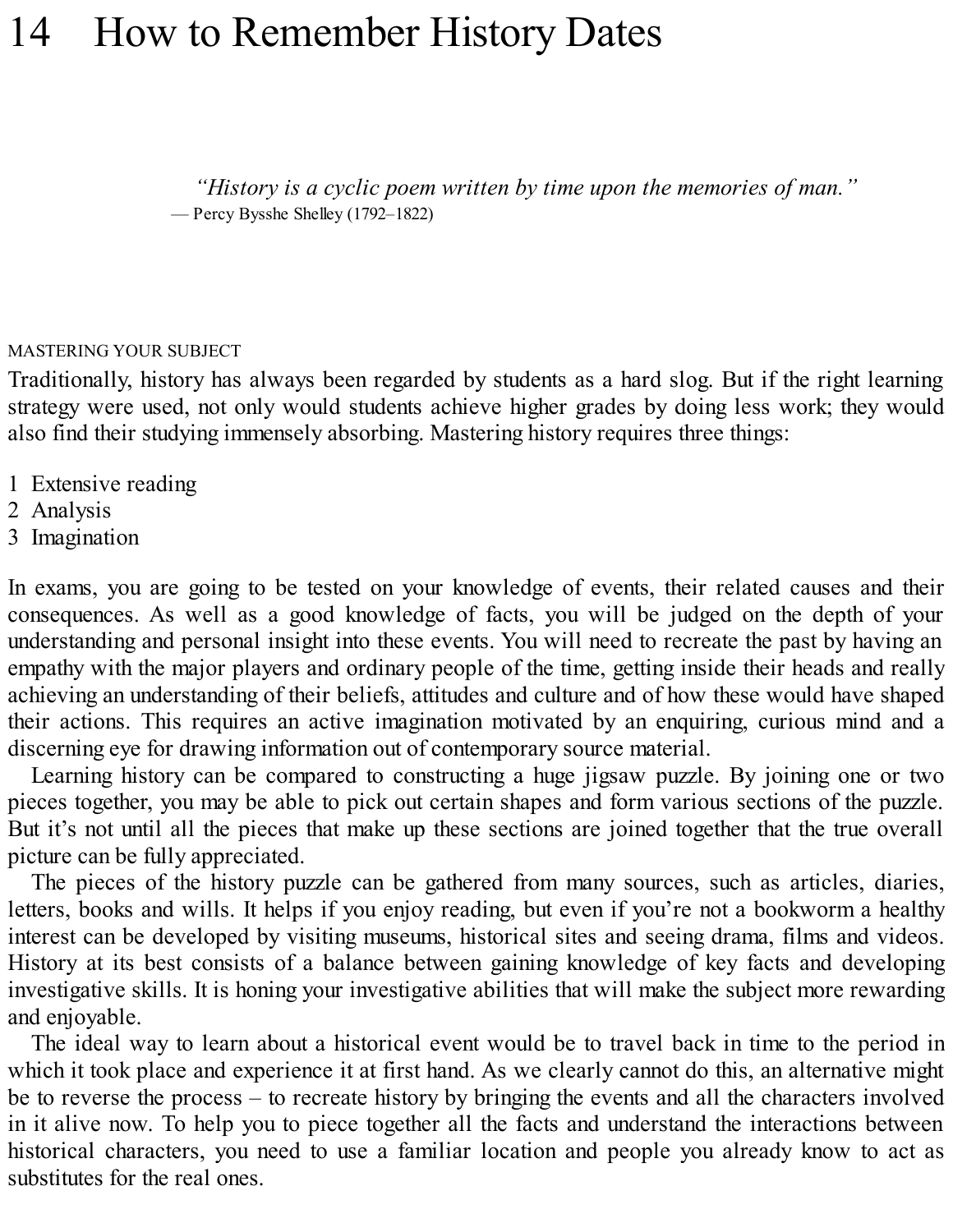#### RECALLING A HISTORICAL PROCESS

By supplying your imagination with people and places to act as links to key names, dates and events, it is really an incredibly simple task to fix important historical episodes firmly in your brain. Using this method will ensure that you have facts at your fingertips, filed chronologically and accurately, for deployment in exams to support the points you are making in your essays.

As an example, we'll use the Russian Revolution. The entire sequence of events could be mentally re-enacted in a nearby village. It doesn't matter where you live; you can always find places to associate with the past. Your local petrol station, for example, could be used to represent Petrograd, where the workers began to riot. The Winter Palace could be represented by a country house or hotel; Jack Nicholson could play the part of Tsar Nicholas II; John Lennon could be Lenin; your local butcher, perhaps, could stand in for Joseph Stalin, instigator of brutal purges.

Overleaf is a summary of key dates and events in the Russian Revolution:

1917

| 10<br>March:     | Workers in Petrograd start to riot. Run out of flour, coal and wood. Freezing<br>temperatures worsen situation. Inefficient bureaucracy. People fed up with costly war<br>against Germany. |
|------------------|--------------------------------------------------------------------------------------------------------------------------------------------------------------------------------------------|
| 12<br>March:     | Winter Palace falls when 1,500 loyal troops surrender.                                                                                                                                     |
| 16<br>March:     | Tsar Nicholas II signs abdication papers on board the imperial train. Provisional<br>government set up under Prince Georgy Lvov.                                                           |
| 21<br>March:     | Former Tsar and Tsarina arrested.                                                                                                                                                          |
| 16 April:        | Lenin returns to Russia from exile in Switzerland. He travels in a sealed train,<br>courtesy of the Germans, who know he will cause difficulties in Russia.                                |
| 17 April:        | Lenin publishes his "April Theses", which demand transfer of power to workers'<br>soviets.                                                                                                 |
| $16$ June:       | Soviet Congress opens and laughs at Lenin's announcement that Bolsheviks aim to<br>rule Russia alone.                                                                                      |
| $16$ July:       | Bolshevik uprising in Petrograd. Half a million people on streets. Provisional<br>Government suppresses uprising. Lenin escapes to Finland, dressed as a fireman.                          |
| $22 \, July:$    | Kerensky appointed Russian Prime Minister.                                                                                                                                                 |
| 13               | Kerensky tells King George V of Britain that Russians will continue to fight in war                                                                                                        |
| August:          | against Germans.                                                                                                                                                                           |
| 15<br>September: | Kerensky declares Russia a republic.                                                                                                                                                       |
| 17<br>September: | Russian army routed at Riga by Germans. Riga is only 350 miles from Petrograd.                                                                                                             |
| 30<br>September: | Tsar and family moved to Siberia by Kerensky to protect them from Bolsheviks.                                                                                                              |
| 20<br>October:   | Lenin returns to Petrograd.                                                                                                                                                                |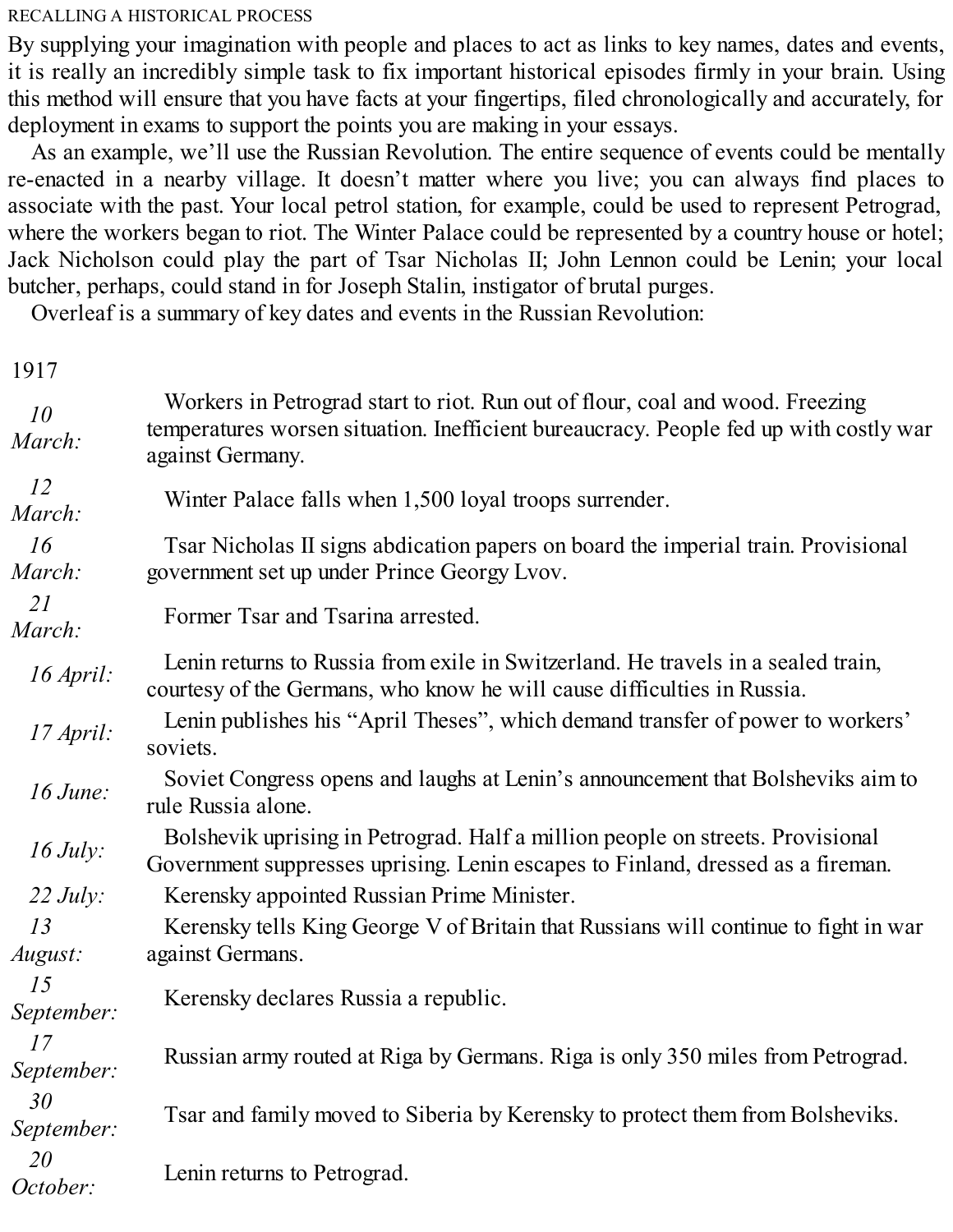| 23<br>October:           | Bolsheviks vote to start an armed uprising against Kerensky's Provisional<br>Government. The beginning of the October Revolution. |
|--------------------------|-----------------------------------------------------------------------------------------------------------------------------------|
|                          | Bolsheviks overthrow Provisional Government in a bloodless coup.                                                                  |
|                          | Armed squads of Bolsheviks take over railway stations, post offices, telephone<br>exchanges and banks.                            |
|                          | Bolsheviks occupy cruiser <i>Aurora</i> , which raises the red flag and anchors in the Neva<br>opposite the Winter Palace.        |
| 7<br>November:           | <i>Aurora</i> fires blank shell. Red Guards storm the Winter Palace and its members are<br>arrested.                              |
|                          | Lenin heads Bolshevik regime. Leon                                                                                                |
|                          | Trotsky appointed as foreign minister.                                                                                            |
|                          | Life in Petrograd largely undisturbed. Public transport continues, shops stay open.                                               |
| 1918                     |                                                                                                                                   |
| $\overline{3}$<br>March: | Bolsheviks sign humiliating peace treaty with Germans, the Treaty of Brest-<br>Litovsk.                                           |
| $16 \, July:$            | Tsar Nicholas II and family massacred by Red Guards in a cellar.                                                                  |
| 1919                     |                                                                                                                                   |
| $\overline{4}$           | Bolsheviks establish Comintern, abbreviation of Communist International, to encourage                                             |
| March:                   | world revolution.                                                                                                                 |
| 1924                     |                                                                                                                                   |
| 21 January:              | Lenin dies.                                                                                                                       |
| 1940                     |                                                                                                                                   |
| 20 August:               | Trotsky killed with an ice-pick in Mexico City.                                                                                   |
|                          |                                                                                                                                   |

All the events listed could easily be reconstructed in your mind using a little imagination. To remember the dates, you would combine your scenes of mental re-enactment with the DOMINIC System for numbers. Most of the key events took place in 1917. Imagine Alec Guinness as the manager of your local petrol station, confronted by rioting workers marching on his forecourt.

Alec Guinness ( $AG = 17$ ) reminds you of the year, 1917.

Petrol station = Petrograd.

The workers **march**ing gives you the month, March. If you wanted to remember the precise date, 10 March, you could use Annie Oakley  $(AO = 10)$  as the leader of the march, brandishing her guns.

Imagine icy conditions with snow falling as a reminder of the freezing temperatures.

The garage shop, which is normally stocked up with bread, coal and wood, is completely empty. This is an extremely effective memory aid because by transforming cold, faceless facts into

colourful, animated three-dimensional scenes, you are feeding the information to your brain in a form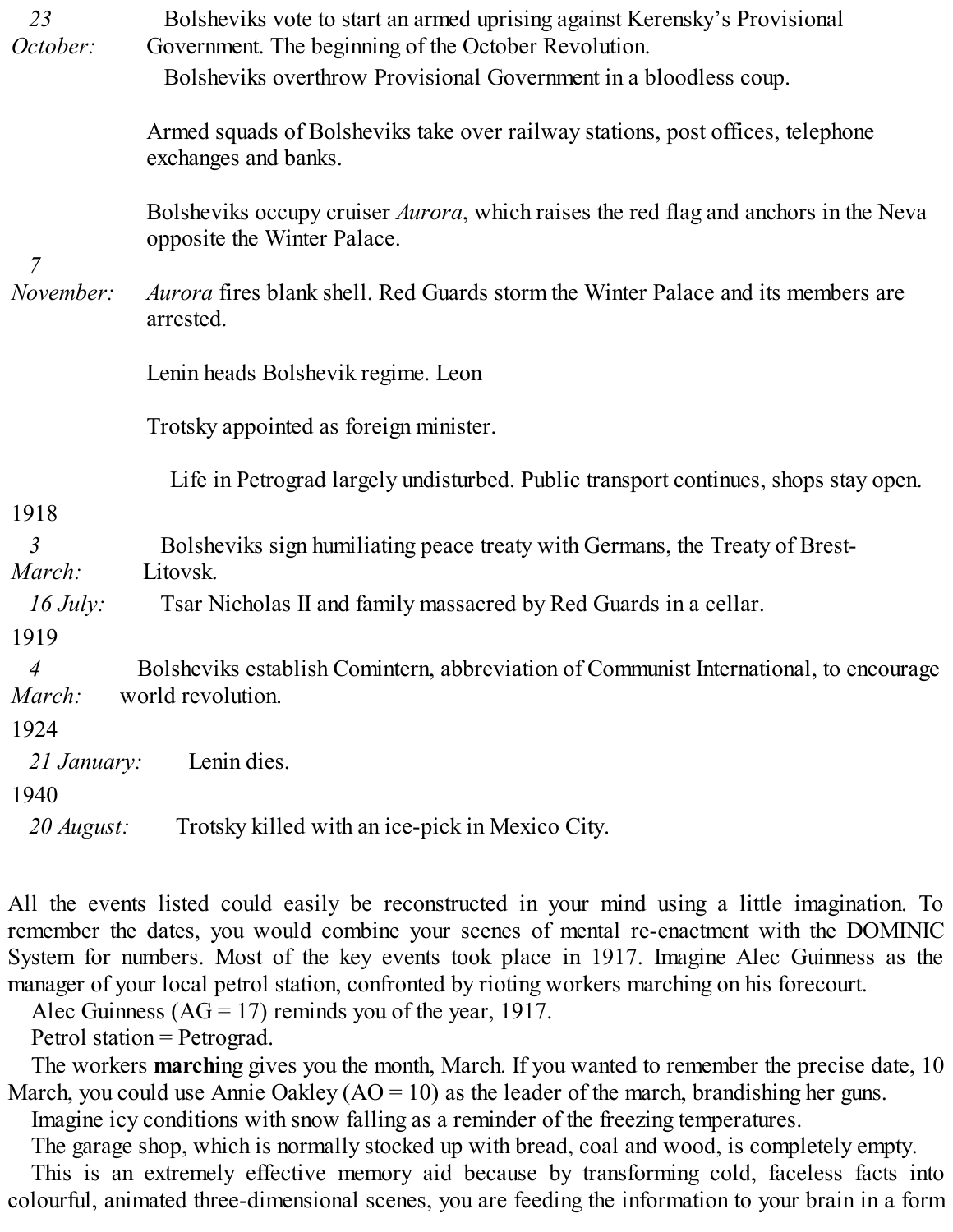that is much easier for the brain to latch on to and interpret.

You could go on to recreate the scene of Tsar Nicholas II's abdication in your head by imagining yourself on the same train, travelling along a familiar route. Visualise someone you know called Nicholas and watch him reluctantly signing the abdication form. Try to see as much detail as possible. Which station are you approaching? Feel the tension of the moment and note the expression on Nicholas's face. Again, if you wanted to remember the date, 16 March, why not have Arnold Schwarzenegger  $(AS = 16)$  as the ticket inspector marching down the carriage?

When it comes to trying to remember facts, figures, dates and awkward names, mnemonics can play quite a role in history. Take the name Kerensky, for example. Although Kerensky was a man, there's no reason why you shouldn't use a substitute such as Karen, someone you know, on a pair of skis. It doesn't matter how you arrive at the name, just as long as the method works.

During a corporate after-dinner speech, I may have to remember both the first names and surnames of as many as 150 people, and on occasion swot up on the personal history of individuals, their position in the company and even their birthdays. As these are people I have never met before, I have to use all kinds of outlandish, crazy and unspeakable associations to remember them by. So crazy, in fact, that I can't fail to remember them and so unspeakable that to reveal to certain individuals my associations would get me into serious trouble. So be inventive with your ideas, but keep them to yourself!

## MASTERING HISTORICAL JARGON

In history you will also come across quite complex technical vocabulary. If you don't understand some of the words, don't just pass them by; get your dictionary out. Once you discover the meaning of a word or term, use a link or mental stepping stone to ensure that it stays firmly lodged in your memory. Here are some examples:

• *Oligarchy*

A small body of people who have the supreme power of a state in their hands – in other words, a government run by the few.

Think of the words '**o**f **li**ttle' to help you remember the word and its meaning.

• *Anarchism*

The teaching of anarchists – those whose ideal of a society is one without a government of any kind.

The prefix **an**- comes from the Greek, meaning without; and **arche** is Greek for rule. Once you know this you can unlock the meaning of several similar terms, such as matriarchy (rule by women) or patriarchy (rule by men).

• *Totalitarian*

Belonging to a form of government that controls everything under one authority, and allows no opposition.

Just think of **total** control.

• *Autocracy*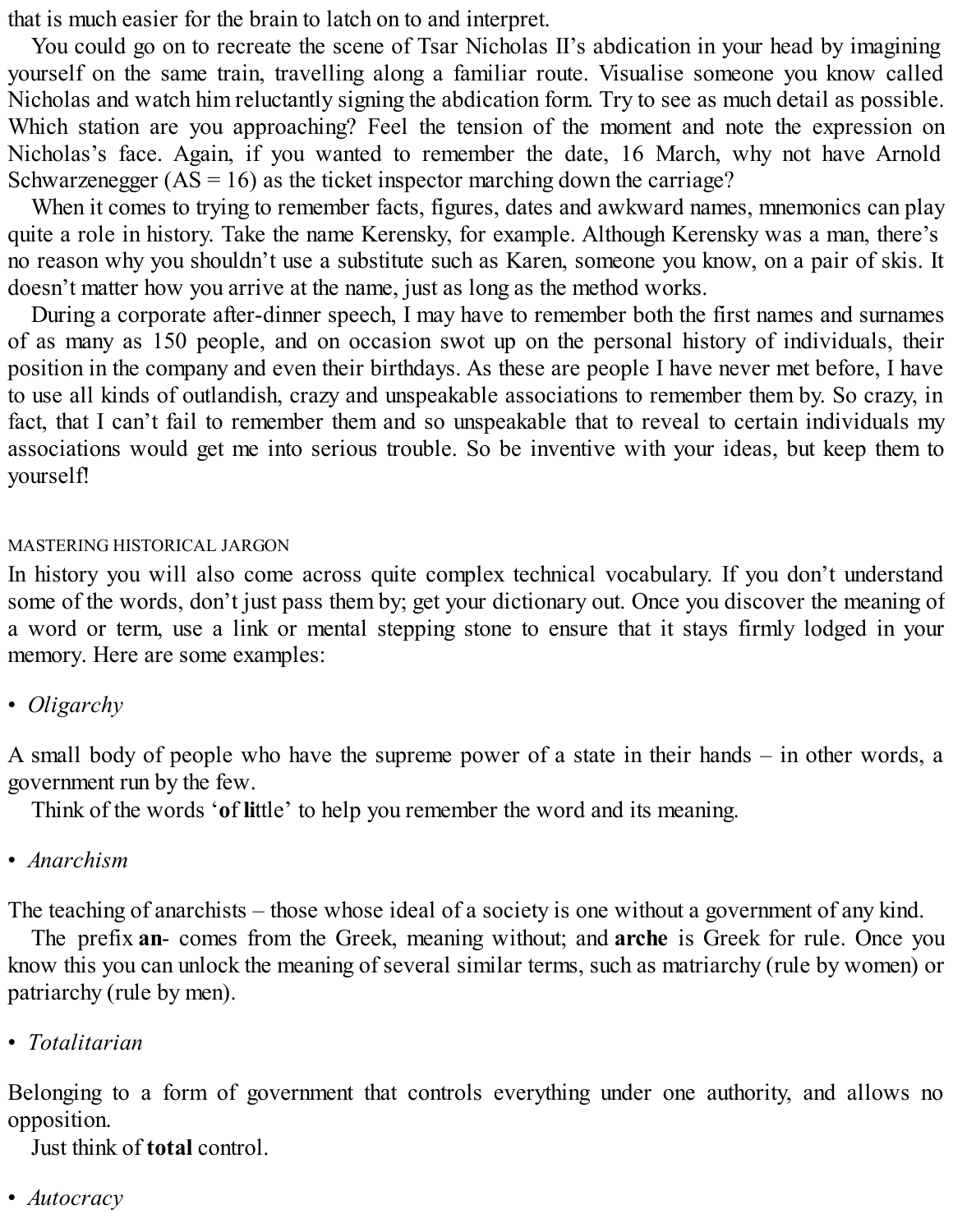Similar to despotism, an absolute government by one person. An autocrat is one who rules by his own power.

**Auto** comes from the Greek, and means self. Think of words like **auto**biography or **auto**graph to remind you of the action of one person.

• *Legislature*

A law-making body. Having power to make laws. Think of the word **legal**.

• *Judiciary*

A body of judges; a system of courts. Easy to remember if you think of **judges**.

• *Reactionary*

One who attempts to revert to past political conditions.

Think of someone you know who doesn't like change and is always **react**ing against it – Grandad, perhaps!

Developing vocabulary is important, and choosing the right word to back up your arguments will impress your examiners and show that you have a good understanding of your subject.

## SOME MEMORABLE DATES

Lists of random dates can be tricky and tiresome to memorise. But by converting numbers into persons and actions and linking them to the events, it doesn't take long to lock such a list – such as the following one of important events in world history – firmly in one's memory bank.

 Thomas Becket murdered Magna Carta signed Battle of Agincourt Wars of the Roses Columbus sails for America Start of English Civil War Great Fire of London Boston Tea Party Declaration of Independence (US) Storming of the Bastille Battle of Trafalgar Start of World War I in Europe Start of World War II in Europe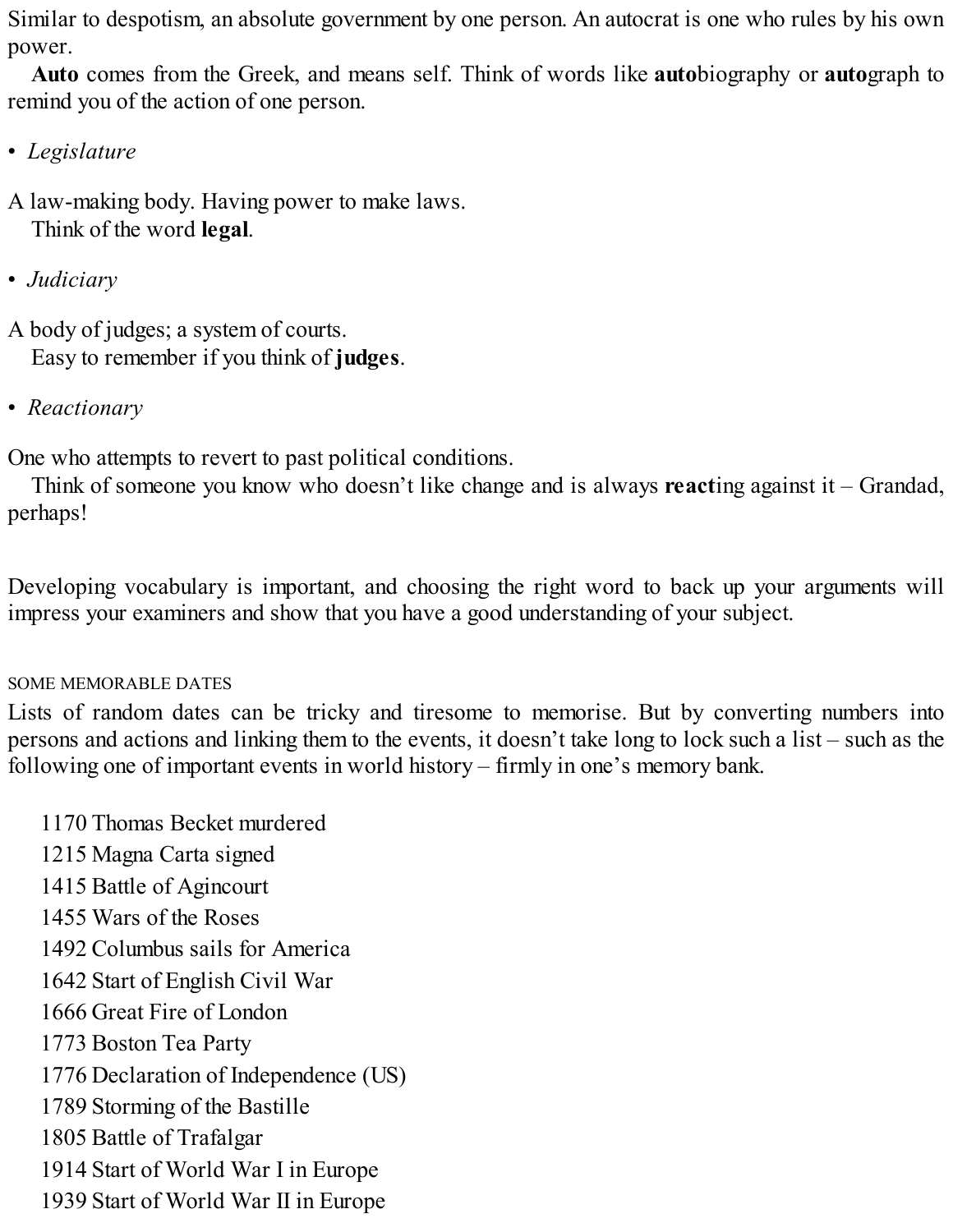United Nations formed NATO formed Suez Crisis John F. Kennedy assassinated First man on the Moon

Here are a few examples to show how easily dates can be brought to life.

• *1170*

Saint Thomas Becket, after a long quarrel with Henry II, was murdered in Canterbury Cathedral. To remember the date and the associated event I would imagine Andre Agassi clubbing poor Becket to death with a golf club as he prays at the altar. The first two digits are the person, in this case Andre Agassi ( $AA = 11$ ). The last two digits become the action. I always link the number 70 with golf (GO)  $= 70$ ).

• *1455*

The so-called Wars of the Roses were struggles between the Yorkists and Lancastrians for control of the throne and government. I would use the bizarre complex image of the Artful Dodger  $(AD = 14)$ running into battle with gladioli and a big red rose between his teeth. Here, gladioli are the attribute of Edna Everage (EE = 55). Remember, we only require an action for the last two digits, so Edna is nowhere to be seen, but her spirit lives on in the "gladys".

## • *1773*

At the Boston Tea Party, 342 chests of tea were thrown into Boston harbour in protest against tea taxation.

I arrive at the unlikely image of Alec Guinness  $(AG = 17)$  wearing a stethoscope testing for heartbeats on men who have collapsed under the effort of throwing chests. The stethoscope belongs to George Clooney ( $GC = 73$ ). Experiment with your own complex images to remember the other dates. How, for example, would you link the English Civil War with 1642 using Arnold Schwarzenegger  $(AS = 16)$  and putting on make-up (the action of David Bowie (DB = 42)?

Using simple association, and the DOMINIC System to translate dates into people, it's possible to introduce a whole cast of interesting characters, and bring a difficult subject to life. Who said learning history was dull?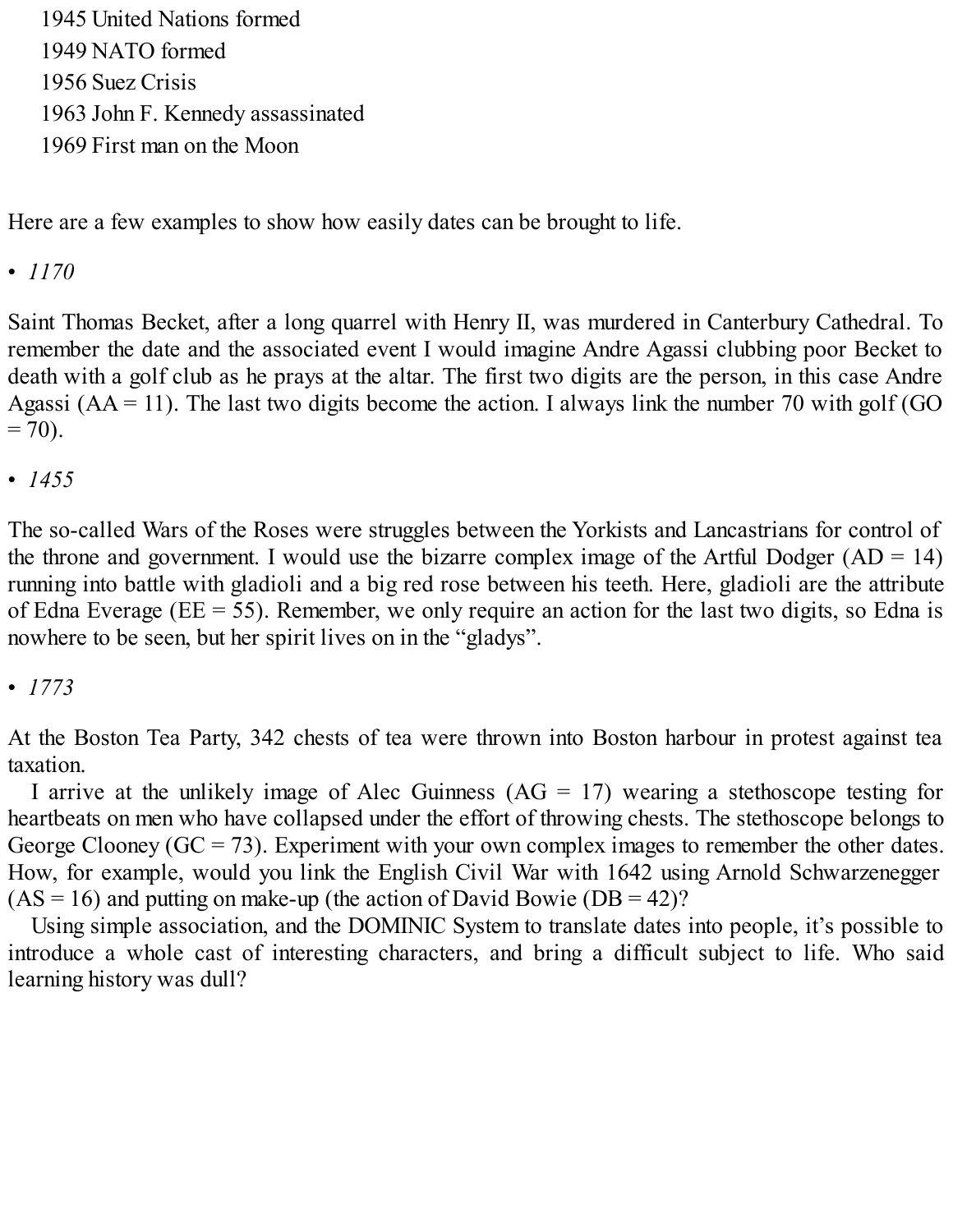# 15 Geographical Tips

*"For one country is dif erent from another; its earth is dif erent, as are its stones, wines, bread, meat, and everything that grows and thrives in a specific region."*

— Paracelsus (1493–1541)

#### A WORLD OF MEMORY

Geography is a good example of a subject that draws upon a broad range of cortical skills, including the spatial and analytical skills involved in drawing, reading and interpreting maps, graphs and diagrams. Memory plays a key role in this subject, as a knowledge of facts is essential. You'll need a good grasp of river systems, earthquakes, volcanoes, erosion, climate, weather systems, and soil, as well as an understanding of human geography, including population, town planning, transport and economic development.

With so much data to learn, it's got to be worthwhile investing in a system that can help you absorb it all swiftly and efficiently, so that you can get on with the task of understanding and applying it.

Your studies may include a comprehensive analysis of one particular country. The best way to build up such a dossier on a specific country is to prepare a separate and familiar location for it. All data relating to Germany, for example, could be stored in the form of key images at a friend's house, while statistics relating to the Netherlands might be kept in a shopping precinct. If you have visited the country in question and know a specific location there, use that as the basis of your mental file.

Once you have designated a "place" for each country, you can start filing away facts and statistics by converting numbers into key people using the DOMINIC System. Choose a key image for each type of information or statistic, such as popcorn to denote population.

To remember that the population of the Netherlands is 16 million, first transport yourself to the shopping mall and create an image of Arnold Schwarzenegger (AS = 16) handing out popcorn to crowds of fans.

The most famous image of Britain is Big Ben and the House of Commons, so why not use that area to store all the statistics on Britain? Imagine *Gone with the Wind* heroine Scarlett O'Hara (SO = 60), for example, clinging to the top of Big Ben while chewing on a bag of popcorn to store the fact that the population of Britain is 60 million.

The following population figures are easy to file away mentally once you have organised a site for each country:

| Country | Population | Personality               |
|---------|------------|---------------------------|
| Germany | 82 million | <b>HB Humphrey Bogart</b> |
| UK      | 60 million | SO Scarlett O'Hara        |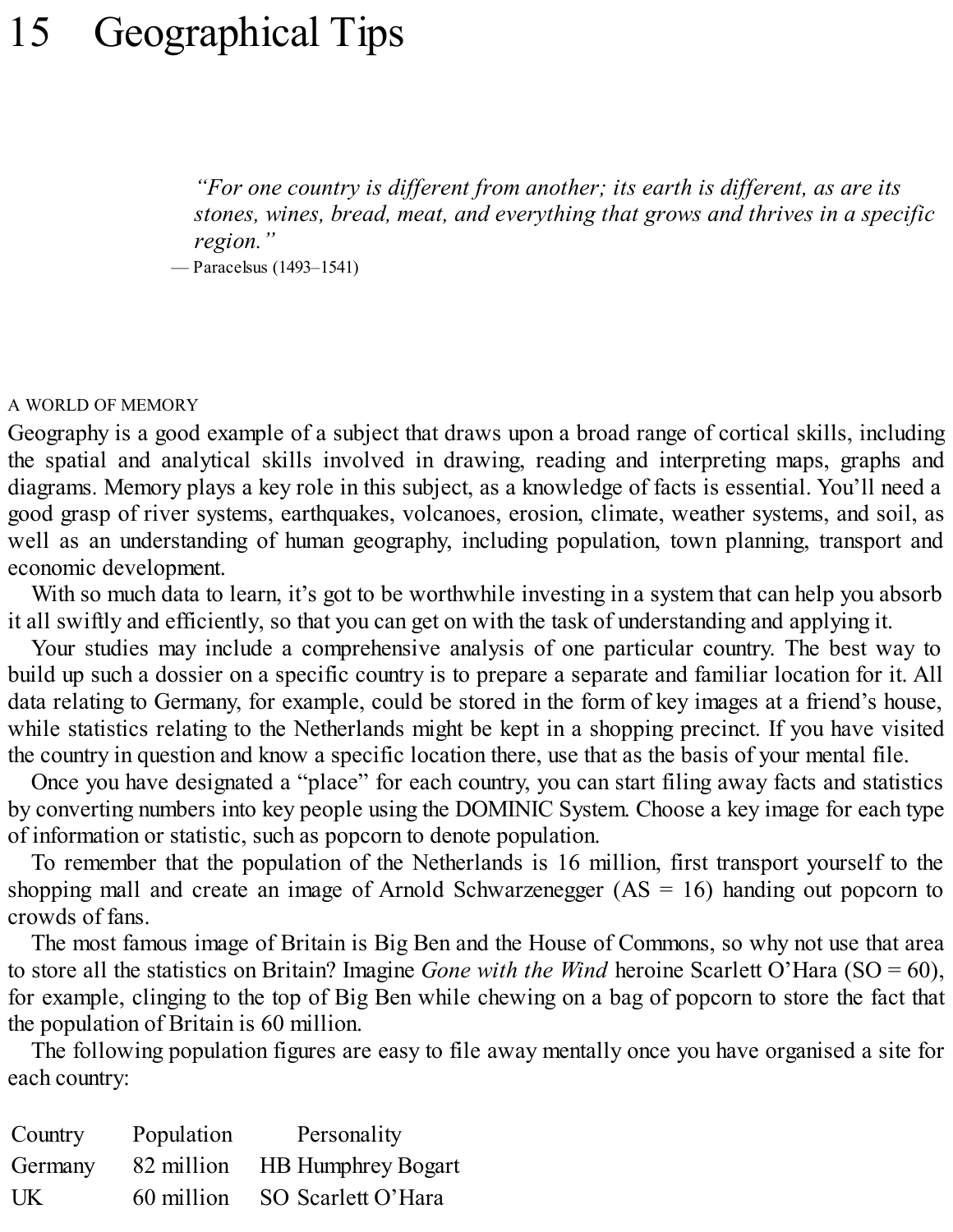| France | 61 million SA Salvador Allende                  |
|--------|-------------------------------------------------|
|        | Australia 21 million BA Ben Affleck             |
|        | Netherlands 16 million AS Arnold Schwarzenegger |
|        | Austria 8 million OH Oliver Hardy               |
|        | South Africa 44 million DD Donald Duck          |

Use your own cast of personalities to represent the relevant numbers and don't forget to create really way-out images to fix the data firmly in your mind.

## CAPITALS

You may need to remember capital cities to link data to them or to discuss differences in urban and rural conditions in different nations. The way to make sure you never forget the correct capital for a country is to approach the task in the same way as learning a foreign vocabulary. The trick is to find a link between the country and its capital by forming an exaggerated and memorable key image.

The city of Kiev, for example, is the capital of Ukraine. I associate Kiev with chicken, as in the garlicky dish chicken Kiev, and Ukraine makes me think of a tall mechanical crane. So my key image is of a huge, smelly chicken dangling from a tall crane. Take a look at the following list and form your own crazy, memorable links. Remember to use humour, exaggeration, movement, sexuality and colour.

| Country                | Capital          |
|------------------------|------------------|
| Switzerland            | Berne            |
| Belgium                | <b>Brussels</b>  |
| Afghanistan            | Kabul            |
| Nepal                  | Kathmandu        |
| Romania                | <b>Bucharest</b> |
| Philippines            | Manila           |
| North Korea            | Pyongyang        |
| South Korea            | Seoul            |
| New Zealand Wellington |                  |
| Grenada                | St George's      |
| Cuba                   | Havana           |
| Dominica               | Roseau           |
| Turkey                 | Ankara           |
| Uruguay                | Montevideo       |
| Chile                  | Santiago         |
| Indonesia              | Jakarta          |
| Singapore              | Singapore        |
| <b>USA</b>             | Washington, DC   |
| Bulgaria               | Sofia            |
|                        |                  |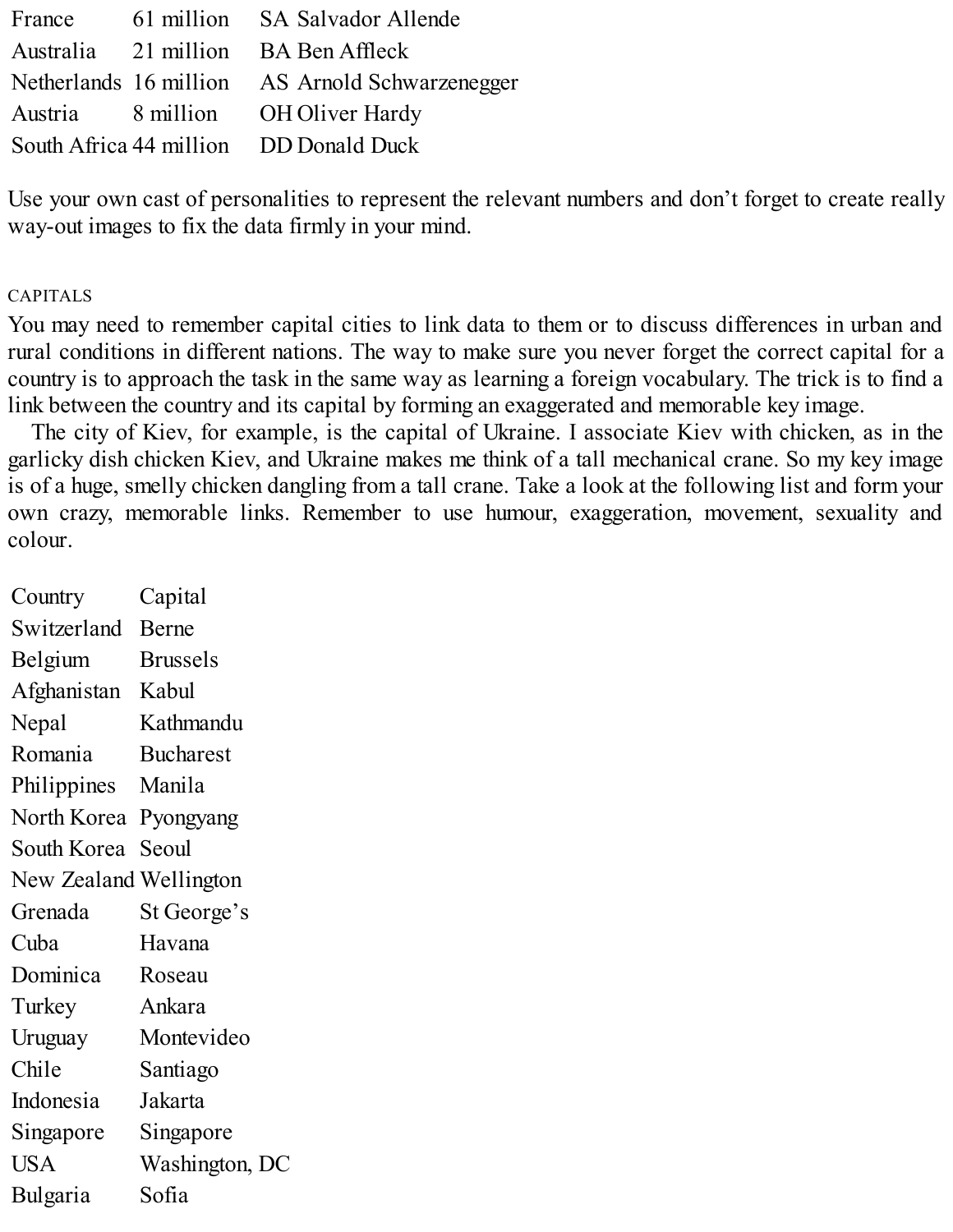Here are some suggestions, but your own creations will work best for you:

• *Switzerland – Berne*

Invent a new ritual for the Swiss. Imagine one of them standing on top of a mountain yodelling with one trouser leg rolled up exposing a **bare** knee.

• *Afghanistan – Kabul*

Imagine that all **cabs** in Afghanistan are driven by **Afghan** hounds. This should act sufficiently as a trigger, but you can always add a **bull** to the back of the cab to reinforce the link.

• *North/South Korea – Pyongyang/Seoul*

I'm sure Koreans both north and south of the border would be unimpressed by my associations, but this is how I avoid confusion between their capitals. I imagine walking into my local **careers** centre and noticing a dreadful **pong** hanging in the air, detected by my **no**se (north). The smell is coming from a **south**erly direction … the **soles** of my feet!

• *New Zealand – Wellington*

You should try to use the countries themselves as a backdrop for your key images. However, if you have no pictorial association with a particular country, use its shape from a map. For example, if you look at the shape of **New Zealand**, it's like a **Wellington** boot held upside down.

• *Grenada – St George's*

Picture the legend of **St George** and the dragon, only this time he is using a hand **grenade** to slay the beast.

• *The United States*

The method works just as well for remembering individual American states and their capitals. Imagine being told to tarmac the vast, flat terrain of **Salt Lake City** in Utah – in other words, **you tar** (Utah) Salt Lake City. Or perhaps the singer **Lulu** has suddenly been bestowed with a great **honour** in **Hawaii** – Honolulu being that state's capital.

## MEMORISING LISTS OF DATA

To store a list of information in order, such as the largest oceans or deserts, the longest rivers, highest mountains, and so on, use either the journey method or the link method. Here are the world's largest oceans and seas:

- 1 Pacific Ocean
- 2 Atlantic Ocean
- 3 Indian Ocean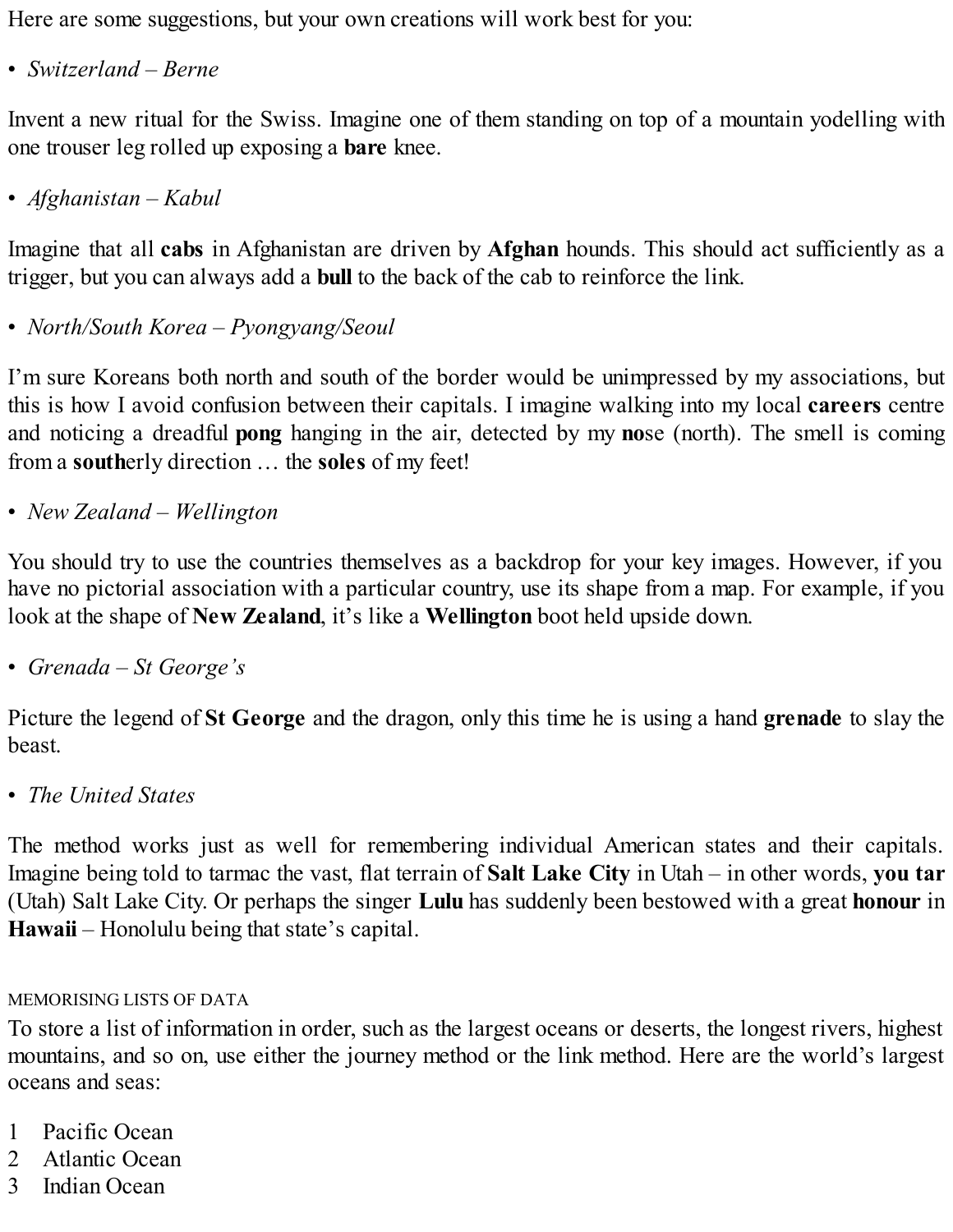- 4 Arctic Ocean
- 5 Arabian Sea
- 6 South China Sea
- 7 Caribbean Sea
- 8 Mediterranean Sea
- 9 Bering Sea
- 10 Bay of Bengal

To remember the order, I would form a short journey along a familiar coastal route divided into ten stages. Next, I would reduce the name of each ocean or sea to a key image. My father would represent the Pacific (Pa), an atlas the Atlantic, an Apache for Indian, and an iceberg would remind me of the Arctic Ocean. Lastly, I would anchor each key image at various stages along my coastal route, secure in the knowledge that the journey will preserve the correct order. Have a go with the rest of the list.

Statistics involving area, height, length and depth of the oceans and seas could all be accommodated by adding more images to the relevant locations. The masses of data to learn in geography are more than matched by the abundance of mental geography in which to store it. You will be able to memorise key data connected with whatever topic you are studying: development statistics, tectonic plate names, examples of climate variables, migration figures or demographic data such as countries' GDPs, energy consumption figures or life expectancy.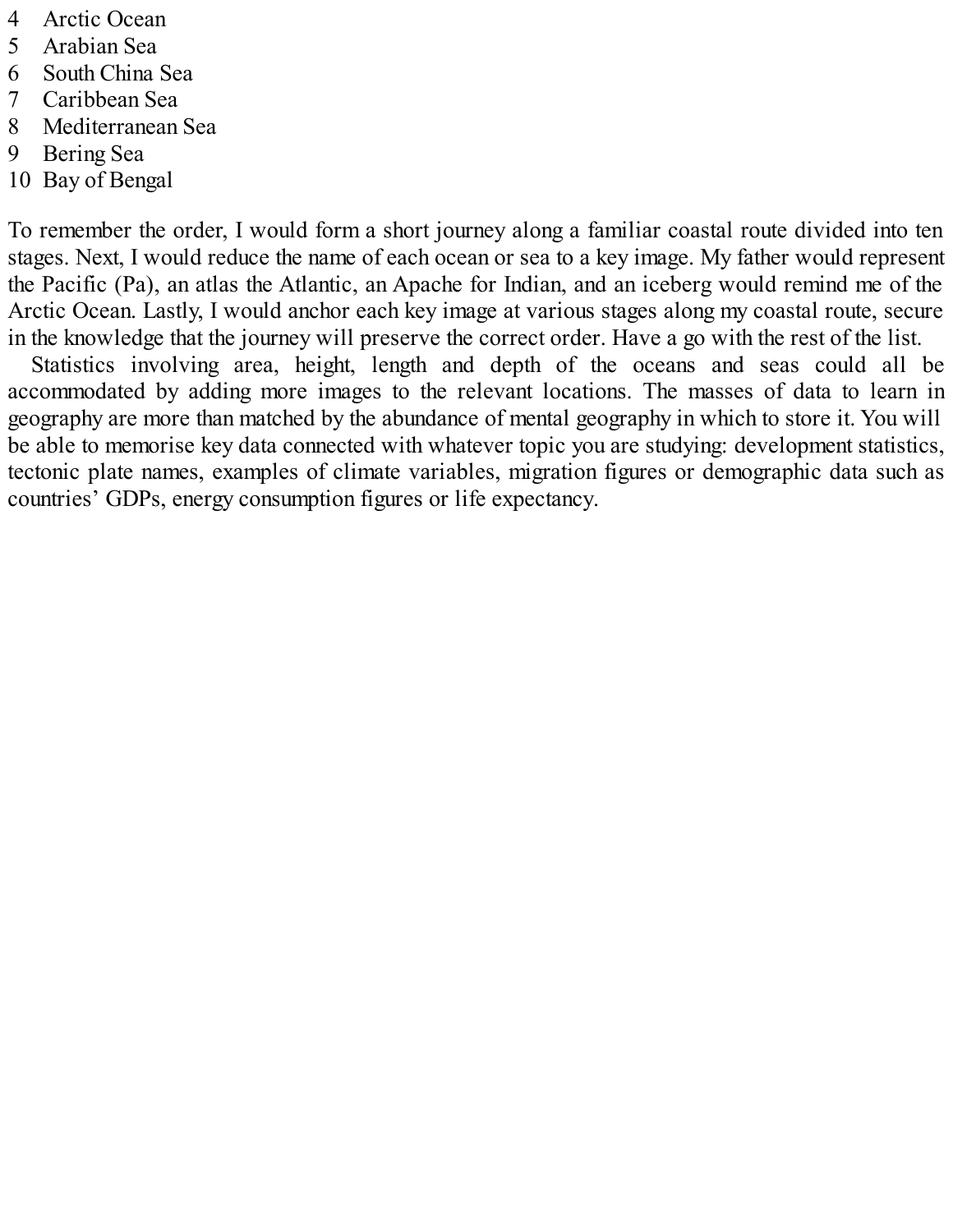# 16 A Brain for Business

*"Here's the rule for bargains: 'do other men for they would do you.' That's the true business precept."*

— Jonas Chuzzlewit in *Martin Chuzzlewit* by Charles Dickens (1812–1870)

#### THE LANGUAGE OF BUSINESS

If there is one area of modern life that employs enough jargon to make your brain burst, it is the world of business. This jargon – the specialised language and terminology used to describe the systems and concepts central to the business world – cannot be avoided in business studies exams. It's just got to be learned.

The trouble is, the language of business is forever changing as the media invent phrases to sum up new trends or practices. One of these is the term "white knight" – which I recall being used when the classic British china company Wedgwood was saved from a takeover by the London Rubber Company (the famous condom manufacturer) by another company. This second company arrived like a "knight in shining armour" with a counter-offer for Wedgwood, and saved the blushes of ladies sipping from their Wedgwood china at many a refined tea party.

Different companies may use use commonly understood business terms in their own ways, and you'll often find that they use different terminology for the same thing. For instance, some companies talk about contribution costing while others talk about marginal costing; both are referring to the same financial strategy.

## WHAT DOES IT MEAN?

Of course, there is no point committing either of those terms to memory without also providing yourself with a prompt as to their meaning. Anyone can scatter jargon liberally through their exam answers, but the key to success is proving that you can use it appropriately and with secure understanding.

Thankfully, many business terms are invented to reflect established or emerging practices in a colourful and memorable way, often using images and associations. Well known examples are bull markets and bear markets. It's easy to work out which is which: a **bull market** is a period when stock market prices are rising and enthusiastic speculators charge in like **raging bulls**, mad to buy up shares in the expectation of huge profits; a **bear market** is the opposite – a time of pessimism and falling prices when everyone wants to sell shares so that they can buy them back later at a lower price. I always think of a grumpy "**bear with a sore head**".

Not all business jargon is quite so visual, of course, but there is usually a clear logical link between a term and its meaning. Let's go back to the financial terms "contribution costing" and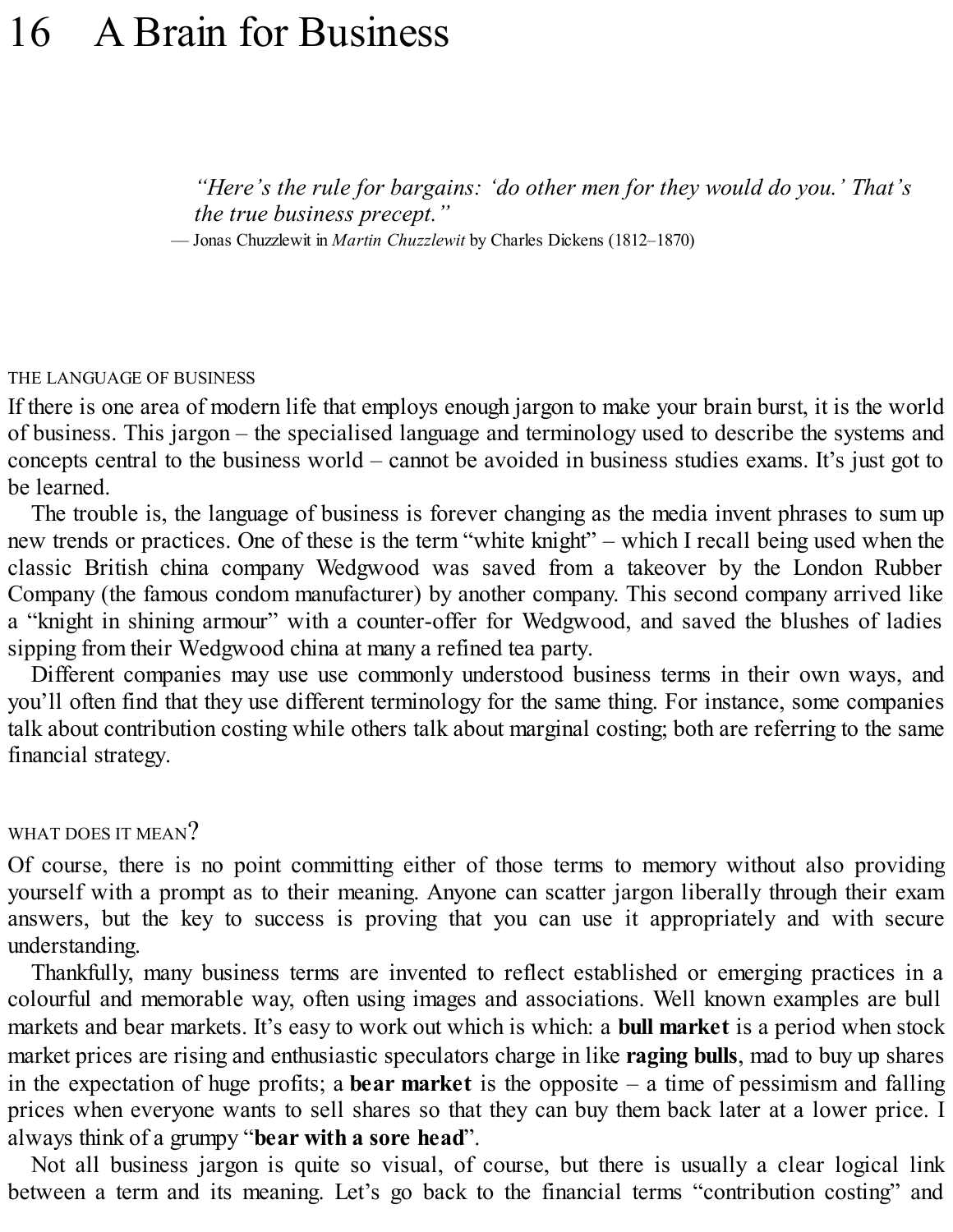"marginal costing". Put simply, **contribution costing** is the value of a product based only on its variable cost, so only taking into account the **contribution** it makes to the overheads of the business; **marginal costing** is the same, because it reflects the contribution the product makes to the business's profit **margin**. When committing these concepts to memory, you are still using associations – verbal instead of visual ones in this case – to fix term and meaning firmly together in your brain.

## TIME TO TALK TERMS

Here are some suggestions for how to memorise terms from a key area of business: marketing. Have a go at applying the same principle of association to any of the terminology you will need for your exam.

• *Boston matrix*

This is a method of analysing the position of a company's products in terms of their market share, growth and how they support each other's development. It is a sophisticated system of analysis, which really is the **boss**'s **mat**e in terms of planning. To remember how this particular product portfolio system differs from others, focus on this idea of one product being the **mate** of another, that is helping it to grow or change. The four categories of product included in the matrix are:

# • *Dog*

This is a product with low market share in a market with low growth. Think of a really scruffy, old dog that's definitely on its way out.

• *Cash cow*

This is a product that has a high share of a declining market. The Boston matrix shows how a firm can use the cash generated from these brands to invest in newer products with greater potential for growth. Think of a rather thin and mangy cow that has banknotes stuck all over it.

• *Problem child*

This is a product with low market share in a rising market. Think of a moody child with a lot of growth ahead of it, but a real attitude problem.

• *Rising star*

This is a product with high market share in a rising market. Think of a shooting star soaring up into the night sky.

To remind yourself of the entire matrix, visualise the weird scene all together: the **boss** looks out of his or her window at a sick **dog** limping away as a bewildered looking **cow** tries to chew on all the banknotes stuck to itself, while a moody **child** snatches some of the money, the rest of which forms the glowing tail of a shooting **star**.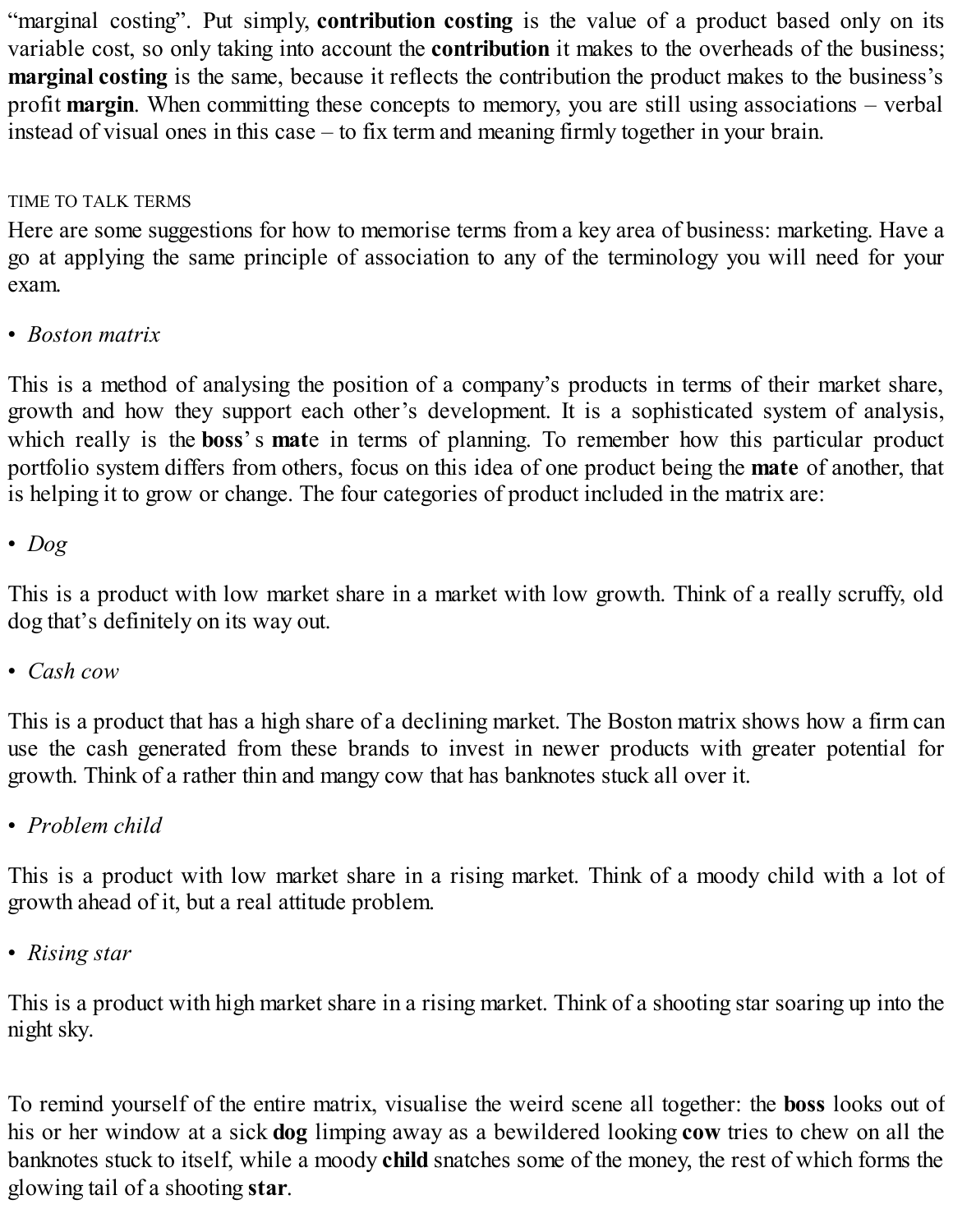Now try applying the same techniques of association and imagination to the following marketing terms:

• *Predatory pricing*

The practice of setting a price low enough to drive competitors out of the market or even out of business.

• *Consumer durable*

A household product which is expected to last for three years or more.

• *Above the line promotion*

The advertising of a product through the media.

• *Below the line promotion*

The promotion of a product through sponsorship, competitions or special offers.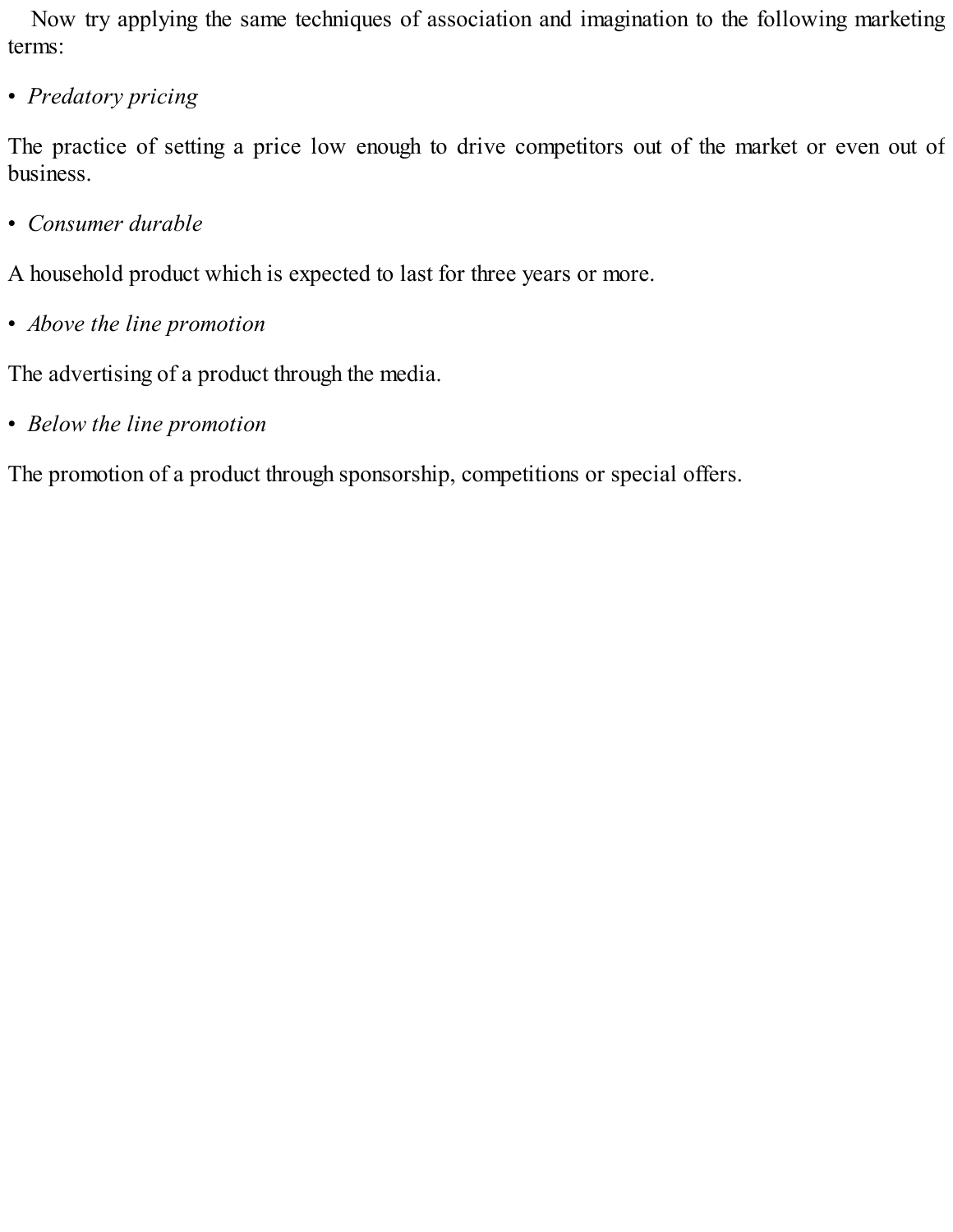# 17 Mind over Media

*"Where the press is free and every man able to read, all is safe."* — Thomas Jefferson (1743–1826)

## THINKING FOR YOURSELF

These days, our world is absolutely saturated in electronic and print media. These technological means of communication – television, radio, film, the press, advertising and the internet – tend to be one-way traffic. We sit and consume them. Switch off our critical faculties and absorb all they throw at us. Not great, you might think, for stretching our mental capacities.

In fact, it is exactly this characteristic that makes the subject of media studies so interesting.

In media studies you learn to develop what's known as critical autonomy – in other words, thinking for yourself.

To do this, there are a number of important concepts that you need to master – key theories, debates, research findings and ideas relating to the media. You can't succeed in this subject without deploying these concepts effectively during exams. And the tool you need to use to ensure that you have the conceptual armoury you need, ready and primed for use? Your memory.

## REFLECTION OR REPRESENTATION?

The first thing to realise about the media is that it does not offer straightforward reflections of reality. What it actually provides are artificially created representations of reality. And these representations are created in their own characteristic forms and languages. In addition to learning how to recognise these forms, you will also need to commit to memory the jargon needed to write critically about them.

## MEMORISING THE CRITICAL CONCEPTS

Making abstract concepts memorable takes the addition of just one key ingredient: imagination. Take, for example, these key terms vital in analysing media texts:

• *Semiotics*

This simply means the study of signs and symbols, so to remember how to talk about the semiotics of a media text – the symbols in it that represent certain ideas – think about the commonly used symbol of the **tick**, in this case, a **semi-hot** one.

• *Genre*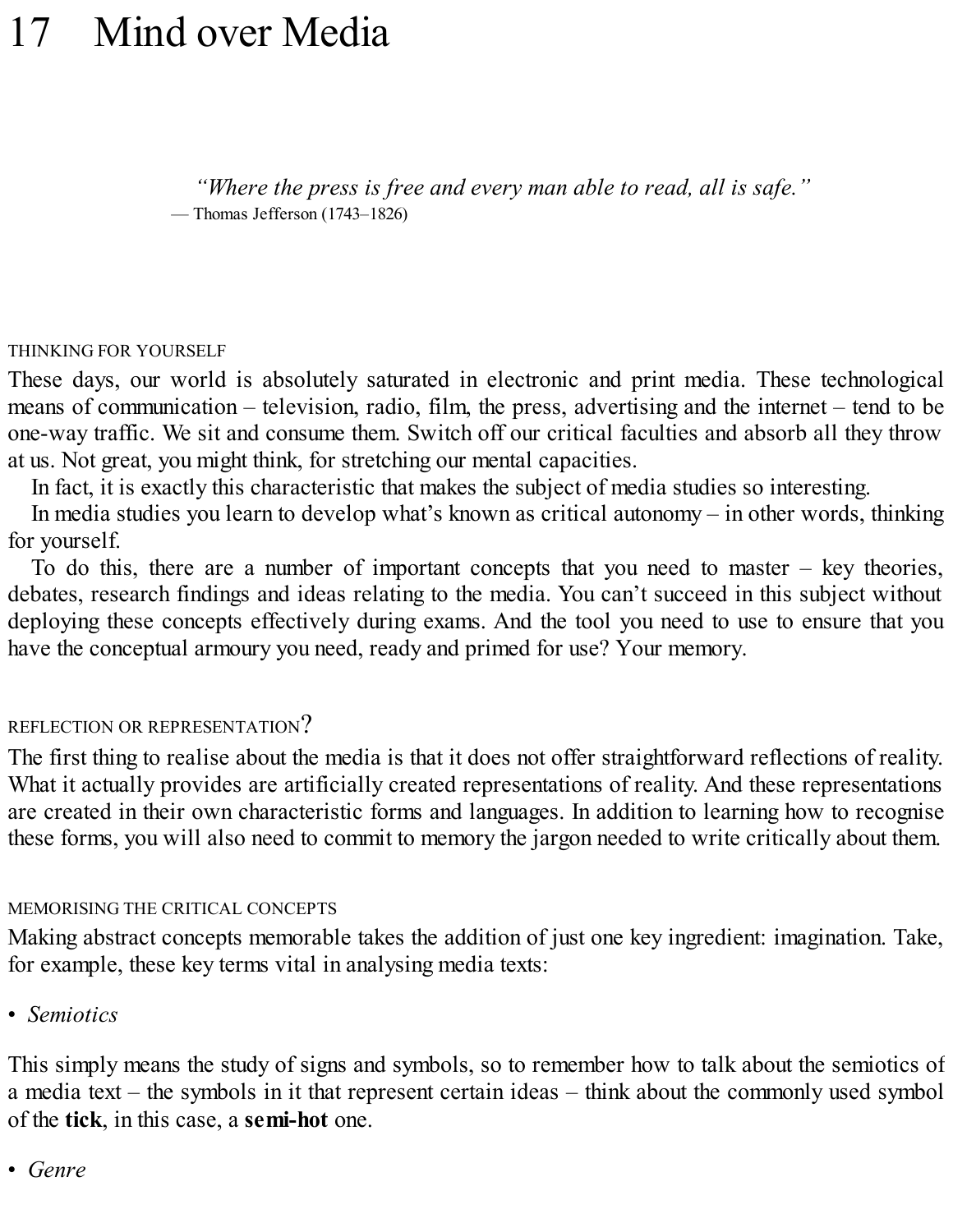This is a type or style of media text. Think of the **general** rules for each type of film or feature under discussion.

# • *Denotative meaning*

This is the straightforward, superficial meaning of a media text, so think of someone just **noting down** the text exactly.

# • *Connotative meaning*

This is the implied meaning: the one that is not obvious, but is created by associations in our minds. Think of the media institution that has created the text **conning** the audience or consumer into having a certain reaction.

Sets of critical concepts often surround one particular area of the media or of your study of the media. In an exam, you need to make sure you don't leave a crucial critical idea out of your analysis. For this, imaginative mnemonic words or phrases, constructed out of the first letters or syllables of the key ideas, are invaluable. If the ideas should be applied in a particular sequence or form the stages of a process, the order of your mnemonic phrase will be vital. Otherwise, just play around with the order of the words you need to remember until they suggest a memorable phrase. Bear in mind that for ease of memorisation, the sillier, more outrageous or personal the word or phrase you come up with, the better. Using rhyme or other sound effects works well too, and keeping mnemonic phrases short and punchy is vital. Here are some examples to get you thinking:

# • *Media audiences*

Some of the key concepts to keep in mind when writing about audiences, whether of electronic or print media, are audience **positioning**, **target** audience, **scheduling** considerations, audience **power**, size and **constituency** of the audience, and **segmentation** of the audience by the media.

**Position tar** in **shed** for **power con**-**se**nt.

# • *Documentaries*

Key concepts in analysing documentary techniques are **s**election of material, how **e**diting has been used, the effect of the **n**arrator, the **s**et-ups used and the **e**ntertainment function of the documentary. Think of the overall **sense** of the documentary.

The functions of documentaries could be **s**ocial, **i**nformative, **e**ducative, **p**olitical, **i**lluminative or **e**mpathetic. Think about your diet: "**s**hould **I e**at **pie**".

• *Newspapers*

To remember that a critique of press coverage may need to include considerations such as the dangers of inaccuracy and **fabrication**, issues of **privacy**, use of **sensationalism**, creation of **propaganda** and an emphasis on **personalities** rather than news, remember that a **fab private sense** creates a **prop**er **person**.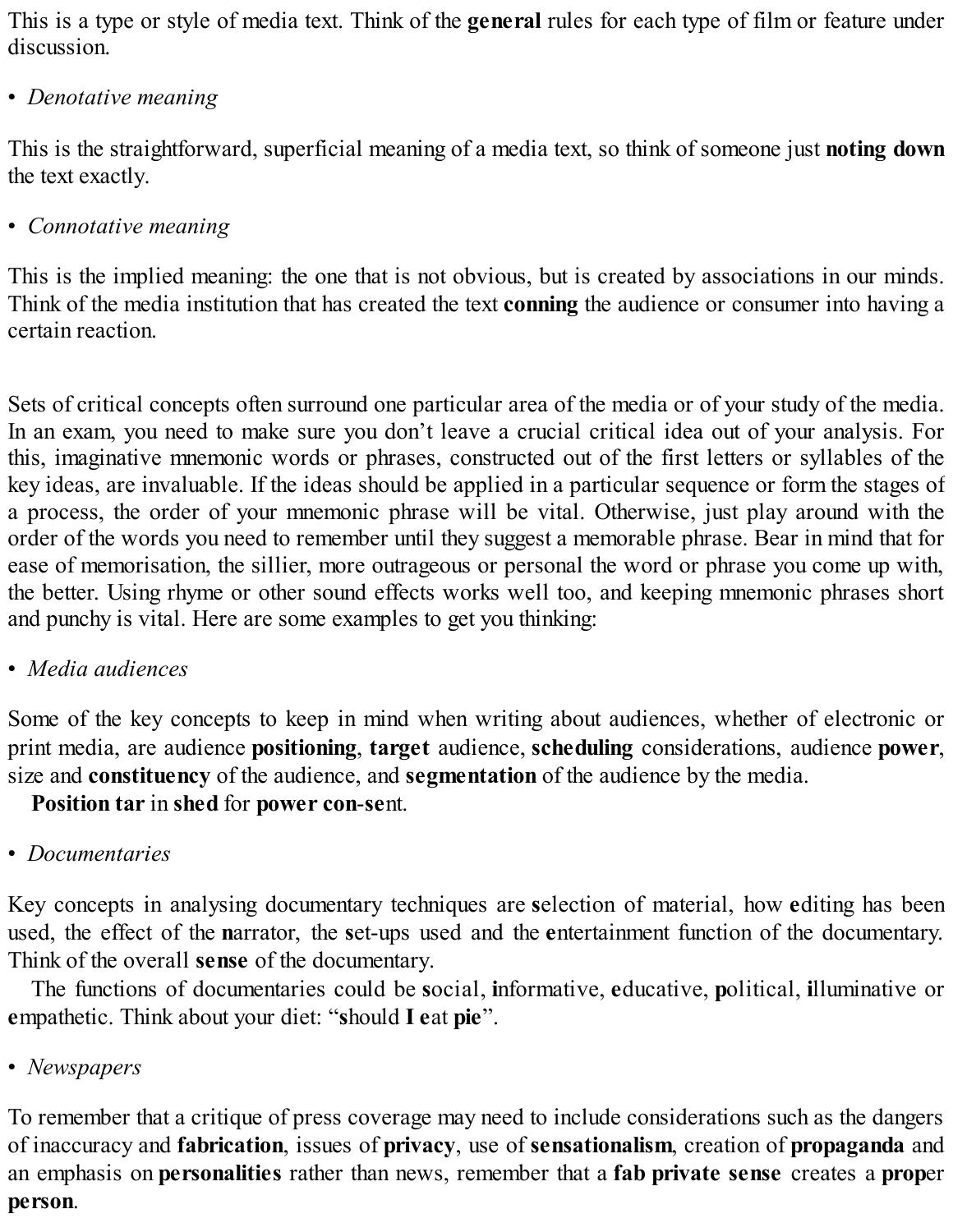You can see how easy it is to create ridiculous but memorable words and phrases, so that when you get into your media studies exam you can feel confident that you will quickly be able to bring to bear whatever key concepts are relevant to the question you are asked. And thinking about these media debates and issues is not only useful for exams. In our information society, knowledge of the workings of the media and an ability to think critically is increasingly valued in the workplace.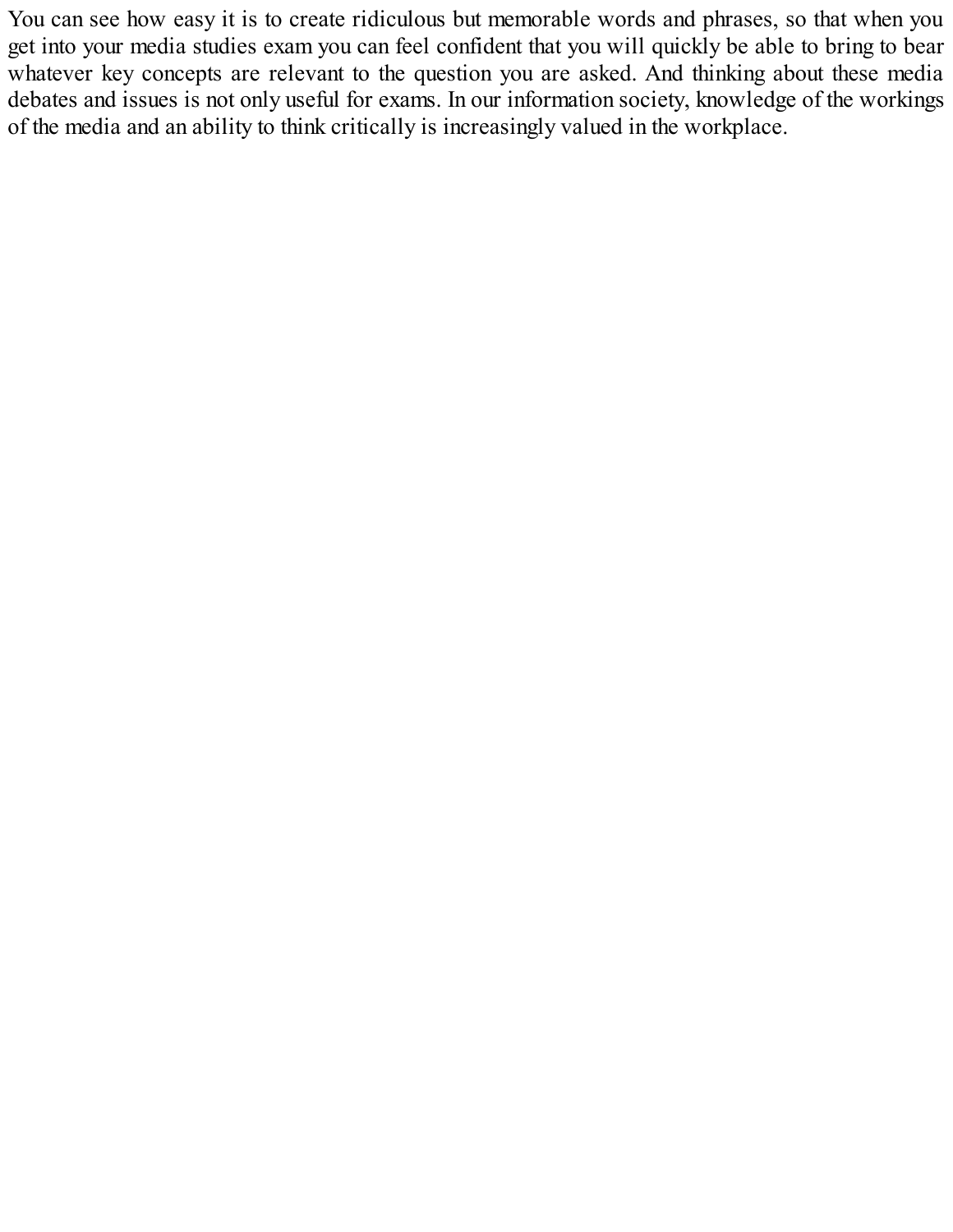## 18 ICT with Imagination

*"Language is a part of our organism and no less complicated than it."* — Ludwig Wittgenstein (1889–1951)

#### A VIRTUAL LANGUAGE

For me, what distinguishes the related fields of computing and of information and communication technology (ICT) from other areas of study is their extreme and sometimes quite baffling use of abbreviations and acronyms. Listening to an ICT expert explain a computer problem to me is often like trying to take in the random lists of letters sometimes used for memory challenges. While most of us know what RAM and ROM stand for (random-access memory and read-only memory, in case you didn't) and some of us could even work out what an ISP is (internet service provider, in case you were wondering), when it comes to LANs, WANs, URLs and WIMPs, I personally start to get seriously lost. To succeed in these subjects, however, you've got to become fluent in the "virtual" language that describes the workings of this virtual world.

#### EXPANDING YOUR CAST OF CHARACTERS

To do this, you can draw on a range of the memory techniques you have learned in this book, all of them relying on imagination and association: number–shapes, the "people" of the DOMINIC System (see pages  $98-106$ ), and the creation of scenarios for your "people".

Use the number–shapes that you devised on [page](#page-47-0) 96 to represent the ten letters used in the DOMINIC System (see [page](#page-49-0) 99) when standing on their own. For pairs of letters, refer to the DOMINIC System itself, which gives you a host of ready-made personalities queuing up to represent one hundred two-letter combinations (see pages  $102-105$ ) in your imagined scenes. You then have the potential to conjure up one thousand three-letter combinations.

If an acronym has letters that are not included in the DOMINIC System, I use the NATO Phonetic Alphabet, or international radiotelephony spelling alphabet, which was invented in the 1950s to make spellings intelligible to NATO's allies. These words are well known and widely used, and memorable images can be formed from them.

The complete NATO alphabet is given opposite, for your reference. The ten letters that are already included in the DOMINIC System are shown in italic type.

- *A Alpha*
- *B Bravo*
- *C Charlie*
- *D Delta*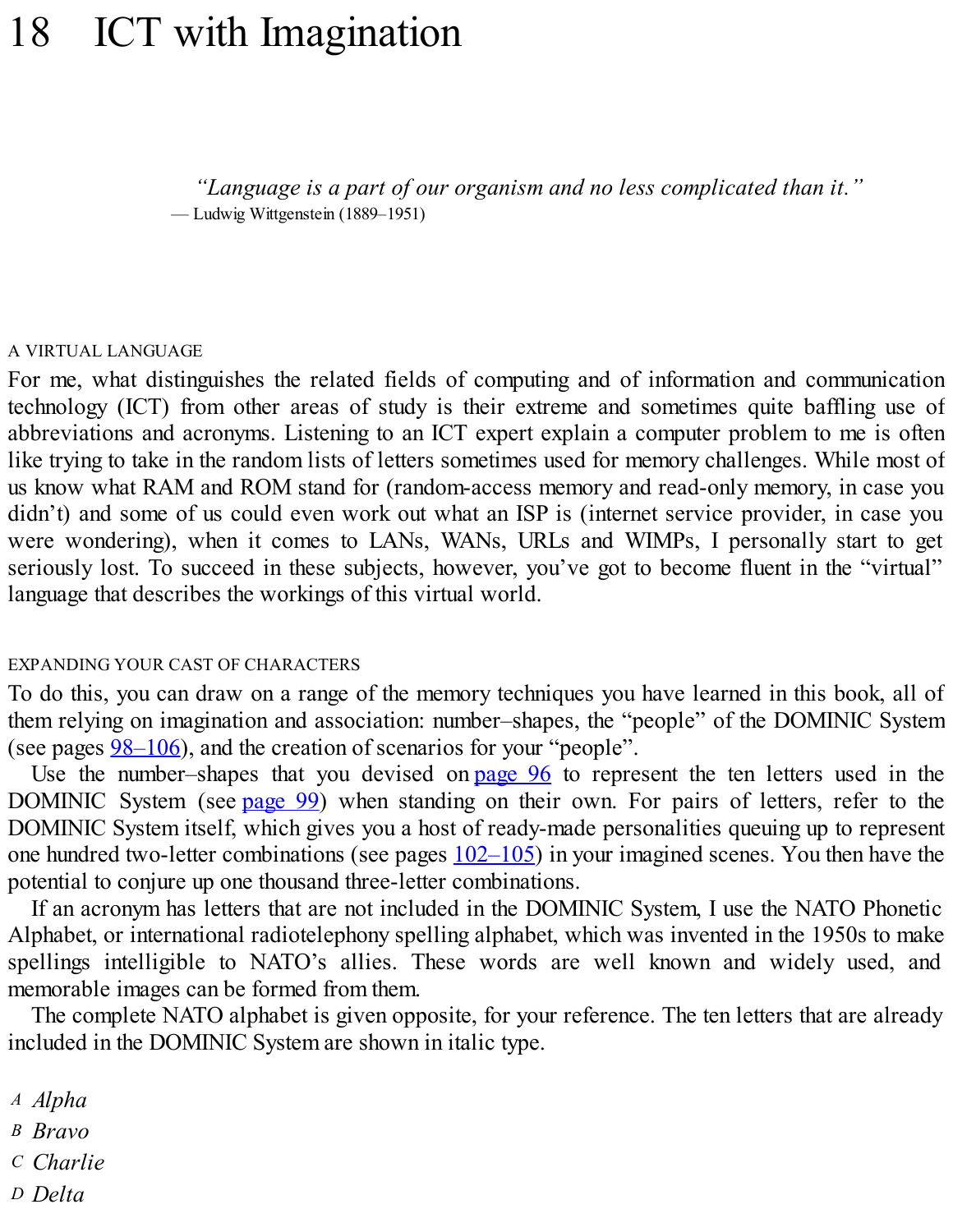- *E Echo*
- F Foxtrot
- *G Golf*
- *H Hotel*
- I India
- J Juliet
- K Kilo
- L Lima
- M Mike
- *N November*
- *O Oscar*
- P Papa
- Q Quebec
- R Romeo
- *S Sierra*
- T Tango
- U Uniform
- V Victor
- W Whisky
- X X-ray
- Y Yankee
- Z Zulu

Of course, you may prefer to create your own imaginative associations for the letters not in the DOMINIC System – friends' or relatives' initials, names of places that are important to you, standard country abbreviations, names of bands or organisations. Include whatever will be the most memorable for you so that you can form an unchanging reference list that will always be at your disposal.

By using a combination of all these methods, you will find that any number of ICT-related acronyms and abbreviations can be made memorable, and can be linked both to their simple meaning and to their practical application.

## LOOKING AT LETTERS

Here are some examples of abbreviated ICT terms made memorable by combinations of the techniques that have just been explained – acronyms have never been so visual:

• *ADC*

The Artful Dodger (AD), wearing handcuffs (number shape for 3;  $3 = C$ ) is busy changing variable quantities of air into digits. The handcuffs are hampering his efforts and the scene is chaotic as digits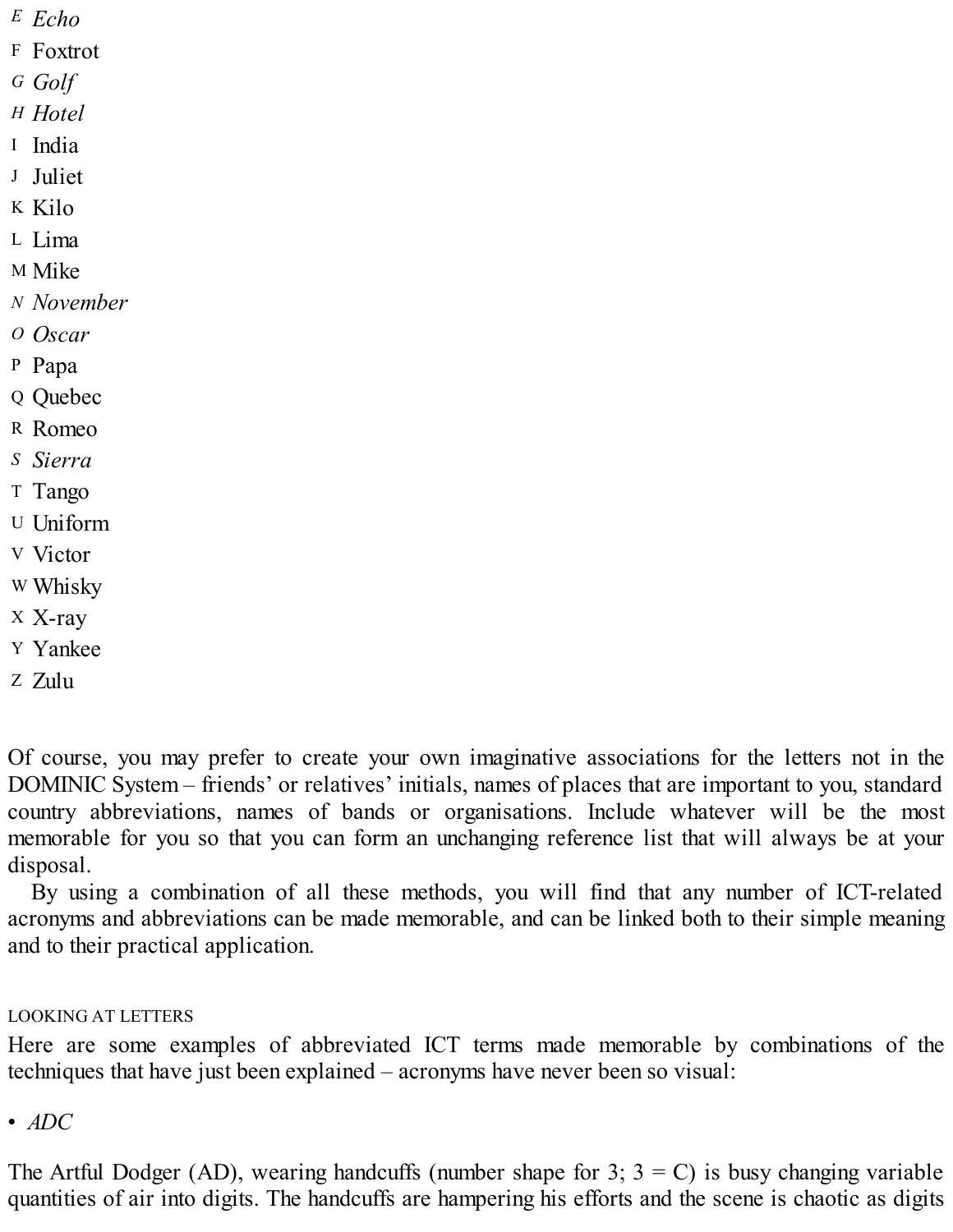fly out of his hands while he does his best to be a human **a**nalogue-to-**d**igital **c**onverter.

• *DAC*

Naturalist David Attenborough (DA), similarly handcuffed (number shape for 3;  $3 = C$ ), struggles to change the digits back to their natural state, as a **d**igital-to-**a**nalogue **c**onverter.

• *BACS*

Ben Affleck (BA) is robotically paying Claudia Schiffer (CS) her wages in a human version of a **b**ankers' **a**utomated **c**learing **s**ervice.

• *CAD*

Charlie's Angels (CA) are clustered around a computer terminal, busy designing a flag (number shape for  $4$ ;  $4 = D$ ) in their own stylish effort at **computer-aided design.** 

• *URL*

A uniformed (U) Romeo (R) is working as a tour guide in the Peruvian capital, Lima (L), pointing out tourist facilities all over the city as a **u**niversal **r**esource **l**ocator.

• *LAN*

Also wandering around the Peruvian capital, Lima (L), scientist Alfred Nobel (AN) has found a new and unlikely job knotting fishing nets in order to make the city's residents a **l**ocal **a**rea **n**etwork.

• *WAN*

Finding inspiration in a glass of whisky (W), Alfred Nobel (AN) manages to really knuckle down and work on his net to enlarge it into a **w**ide **a**rea **n**etwork.

• *WIMP*

This one's easy – think of the weakest, wimpiest person you know and imagine them pointing feebly at a window with an icon of Mickey Mouse on it, making them a **w**indows **i**con **m**ouse **p**ointer.

There are a great many more ICT and computing acronyms like this. They can all inspire memorable images into which you can incorporate not only the words themselves but also imaginative triggers to help you remember the definitions of the terms.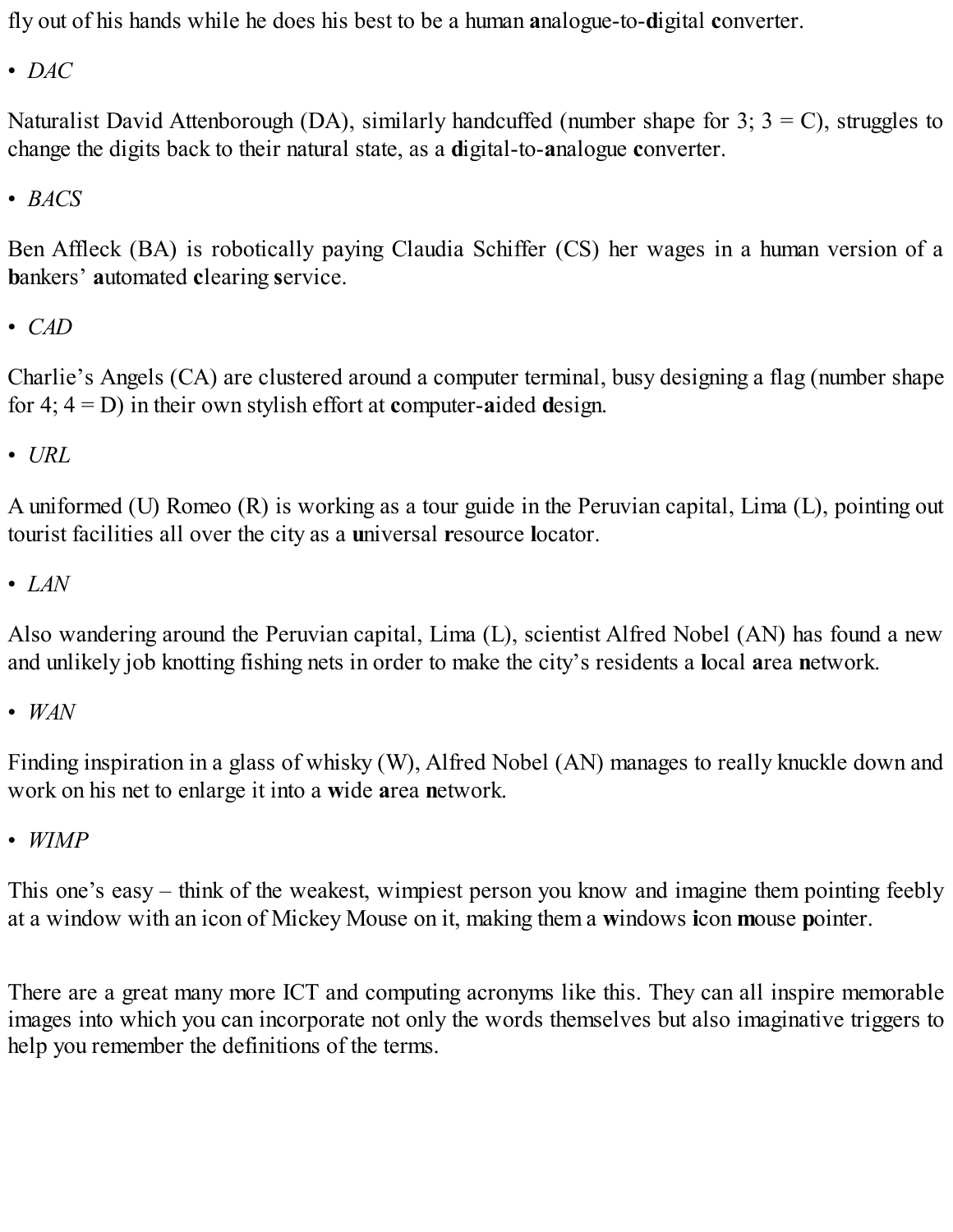# 19 Giving a Presentation

*"There is no such thing on earth as an uninteresting subject; the only thing that can exist is an uninterested person."* — G. K. Chesterton (1874–1936)

#### PRESENTING YOURSELF

More and more, students are required to give short presentations either to their fellow pupils or to their lecturer. Occasionally they may be one of a team of presenters, each making his or her own specialised contribution to an overall subject for discussion.

For may of us, speaking in public can be a daunting, if not harrowing, experience. Our fears usually centre on the following issues:

## • *Vulnerability*

Many students hate the thought of being the focus of attention or being "put on the spot" lest, by saying the wrong things, they lay themselves open to criticism and ridicule.

### • *Memory loss*

The nightmare scenario is a long, pregnant silence as you fall into a chasm of amnesia, exacerbated by the intense, quizzical glare of your expectant audience.

## • *Fear of failure*

Any images of failure you harbour in the lead-up to the presentation can give rise to stress, stage fright, nervousness and anxiety, worsening any lack of confidence.

Take comfort, at least, from the fact that all the best speakers have at some point shared these fears and anxieties. Multimillionaire film director Steven Spielberg says that, next to insects, his greatest fear is speaking in public. Once, during a conference he was giving to students of American law, he suddenly forgot how to speak English, his mother tongue! So he tried to think in French. The experience, which lasted a minute or two, was, he says, terrifying. The panic that gripped him literally rendered him speechless.

There is no such thing as a natural speaker. So-called "natural speakers" only appear so because they have worked hard at their trade and have learnt from their mistakes over a period of time. If you are inexperienced at speaking, just remember that not only will the audience be on your side, but they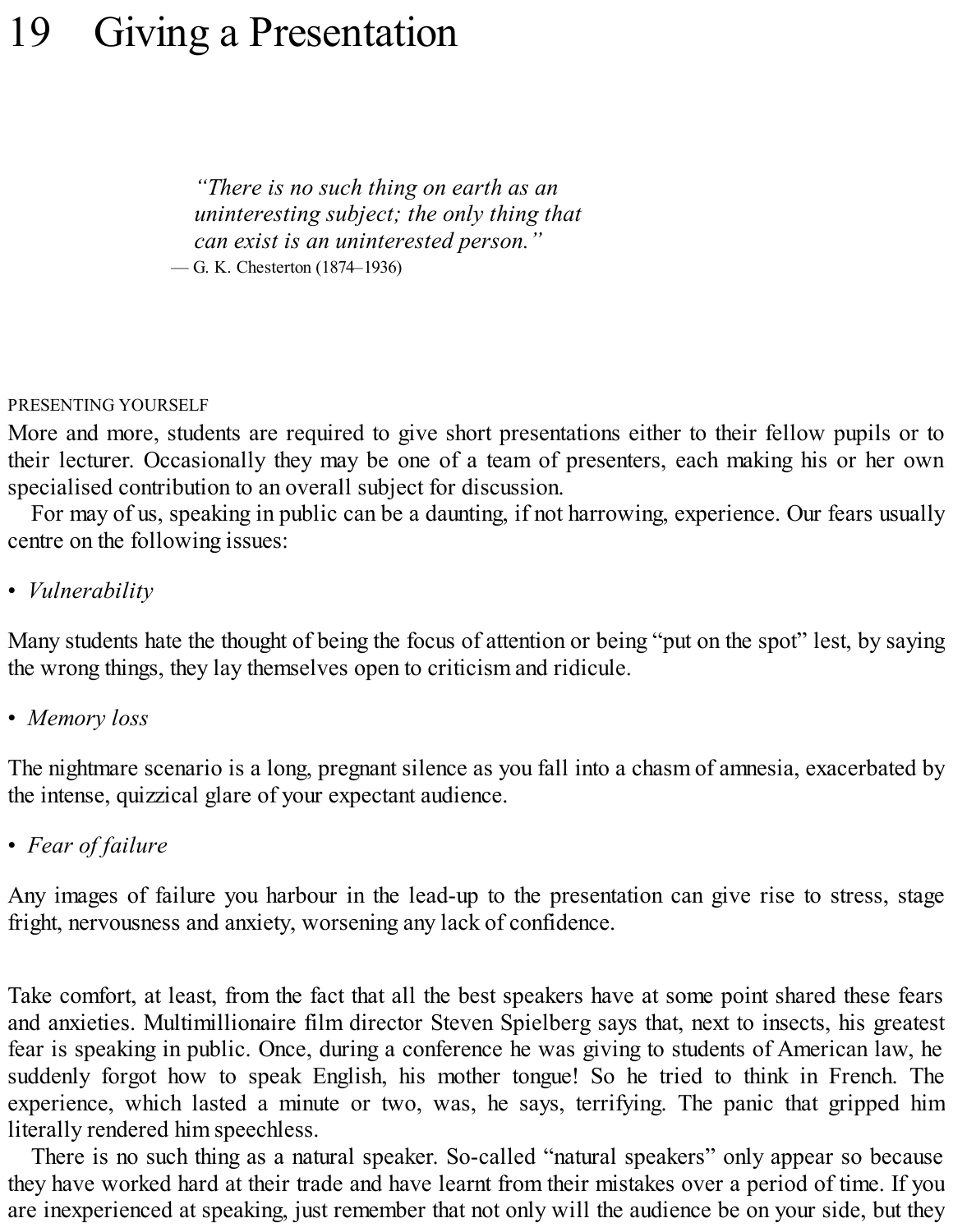too will have to give presentations; so they will be sharing the same anxieties and will appreciate the difficulties that you're up against.

In the words of Franklin D. Roosevelt, "the only thing we have to fear is fear itself". The aim of this chapter is not only to help you deliver a speech entirely from memory, but also to help dispel any of those fears of the unknown and replace them with confidence-building, positive thoughts. Giving a speech can and should, believe it or not, be an enjoyable, fulfilling experience.

#### PLANNING YOUR PRESENTATION

One of the best ways to prepare your presentation is by first drawing out all your ideas in the form of a Mind Map, as described in detail in [chapter](#page-12-0) three. Get all your thoughts out in the open initially by chucking them down on a single sheet of paper. Identify the core idea of your speech and place it in the centre of the paper in the form of a symbolic image. If I were planning a speech on memory, for example, my central image would be an elephant. I would then allow a quick release of associated thoughts and ideas to flood out and emanate from this image without worrying about priority, sequence or sentence structure at this stage. The branches would include "mnemonics", "number systems", "demonstrations", "history of", and so on.

By laying out a speech in this fashion you are providing yourself with an effective overview of the subject, which helps you to clearly identify the key areas and points that are worthy of discussion.

Apart from your own thoughts, ideas and knowledge on the topic, more information can be added to your Mind Map from other sources, such as books, interviews or videos. It's important to gather as much information as you can before imposing an order on your presentation. If you commit yourself to a specific order straight away, you run the danger of continually backtracking, which will prolong the planning of your speech unnecessarily and may result in an imbalance of contents.

Let's suppose you are part of a small group of four students, each of whom is giving a talk on the success of women in art. You have chosen artist Angelica Kauffmann as the subject of your speech, which you are expected to deliver as interestingly and effectively as possible.

The following is a brief account of the artist's life. As a useful exercise, prepare a short talk from this by creating your own Mind Map. Lift the salient facts from the text and place them as key words and symbols along the various branches that spread out from the central image.

### Angelica Kauffmann

Angelica Kauffmann was born to a Catholic family in Switzerland in 1741. She was a prolific artist eagerly sought after for her portrait-painting by a large international clientele. Her father, Johann Joseph Kauffmann, a painter in his own right, was a great source of encouragement and taught her the basic techniques of drawing and painting. A precocious child, she became an accomplished artist by the age of thirteen and showed skills in music too, then a more normal pursuit for young women.

After her mother died, Kauffmann turned professional at the age of sixteen and travelled with her father to Florence, an important centre for the study of painting and sculpture. One of her many successes was, at the age of twenty, to be made a member of the Academy of Design in Florence – a rare achievement for a woman in those days.

In 1763 she moved to Italy, where the ruins of ancient Rome provided a bountiful source of architectural and sculptural models, which she studied keenly. Although she became very famous in Italy, she did not find much work in the form of commissions from Italians and they did not pay very well. She was, however, popular with British visitors, which influenced her decision to move to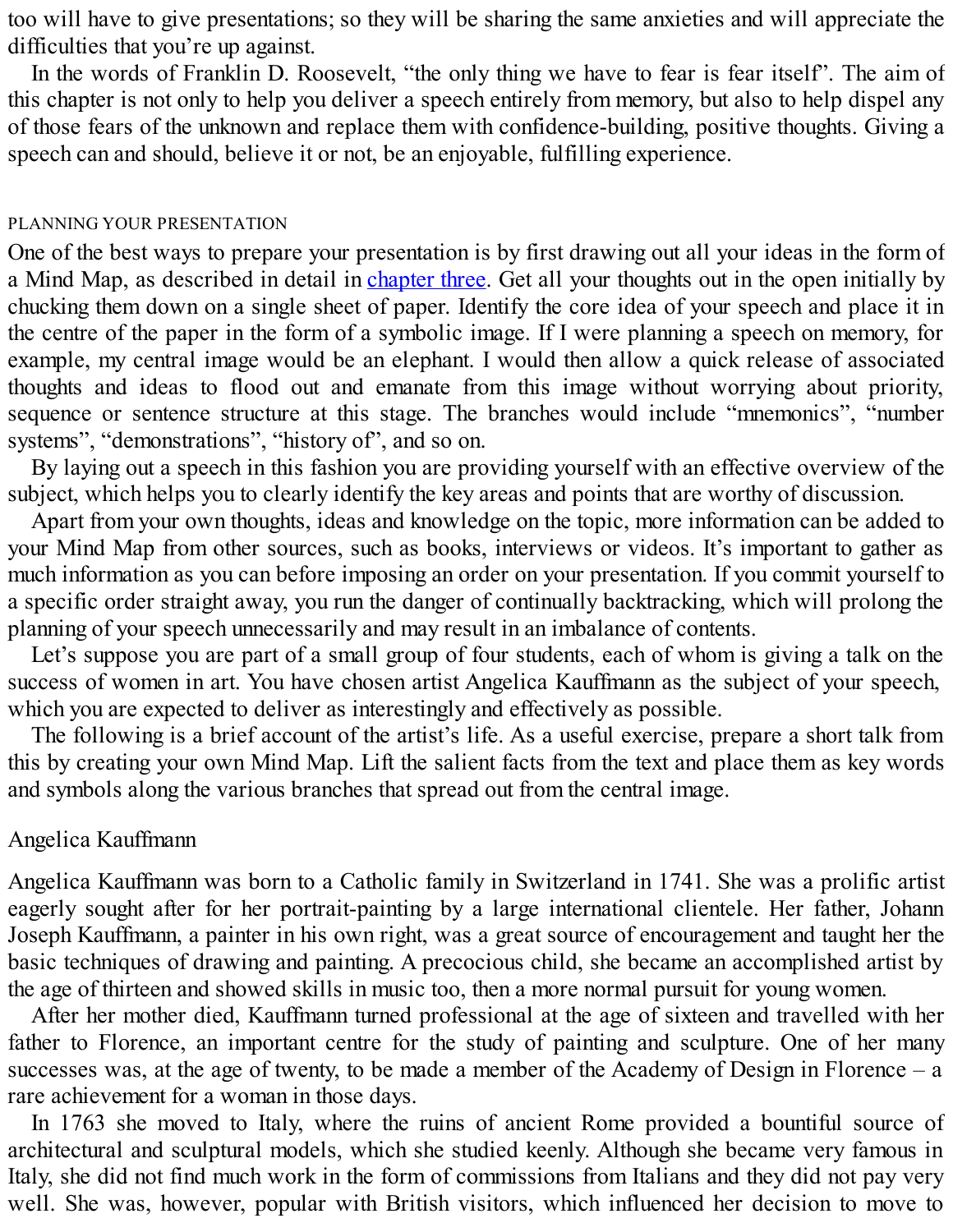London in 1766. Her fluent English soon helped her to establish herself through many of her aristocratic contacts. Two years later she was one of only two women to become a founder member of the Royal Academy of Art. She also helped to establish a school of history painting in England.

Kauffmann's success was accelerated and assured by her large portrait of the Duchess of Brunswick, which was very well received. She wrote to her father saying how excited she was about the subsequent visit by the Princess of Wales (the Duchess's mother) to her studio, an honour that no other artist had ever received.

Sir Joshua Reynolds became a close friend of hers and helped to establish her reputation. In the eighteenth century, women were usually restricted to still-life painting and were not allowed to attend life classes at the Royal Academy that involved nude male models. However, Kauffmann's time in Italy had already equipped her with a wide knowledge of ancient sculpture and understanding of human anatomy. This was to influence her paintings, which portrayed mythological gods and goddesses. Her style can be described as Neoclassical, with portraits of female sitters among her finest works.

Kauffmann became one of the most successful women artists, both critically and financially, in the history of art – an exceptional achievement for a woman living in the eighteenth century.

She retired to Rome in the 1780s with her husband Antonio Zucchi, and died there in 1807.

When you have completed your Mind Map, compare it with mine (on [page](#page-17-0) 34) to see if there are any similarities. Although the written account contains some 450 words, most of the information on the Map can be read and understood at a glance. The written representation, besides being rather repetitive and looking unappetising and somewhat intimidating, leaves you with no feel for the relative importance of the facts of Kauffmann's life. The Mind Map, on the other hand, has made the whole thing more palatable by providing you with an instant overview, showing you that there really wasn't that much to take in and learn after all. Notice, too, how all the facts have been efficiently sorted and connected to four main branches or groups, allowing you to reel off the various biographical details without having to search through numerous lines of text.

#### **Organising the running order**

Once you have collated all the information and can "see" the extent of your speech, you are ready to apply some form of order to it. All you have to do is to number the key words as you run through the speech in your head. I suggest you pencil in the numbers initially in case you decide to change the running order or add more information later on.

You may wish to kick off your presentation by saying, "Angelica Kauffmann was one of the most important women in the history of art. Her most notable successes were … She was born in Switzerland in 1741 …". You would remember this opener by putting the number 1 next to the branch word "success", and the number 2 by the key word "born", and so on. The Map can be used as a sort of script for the entire speech, with the key words providing mental triggers and the numbers guiding you through the order of your points.

Remember that a good speech has a beginning, middle and end. The Mind Map will provide the body of the presentation, but it's worthwhile spending time to prepare separately a colourful introduction and conclusion. Afterwards it's usual to invite questions from the audience.

Try practising your speech by talking to an imaginary audience and, if you can bear to, make a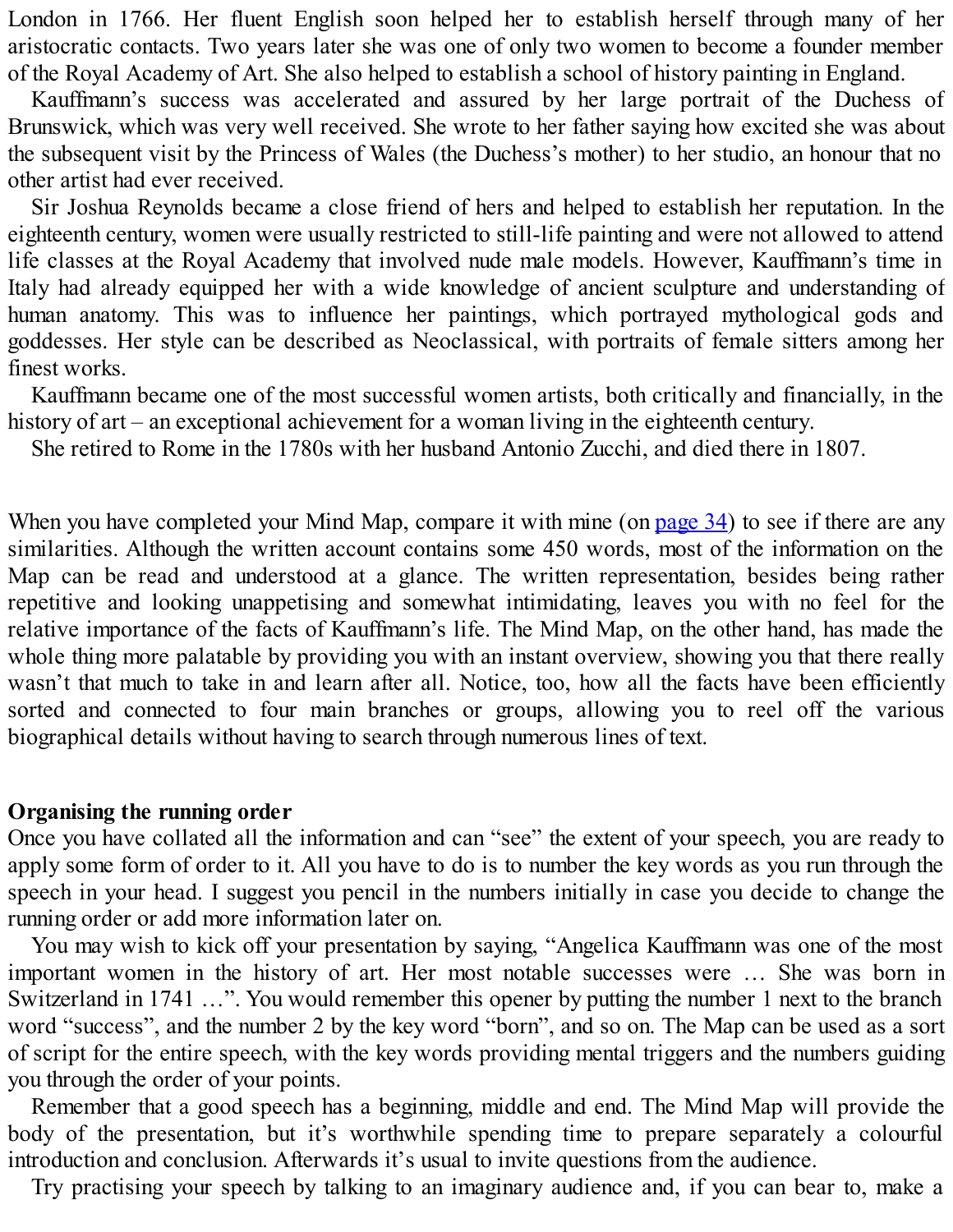recording of your own voice so that you can judge the delivery for yourself. The more you become accustomed to the sound of your own voice over several dummy runs, the easier and smoother it will be on the day.

Don't try to memorise your speech word for word – you'll alienate your audience or even send them off to sleep. It is the spontaneity of your own thoughts and interpretations that people want to hear, and the key words will keep you on track.

## **Look, no notes!**

Being a memory man, I am expected to give talks entirely from memory without the luxury of even a Mind Map. But achieving this is a lot easier than people think. If you are at the stage where all your key points are numbered, you are only one step away from total recall. All you do is translate the key points of your speech into associative key images and place these at various stages along a familiar route, using the journey method.

In [chapter](#page-56-0) ten, I showed you how to memorise a Shakespeare soliloquy by reducing each line to one or more key images, and then depositing them at significant stages along a favourite walk or at various points on a golf course. The principle for memorising a presentation works in the same way, except, if anything, it's a lot easier: you won't have the added pressure of having to remember your lines word for word. You are, after all, supposed to be giving your own account, not somebody else's.

If you find the prospect of having to give a presentation a bit depressing, cheer yourself up by choosing a location which you associate with happy memories as your backdrop – a favourite holiday spot, such as a seaside resort, for instance. Once you have decided on a suitable location, start weaving your way mentally around the various houses, restaurants, beach huts, and cliff tops, counting off a number of stops along the way. The number of stages on your journey will depend on the number of key points you require to deliver the whole speech. This can vary according to the type of material and amount of detail contained in your speech, as well as your knowledge of the subject matter. To give you an idea, I would normally require a route consisting of about fifty stages to deliver a onehour talk.

Now let's run through the first few lines of the account of Angelica Kauffmann using a holiday location in Rock, north Cornwall. Remember, these are my images and my associations, and they took very little time to generate, as will your own. For me to describe the images in words and ask you to visualise what I'm expressing takes a little longer, so don't be put off by what appears to be a longwinded process. In fact, the method is quite quick.

After briefly introducing myself and the subject of my talk, this is how I would remember the facts in order:

### • *Stage I:*

*Angelica Kauf mann was born to a Catholic family in Switzerland in 1741.*

The first stage of my journey is the grave of the late English poet Sir John Betjeman. I said you should choose a place that evokes happy memories, and this one does for me. This is a beautiful spot overlooking the Atlantic and set in the grounds of an old church with a characteristic bent spire.

My key complex image is of David Attenborough carrying a baby with a rosary round its neck. Behind, I can see tall, snowcapped mountain peaks.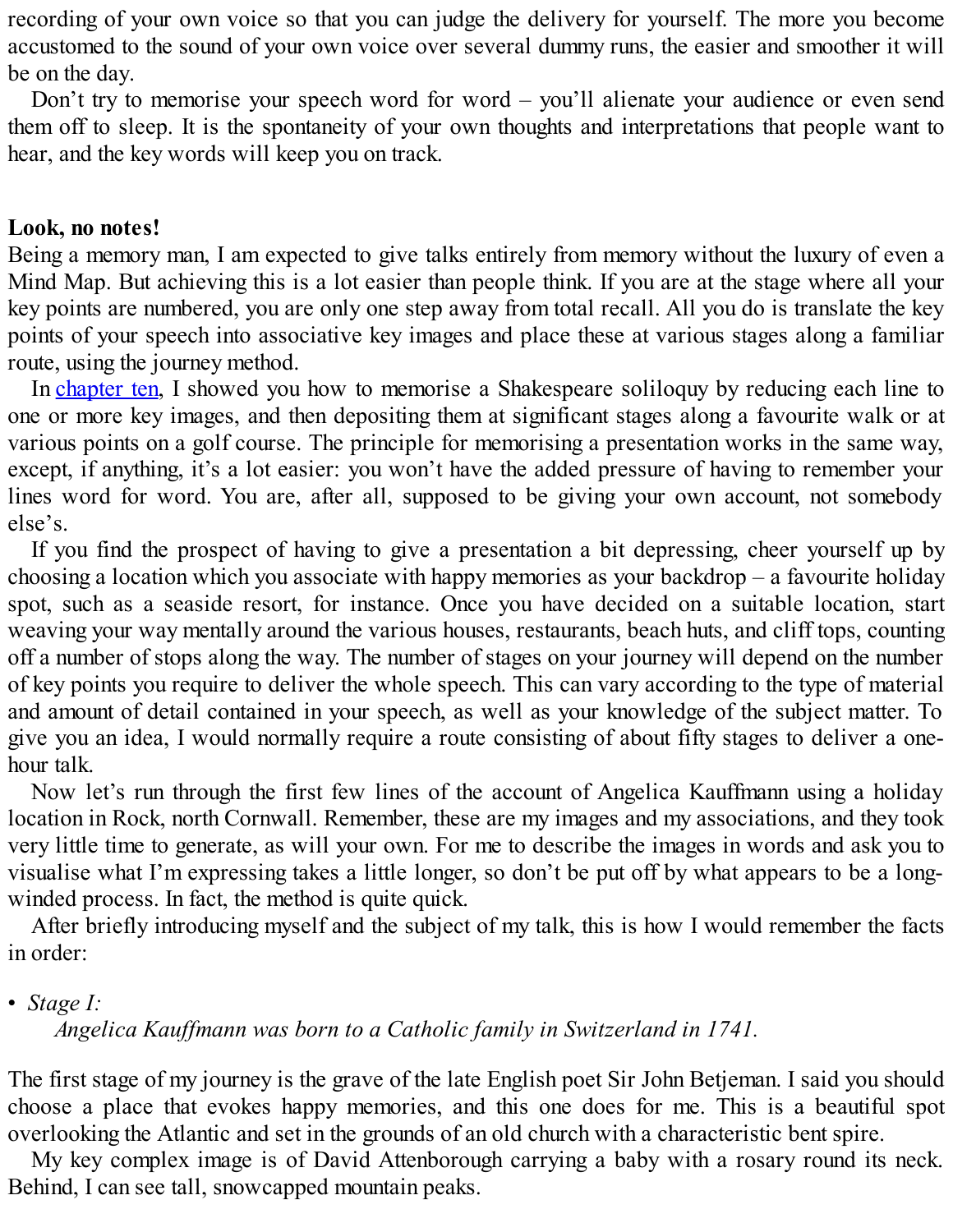The baby indicates Kauffmann's birth. David Attenborough ( $DA = 41$ ) gives me the year 1741. The rosary symbolises Catholicism. The snowy mountains I associate with Switzerland.

• *Stage 2:*

*She was a prolific artist eagerly sought for her portrait painting by a large international clientele.*

The second stop on my route is at one of the clifftops at Rock. Here, I imagine a long line of people of mixed races eagerly queuing to have their portraits painted by an artist sitting next to a stack of spare canvases.

The complex image speaks for itself, except perhaps for the spare canvases: these are there to remind me of Kauffmann's highly productive, prolific nature.

• *Stage 3:*

*Her father, Johann Joseph Kauf mann, a painter in his own right, was a great source of encouragement and taught her the basic techniques of drawing and painting.*

The third stage is down on the beach, where I see a friend of mine, Jojo, standing by a blackboard holding a paintbrush in one hand and a pencil in the other.

Jojo triggers the father's name and the blackboard is the symbol for teaching.

• *Stage 4:*

*A precocious child, she became an accomplished artist by the age of thirteen and showed skills in music too, then a more normal pursuit for young women.*

My next stop is a beach bar known as the Last Resort. Inside I visualise American gangster Al Capone juggling a piano with a paintbox in front of an audience.

Al Capone  $(AC = 13)$  gives me Kauffmann's age. The piano reminds me of her musical skills. Juggling the piano with the paintbox provides me with a pointer to Kauffmann's precocious talent.

If you know your subject reasonably well, you won't need to use so many key images. If you were already familiar with the details of Kauffmann's early life, for example, then a single key image of a baby would be sufficient to remind you to talk about her childhood.

Once you have laid all the key points of the speech along your mental route, you can start practising your delivery with the aim of dispensing with notes. After a few trial runs, you should know the contents of your speech backwards and forwards.

## ADVANTAGES

Memorising your presentation doesn't take long. It will not only fix the material in your head for possible future exam use, but it will also make your presentation go really well – for the following reasons:

• *Eye contact*

Have you noticed that when politicians speak from a podium these days they seem able to maintain unbroken eye contact with their audience? What is more, they are able to keep this up for long periods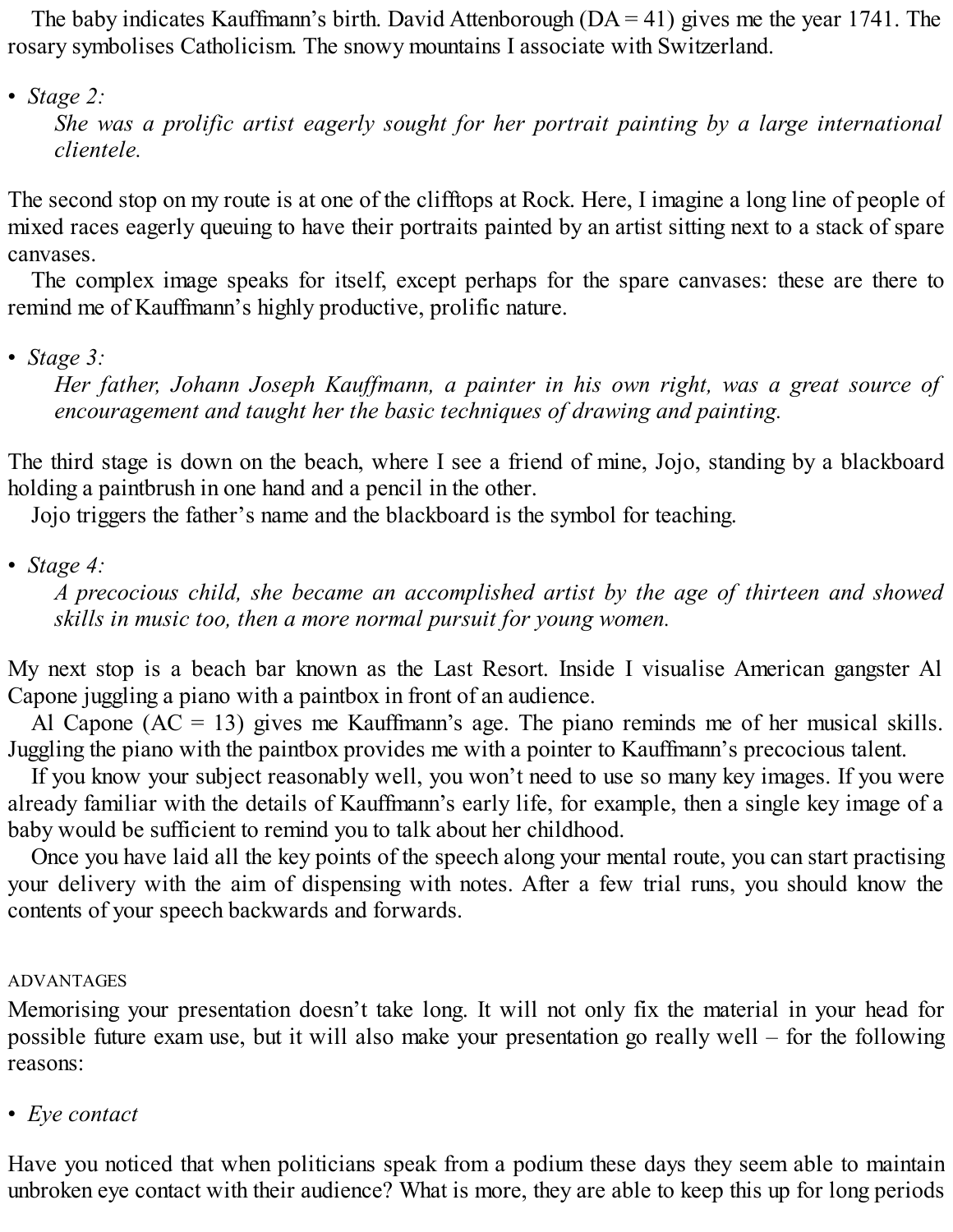without the apparent use of any written notes.

This is not because politicians' memories are any better these days, but simply because they have an invisible autocue. This consists of two transparent sheets placed strategically in front of the speaker. Words, which the audience cannot see, are electronically produced on each sheet, one at a time. As a result the speaker's head does not move from left to right as he or she is reading the words, giving a false impression of direct eye contact – a classic way of capturing an audience's attention. When I give a talk from memory, the mental journey acts as my own invisible autocue. Only this one is the ultimate idiot board: it can't be detected by anyone. I appear to be looking directly into people's eyes as I read off images from my own mind's eye.

Eye contact is important because it:

- 1 puts you in closer contact with your audience
- 2 accentuates what you are saying
- 3 makes your audience feel involved
- 4 puts you in full control as you can see everything going on around you
- 5 will make what you have to say more convincing
- 6 leaves your audience thinking you know your subject well (even if you don't think so yourself!)

• *Smoother delivery*

The mental journey helps you deliver your words more smoothly because as you can see the key points ahead of you in the form of images, you will have time to prepare yourself for the next point.

The trick is to look at the key image at a stage, talk about its contents and, as you near the end of a sentence, move on in your mind to the next stage to get a quick sneak preview of what it holds in store. The result is that you'll always keep one step ahead, allowing yourself enough leeway to smooth over any gaps between key points.

In the unlikely event of your forgetting the actual key image at a particular stage, there are two alternatives. First, the fact that you can't remember it probably indicates that its contents aren't that critical to the speech anyway, in which case just skip to the next stage. Second, it's always comforting to have a backup. So keep a separate written list of the key points on a piece of paper – not that you'll ever need to refer to it on the day!

• *Confidence*

Knowing that you are able to stand up in front of a crowd of people and deliver a speech entirely from memory is a great confidence-booster. If you know the journey well and the images on it are easily recalled, there's no danger of your drying up or losing the running order. Without the fear of forgetting, there's no pressure; it's easy.

• *Now where was I?*

One big advantage of using this method is that if at any time you get distracted in some way, there's no danger of losing your place because you'll always remember, from your internal geography, where you left off. Often someone will ask me a question which will force me to deviate from the order of my presentation, or an unconnected idea may pop into my head that I may then expand on. When I've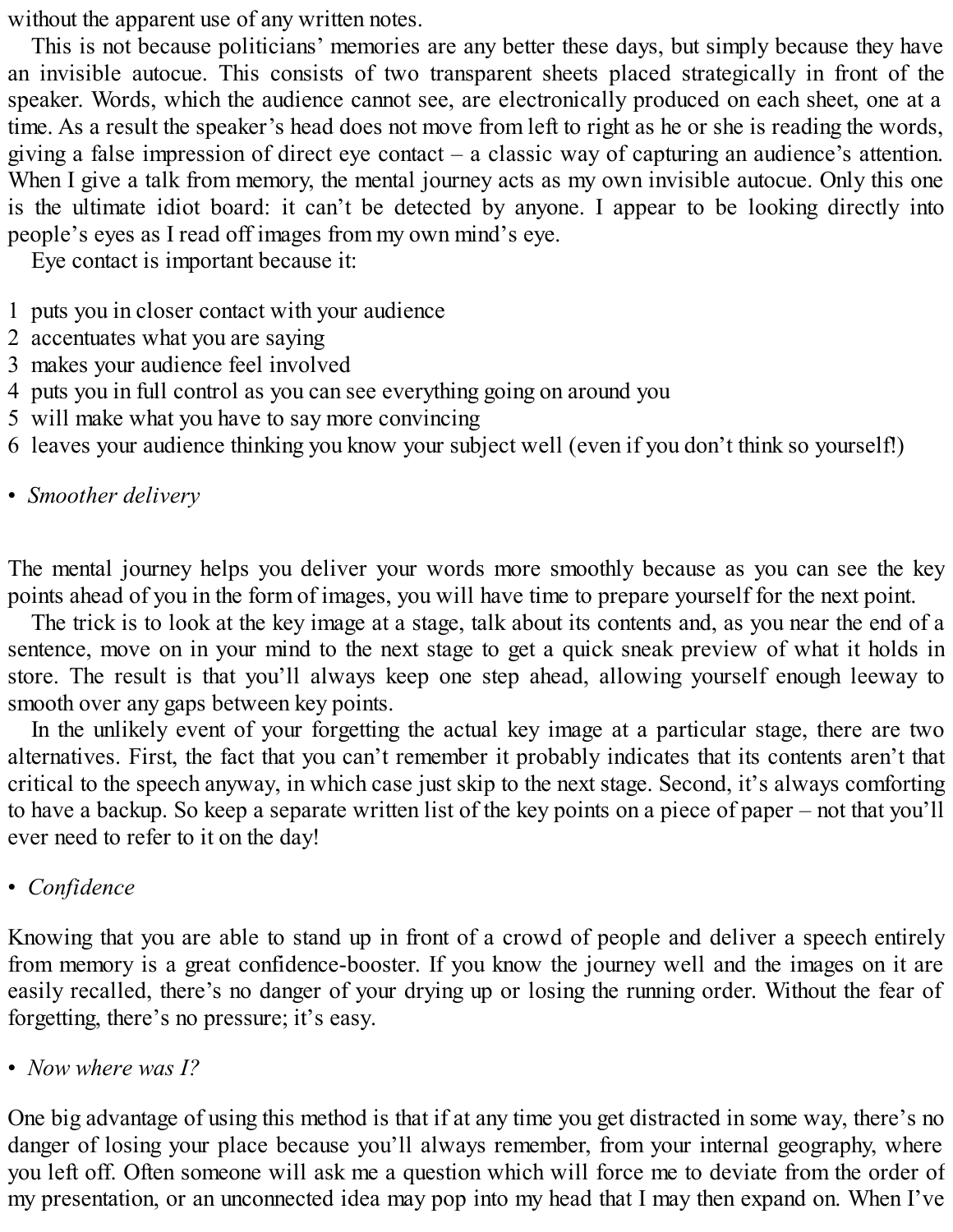exhausted this particular unplanned avenue of thought, the journey will get me back on track because all I have to do is recall where I was last standing on my mental walk.

This is particularly useful if you're one of those people who, like me, has a runaway imagination or is easily sidetracked. It's like driving along a road and deciding to turn off because an interesting sight has caught your attention. It's easy enough to find your way back to the road once your curiosity has been satisfied. Your presentation is a journey with a starting point, stops along the way and a final destination. That is why this method works so well.

#### VISUAL AIDS

Whether you use flip charts, transparencies, slides or photographs, visual aids can greatly enhance a presentation. Because you are adding another dimension – sight as well as sound – it's not surprising that the right visual aid can increase one's memory of a speech by as much as 90 per cent. As well as adding wider cortical appeal by engaging your audience's right brains as well as their left, visual aids help to drive home your message by providing graphic or illustrative proof of what you're saying.

Moreover, if you find that the glare of "all eyes on you" is a little overwhelming, then a visual diversion will provide you with at least some temporary relief. It will also help to maintain the attention of your audience by adding colour and contrast, can save you a lot of time, and sometimes speaks more accurately than words ever can.

Finally, there's no reason why you shouldn't use visual aids as memory aids themselves. If you were talking about Angelica Kauffmann you would, no doubt, have acquired reproductions of her work. You could use objects appearing in her paintings as triggers for key points of discussion.

Next time you have to give a speech, try using a mental journey to memorise it. And if you apply the DOMINIC System you'll be able to rattle off facts, figures, dates and statistics, which will greatly impress your lecturers and fellow students.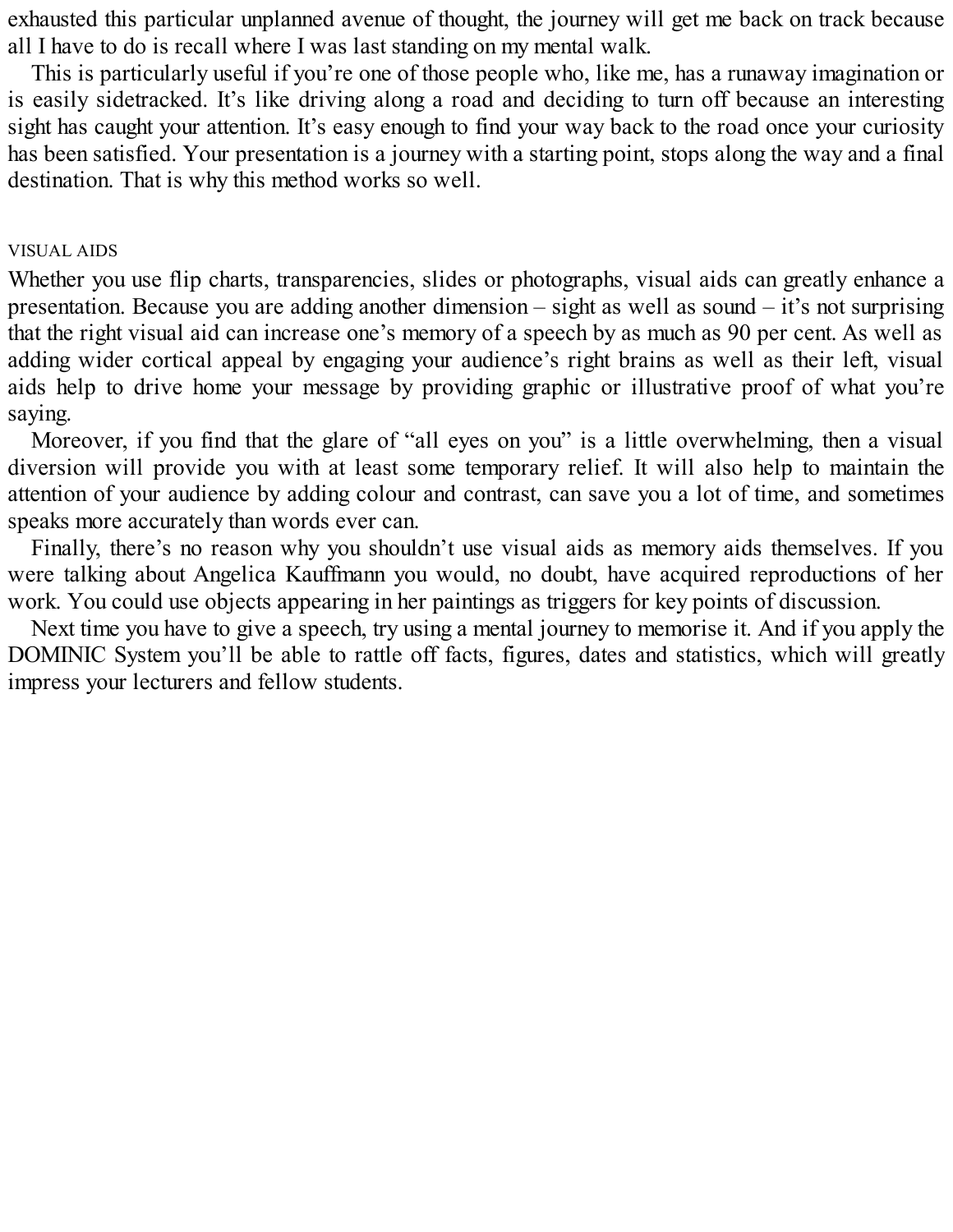## 20 Planning Your Revision

*"The mind is not a vessel to be filled but a fire to be kindled."* — Plutarch  $(46-127<sub>CE</sub>)$ 

#### TIME AND NOTION

The first thing to do when it comes to revising is to make a plan. It is vitally important that you organise a timetable to ensure that all the subjects you need to revise receive adequate attention.

## **How much time will I need?**

Quantify the amount of work required for each subject. You must have some idea of the size of the task in hand before you can divide up your revision time, as some subjects will require more attention than others. Study the syllabus for each subject so that you know exactly what you are supposed to have covered, and get hold of past exam papers. Most important of all, seek advice – if anyone knows what work is involved, your teacher will.

### **How much time have I got?**

Once you have an estimate, measured in hours, of the total time required to complete your revision, work out how much time you can reasonably allocate to covering it, during both term time and holidays. Hopefully, you should end up with a surplus of spare time.

Now you are ready to draw up a timetable. Make sure you allow for breaks. The ideal arrangement is to have short bursts of twenty minutes of concentrated study, followed by five minutes of rest or a complete change of activity. In other words, for every two hours of study, allow for an extra half hour's break time. Studying in short bursts optimises your learning rate for several reasons.

• *The feel-fresh factor*

If you don't take regular breaks, your brain will gradually start to switch off through boredom, overload, lethargy or fatigue. It's like trying to read a long essay that has no full stops or commas. Your brain craves a bit of light and shade to maintain its interest and keep that feel-fresh factor.

• *Taking stock*

Strangely enough, despite the fact that your attention may suddenly switch to feeding the cat or filtering the coffee, your brain actually carries on working by taking stock of all the information that's just been fed to it. Although you may not be conscious of it, it continues to process, sort and save data,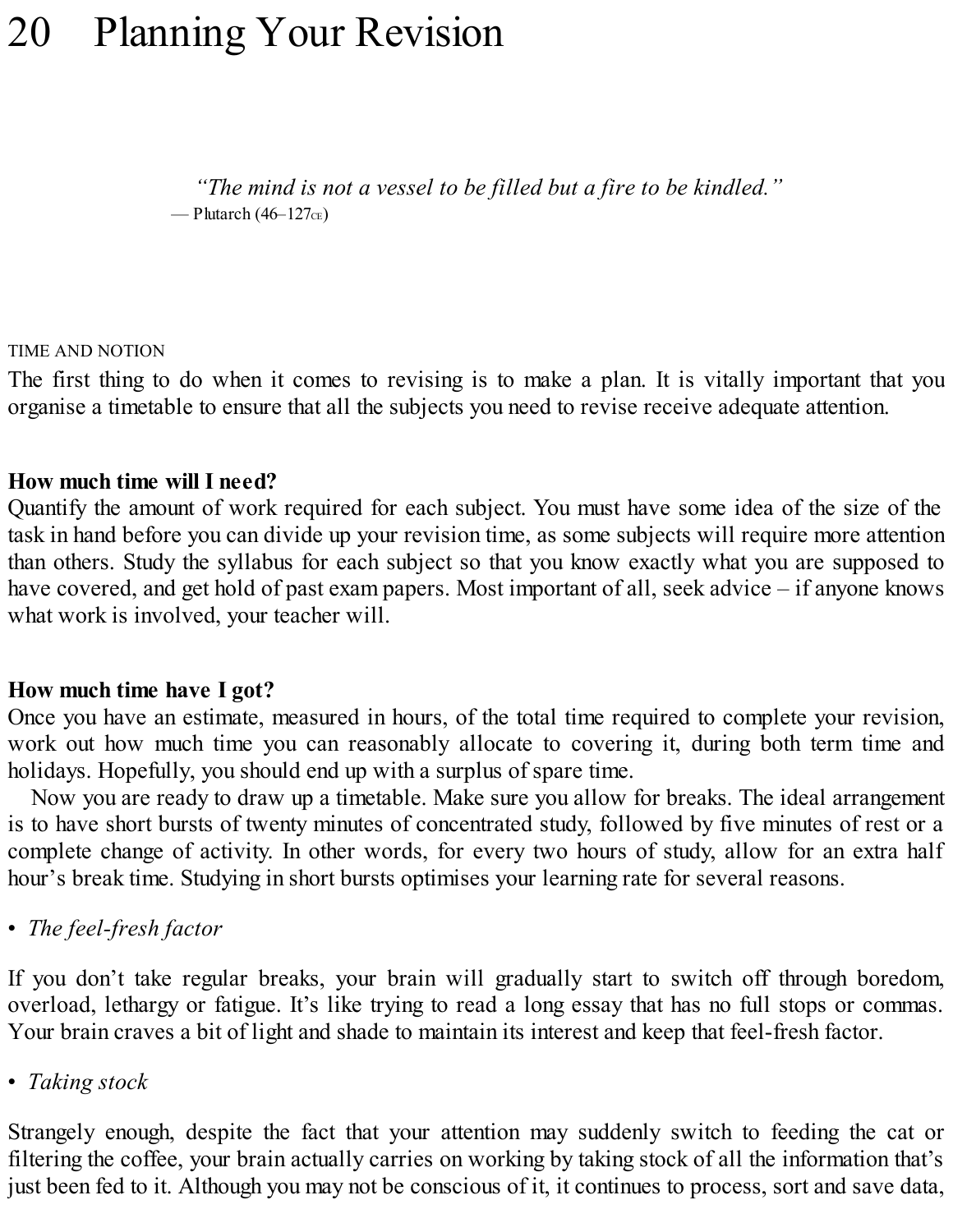filing it away in your memory banks whilst you've got your feet up and are munching on a cream cake. So don't feel guilty or think that you're wasting valuable time by taking breaks; allow your mind some time to "get its breath back" – but not too long!

### **How often should I revise a topic?**

If you have just been learning a new topic, the simple answer to when you should next review it is immediately; then 24 hours later, one week later, one month later, three months later and so on.

Let's assume that the subject is biology, and you have just been studying the human respiratory system. Today is 1 January. After a short break, revise by refreshing your memory of the main points.

Afterwards, write down your notes – in the form of Mind Maps or the layout of a familiar location – on the next review date: in this case, 2 January. The following day, go over those same points again, but this time your new review date will be 9 January. Now switch to a different subject and apply the same format, always adding a new review date at the end of each review session. Box off a section in the corner of your notes specifically for keeping dates.

It is very important to rotate subjects, for example by revising some biology, some geography, some maths and so on. That way you'll maintain your interest with an element of contrast, rather than stagnating and getting bogged down in one subject.

### **Keep to your plan!**

Having devised your timetable, keep to it! We humans are creatures of habit, which means we all too easily fall into the habit of avoiding tasks by using delaying tactics and allowing distractions.

Creating a timetable is like making a pledge: once you've agreed to it, it cannot be broken. Regarding it in this way will help prevent procrastination because you will not allow yourself the alternative of, "Well, never mind, I can always catch up tomorrow."

#### **Ritual**

You can turn this otherwise negative side of your habitual nature into a positive advantage by developing a study ritual. If you plan to work from 7.30 p.m. till 10 p.m., for example, give yourself a countdown of activity starting, say, from 7 p.m. This could involve doing a crossword, playing computer games or engaging in some form of physical exercise. It doesn't really matter, as long as it becomes a routine preamble for studying.

I speak from experience. Having an active imagination, I am vulnerable to the lure of distraction and am not naturally disciplined in the art of "getting down to it". But I have found a very effective way of overcoming this problem.

#### IMAGINATION AND STRESS BANISHMENT

One of the reasons that we find it such an effort to settle down to work is that the mere idea of study can evoke in us so many negative feelings, emotions and associative images. A typical split-second flash of associations may follow a line of progression rather like this: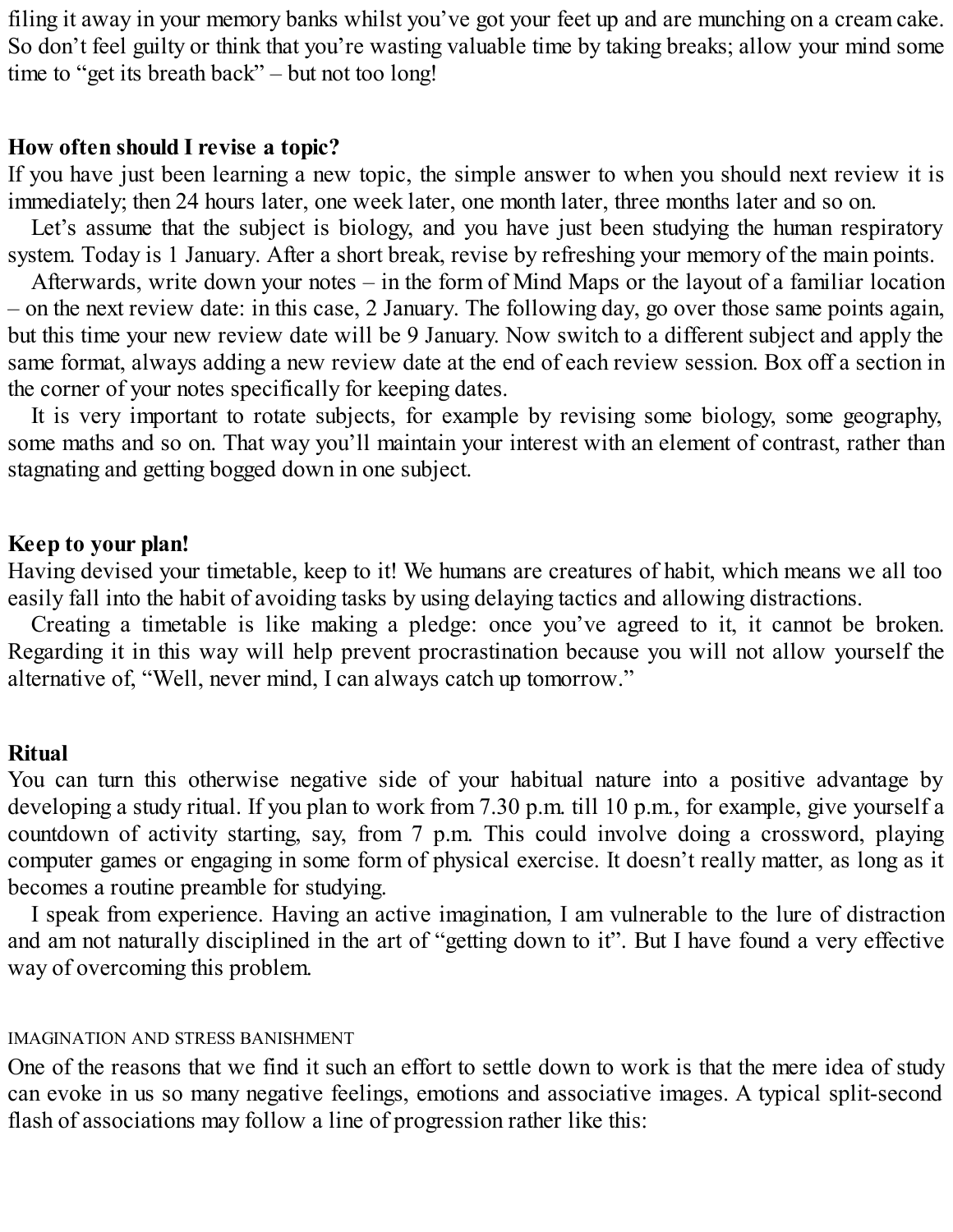

In short, study = pain, which is hardly an incentive to get started on a revision timetable.

There is a reason for stress. Its function is to warn us of impending danger, and so it protects us by prodding us into taking counteractive measures.

Unfortunately, though, this incessant prodding can go too far and end up being counterproductive.

OK, so you realise that you should have started your revision much earlier; now you're prepared to do something about it. The trouble is that stress levels are high, and the images of the exam room and your relatives' disappointed faces loom ever nearer, which means you can't concentrate. This is unfair; you've accepted intellectually that there is an urgent need to act, but you're hampered by the physical and emotional effects of the stress triggered by your realisation.

Some may compare the following remedy with practices such as meditation, self-hypnosis or neurolinguistic programming. I prefer to call it "getting in the right frame of mind". It is a method that I cultivated independently, and it not only banishes stress, but allows me to tackle any form of study head-on.

- 1 Lie on your back or sit comfortably in an armchair.
- 2 With your eyes closed, focus your attention on every muscle in your body, starting with your feet. As you work your way up, let go of any tension in those muscles until your whole body feels like a heavy, dead weight. Feel the tension go in your face muscles and let your jaw sag as it succumbs to the gravity.
- 3 With the rest of your body taken care of, you can now concentrate on your breathing, heartbeat, and any feelings of nausea caused by the anxiety of stress.
- 4 Breathe deeply and slowly, even though your heart may be pumping furiously.
- 5 Now, using your imagination, try to translate whatever feelings of tension, pain and nausea you may have into an associative tangible image. For example, the occasional nauseated sensation I feel at the back of my throat I picture as a slow trickle of tiny, greyish pellets. Lower down in my chest they gather into a heaving mass of sticky, soot-covered ball bearings. Whatever your representation, imagine a hand gently dipping into your body, grabbing the offending objects and throwing them far away. Continue the process until most of the stress has been removed.
- 6 With your body relaxed, your breathing deep and your nausea reduced, conjure up an image of a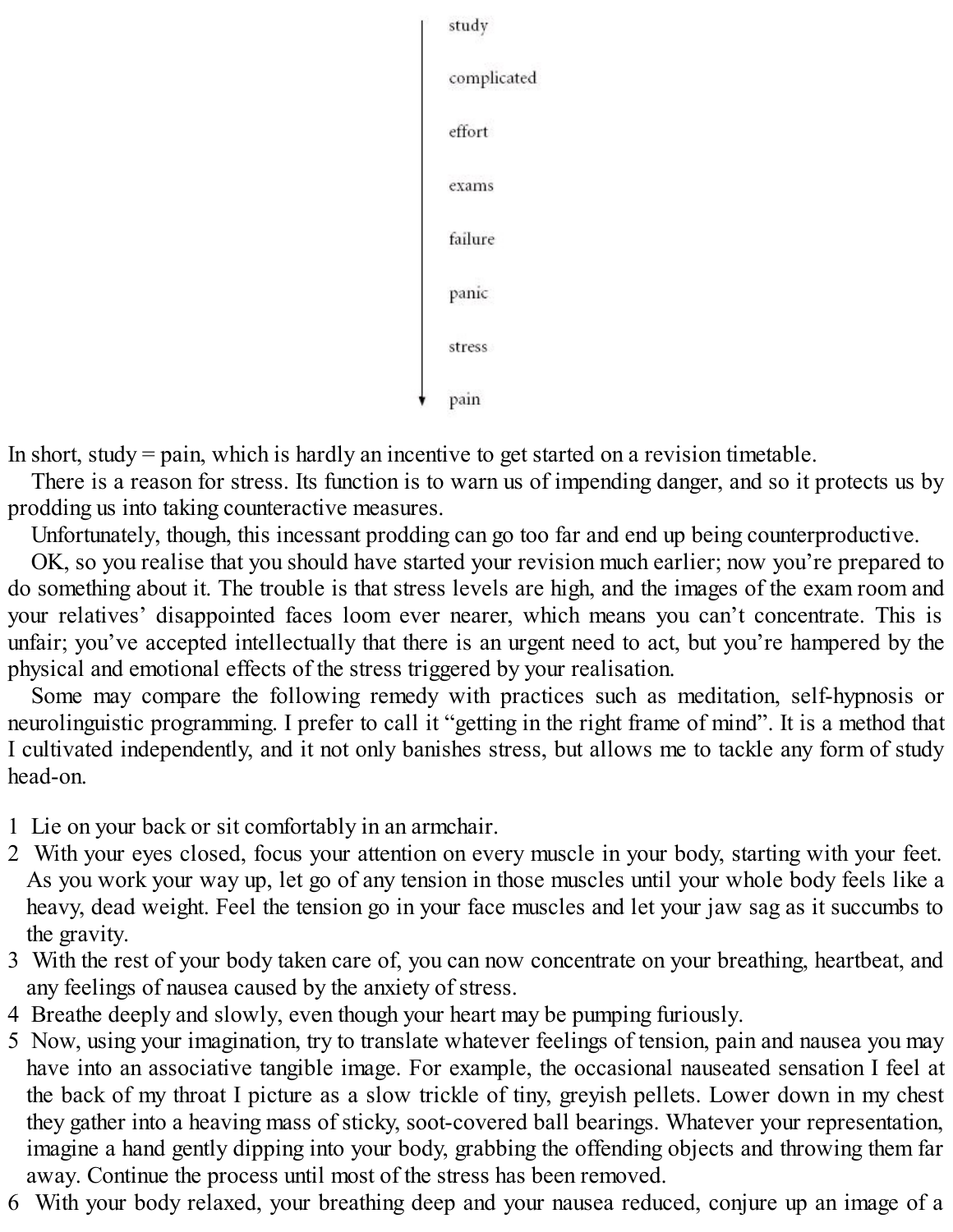place or person that gives you a peaceful, happy or relaxed feeling. This could be a scene from your childhood, a holiday location or a loved one. Latch on to that image, and try to immerse yourself in those pleasant feelings.

- 7 Now, slowly superimpose that pleasant picture on to the image of your anxiety. You might, for example, visualise walking into the examination room and seeing your loved one standing there. In my case, I use the scene of a quiet casino with a croupier standing at an empty blackjack table (that always gives me a good feeling!). But sitting on the table is not a pack of playing cards, but … a word processor, which normally represents work, deadlines, accounts and other aspects of responsibility. By blending or mixing the two images together – one of happiness, the other of anxiety – I am in effect neutralising the object of my fear.
- 8 Having stared my worst fears in the face and removed any bad feelings associated with them, I can now approach the job in hand in a completely relaxed, positive state of mind.

Try this method yourself. It certainly works for me, and it could help you too.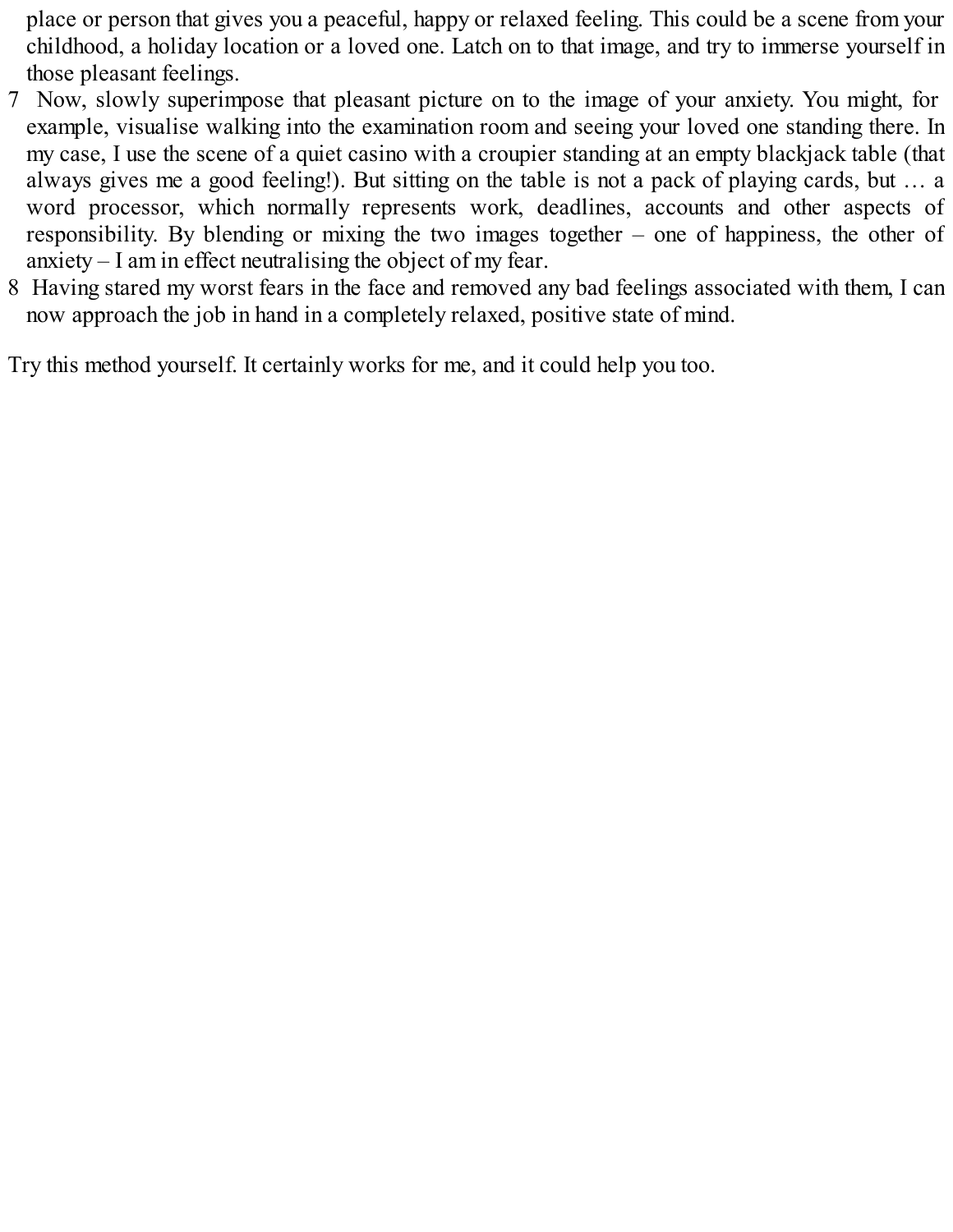# A Final Word

The path to success lies before you. It is not an exclusive path with access granted only to a privileged few who are born with a special gift for learning. It is available to everyone. You are already well equipped with an incredible potential for absorbing knowledge. Let your imagination – the key to learning and memory – unleash that brainpower and propel you along at ever-increasing speeds.

The techniques, systems and methods I have revealed in this book are a product of experience. They are the result of a process of selection which has taken years of research to develop. The methods which failed have been discarded, and only the most effective and successful remain. Apply them and you will reap more than just success in exams; you will acquire an insatiable appetite for learning. Bon appetit!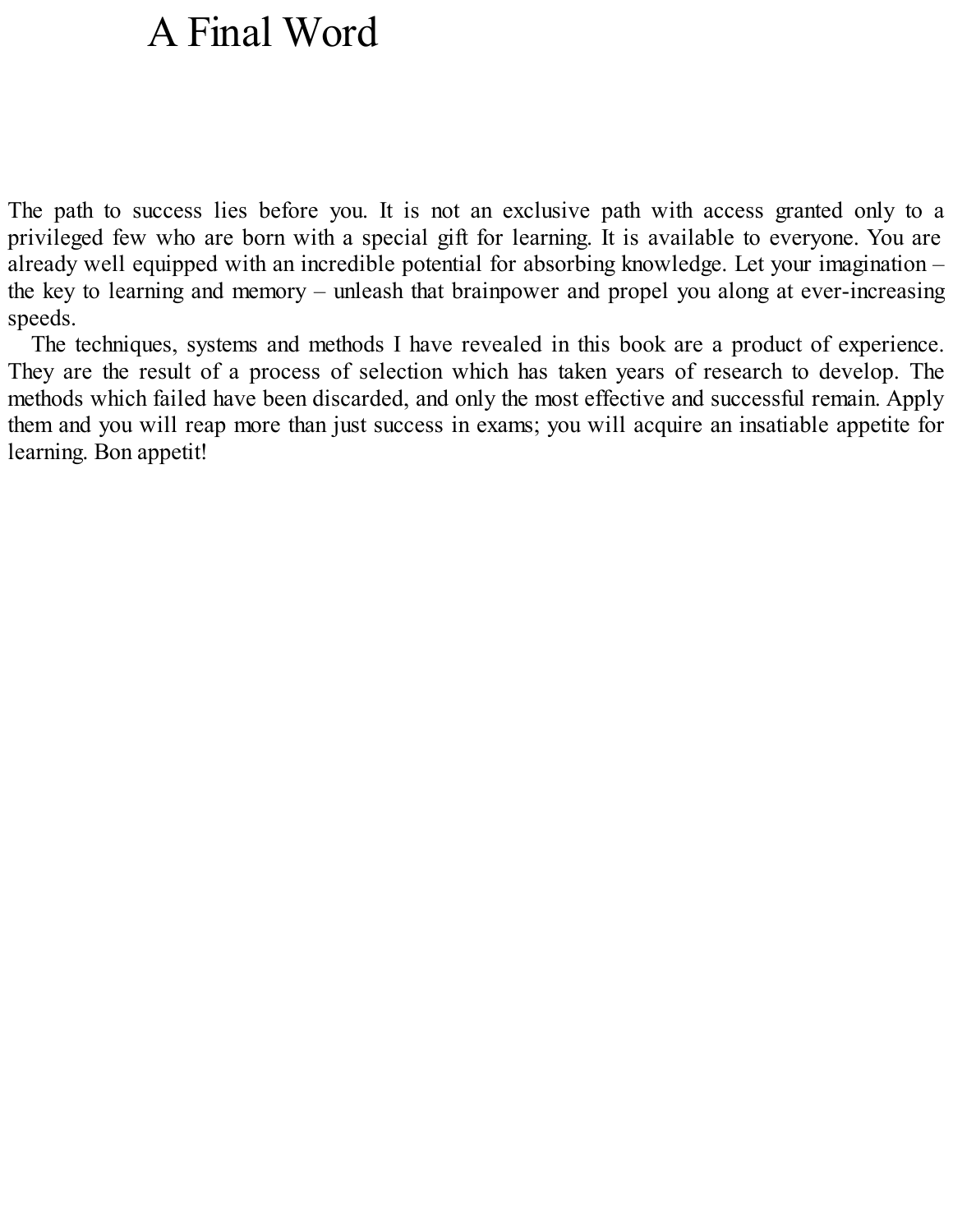# Bibliography

Apps, J.W. *Study Skills for Adults Returning to School*, McGraw-Hill (New York), 1982

Baker, S. *The Practical Stylist*, Harper & Row (New York), 1985

Brink-Budgen, R. van den *Critical Thinking for Students*, How To Books (Oxford, UK), 2000

Brookes, K. *Exam Skills*, Hodder Children's Books (London), 2002

Brookes, K. *Revision Sorted*, Hodder Children's Books (London), 2002

Brookes, K. *Top Websites for Homework*, Hodder Children's Books (London), 2002

Buzan, T. *Make the Most of Your Mind*, Pan (London), 1988

Buzan, T. *Speed (and Range) Reading*, David & Charles (Newton Abbot, UK), 2000

Buzan, T. *Use Your Head*, BBC Worldwide (London), 2000

Carney, T. and B. *Liberation Learning: Self-Directed Learning for Students*, Para-Publishing (Windsor, Can), 1988

Chambers, E. and Northedge, A. *The Arts Good Study Guide*, Open University Press (Buckingham, UK), 2000

Clarke, L. and Hawkins, J. *Student Survival Guide*, How To Books (Oxford, UK), 2001

Deese, J. *How to Study*, McGraw-Hill (New York), 1969

Ellis, D.B. *Becoming a Master Student*, College Survival (Rapid City, US), 1993

Hanau, L. *The Study Game*, Barnes & Noble (New York), 1979

Hennessy, B. *Writing an Essay*, How To Books (Oxford, UK), 2000

Jones, B. and Johnson, R. *Making the Grade*, Manchester University Press (Manchester, UK), 1990

Lane, A., Northedge, A., Peasgood, A. and Thomas, J. *The Sciences Good Study Guide*, Open University Press (Milton Keynes, UK), 2002

MacFarlane, P. and Hodson, S. *Studying Effectively and Efficiently: An Integrated System,*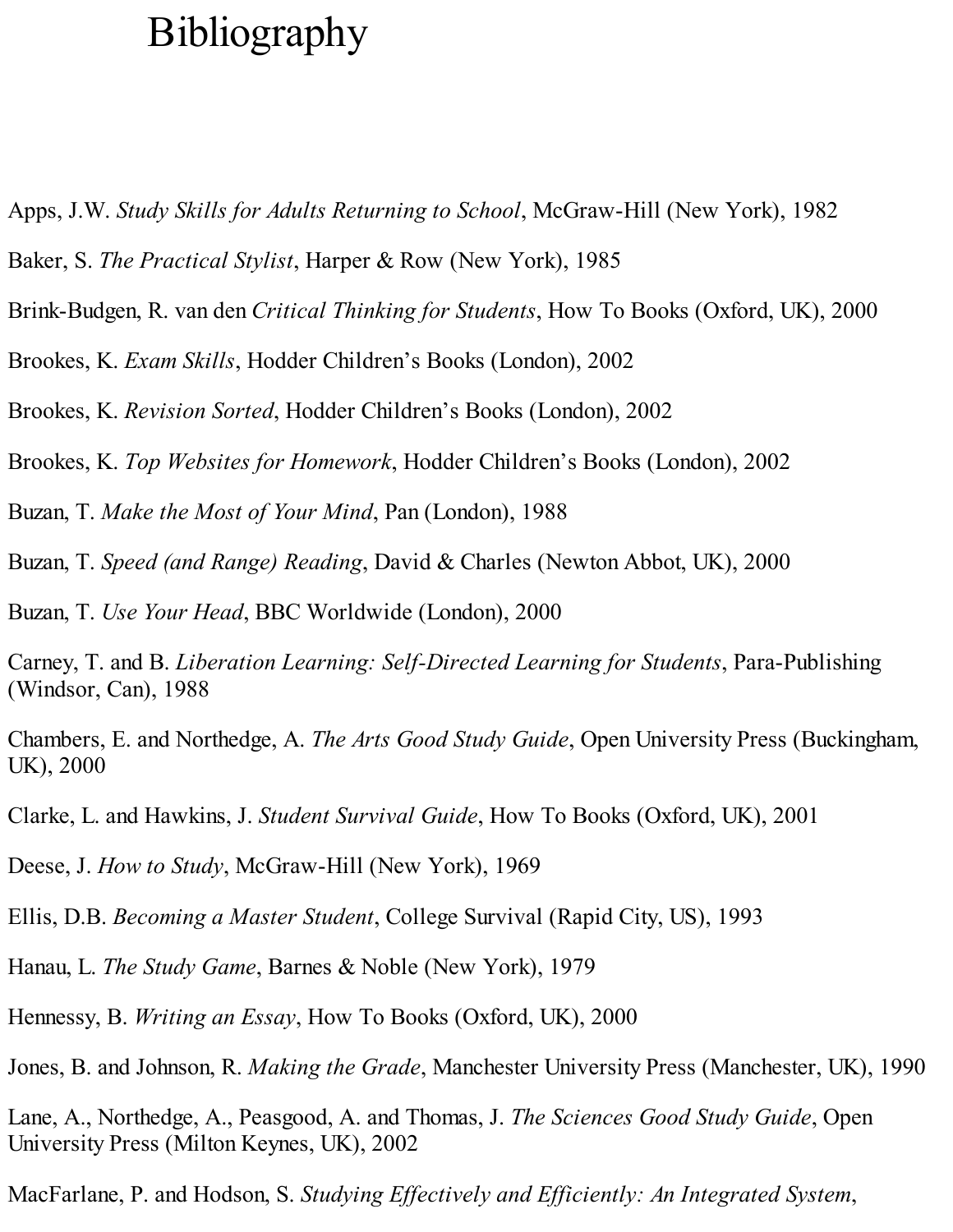- University of Toronto (Toronto), 1983
- Nilsson, V. *Improve Your Study Skills*, Athabasca University (Athabasca, Can), 1989
- Northedge, A. *The Good Study Guide*, Open University Press (Milton Keynes, UK), 2002
- Pauk, W. *How to Study in College*, Houghton Mifflin (Boston, US), 1984
- Robertson, H. *Bridge to College Success*, Heinle & Heinle Publishers (Boston, US), 1991
- Tracy, E. *The Student's Guide to Exam Success*, Open University Press (Buckingham, UK), 2002
- University of British Columbia, *Strategies for Studying*, Orca (Victoria, Can), 1996
- Walter, T. and Siebert, A. *Student Success*, Holt Reinhart and Winston (New York) 1987
- Wong, L. *Essential Study Skills*, Houghton Mifflin (Boston), 1999